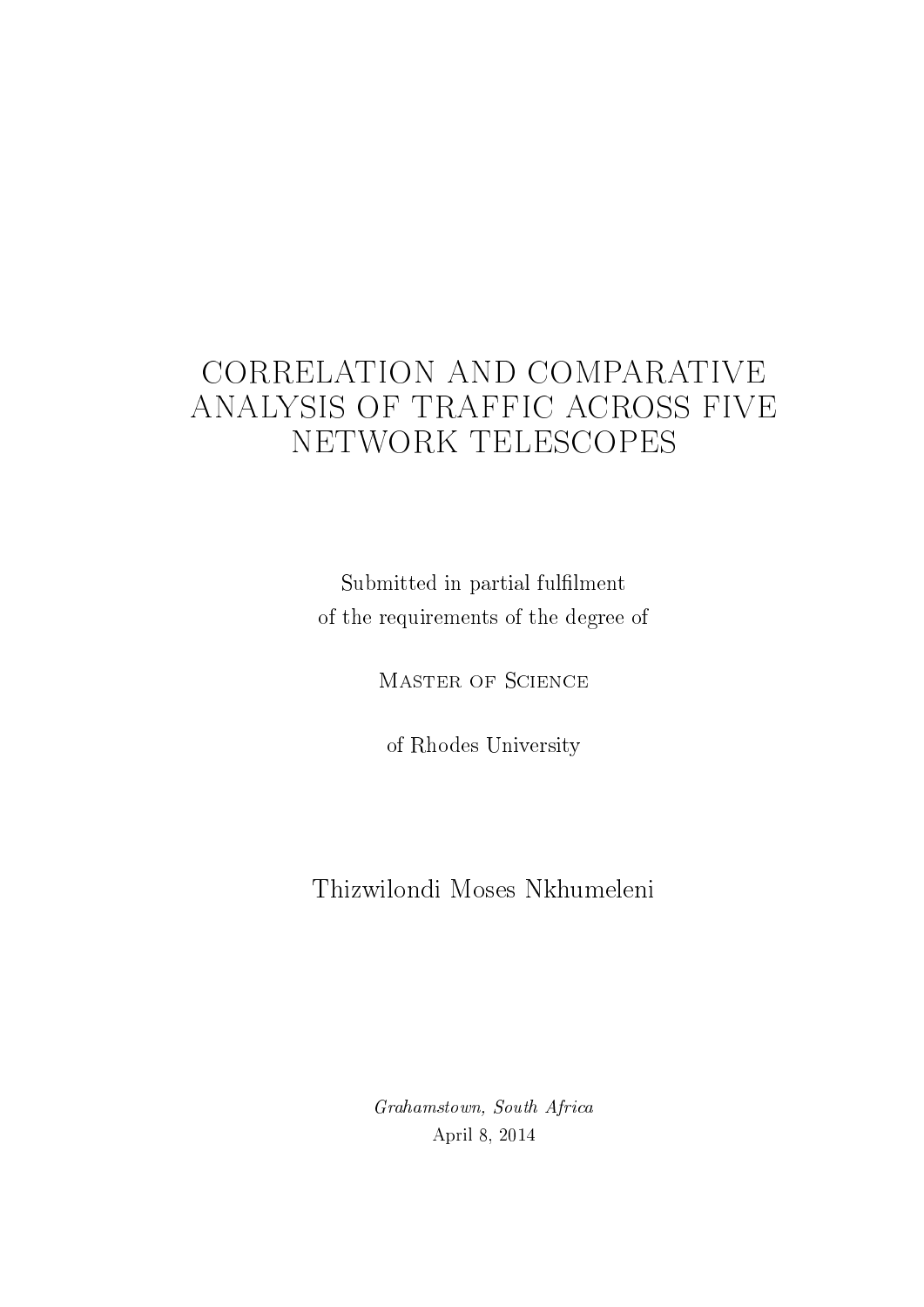#### Abstract

Monitoring unused IP address space by using network telescopes provides a favourable environment for researchers to study and detect malware, worms, denial of service and scanning activities. Research in the field of network telescopes has progressed over the past decade resulting in the development of an increased number of overlapping datasets. Rhodes University's network of telescope sensors has continued to grow with additional network telescopes being brought online. At the time of writing, Rhodes University has a distributed network of five relatively small  $/24$  network telescopes.

With five network telescope sensors, this research focuses on comparative and correlation analysis of traffic activity across the network of telescope sensors. To aid summarisation and visualisation techniques, time series' representing time-based traffic activity, are constructed.

By employing an iterative experimental process of captured traffic, two natural categories of the five network telescopes are presented. Using the cross- and auto-correlation methods of time series analysis, moderate correlation of traffic activity was achieved between telescope sensors in each category. Weak to moderate correlation was calculated when comparing category A and category B network telescopes' datasets. Results were significantly improved by studying TCP traffic separately. Moderate to strong correlation coefficients in each category were calculated when using TCP traffic only. UDP traffic analysis showed weaker correlation between sensors, however the uniformity of ICMP traffic showed correlation of traffic activity across all sensors. The results confirmed the visual observation of traffic relativity in telescope sensors within the same category and quantitatively analysed the correlation of network telescopes' traffic activity.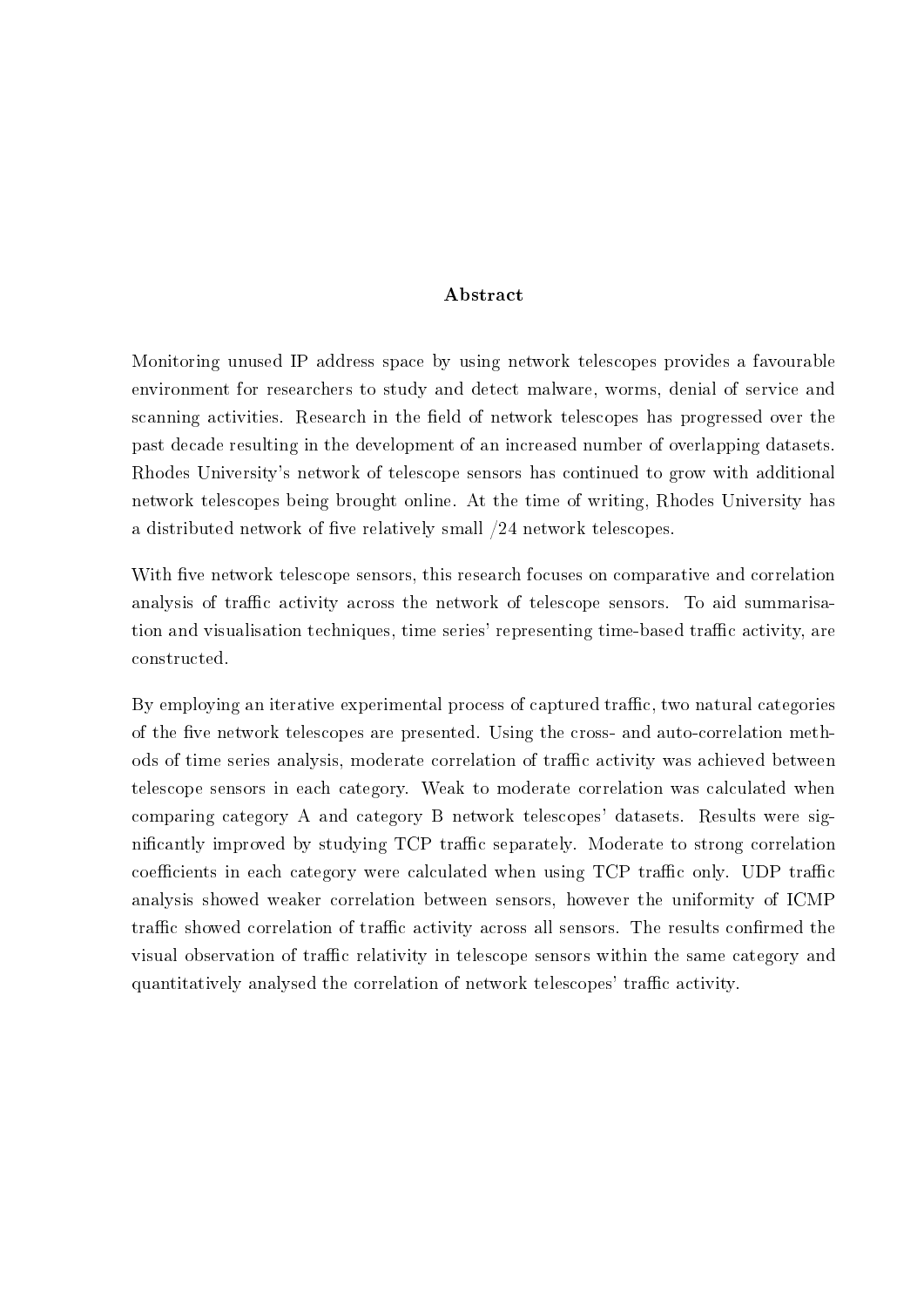#### Acknowledgements

I would like to acknowledge a number of people who contributed to the success of this research. Firstly, I extend my sincere thanks to Prof. Barry Irwin for the opportunity to complete a Master's programme under his guidance. Thank you for not only supporting me with the datasets but also guiding the project throughout the entire research process. I wish to thank Mr John Richter for his assistance in setting up the working environment. I would like to thank Louella Hastie for her assistance in final proofreading of this document.

To the greater Rhodes University community and the Department of Computer Science thank you for supporting me through my tertiary studies. With regard to this project, I wish to thank the Department for their hospitality in the last few weeks of my research. Having been academically associated with Rhodes University has been a life-changing experience and most of my achievements can be accredited to the institution.

I thank my employer, Anglo American, for sponsoring the course and offering study leave for the required classes. Furthermore, I am grateful for all the support that I have received from the HR department over the last two years.

Personally, I thank my family and friends for all the support: for those who sparked thoughts, encouraged critique or helped to review my thesis. I would also like to thank my partner, Lebone Malele, for her encouragement and assisting with the initial proofreading of this project. Lastly, and most importantly, all glory and honour goes to God.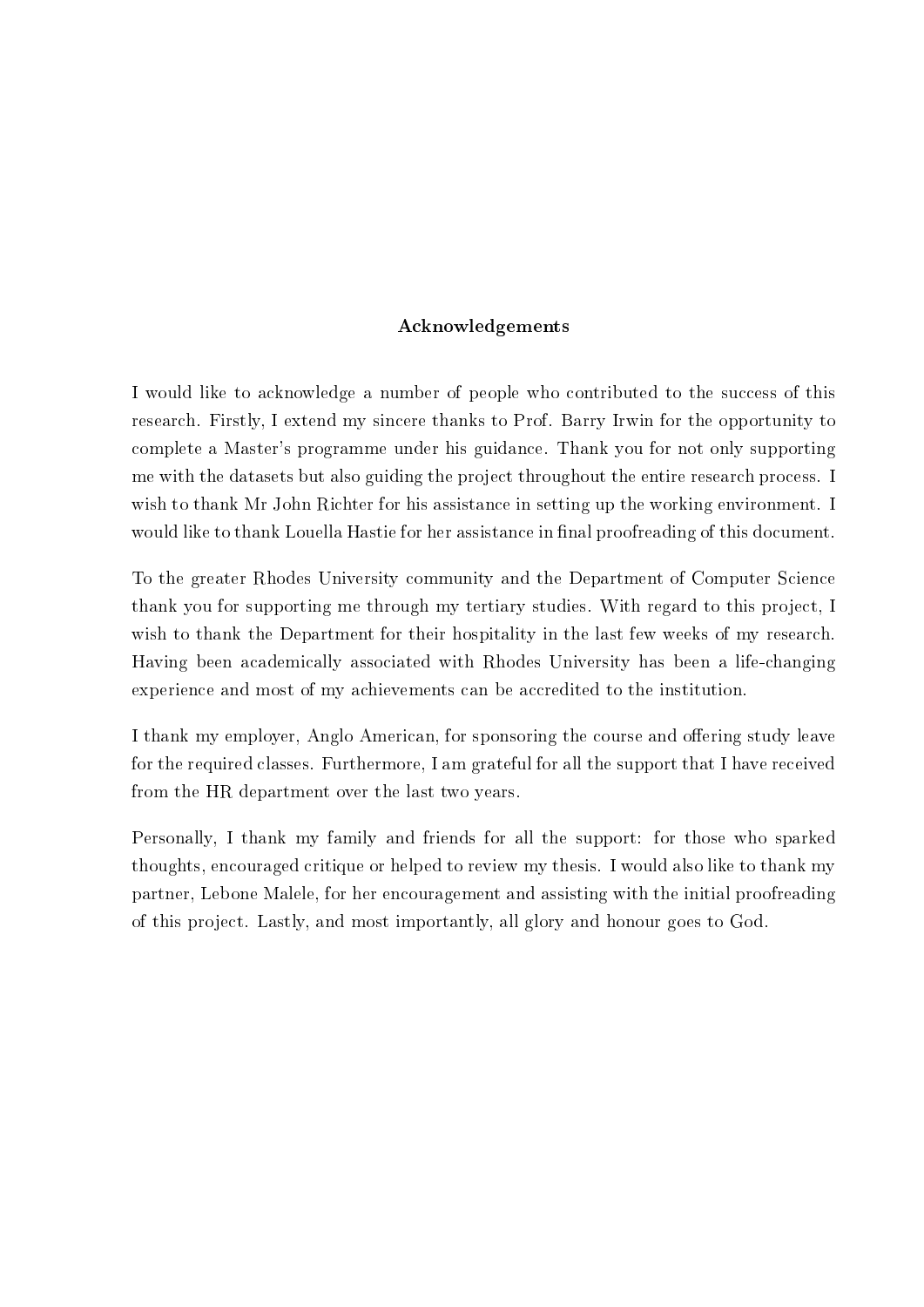# Contents

| $\mathbf{1}$   |         | Introduction                                 | $\mathbf{1}$   |
|----------------|---------|----------------------------------------------|----------------|
|                | 1.1     | Problem Statement                            | $\overline{2}$ |
|                | 1.2     |                                              | 3              |
|                | 1.3     |                                              | $\overline{4}$ |
|                | 1.4     |                                              | $\overline{4}$ |
|                | 1.5     |                                              | $\overline{5}$ |
| $\overline{2}$ |         | <b>Literature Survey</b>                     | 6              |
|                | $2.1\,$ |                                              | $\overline{7}$ |
|                | 2.2     | Motivation for the Use of Network Telescopes | 8              |
|                | 2.3     |                                              | -9             |
|                | 2.4     |                                              | 11             |
|                |         | 2.4.1                                        | 12             |
|                |         | 2.4.2                                        | <b>12</b>      |
|                | 2.5     |                                              | 12             |
|                |         | 2.5.1                                        | 13             |
|                |         | 2.5.2                                        | 13             |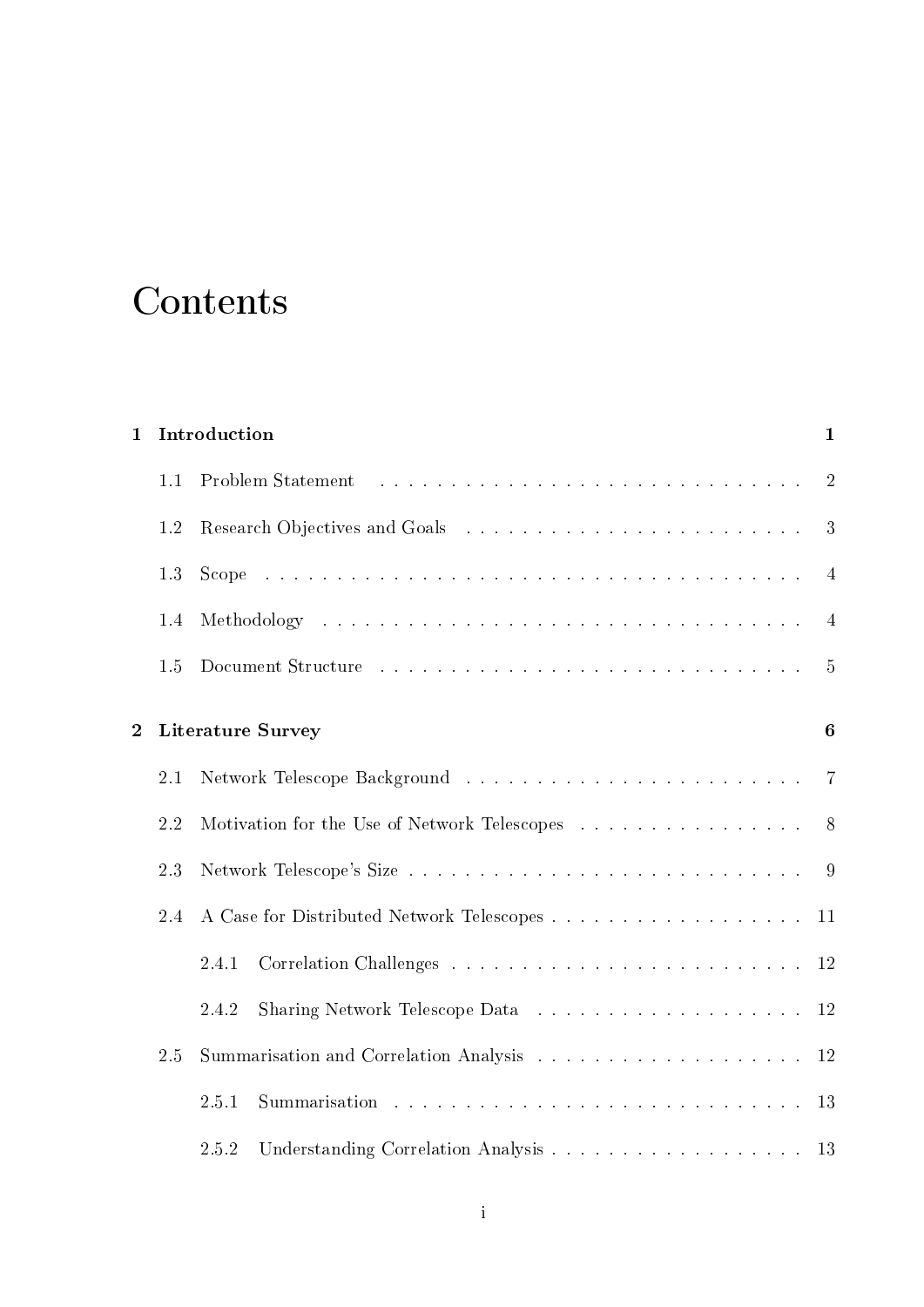|   | 2.6 |       | A Case for Correlation in Network Telescope Traffic                               | 13        |
|---|-----|-------|-----------------------------------------------------------------------------------|-----------|
|   | 2.7 |       | Related Research - Sensor Traffic Relativity                                      | 14        |
|   |     | 2.7.1 | Monitoring Malicious Activity Across Five Sensors                                 | 14        |
|   |     | 2.7.2 |                                                                                   | 15        |
|   |     | 2.7.3 |                                                                                   | <b>16</b> |
|   | 2.8 |       |                                                                                   | 16        |
|   | 2.9 |       | Advanced Statistical Analysis using Time Series                                   | 17        |
|   |     | 2.9.1 |                                                                                   | <b>17</b> |
|   |     | 2.9.2 |                                                                                   | <b>17</b> |
|   |     | 2.9.3 | Related Work using Cross-correlation Method                                       | 18        |
|   |     |       | 2.10 Limitations with Passive Monitoring                                          | 18        |
|   |     |       |                                                                                   | 19        |
|   |     |       |                                                                                   |           |
| 3 |     |       | Datasets and Research Tools                                                       | 21        |
|   | 3.1 |       |                                                                                   | 22        |
|   |     | 3.1.1 |                                                                                   | 23        |
|   |     | 3.1.2 |                                                                                   | 24        |
|   |     | 3.1.3 | Packets Storage - Relational Database $\ldots \ldots \ldots \ldots \ldots \ldots$ | 24        |
|   | 3.2 |       |                                                                                   | 25        |
|   |     | 3.2.1 |                                                                                   | 26        |
|   |     | 3.2.2 | Telescope Sensor Logical and Physical Location Analysis                           | 28        |
|   | 3.3 |       |                                                                                   | 32        |
|   |     | 3.3.1 |                                                                                   | 32        |
|   |     | 3.3.2 |                                                                                   | 33        |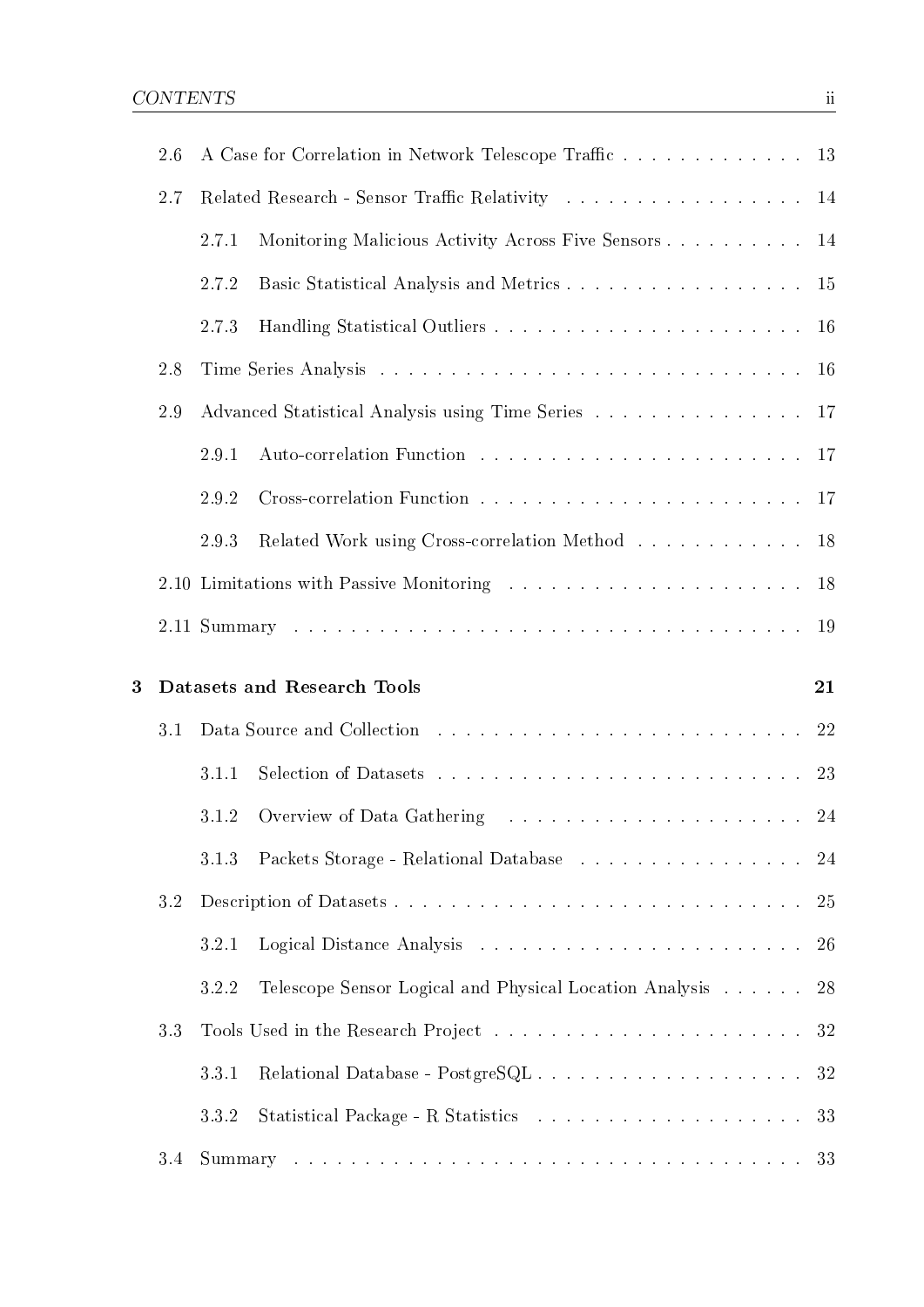| 4 |     | <b>Comparative Analysis of Traffic</b>                                      | 35  |
|---|-----|-----------------------------------------------------------------------------|-----|
|   | 4.1 |                                                                             |     |
|   |     | 4.1.1                                                                       |     |
|   |     | 4.1.2                                                                       |     |
|   | 4.2 |                                                                             |     |
|   | 4.3 |                                                                             |     |
|   | 4.4 |                                                                             |     |
|   | 4.5 |                                                                             |     |
|   | 4.6 |                                                                             |     |
|   | 4.7 |                                                                             |     |
|   | 4.8 |                                                                             |     |
| 5 |     | <b>Advanced Correlation Analysis - Time Series</b>                          | 55  |
|   |     |                                                                             |     |
|   | 5.1 |                                                                             |     |
|   |     | Cross-correlation Coefficient and the Auto-correlation Coefficient<br>5.1.1 | -56 |
|   |     | 5.1.2                                                                       |     |
|   | 5.2 |                                                                             |     |
|   |     | 5.2.1                                                                       | 59  |
|   | 5.3 |                                                                             | 63  |
|   |     | Daily Packet Counts - Time Series 64<br>5.3.1                               |     |
|   |     | 5.3.2                                                                       | 66  |
|   |     | 5.3.3                                                                       | 69  |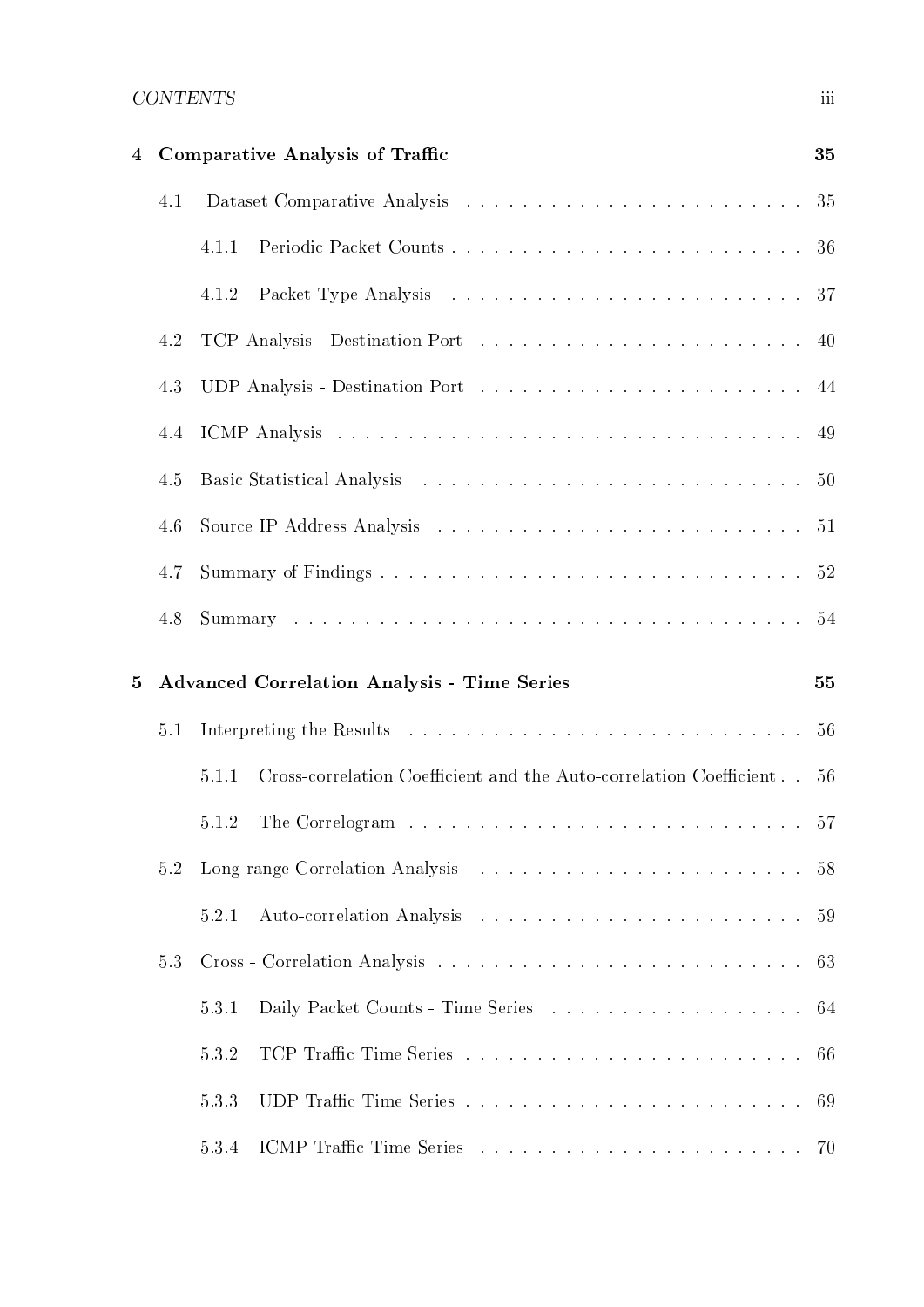|         |     | 5.3.5      | Non-445/TCP Time Series $\ldots \ldots \ldots \ldots \ldots \ldots \ldots \ldots \ldots$ 72                                                    |     |
|---------|-----|------------|------------------------------------------------------------------------------------------------------------------------------------------------|-----|
|         |     | 5.3.6      |                                                                                                                                                |     |
|         | 5.4 |            |                                                                                                                                                | 73  |
|         | 5.5 |            |                                                                                                                                                | -74 |
|         |     | 5.5.1      |                                                                                                                                                | -75 |
|         |     | 5.5.2      | Cross-correlation Results for All Traffic                                                                                                      | 75  |
|         |     | 5.5.3      | Cross-correlation Results for Major Protocols                                                                                                  | 75  |
|         | 5.6 |            |                                                                                                                                                | 76  |
| 6       |     | Conclusion |                                                                                                                                                | 78  |
|         | 6.1 |            |                                                                                                                                                | 78  |
|         |     | 6.1.1      | Preliminary Analysis of Datasets and Location of Sensors                                                                                       | 78  |
|         |     | 6.1.2      | $\label{eq:complexity} {\rm Comparative\ Analysis\ Using\ Summarisation}\quad.\quad.\quad.\quad.\quad.\quad.\quad.\quad.\quad. \quad. \quad79$ |     |
|         |     | 6.1.3      | Implementing Advanced Time Series Correlation Methods 80                                                                                       |     |
|         | 6.2 |            |                                                                                                                                                |     |
|         | 6.3 |            |                                                                                                                                                |     |
|         |     | 6.3.1      | Multivariate Time Series Correlation Analysis                                                                                                  | 82  |
|         |     | 6.3.2      | Test Correlation with Additional Third Party Dataset                                                                                           | 82  |
|         |     | 6.3.3      |                                                                                                                                                | 82  |
|         |     | 6.3.4      | Automated Metrics and Dashboards for Analysis                                                                                                  | 83  |
|         |     |            | A Overview of Basic Statistical Methods Used                                                                                                   | 90  |
| $\bf B$ |     |            | <b>Packet Header Information</b>                                                                                                               | 92  |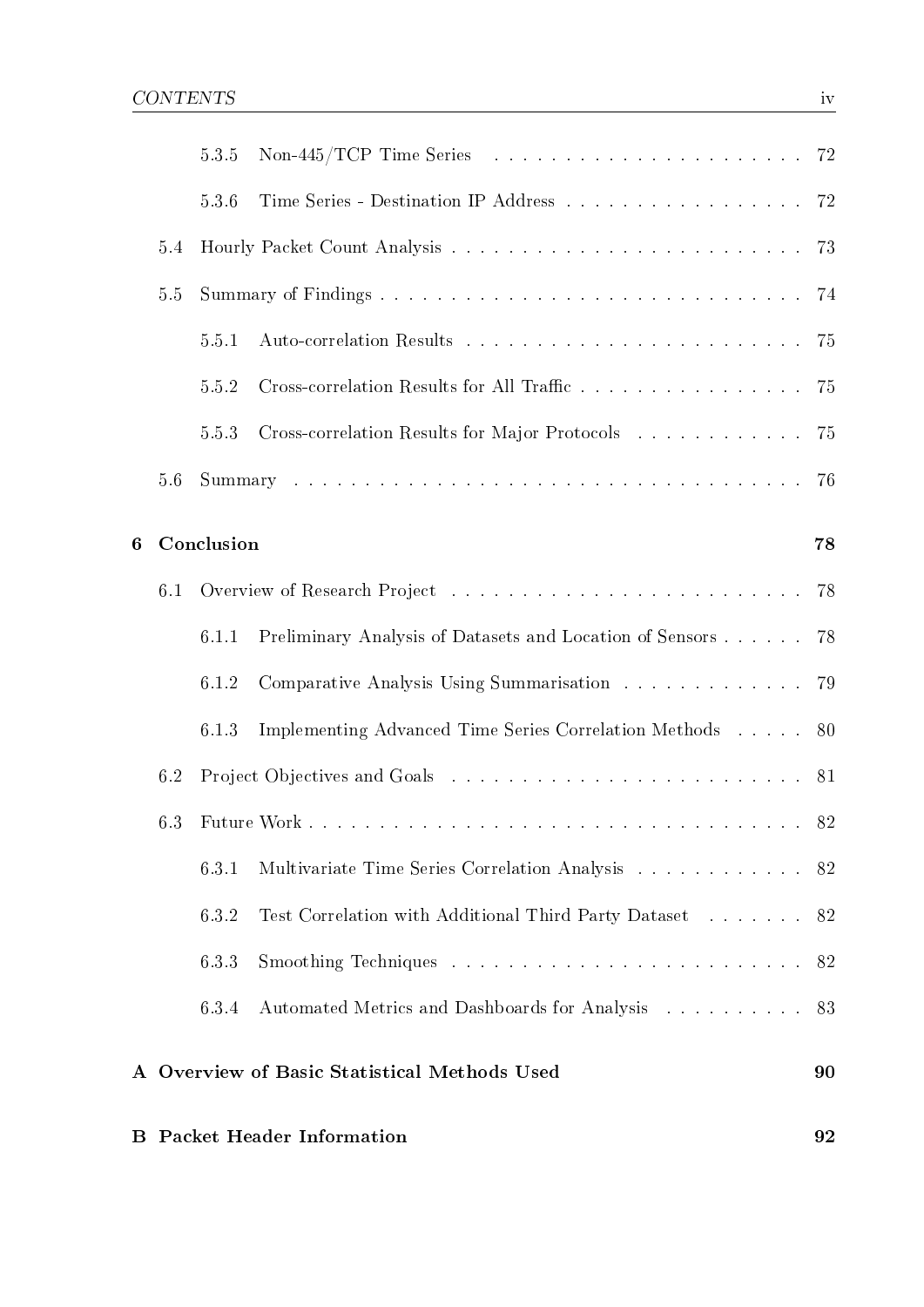|           | C Daily, Hourly and Monthly Packet Counts                     | 94  |
|-----------|---------------------------------------------------------------|-----|
|           | D Auto-correlation Correlograms - All Traffic                 | 96  |
| E         | Hourly Auto-correlation Correlograms - Port 445/tcp           | 98  |
|           | E.1 Auto-correlation Correlograms for Sensors 196-b and 196-c | 98  |
|           | E.2 Correlogram Auto-correlation Coefficients 98              |     |
| ${\bf F}$ | Cross-correlation Correlograms - All Traffic                  | 100 |
|           | G Cross-correlation Correlograms - TCP Traffic                | 103 |
|           | H Packet Distribution Across Destination IP                   | 106 |
|           | I Cross-correlation Correlograms - ICMP Traffic               | 107 |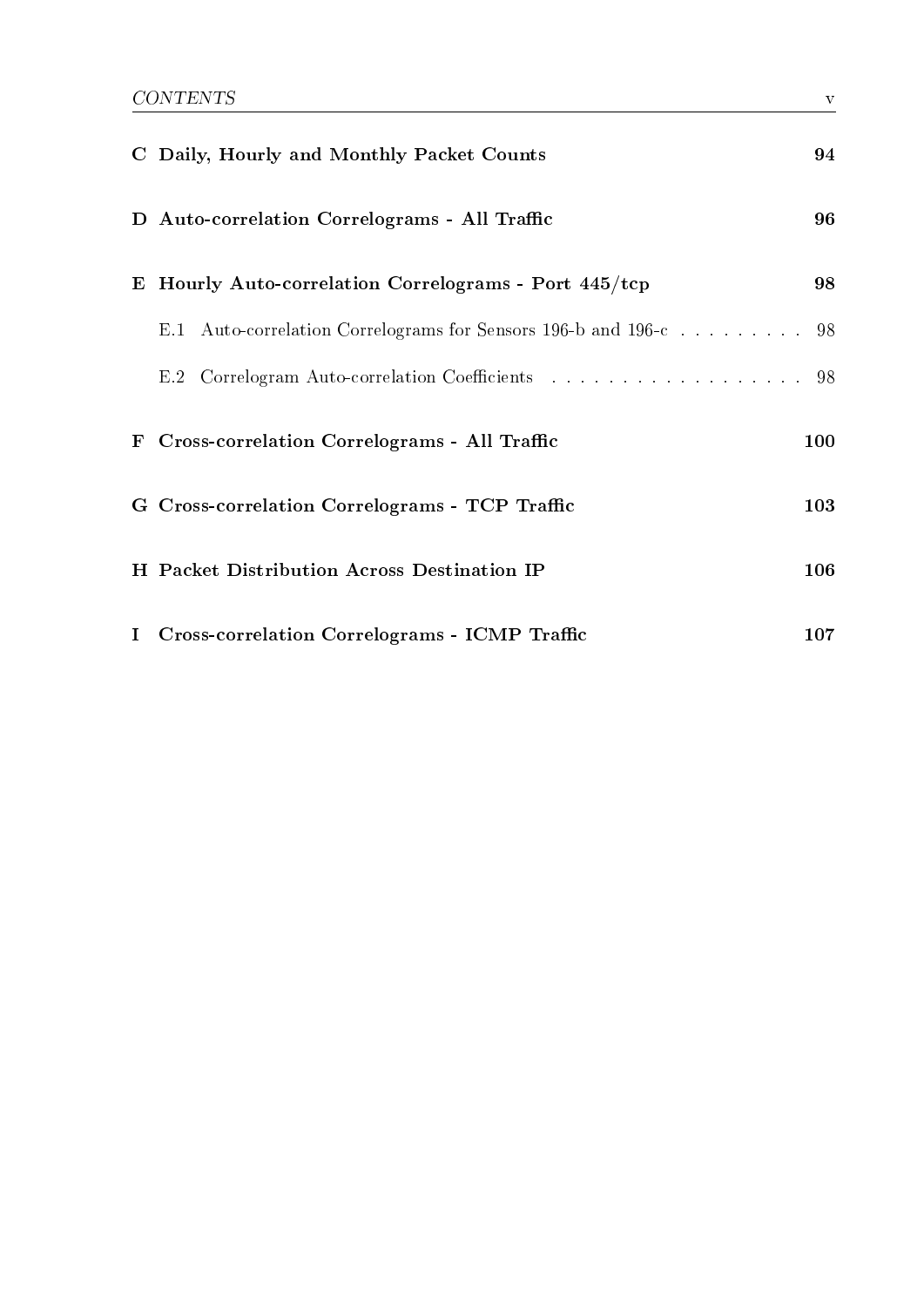# List of Figures

| 3.1     | Evolution of Rhodes University's network telescope datasets                                                                                                       | 23 |
|---------|-------------------------------------------------------------------------------------------------------------------------------------------------------------------|----|
| 3.2     | Entity relationship diagram of database schema                                                                                                                    | 26 |
| 3.3     | Packet count per network telescope sensor between 20 May 2011 and 20                                                                                              | 27 |
| 3.4     | AFRINIC's evolution of IP address space allocation                                                                                                                | 29 |
| 3.5     | Evolution of daily packet count across all network telescopes $\dots \dots$                                                                                       | 30 |
| 3.6     | Network telescope's prefixes across all Regional Internet Registries                                                                                              | 31 |
| 4.1     | Daily packet count of telescope sensors 196-a, 196-b and 196-c between 20                                                                                         | 36 |
| $4.2\,$ | Daily packet count of telescope sensors 146-a and 155-a between 20 May                                                                                            | 37 |
| 4.3     |                                                                                                                                                                   | 38 |
| 4.4     | UDP and ICMP daily packet count of telescope sensor 196-a between 3                                                                                               | 39 |
| 4.5     | Daily packet count of telescope sensor 196-c between 20 May 2011 and 20<br>May 2012 - protocol overview $\ldots \ldots \ldots \ldots \ldots \ldots \ldots \ldots$ | 40 |
| 4.6     | Daily packet count of telescope sensor 146-a between 20 May 2011 and 20                                                                                           | 41 |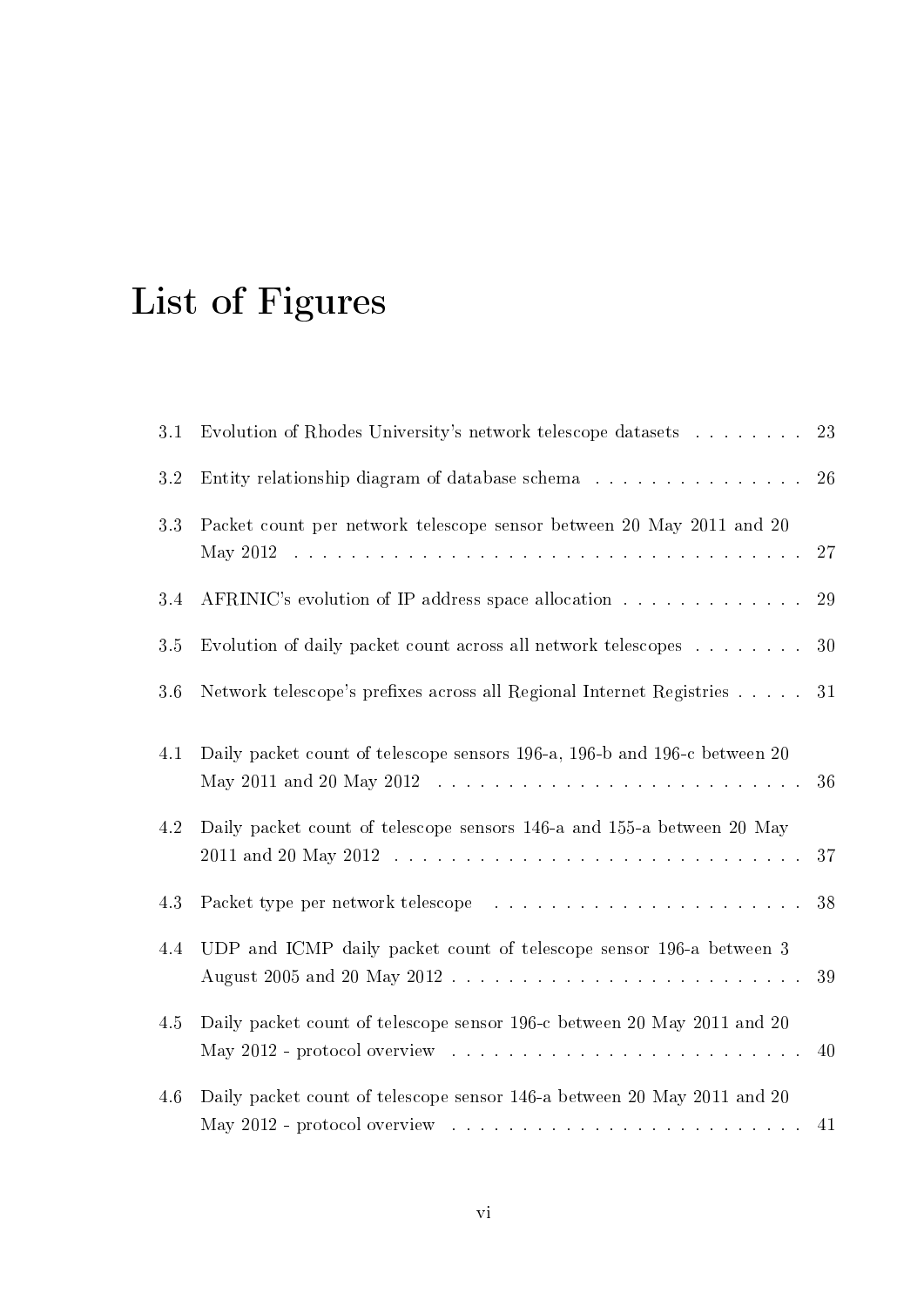| 4.7 | Port $445/\text{top}$ vs. no $445/\text{top}$ - daily packet count of all telescope sensors<br>between 20 May 2011 and 20 May 2012 $\ldots \ldots \ldots \ldots \ldots \ldots \ldots$ |    |
|-----|---------------------------------------------------------------------------------------------------------------------------------------------------------------------------------------|----|
| 4.8 | Anomalous spike - sensor 146-a on port $24003/\text{udp}$ 45                                                                                                                          |    |
| 4.9 | Anomalous spike - sensor 196-a on port $19416/\text{udp}$ 45                                                                                                                          |    |
|     | 4.10 Hourly series of an anomalous spike - sensor 146-a on port $24003/\text{udp}$                                                                                                    | 46 |
|     | 4.11 Anomalous spike - sensor 196-b on port $21566/udp$ 46                                                                                                                            |    |
|     | 4.12 Anomalous spike - sensor 196-c on port $22549/udp$ 46                                                                                                                            |    |
|     |                                                                                                                                                                                       |    |
| 5.1 |                                                                                                                                                                                       |    |
| 5.2 | Auto-correlation correlograms of sensors 155-a and 146-a using daily packet                                                                                                           |    |
| 5.3 | Auto-correlation correlogram of sensor 196-a using hourly packet count 61                                                                                                             |    |
| 5.4 | Auto-correlation correlogram of sensors 196-b, 196-c, 146- and 155-a using                                                                                                            |    |
| 5.5 | Auto-correlation correlogram of sensor 196-a using hourly packet counts on                                                                                                            |    |
|     | 5.6 Cross-correlation correlogram of sensor 196-a vs. 196-c (A) and sensor<br>146-a vs. 155-a (B) using daily packet count $\ldots \ldots \ldots \ldots \ldots$                       | 65 |
| 5.7 | Cross-correlation correlograms of sensor 196-a vs. 196-b (A) and 146-a vs.                                                                                                            | 68 |
| 5.8 | Cross-correlation correlograms of sensor 146-a vs. 155-a using daily UDP                                                                                                              | 70 |
| 5.9 | Cross-correlation correlograms of sensor 196-a vs. 196-c and 196-a vs. 146-a                                                                                                          | 71 |
| C.1 | Daily packet counts (category A vs. category B) $\ldots \ldots \ldots \ldots$ 94                                                                                                      |    |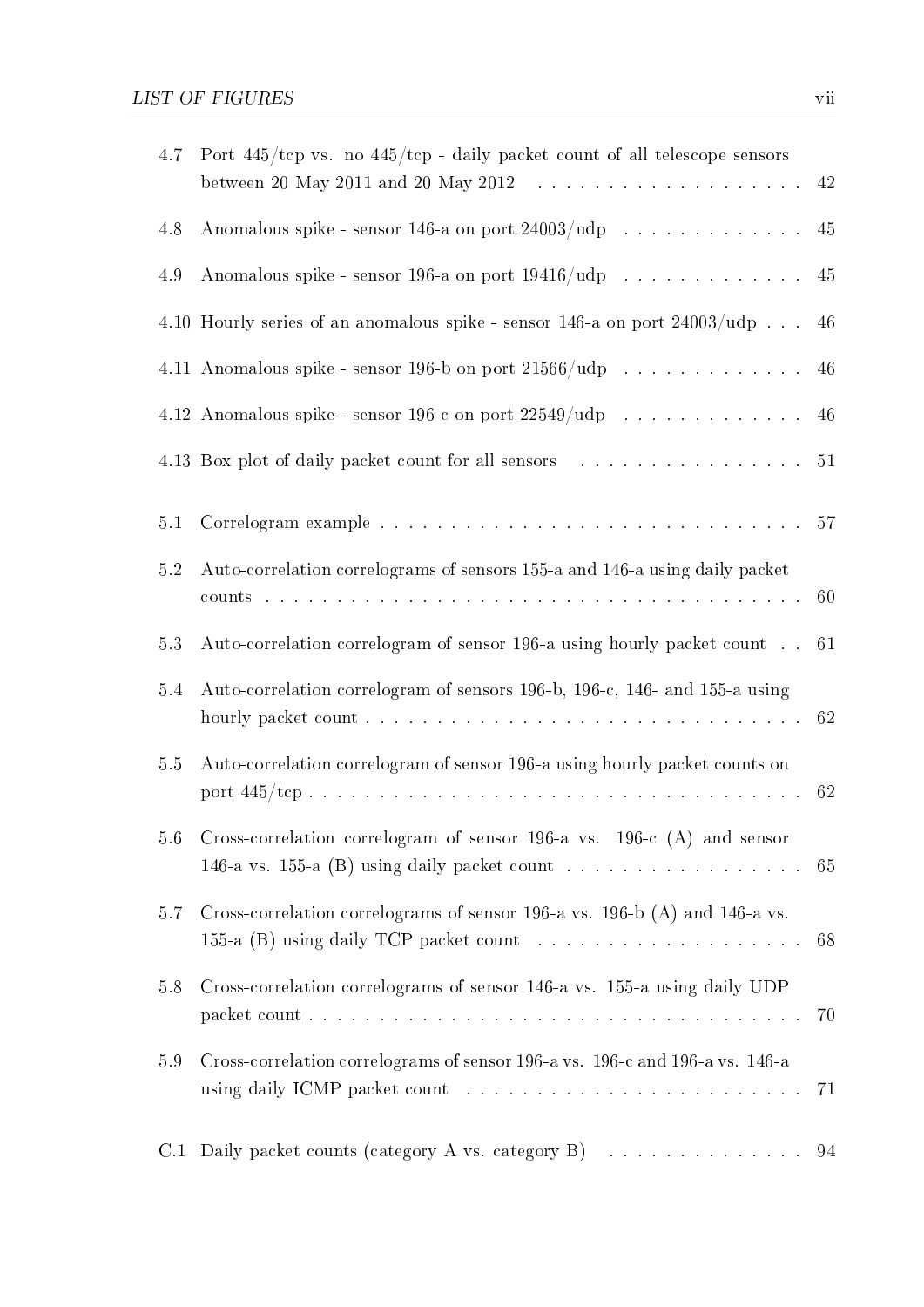|     | C.2 Hourly packet count (category A vs. category B) 95                                        |     |
|-----|-----------------------------------------------------------------------------------------------|-----|
| C.3 | Monthly packet count of telescope sensor 196-a, 196-b and 196-c (category                     |     |
|     | C.4 Monthly packet count of telescope sensor 146-a, 155-a (category B) $\ldots$ . 95          |     |
|     | D.1 Auto-correlation correlogram for sensor 196-a using daily packet count                    | 96  |
|     | D.2 Auto-correlation correlogram for sensor 196-b using daily packet count                    | 96  |
| D.3 | Auto-correlation correlogram for sensor 196-c using daily packet count 97                     |     |
| E.1 | Auto-correlation correlogram for sensor 196-b using hourly packet count                       | .99 |
| E.2 | Auto-correlation correlogram for sensor 196-b using hourly packet count                       | .99 |
| E.3 | Auto-correlation coefficients for sensor 196-c $\ldots \ldots \ldots \ldots \ldots \ldots$ 99 |     |
| F.1 | Cross-correlation correlograms set A $\ldots \ldots \ldots \ldots \ldots \ldots \ldots 101$   |     |
|     |                                                                                               |     |
|     | G.1 Cross-correlation correlograms using daily TCP packet count - set A 104                   |     |
|     | G.2 Cross-correlation correlograms using daily TCP packet count - set A 105                   |     |
|     | H.1 Packet distribution across destination IP for all network telescope sensors . 106         |     |
| 1.1 |                                                                                               |     |
| 1.2 | Cross-correlation correlograms using ICMP traffic - Set B 109                                 |     |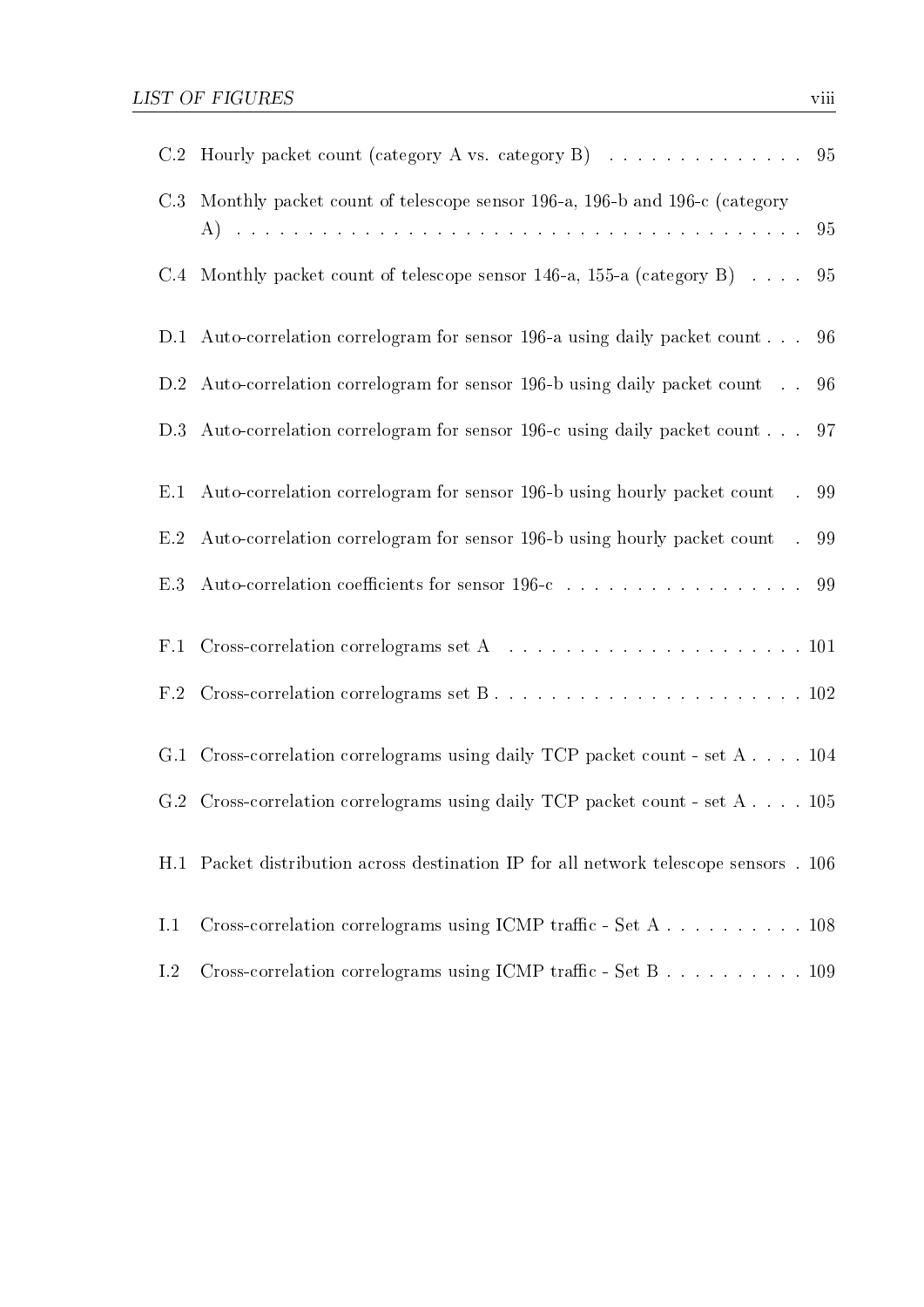# List of Tables

|                                                                              | 28                                                                                                                                                                                                                                                                                                         |
|------------------------------------------------------------------------------|------------------------------------------------------------------------------------------------------------------------------------------------------------------------------------------------------------------------------------------------------------------------------------------------------------|
| Top 20 TCP destination ports across all telescope sensors                    | 41                                                                                                                                                                                                                                                                                                         |
| Top UDP destination ports across all telescope sensors                       | 44                                                                                                                                                                                                                                                                                                         |
| Anomalous spike investigation results using UDP traffic                      | 48                                                                                                                                                                                                                                                                                                         |
|                                                                              | $50\,$                                                                                                                                                                                                                                                                                                     |
| Central tendency and variation results using daily and hourly packet counts  | 50                                                                                                                                                                                                                                                                                                         |
|                                                                              | 52                                                                                                                                                                                                                                                                                                         |
|                                                                              | 57                                                                                                                                                                                                                                                                                                         |
|                                                                              |                                                                                                                                                                                                                                                                                                            |
|                                                                              | $58\,$                                                                                                                                                                                                                                                                                                     |
| Cross-correlation matrix - daily packet count                                | $65\,$                                                                                                                                                                                                                                                                                                     |
| Cross-correlation matrix - daily TCP packet count                            | 67                                                                                                                                                                                                                                                                                                         |
| Cross-correlation matrix - daily TCP packet count with SYN flag on $\dots$ . | 68                                                                                                                                                                                                                                                                                                         |
|                                                                              | 69                                                                                                                                                                                                                                                                                                         |
| Cross-correlation matrix - daily UDP packet count                            | 69                                                                                                                                                                                                                                                                                                         |
|                                                                              |                                                                                                                                                                                                                                                                                                            |
|                                                                              |                                                                                                                                                                                                                                                                                                            |
| Telescope sensor's hourly downtime for the 12 month period                   | 74                                                                                                                                                                                                                                                                                                         |
| 5.11 Cross-correlation matrix - hourly packet count for all packet types     | 74                                                                                                                                                                                                                                                                                                         |
|                                                                              | Calculated logical distance between network telescope sensors<br>Confidence intervals for hourly and daily correlograms<br>Cross-correlation matrix - daily packet count for traffic without port $445/\text{top}$ 72<br>Cross-correlation matrix - traffic with destination IP address above x.x.x.127 73 |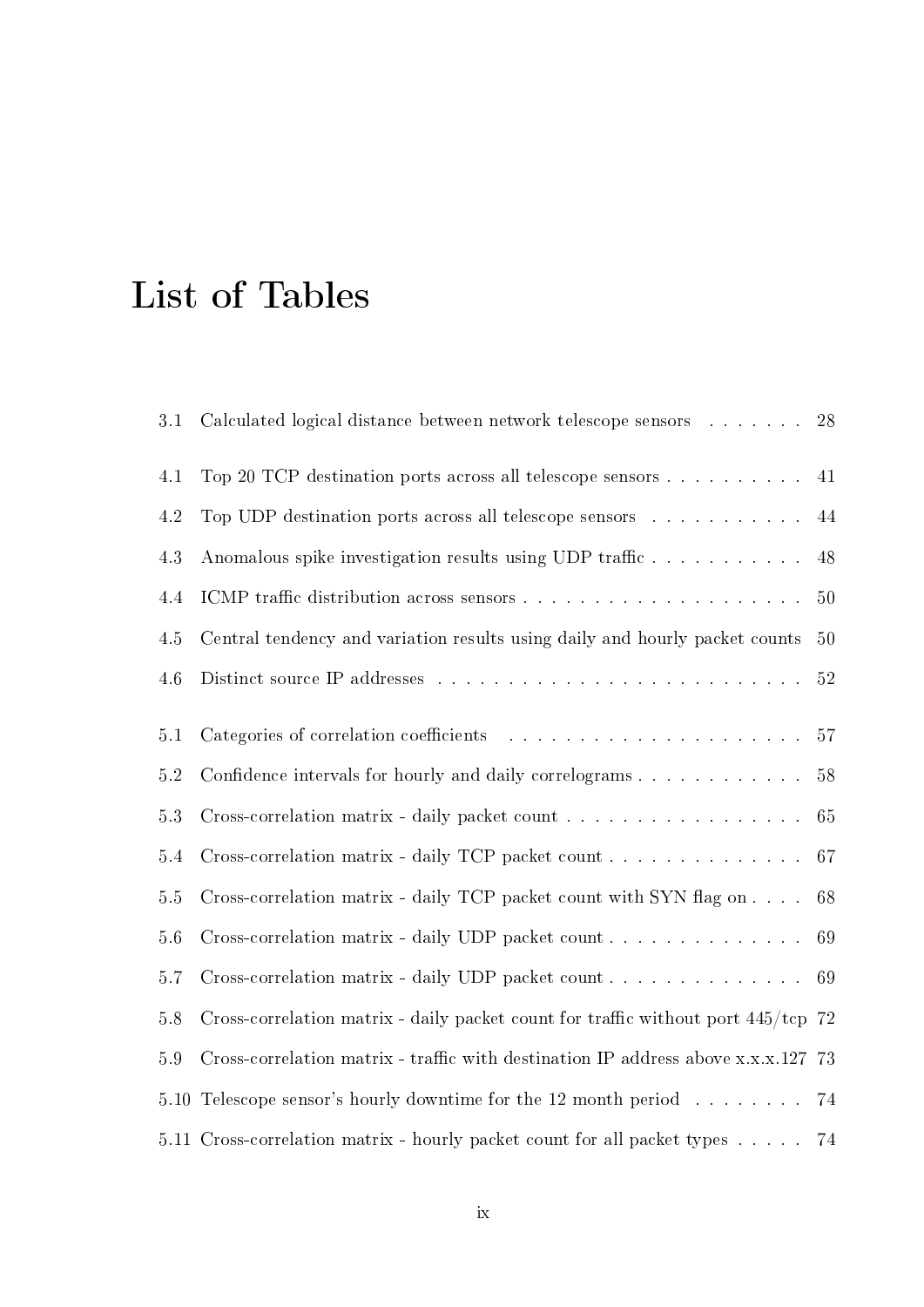# List of Code Listings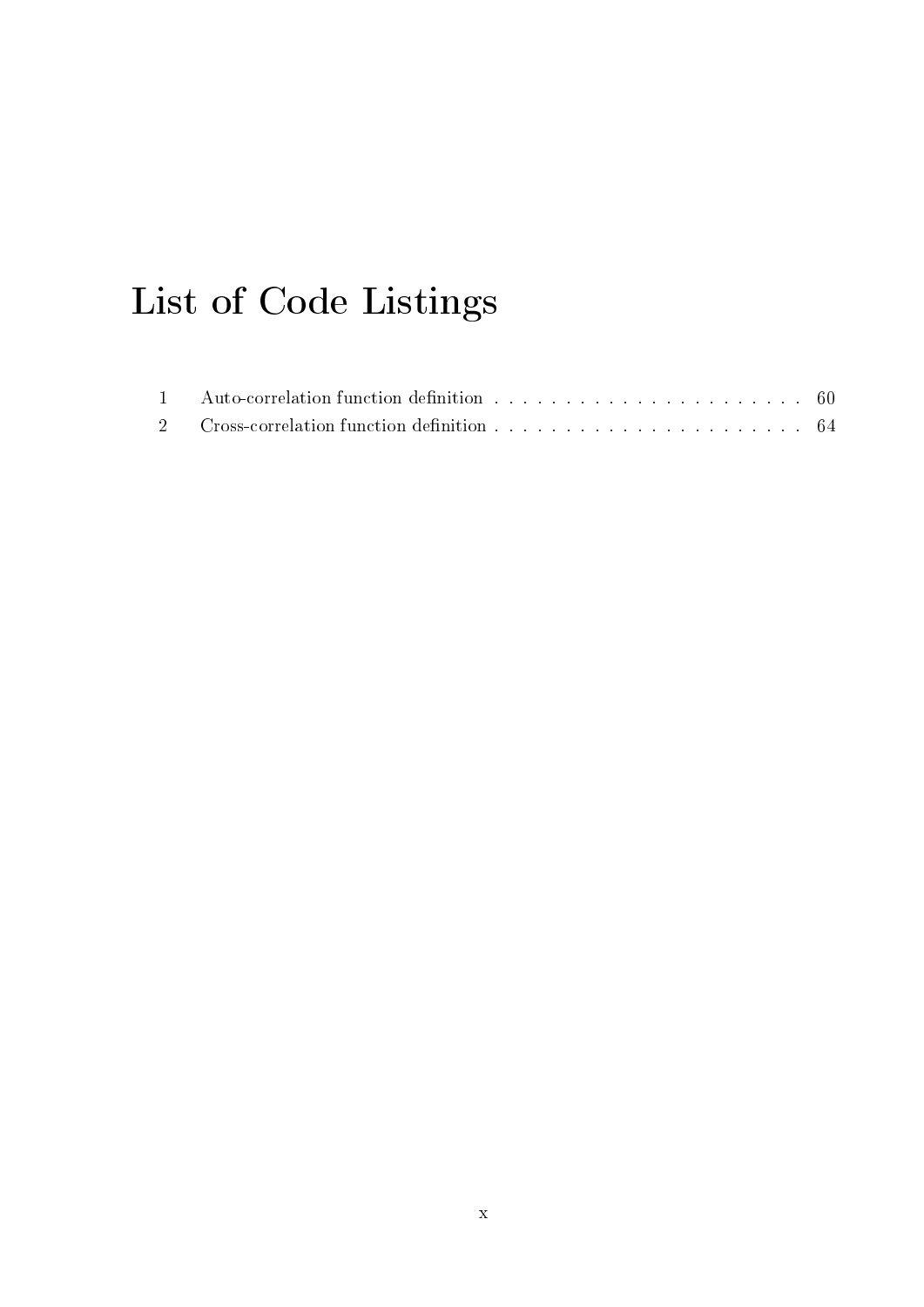# Chapter 1

# Introduction

Research in the area of network telescopes has continued to gain prominence in the information security field. The reason for the growing interest in the field is partially attributed to the changing threat landscape caused by an increase in self-propagating malicious worms. The speed at which these worms are able to traverse the Internet is staggering and the damages they cause costs of their effects can run into billions of dollars. For example, the Code-Red worm infected 359,000 hosts in less than 14 hours and the cost of its impact was reported in excess of \$2.6 billion in 2011 terms [35]. With the rapid and devastating impact of self-propagating malware, the need to monitor remote security events by using network telescopes as a first point of detection is well founded. Network telescopes have gained prominence and filled the void left by traditional intrusion detection systems since they allow researchers to monitor unused address space that contains no legitimate traffic. This means that monitored traffic is unwanted and potentially malicious. Furthermore, this proves to be advantageous as it means that researchers and information security experts are not required to overcome the challenge of distinguishing between legitimate and illegitimate traffic.

A network telescope is a monitoring system that passively captures inbound network traf fic. In the past decade, by using network telescopes to monitor unexpected traffic flow, researchers were able to identify anomalies in network traffic such as denial-of-service attacks [34] and to study various malicious worm outbreaks [33] [45]. The network telescope's ability to detect random remote events is intrinsically limited by the lens size (monitored address space). Without access to larger network telescopes, it has been proven that relatively small telescope sensors are capable of observing malicious events [14]. By having number of distributed telescopes, researchers are able to capture multiple IP address spaces, consequently increasing the total space monitored. With distinct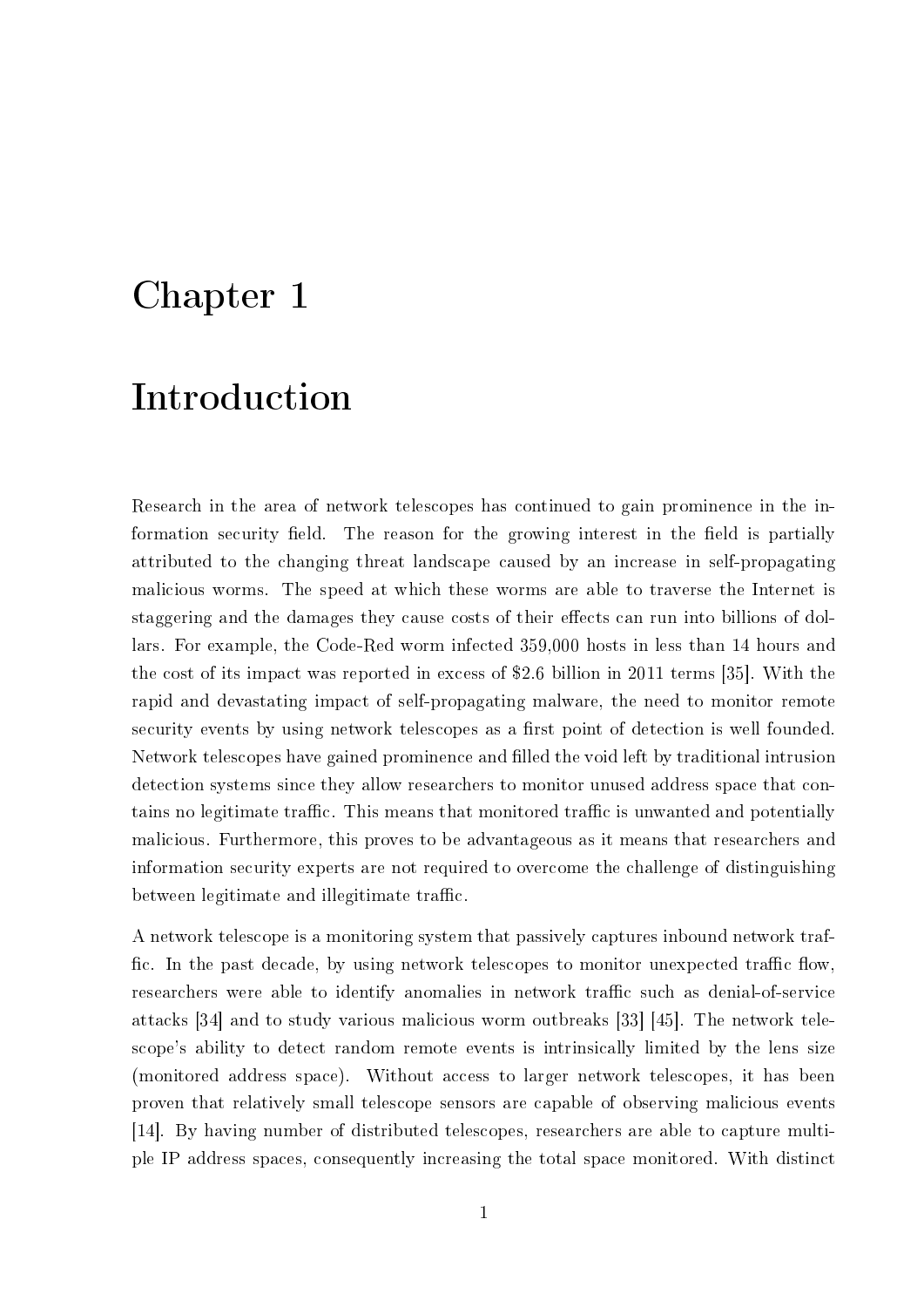distributed network telescopes, the question of similarity in traffic activity becomes pertinent. Similarities of network traffic monitored from distinct network telescopes is a question that has been explored by Rhodes University researchers [18].

#### 1.1 Problem Statement

Organisations such as  $\text{CAIDA}^1$  (Cooperative Association for Internet Data Analysis), who have multiple distributed network telescopes to monitor traffic anomalies on a global scale, have contributed to the growing body of network telescope research. Since 2005 in South Africa, Rhodes University has been collecting data for analysis on relatively small  $(24^2)$ network telescopes [18]. In 2009, another network telescope with a /24 address space was launched at Rhodes. Subsequent to this, three additional  $/24$  telescopes have been launched adding to a distributed network of five telescopes thereby providing multiple sensors for analysis.

With multiple sensors available, researchers have access to increased volumes of concurrent data points or datasets. Increased concurrent datasets decreases the time to detect remote network events [31]. Furthermore, the increased datasets also improve the network telescope's resolution or ability to detect events. This is due to the inherent limitation in network telescope research given that researchers are only able to monitor a portion of the entire address space.

IP address space is increasingly becoming scarce as more devices demand allocation of IP addresses [16]. This imposes a limitation of having large multiple /8 network telescopes, with extensive amount of IP addresses, used purely for monitoring Internet background radiation. In this regard, using smaller distributed network telescopes with large logical distance<sup>3</sup> [20] provides researchers with an increased capability without necessarily requiring access to larger network telescopes.

When using distributed network telescopes to study background radiation, it is important to understand the relativity of traffic activity across the network of telescopes as well as the underlying variables responsible for this activity. Researchers have used various visualisation techniques to show the relation of network telescope activity across multiple network telescope sensors without quantitatively assessing a correlation between different

<sup>1</sup>http://www.caida.org

<sup>&</sup>lt;sup>2</sup>IP addresses that share the first 24 bits in common and often referred to as 'Class C' network [28].

<sup>&</sup>lt;sup>3</sup>The logical distance is the numeric difference between two IP addresses represented numerically.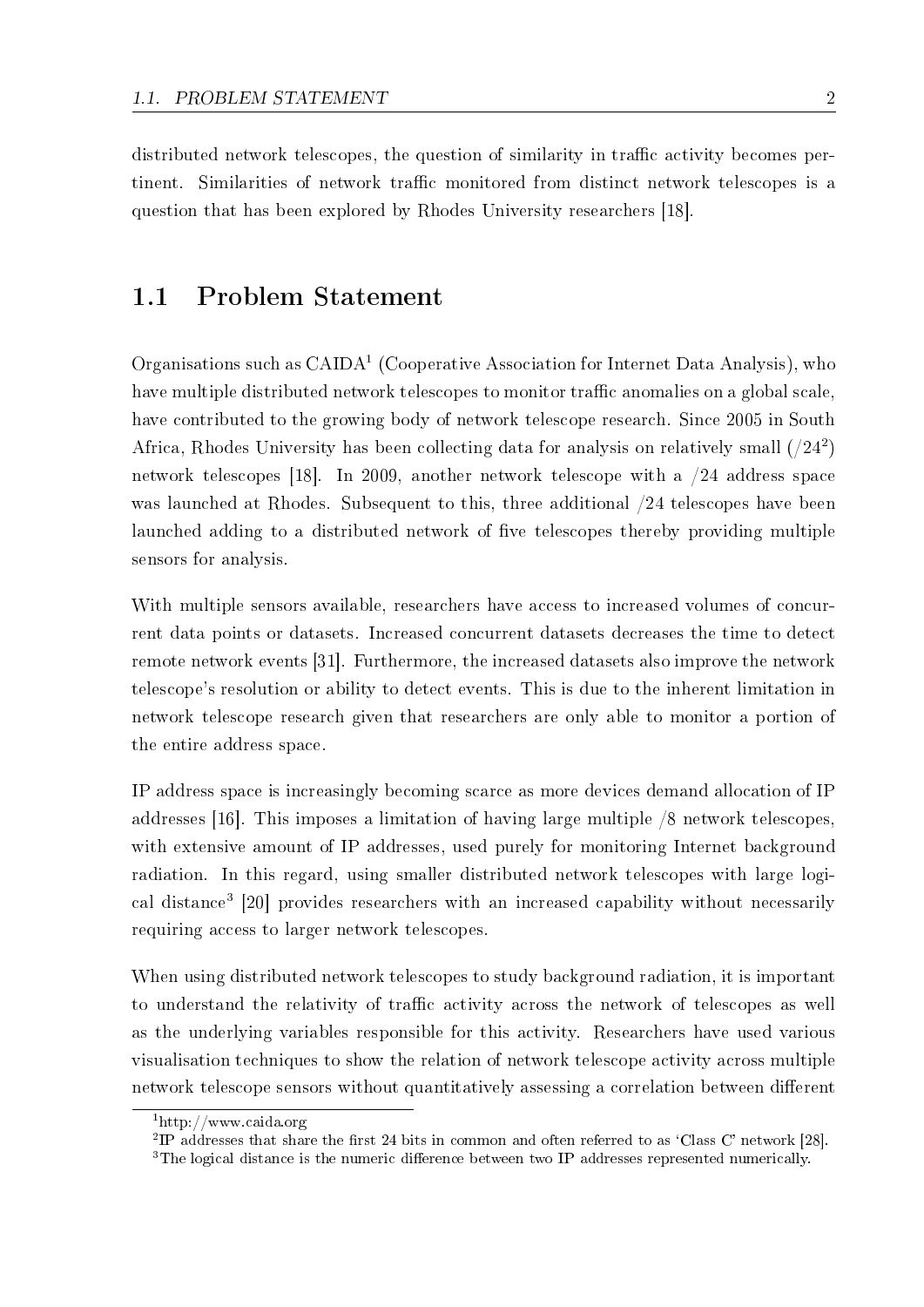network telescope sensors. It is challenging to quantify the degree of traffic relativity between telescopes without numeric correlation values.

## 1.2 Research Objectives and Goals

With the current extended network of telescopes, the objectives of the project are to: (1) comparatively analyse traffic observed across five distinct network telescope sensors and  $(2)$  investigate the correlation of traffic activity across the different network telescopes' sensors. By determining the correlation across multiple network telescope sensors, the research outcomes would provide greater confidence in forecasting or modelling typical network background radiation.

Therefore the two overarching goals extracted from the objectives above are:

- To comparatively analyse similarities of traffic observed across the network telescope sensors:
	- Determine the degree to which one telescope sensor's traffic is similar to another.
	- $-$  Investigate the relationship (if any) and gather insights as to what causes fluctuations or deviations to the relationship between the network telescopes' traffic.
	- $\sim$  Comparatively analyse the different traffic types and their contributions to fluctuations or changes in relativity of traffic.
- To quantitatively analyse the correlation of periodic traffic activity across all sensors:
	- $-$  Apart from graphical techniques as representation of traffic activity, assess quantitatively, the correlation of traffic activity across five network telescopes combination.
	- Quantitatively examine whether or not there are repeated periodic patterns of traffic in order to determine if traffic observed over a period is uniform or has repeated cycles.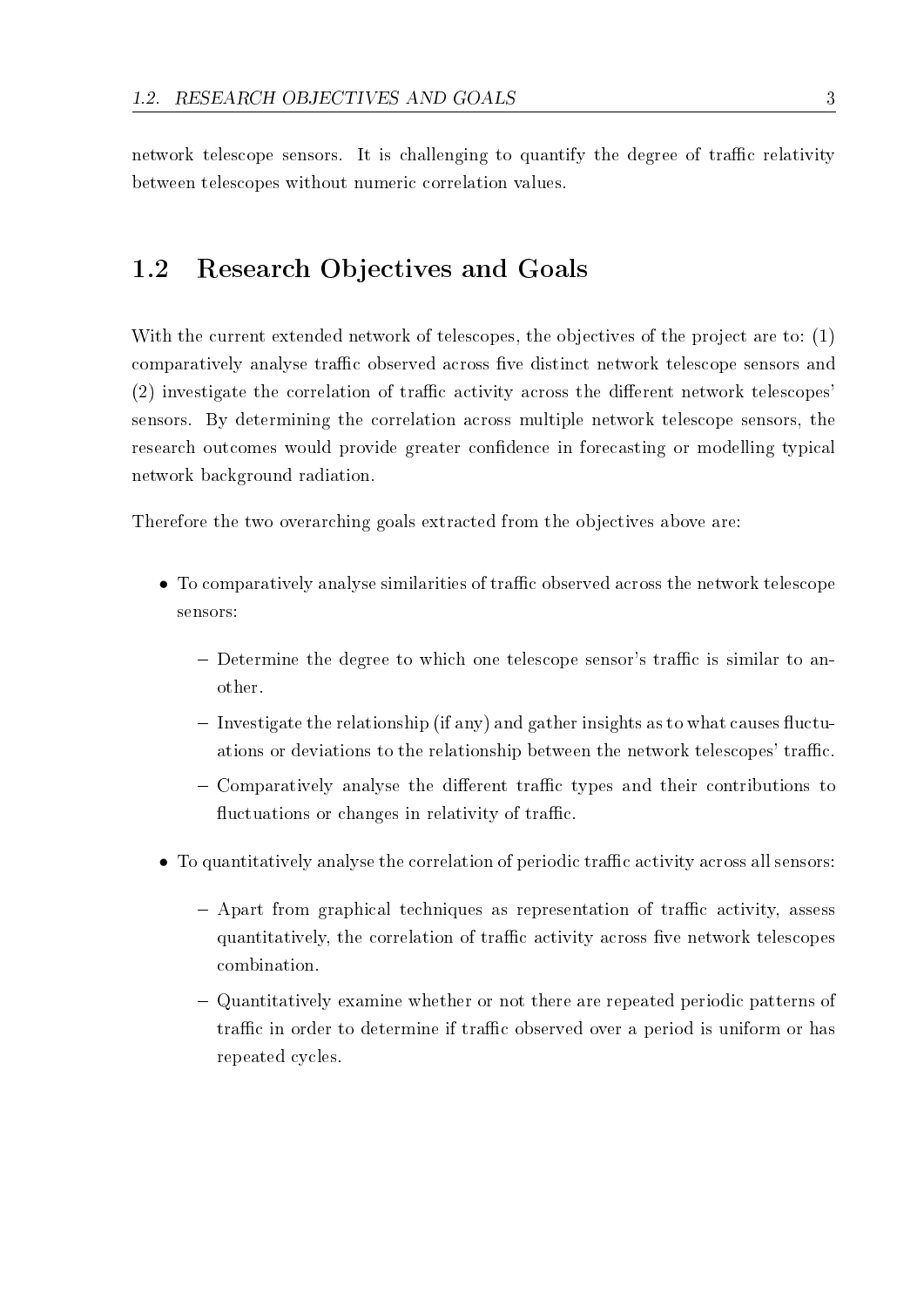## 1.3 Scope

The primary focus of the research project is on network telescope traffic analysis. In this regard, the researcher abstracts away from underlying mechanisms of building network telescopes. The approach is suitable since Rhodes University and other institutions have previously conducted extensive research in setting up and configuring network telescopes' architecture [9] [18] [31].

The research project focuses on five datasets, which have been obtained from respective distinct network telescope sensors on Rhodes University's network. The five datasets were generated from IPv4 network telescopes. Traditional network telescopes, similar to the ones under investigation, are passive since they do not respond to requests to establish connections and simply capture traffic arriving at the network. As no connections are established, the research only focuses on packet header information to infer remote activity without raw packet analysis. Furthermore, packet header information has already been processed into Rhodes University's relational database infrastructure. To this end, the hurdle of processing raw data from telescopes to relational databases is not included in the scope of the project.

## 1.4 Methodology

To achieve the goals discussed above, the primary methodology will be to conduct incremental and iterative experimental work, analysing datasets and discussing observed trends that are being monitored. The research project will be quantitative and focus on categorising and synthesizing large volumes of data. The methodology adopted will be to extract the underlying variables in order to investigate and understand the dominant variables that are responsible for fluctuations in correlation analysis.

The first approach for the research project will be to fully analyse and understand the five datasets that are available; this includes building a profile of each dataset to understand the outlay of the data. The second approach will examine the datasets' characteristics and make use of summarisation and basic statistics to establish whether there is relativity across the five network telescopes.

Having studied the relativity of traffic using summarisation, the research will proceed to conduct a thorough correlation analysis of the traffic generated by the datasets. Statistical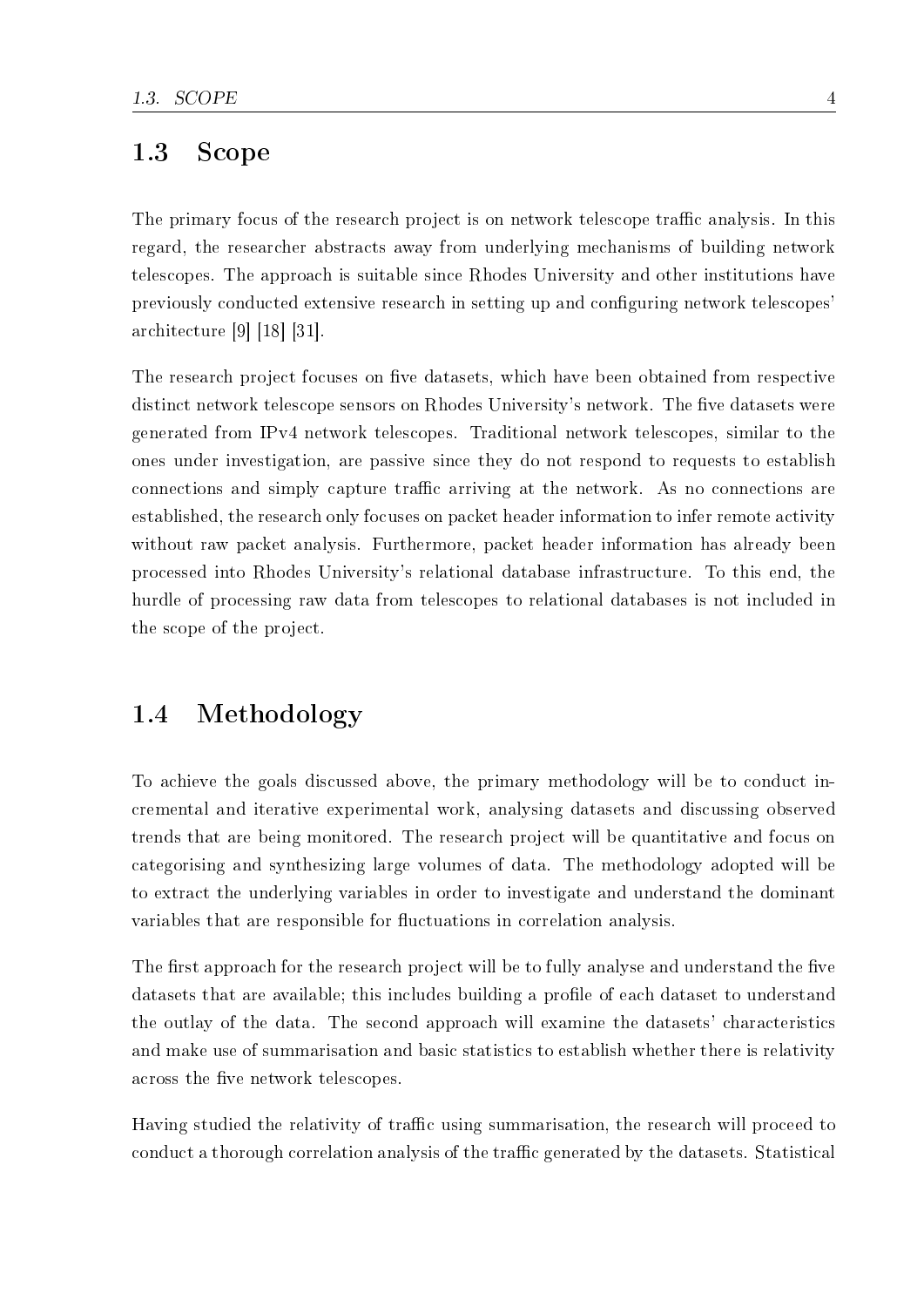correlation analysis will require the construction of variables that will model the traffic observed over a period.

#### 1.5 Document Structure

The remaining chapters of this document have been structured as follows:

- Chapter 2: highlights the background information relevant to the area of network telescope area. The chapter surveys and analyses existing research on traffic analysis. In related work, the chapter indicates the gaps that previous research projects have not adequately addressed as related to this project's objectives. The chapter discusses the use of distributed network telescopes, summarisation and basic traffic statistical analysis techniques and advanced correlation techniques as part of a time series analysis.
- Chapter 3: briefly discusses the network telescope infrastructure with a concise description of each network telescope node used on the research project. An overview of each dataset is discussed. The tools used to conduct the research and the advantages of the platforms selected are also examined.
- Chapter 4: focuses on a comparative analysis conducted of the five network telescopes datasets. The chapter implements summarisation and basic statistical techniques as part of traffic analysis.
- Chapter 5: examines the implementation of advanced correlation techniques in comparing the traffic activity of network telescopes.
- Chapter 6: concludes the research project and revisits the project's objectives. In concluding, the chapter also discusses potential future work and extensions to this project.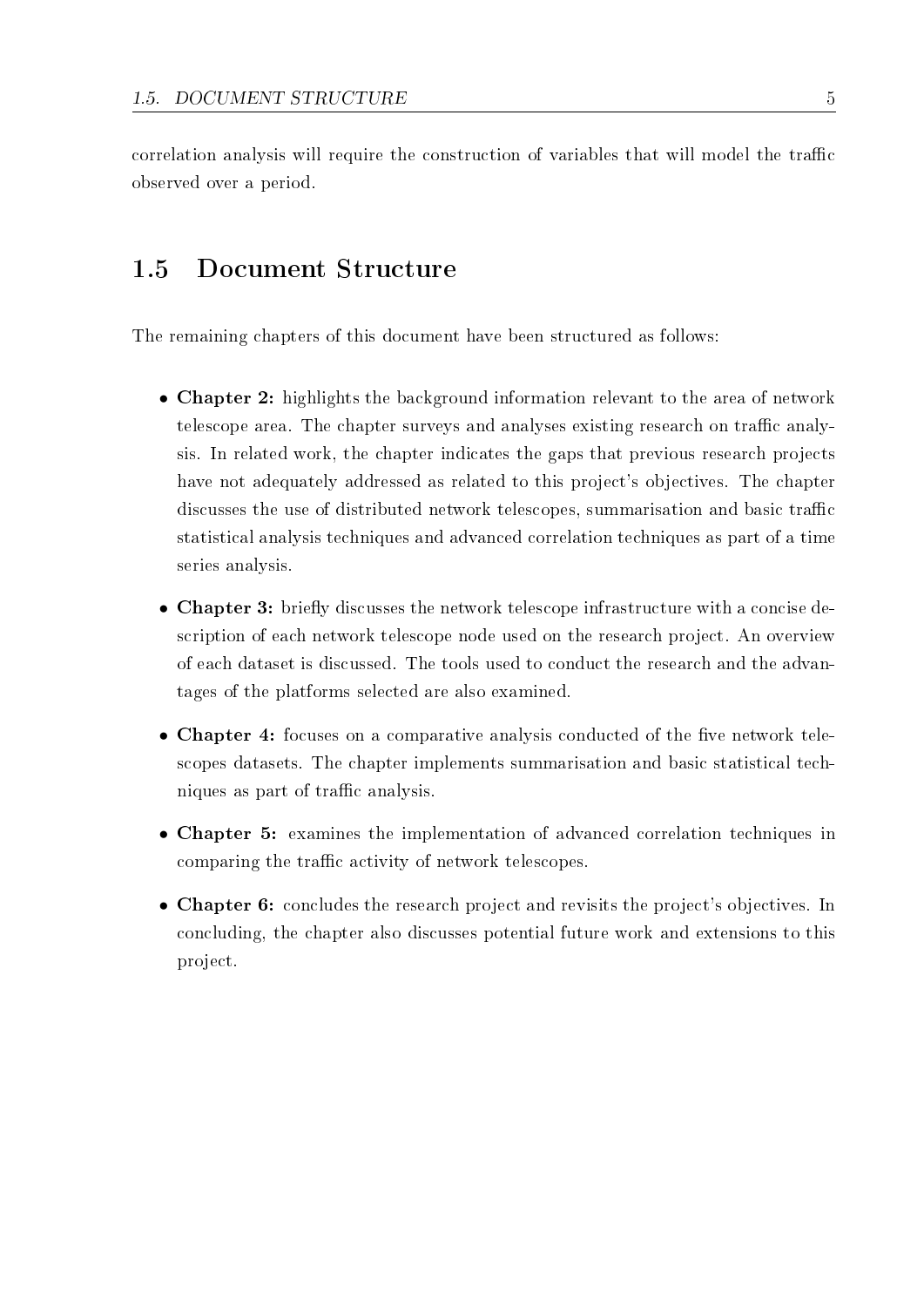# Chapter 2

# Literature Survey

Network telescopes occupy a range of unused network address space (so called darknets since, seemingly, there is nothing within these networks) [11]. Since the address space is unused, normal traffic is removed therefore making all traffic captured unwanted, potentially harmful or simply malicious.

Network telescopes assist information security researchers in providing an early warning system for worms, denial-of-service and various malware activities [31]. Due to the speed at which worm activities can infect and propagate through the greater network, having a network telescope to monitor unusual traffic is useful as a first point of detection. For example, an analysis of network telescope traffic allows researchers and security experts to understand the environment and consequently develop software that can adapt to the environment.

Network telescopes generate large quantities of data. For example, between 2005 and 2009 a relatively small  $/24<sup>1</sup>$  network telescope captured over 40 million packets of data [18]. In order to analyse these large datasets meaningfully, there are a number of techniques that researchers use such as summarisation, correlation analysis and visualisation.

Since the traffic being monitored is captured with a time stamp, time series' can be generated to model traffic activity over a period of time. As more overlapping network telescope datasets are being collected, the correlation analysis of traffic activity across these datasets requires the use of more advanced statistical analysis of time series' such as the cross-correlation and auto-correlation methods.

<sup>&</sup>lt;sup>1</sup>IPv4 address space with  $2^{8}(256)$  IP addresses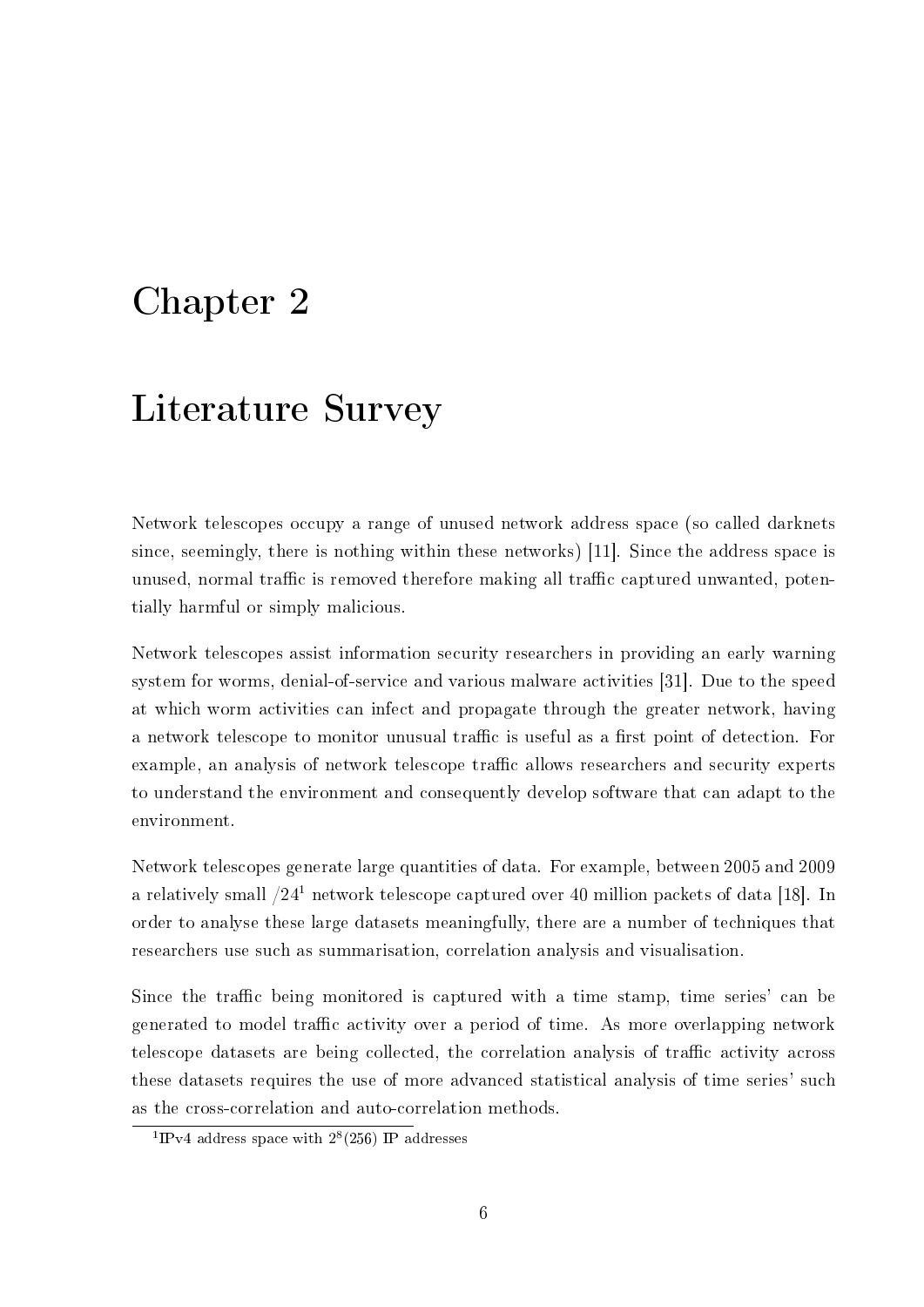This chapter begins with discussion of the background of network telescopes including examples of work in analysing malicious activity. The discussion proceeds, providing a motivation for the use of network telescopes and the significance of having distributed network telescope sensors. Summarisation and correlation are examined as well as related research around traffic relativity. Building on basic statistical analysis through summarisation, a discussion around the use of time series' in conducting correlation analysis is provided. The chapter concludes by discussing the limitations of passive monitoring.

### 2.1 Network Telescope Background

Network telescopes are used to monitor traffic across unused IP address space. Since the IP address space of the telescope sensors are unallocated, no legitimate traffic should be expected [31]. Considering that network telescopes monitor unexpected traffic, they provide a useful mechanism to observe remote security events from malicious activities such as worms and denial of service attacks.

Network telescopes are useful for providing early warning and detection of security events. For example, by monitoring illegitimate traffic and using anomaly detection methods. an early detection system for worms can be developed. In this instance, to monitor illegitimate traffic, a Kalman filter<sup>2</sup> model was used to identify the presence of worms in their early stages [55].

Research using network telescopes is also useful in studying the propagation of malicious worms. For example, a network telescope was used to understand how the Slammer worm managed to achieve rapid growth [33]. Slammer, a computer worm that exploited buffer overflows of Microsoft SQL servers, managed to reach  $90\%$  of vulnerable hosts within ten minutes [33]. The speed of scanning rates of Slammer was estimated using network telescopes. Additionally, using network telescopes, researchers were able to detect several of Slammer's flaws with the random number generator that limited the worm's potential impact.

Telescopes can also be used to study denial-of-service attacks. Research has been conducted to infer information about the prevalence of denial-of-service attacks using backscatter analysis . By using a /8 network telescope, researchers were able to observe more than 12,000 denial-of-service attacks in over 5,000 distinct targets [34].

 $\overline{a}$ <sup>2</sup>Kalman filter detects the presence of worms by detecting the trend of traffic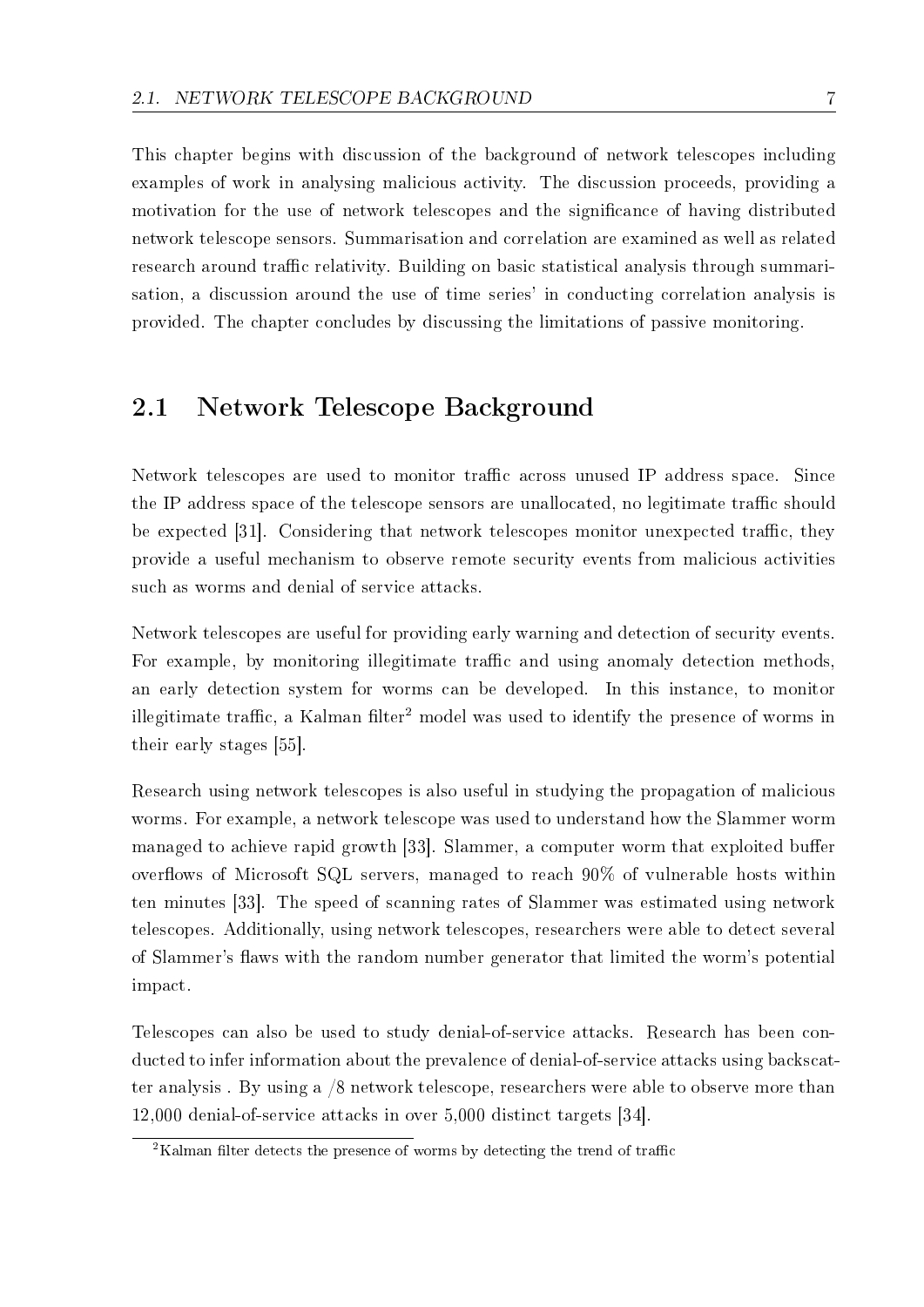Aside from the examples listed above, network telescopes have been used to study the spread of the Code-Red worm [35]. The Code-Red worm exploited a buffer overflow of Microsoft's IIS web servers and caused a widespread outbreak in 2011. Similarly, using network telescopes, researchers studied the Witty worm, which affected the buffer overflow vulnerability of several Internet Security System products such as RealSecure and BlackICE [45]. The detection of malicious remote activity is possible because network telescopes offer researchers the capability to overcome the challenge of collecting global information about worms and provide a significant amount of traffic activity information. For example, a /8 telescope, which the Cooperative Association for Internet Data Analysis  $(CAIDA)$  operates, effectively contains  $1/256$  of all IPv4 addresses [45]. This means that, if a worm propagation is random and unbiased, CAIDA's network telescope would receive roughly one out of every 256 packets sent.

Network telescopes are passive, they do not complete a 3-way TCP handshake to establish a connection and therefore cannot receive TCP payloads. Network telescopes can consequently be used to monitor activity of Internet background radiation. Traffic arriving at a network telescope can be classified in one of the following three categories [18]:

- Backscatter traffic generated from IP addresses within the telescope's range being used for spoofing elsewhere. For example, traffic (i.e. TCP handshake messages) generated by a host responding to a spoofed host wanting to establish a TCP connection.
- *Misconfiguration* traffic likely emanating from misconfiguration of hosts.
- *Aggressive* potentially hostile traffic generated through scanning activity, worms and malware.

### 2.2 Motivation for the Use of Network Telescopes

Research in network telescope traffic has progressed over the decade since the initial work produced by CAIDA in 2002 [31]. In recent years, network telescope research has increased in its prominence among researchers. The increased focus on network telescope traffic is due to the increase in botnet<sup>3</sup>-related activities such as the Conficker worm [4]. Apart from the ability of network telescopes to gather global information about worms

<sup>3</sup>Compromised machines used to send out spam email messages, spread viruses, attack computers and servers - http://www.microsoft.com/en-gb/security/resources/botnet-whatis.aspx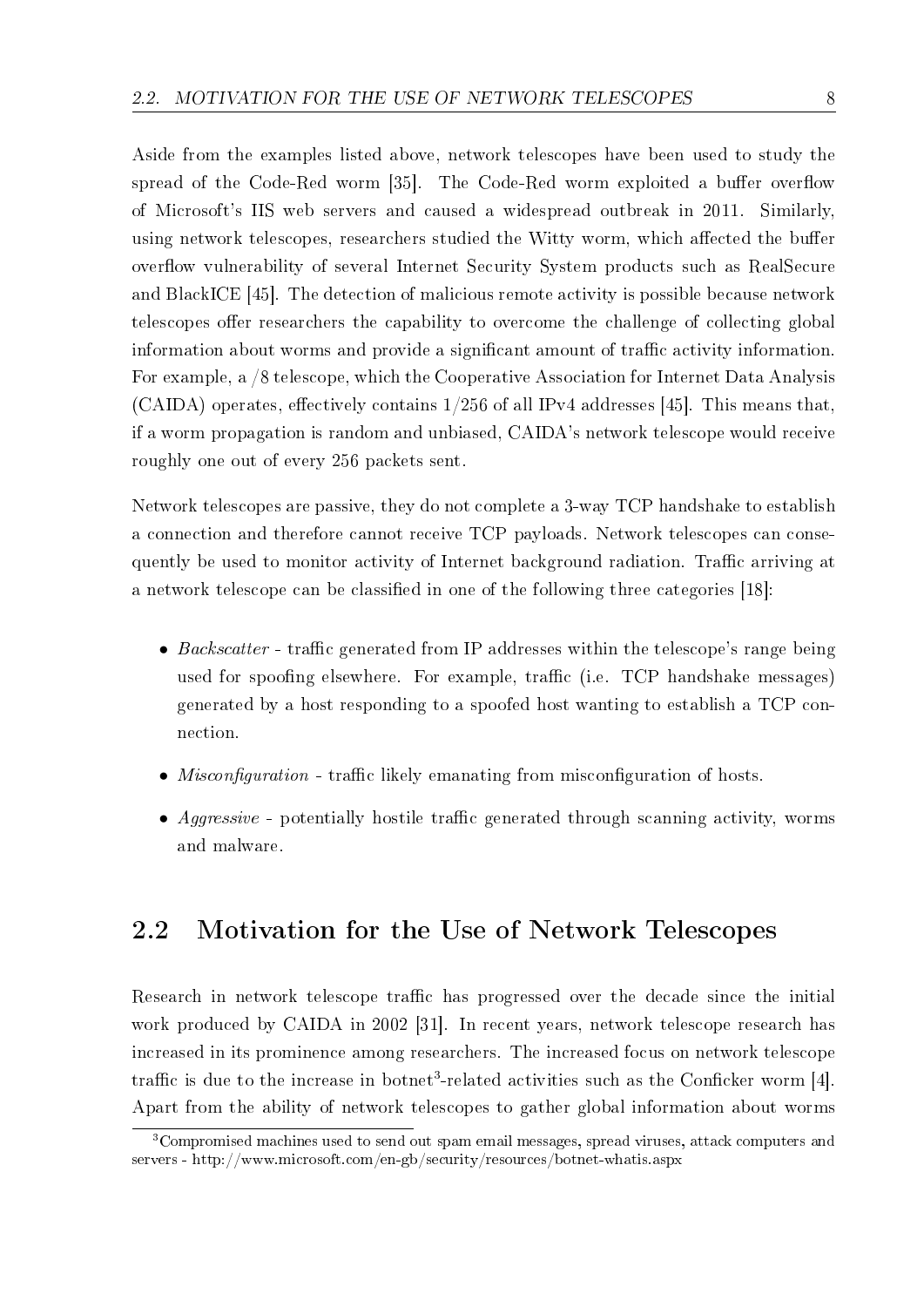discussed in Section 2.1, there are a number of reasons for the increased interest displayed by security researchers:

- Using production network traffic requires researchers to separate illegitimate traffic from useful and live production traffic [18]. Since network telescope data is unsolicited, researchers can assume that such traffic is illegitimate and is therefore potentially harmful. Using production data could also have negative impact on the functioning of organisations. Furthermore, it is cumbersome to gather information at a global scale using production data.
- An increase in computer processing power aids researchers in processing and classifying rising volumes of data. For example, Rhodes University researchers developed a GPU accelerated packet classification tool to perform fast and accurate classification of packets [36]. The design of a fast classifier was possible due to an accelerated graphic processing unit as well as the leveraging of parallel processing capability available on GPU's which in turn was optimised for parallel classification of packets.
- Added to the increasing processing power is the ability to make sense of large datasets through various visualisation techniques. With visualisation it is easier to view patterns and trends from network packet activity. The InetVis (Internet Visualisation) tool was designed to perform various visual analyses of the network telescope traffic [50]. The InetV is system allowed researchers to use three dimensional plots to display scanning activities thus providing additional insights into scanning activity across different types of traffic. Additionally, researchers at Rhodes University developed a tool to map large IP traffic by using Hilbert Curve fractal mapping [17]. The tool aided analysis of traffic as it could compare data from multiple network telescopes. This is partially achieved by the tool's ability to show sequential relationship between nodes on the produced plot.

## 2.3 Network Telescope's Size

Before discussing the significance of a network telescope's size in detecting events, addressing terminology is introduced. Internet Protocol version 4 (IPv4) addressing scheme caters for a 32 bit address to identify a host on the network [28]. Therefore an IPv4 address scheme has a potential pool of  $2^{32}$  addresses. Furthermore, originally addresses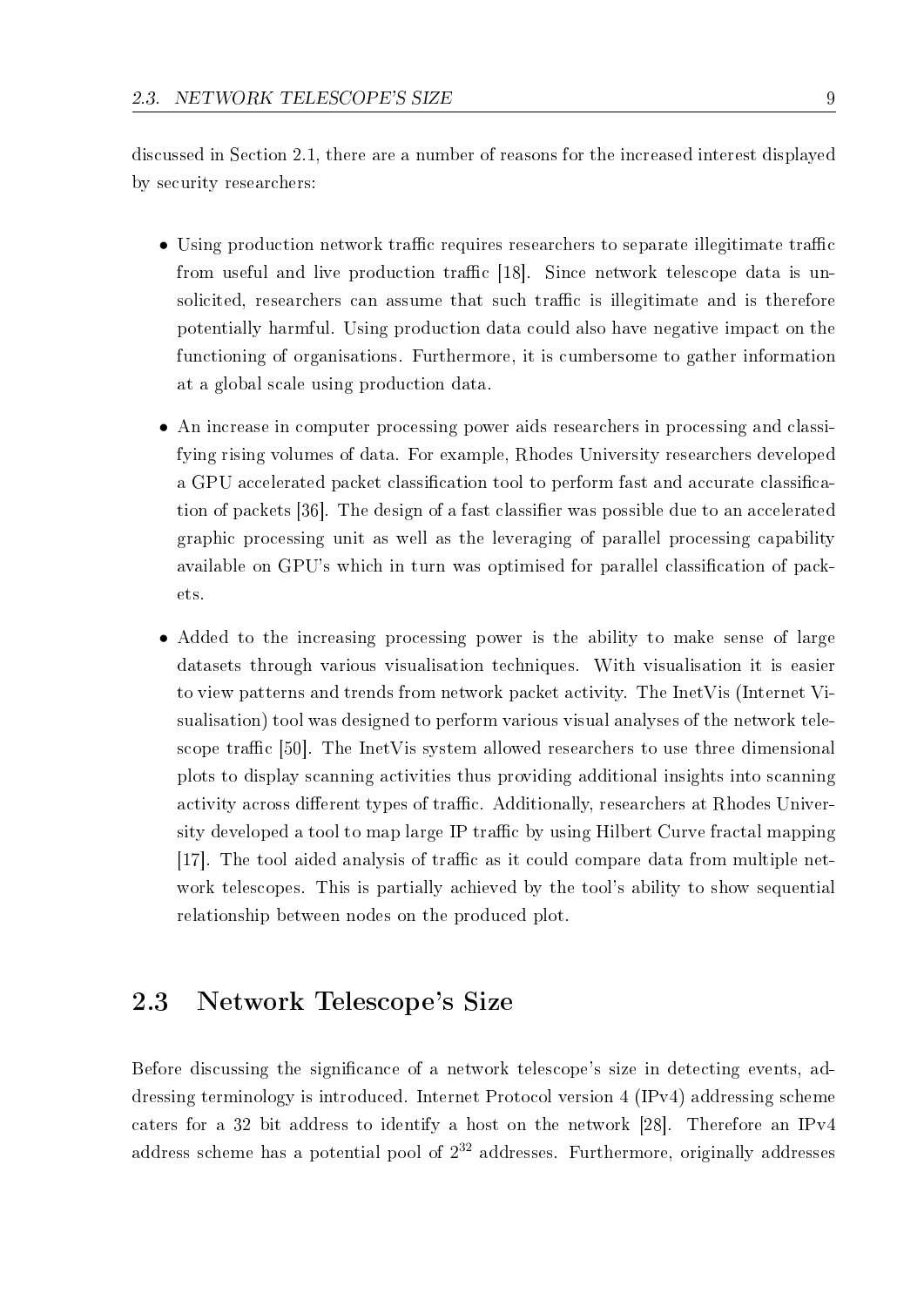were categorised into classes to describe the size of networks. A 'Class A' network has the first 8 bits used by the Network ID and the remaining 24 available for hosts  $(2^{24}$  different addresses). Similarly, a 'Class B' network has the first 16 bits occupied by the Network ID and 16 bits remaining for hosts  $(2^{16}$  different addresses). The 'Class C' network has the first 24 bits occupied by the Network ID and the remaining 8 bits available for hosts ( $2^8$  different addresses). 'Class A', 'Class B' and 'Class C' can also be written as  $/8$ ,  $/16$ or /24 respectively. The latter notation is preferred throughout the paper since it allows one to discern quickly the number of bits used by the Network ID.

Network telescope size (i.e. the address range of the telescope or lens size) is important in the telescope's ability to observe or detect network events. Telescope size will affect the telescope's accuracy and the speed at which it can observe events. There is a relationship between the network telescope's size and its ability to detect events accurately and rapidly. It has been shown that a  $/1$  network telescope is more than twice as good as a  $/2$  given that a  $/2$  takes 2.41 times longer to detect a packet at the same confidence level [31]. The results also showed that the relationship does not scale linearly. In summary, the results can be attributed to the impact of higher resolution that larger network telescopes are able to offer.

Nevertheless, even when using a relatively small /24 network telescope, researchers are still able to observe malware activity as well as perform classification of malware generated traffic  $[14]$ . Section 2.2 provides a few examples of research conducted at Rhodes University, which has been primarily based on relatively small /24 network telescopes.

To illustrate the probability of /8 and /24 network telescopes' ability to observe network events, the application of probability theory is considered. If /y represents the network telescope size, then the probability of monitoring a target, which is chosen randomly by a host, is generally given by [31]:

$$
p_{(y)} = \frac{1}{2^y} \tag{2.1}
$$

By applying probability theory to different network sensors' size, one is able to see that /24 telescope would have a lower probability of observing events relative to a larger /8 network telescope sensor.

$$
p_{(8)} = \frac{1}{2^8} = \frac{1}{256}
$$
 (2.2)

$$
p_{(24)} = \frac{1}{2^{24}} = \frac{1}{16,777,216}
$$
\n
$$
(2.3)
$$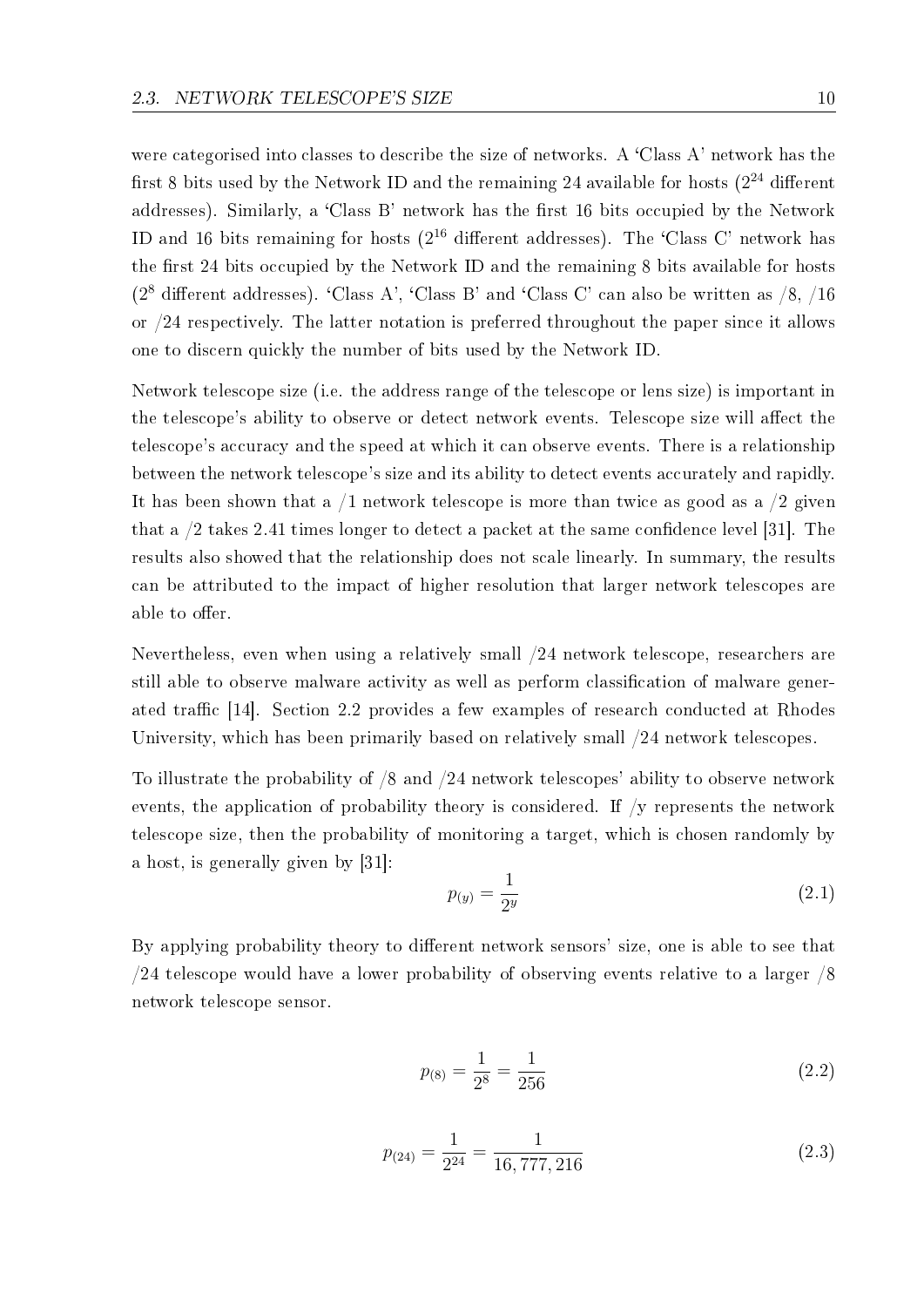It is also important to note that larger network telescopes have a higher probability of detecting events since that an event will occur for a limited time period [31]. The duration of an event therefore plays an important role in terms of whether or not a telescope can detect an event.

### 2.4 A Case for Distributed Network Telescopes

Network telescopes are limited by their lens size. A reason for this is that a network telescope only monitoring a section of the entire network address range. Without access to a large /8 network telescope, a distributed architecture with multiple sensors improves the ability of smaller network telescopes to detect events quickly.

Multiple distributed network telescopes allow researchers to capture multiple address blocks on the entire address range thereby increasing total address space being monitored. The benefit derived from this is that, by distributing  $/24$  network telescopes, there is a decrease in detection time rate and an improvement in the network telescope's resolution (i.e. ability to detect events) [31]. Additionally, in a case where the network telescope's address blocks are logically spread widely, researchers are also able to minimize targeting bias in monitoring events. There are differences in the distributed model adopted for sensors. In one extreme, distributed network telescopes can take form of a few large contiguous telescope sensors. For example, relatively large /16 telescope sensors were used to develop iSink (Internet sink) by researchers at the University of Wisconsin [54]. In another extreme, distributed network telescopes can take the form of large peer-topeer networks covering a wide area, however the network telescopes only monitor small to individual IP addresses [43]. Lastly, by distributing network telescopes, resources are spread across different telescopes thereby increasing the network capacity in monitoring events better.

Notwithstanding the advantages of using distributed network telescopes, there are correlation challenges introduced when conducting a comparative analysis of distributed network telescope traffic. Furthermore, although there are an increased number of network telescopes capturing datasets, the anonymisation of sensors is another challenge posed to researchers. These challenges are discussed in detail below.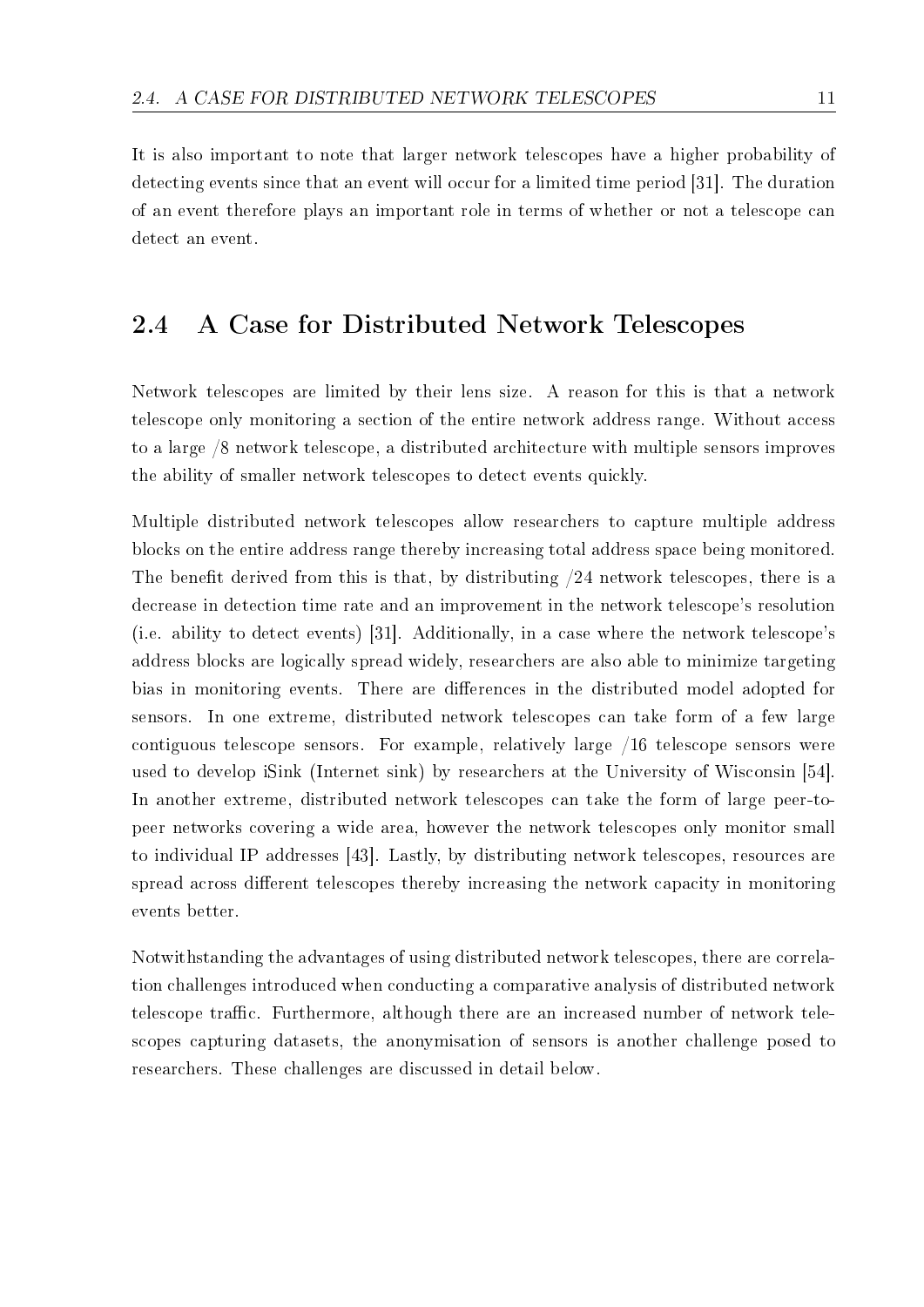#### 2.4.1 Correlation Challenges

Using distributed network telescopes introduces an additional challenge of ensuring that the timing of network telescopes' clocks are synchronised. The discussion of correlation becomes important particularly when trying to pinpoint when an event started. The reason for this is that the first packet of an event that is detected by telescope is not necessarily the first packet emitted by the malicious host. The case is the same for the last packet. Using probability statistics, it has been shown that a /8 network telescope has 99% confidence that events happened no earlier than two minutes before the first observation is made in the telescope [31]. It is important to appreciate that the results achieved on a /8 network telescope would not directly translate to a /24 network telescope. In this regard, the question of the correlation of events on smaller telescopes becomes more pertinent.

#### 2.4.2 Sharing Network Telescope Data

The sharing of a telescope's data that is collected with various sensors can prove to be a challenge given the sensitivity of ensuring that portions of the data are preserved. For example, organisations, like CAIDA, have put in place IP anonimisations techniques such as prefix-preserving address anonymisation to protect personally identifying information [32]. The reason behind this prefix-preservation process, apart from political and economic constraints, is simply to protect the integrity of the network telescope in order to avoid potential directed attacks, which would compromise the integrity of the sensor.

### 2.5 Summarisation and Correlation Analysis

In an effort to manage and understand the immense amount of data that network telescopes generate, researchers use various methods to classify and perform data analysis. There are two main pathways for the analysis of data: summarisation can be used in developing or augmenting concepts and correlation for enhancing understanding and discovering of relations in data [30]. The main goal is to categorise data in a manner that would allow humans to infer knowledge or reach conclusions. Apart from summarisation and correlation, visualisation is simply a technique of presenting results clearly and meaningfully.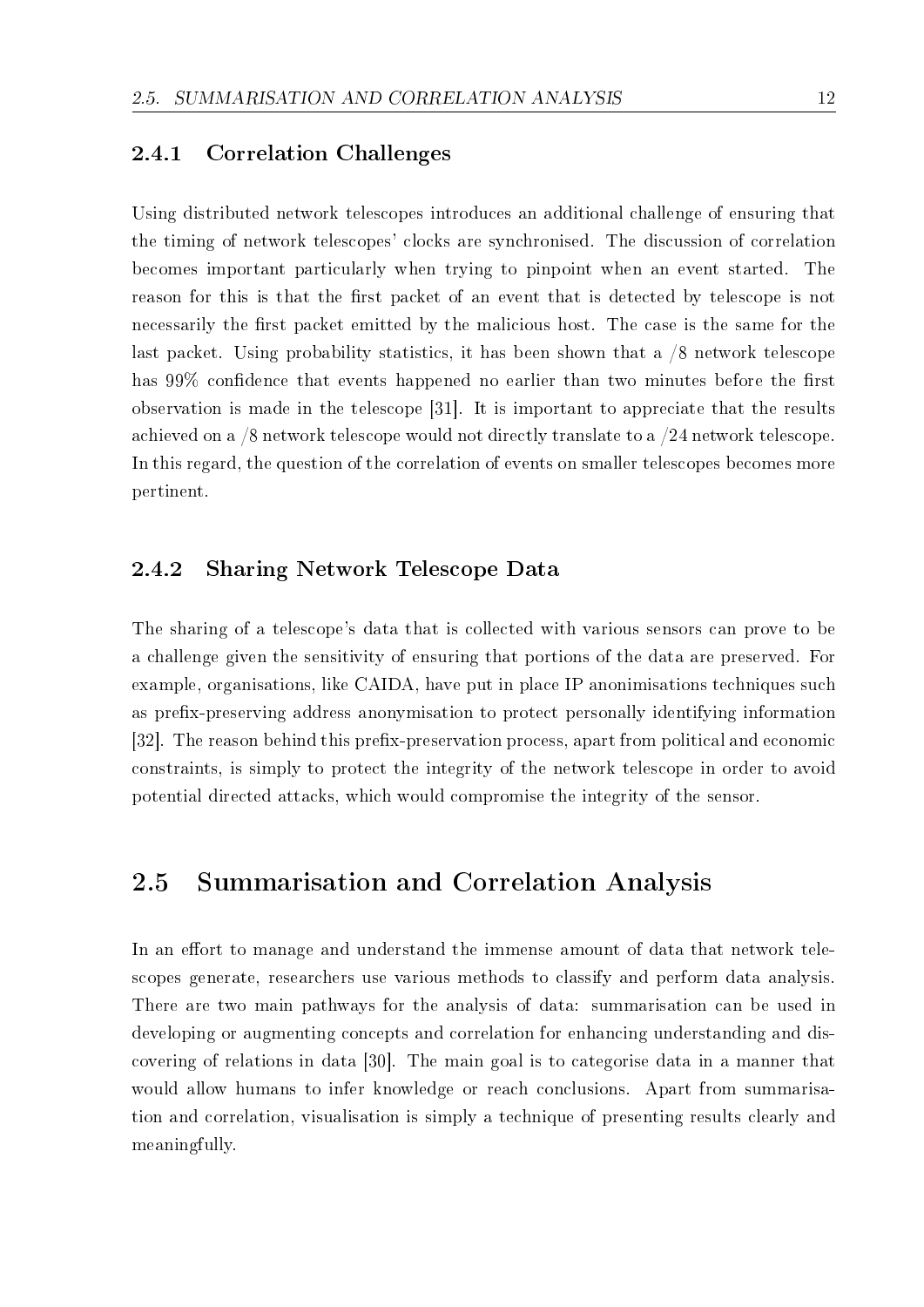#### 2.5.1 Summarisation

Summarisation is responsible for finding patterns through basic techniques such as totals. centrality and the spread of data [30]. For centrality, measures such as mean, median and mode are employed. While, for the spread, the variance and standard deviation can be used. A brief description of these concepts is available in Appendix A. Apart from the basic summarisation techniques, there are more advanced methods that can be used. An example of this is cluster analysis; where data points that are similar to each other are grouped into clusters [53].

#### 2.5.2 Understanding Correlation Analysis

Two factors are correlated when a co-occurrence of a pattern in the values is observed [30]. For example, a multiple of one variable relative to another. Therefore, correlation can be used for both prediction or modelling. Correlation studies of network telescope traffic activity will be useful in predicting network traffic layout in other non-captured network address ranges. Furthermore, correlation studies will allow researchers to have a deeper understanding of background radiation activity (ebbs and flows) and be able to infer greater knowledge.

#### 2.6 A Case for Correlation in Network Telescope Traffic

The correlation of network traffic activity between multiple sensors has been of interest to researchers at Rhodes University, particularly where the network telescope's IP address assignments are not adjacent to each other [20]. In other words, where network telescopes have a logical distance between each other. At Rhodes University, detailed research in this area has not been possible in the past due to the lack of overlapping datasets from different sensors [18]. However this constraint was lifted with the introduction of new telescopes resulting in a total of five network telescopes. The datasets used in this research, collected from the five network telescopes, show the following positive characteristics:

• Consistent address range size: the network telescope lens (i.e. the size of IP address range of the network telescope) are all similar /24 networks. The /24 networks have 8 bits available for IP addresses for hosts within the network and therefore monitor 256 IP addresses. This is relatively small compared to a /8 network telescope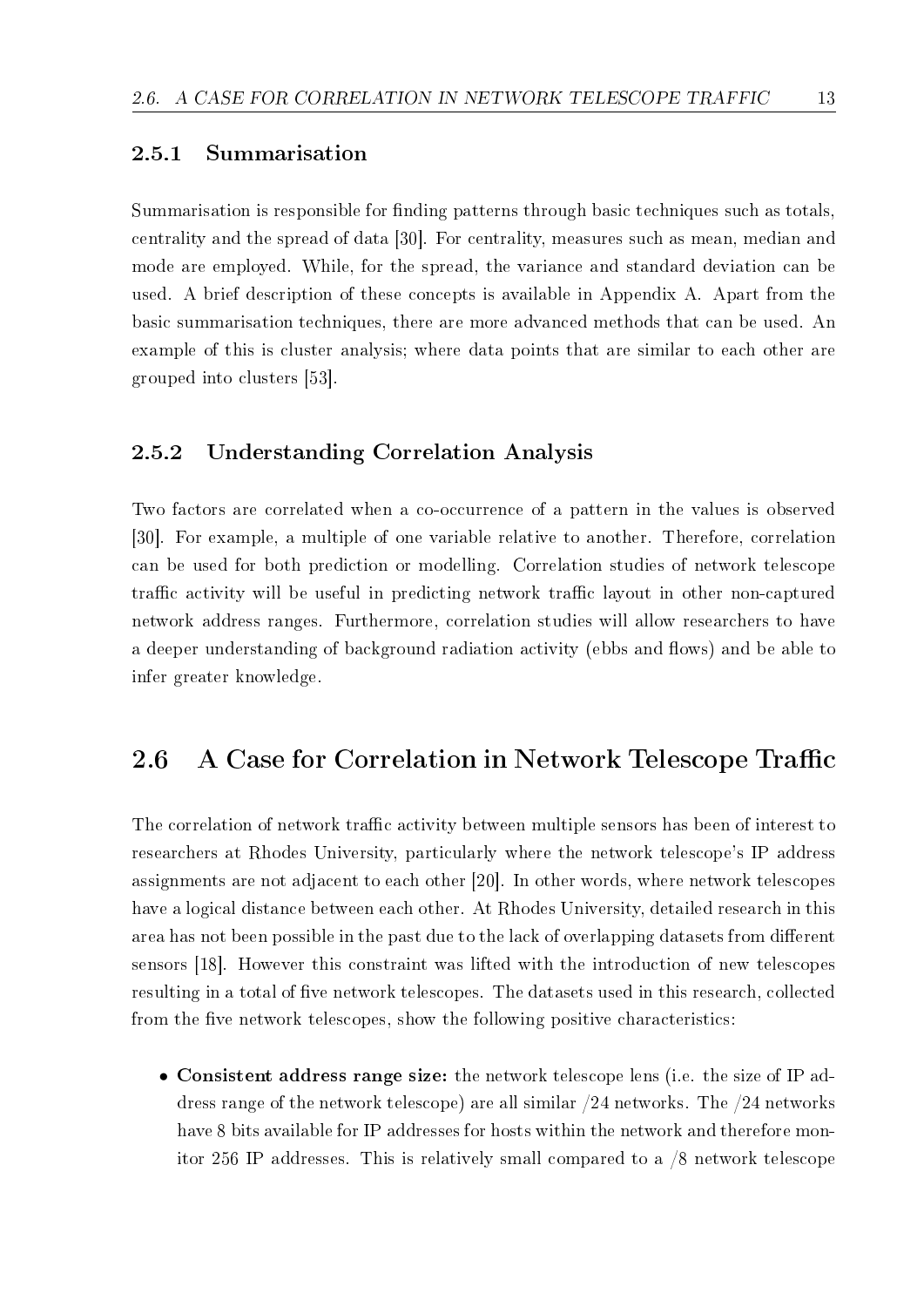operated by CAIDA with 24 bits available for hosts' IP addresses within the network. Therefore, with 24 bits available, the CAIDA network telescope monitors 16,777,216 IP addresses.

- Moderate logical distance: the telescopes are not logically located directly adjacent to each other. This allows one to avoid location bias of attacks.
- Substantial dataset overlap period: all five network telescopes have been gathering data since May 2011. Since the project's initiation, over a year's worth of datasets were captured.
- Multiple datasets: the five datasets allow for multiple comparators with which experiments can be conducted.

## 2.7 Related Research - Sensor Traffic Relativity

As previously highlighted, comparative analysis for earlier studies was limited by the number of available overlapping datasets. However, recently a paper was published looking at five network telescope datasets [16]. This section explores the work done at Rhodes University and also looks at other research on metrics and basic statistical analysis.

#### 2.7.1 Monitoring Malicious Activity Across Five Sensors

Researchers have recently looked at malicious activity across five distinct network telescopes [16]. The study, containing a 15-month period of observations, demonstrated both the value of having a distributed network of telescopes sensors and the advantage of analysing Internet background radiation across five network telescopes. Although no detailed statistical analysis was conducted (detail analysis was beyond the scope of the paper), graphical results of the study highlighted similarities of the traffic observed across the network telescopes. Research foregrounds the efficient use of combining multiple network telescopes in performing Internet background radiation analysis, thereby saving valuable IP address space.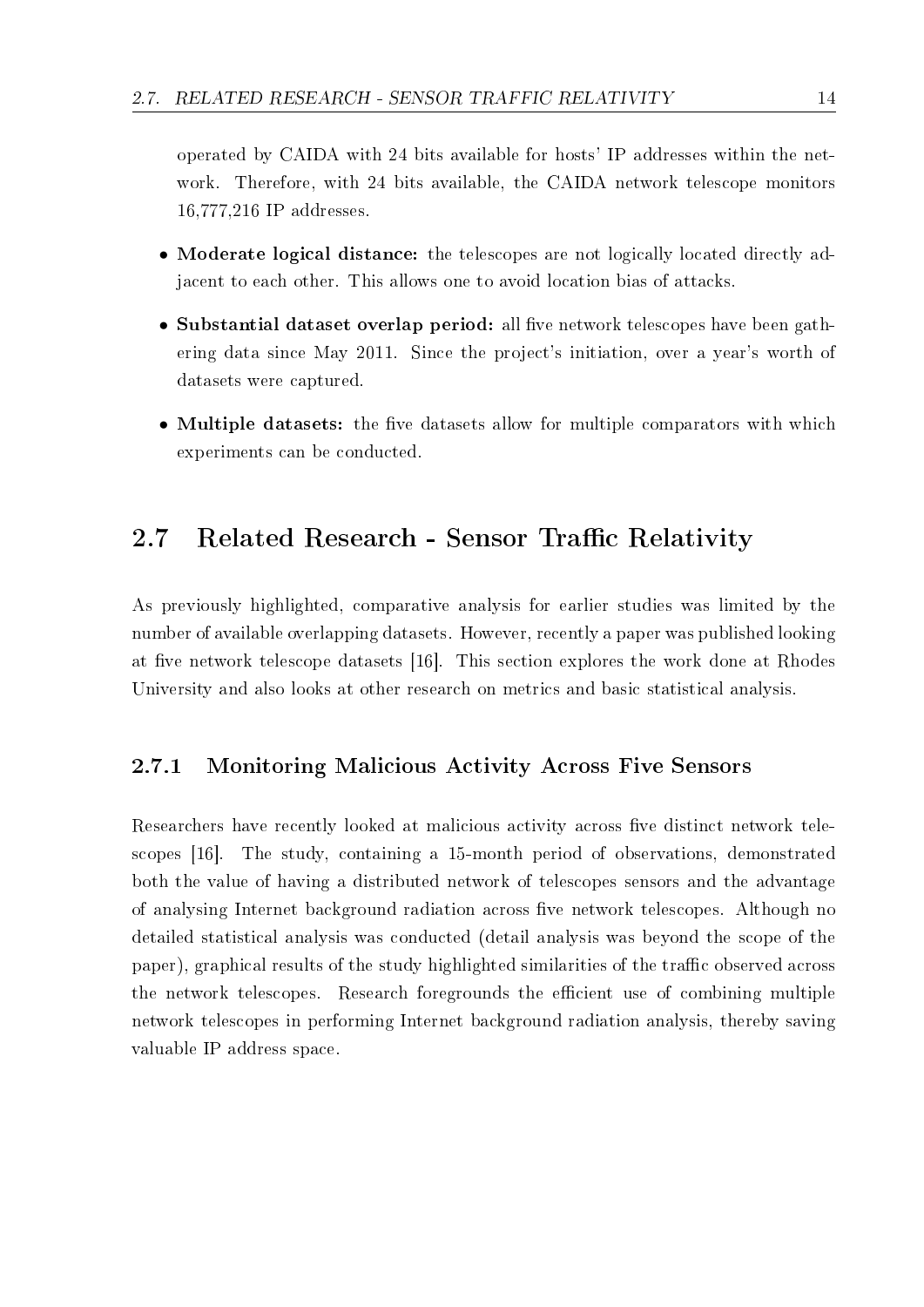#### 2.7.2 Basic Statistical Analysis and Metrics

Due to the sheer size of data that is captured by network telescopes, researchers have shown that data summarisation techniques can be used to reduce data into more consumable sections by deriving basic statistical properties such as averages, medians and deviations [7]. Using heuristics and summarisation, researchers were able to detect anomalous activities and also identified a number of malicious attacks such as Conficker and distributed denial of service. Identification of malicious activity was conducted by monitoring the following: the rapid growth in packet count, which showed denial-of-service attacks; changes in packet count rations of top ports, which highlighted presence of Conficker; and variations in packet sizes, which signified the presence of  $W32.Rinbot<sup>4</sup> [27]$ .

Apart from statistical analysis of network telescopes' data, researchers have also implemented statistical clustering in large networks to aggregate activity types of machines in determining anomalous activity [25]. Machines were clustered into activity groups based on similarities between their activity profiles. Although researchers defined attacks broadly to include information gathering exercises, by using 993 machines capturing data over a month, a total of 27 source IP were determined as attackers.

Metrics allows researchers to derive a consistent way to compare datasets and profile network telescopes. Research conducted has shown that it is possible to use standardised metrics to compare datasets from different network telescopes thereby enhancing information sharing among researchers [19]. The metric-based approach allows researchers to use metrics to conduct analysis without necessarily sharing source data. The research conducted proposed that network telescope metrics could be broadly categorised in two classes:

- Sensor Metrics: Configuration details of network telescope such as lens size, operation mode (passive or with interaction with incoming packets) and meta-data
- Dataset Metrics: Overview of the dataset drawing common traffic metrics (Top host/network observed, destination ports, source ports and protocols)

To the best of the researcher's knowledge, most of the work done on the statistical analysis of traffic activity is mainly focused on single network telescopes. This can be partially attributed to challenges in sharing datasets amongst researchers as there is a need to conceal or protect personally identifying information to prevent poisoning the sensor.

<sup>4</sup>W32.Rinbot is a worm which exploited Windows Server Service vulnerability which allowed remote code execution without authentication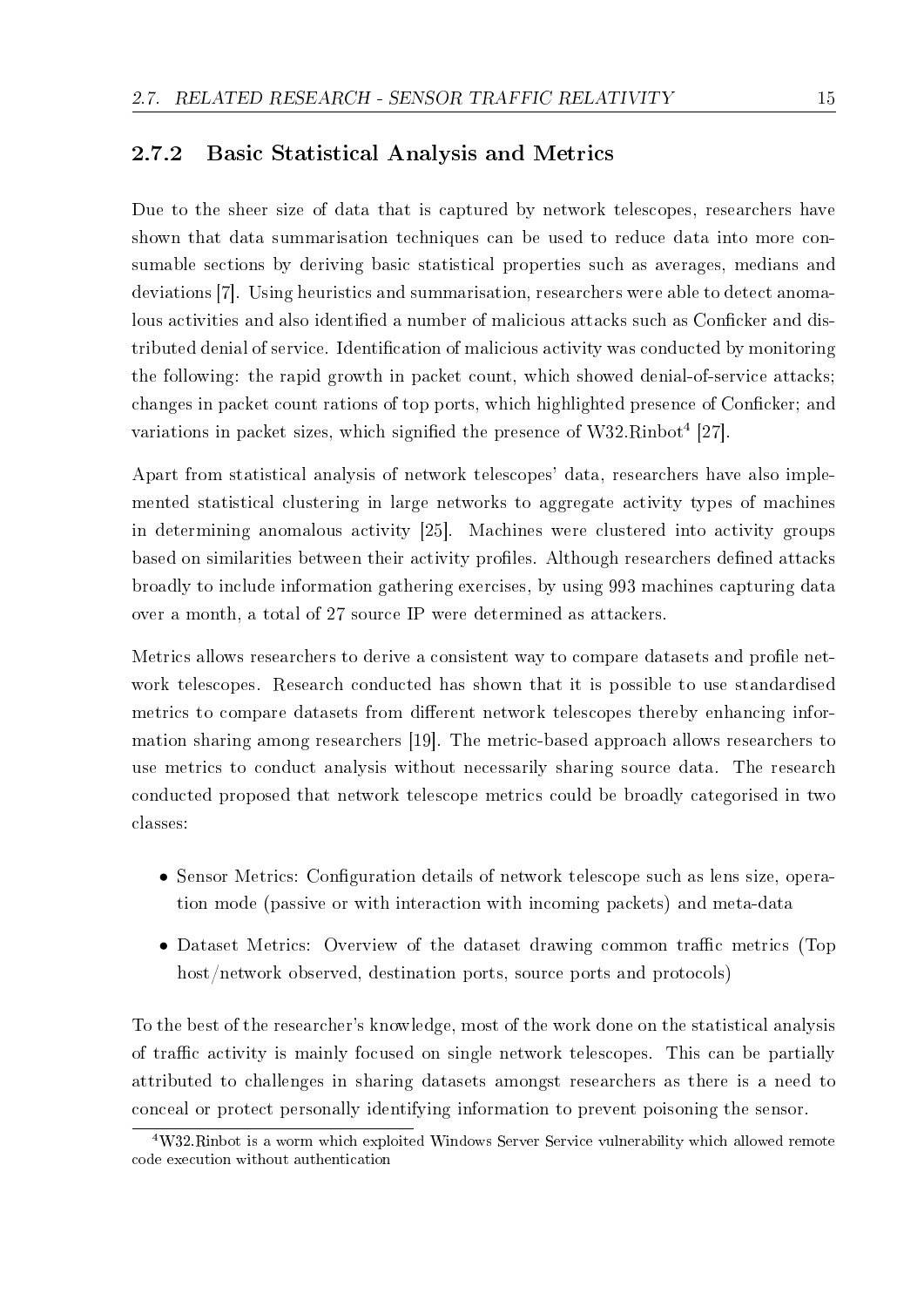#### 2.7.3 Handling Statistical Outliers

To conclude this section on related work, an overview of associated research on the handling of statistical outliers is provided. This is essential as network telescope traffic will be susceptible to extreme values. For example, a form of packet flooding as part of a targeted denial of service would affect the packet count estimates (statistic). When conducting a statistical analysis of data it is important to check for outliers (points of data far outside the norm of a figure) since they can lead to distortions of estimates such as mean, standard deviation and variance [37]. The debate around whether or not to remove outliers is beyond the scope of this paper; however, outliers can have adverse effects on correlation measurements. To demonstrate the unfavourable effects of these outliers on correlation, researchers have shown [37] (using a population of 23396 subjects with both weak and strong correlated variables  $(r_1 = -0.06)$  and  $(r_2 = -0.46)$ ) that cleaned correlation were more accurate (closer to known population correlation). In the experiment under discussion, researchers use a common method of three or more standard deviations from the mean to clean the dataset, so values outside three or more standard deviations were treated as outliers.

#### 2.8 Time Series Analysis

Time series analysis is useful in understanding past events as well as predicting the future [8]. In this regard, the application of most time series analysis is aimed at understanding correlation and fitting models to data in an attempt to forecast future values or generate simulations. Various metrics in economics, science and engineering generally observe data (variables) such as: share price movements, price of commodities, Gross Domestic Product (GDP) per year, exchange rates and weather patterns over a period of time. Similarly, network telescope traffic metrics also measure variables over a period of time such as the daily/hourly packet count. Having variables measured sequentially over a fixed time period allows for the creation of time series [8]. Time series analysis therefore looks at trends, seasonal variations and, most significantly, the correlation (relatedness) of variables over a period of time.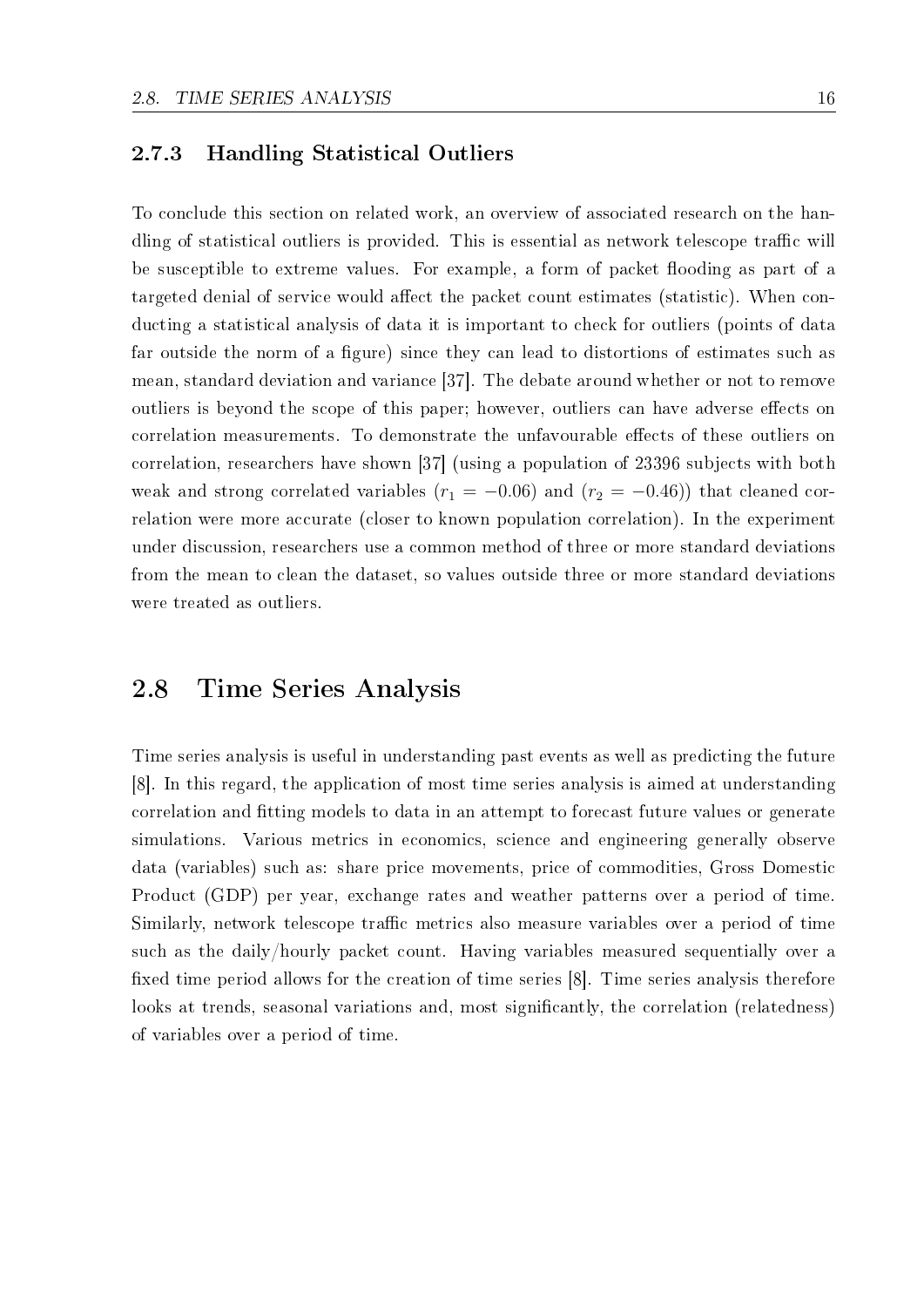### 2.9 Advanced Statistical Analysis using Time Series

Section 2.7 explored work around the use of basic statistics and metrics in network traffic analysis. This section develops the discussion of using statistics in traffic analysis further by focusing on more advanced correlation statistical methods using time series'. Although long-range and cross-correlation methods (to be introduced in this section) have been implemented in other fields, a literature survey show little implementation in the field of traffic analysis. This section will introduce the terminology and, in a case where a method has been implemented to analyse repeating patterns, it also discusses the work that was conducted.

To show long-range correlation of a time series, the auto-correlation function method can be used [22]. Long-range correlation analysis tests for correlation of a time series with itself in two different time lags. This is done so that a test of whether or not a series contains repeating patterns might be conducted. In order to compute the correlation of two time series the cross-correlation method is used [8].

#### 2.9.1 Auto-correlation Function

An auto-correlation function calculates the correlation of a series with its own values at different lagged times [8]. With a specified maximum lag, the auto-correlation function would calculate the correlation value of the time series at each consecutive lag until the maximum lag is reached [49]. Correlation results would indicate whether there are periodic patterns in different time lags.

#### 2.9.2 Cross-correlation Function

The simple cross-correlation method is used to quantify the relationship between time series variables. Time series variables may be correlated serially or correlated with a different time lag [8]. The challenge with using the simple cross-correlation method is that it does not cater for shifted series based on time lags. For instance, two time series can be correlated with a lag between them. This is pertinent to network telescope research since the lag could be due to a number of factors relating to network delays of events which are based on the logical or physical distance of the network telescope. In this regard a sample-shifted cross-correlation method is considered.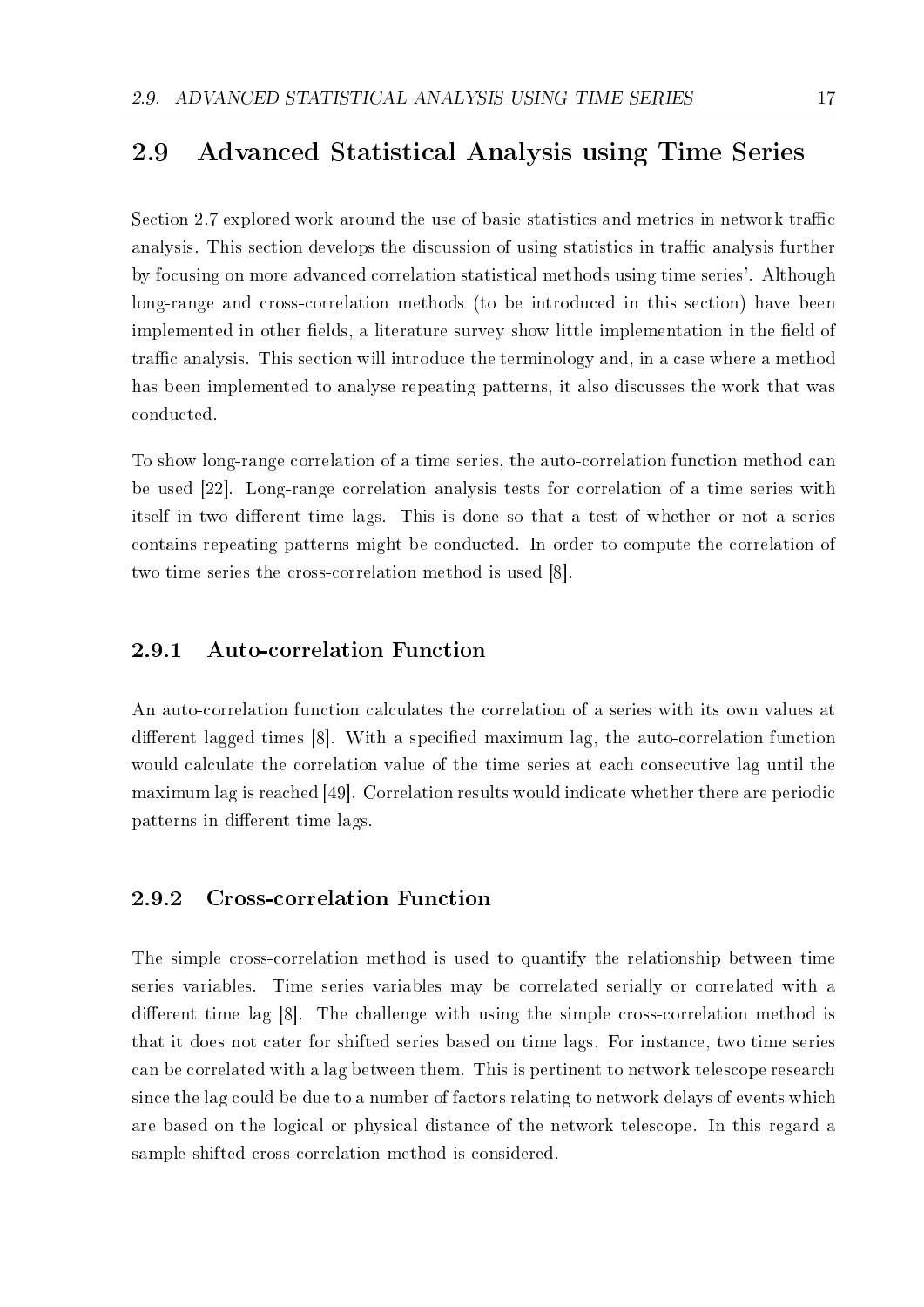#### 2.9.3 Related Work using Cross-correlation Method

Understanding the types of information threats and attacks is important for modelling traffic distributions, which could be used to configure information security infrastructure. A related body of work on network traffic correlation analysis makes use of the crosscorrelation method to construct a joint distribution of traffic models for dependent and non-identical distributed traffic flows [52]. Researchers observed that due to dependency, a joint distribution platform is best used to model the traffic.

#### 2.10 Limitations with Passive Monitoring

In closing the literature survey, the limitations of passive network telescopes in analysing malicious traffic are discussed.

The first limitation with using passive telescope sensors is that traffic is captured passively as discussed in Section 2.1. Since network telescopes simply capture packet information and drop the packet without establishing a TCP connection, the implementation of passive monitoring does not consider the payload information of packets [16]. With this constraint, researchers are unable to conduct payload analysis. However, with a significant amount of traffic information researchers can still infer knowledge about malicious attacks, such as denial of service, with a high likelihood [34].

Another challenge is the deployment of IPv6. Although the deployment of the IPv6 Internet Protocol has been gradual, network telescope analysis will be affected by the uptake of IPv6 protocol. The reason for this is that IPv6 has larger size of IP addresses relative to IPv4 IP addresses and therefore it makes worm scans less effective or simply infeasible [6]. With a typical /24 network, scanning tools only need to scan 256 addresses to reveal vulnerabilities. On a conservative one second per scan, this would essentially take less than five minutes. A typical IPv6 network will have 64 bits reserved for a host address. Applying the conservative assumption above, this would mean that it would take five billion years to complete a scan. Research on previously deployed IPv6 network telescope sensors showed no traffic observed  $[12]$  [16].

Although the large amounts of traffic generated by network telescopes are not a limitation. care should be taken when analysing large datasets. If large time intervals are used, it can be difficult to identify incidents due to dilution and interplay of other incidents [7]. Conversely, tiny time intervals require greater processing in order to observe incidents.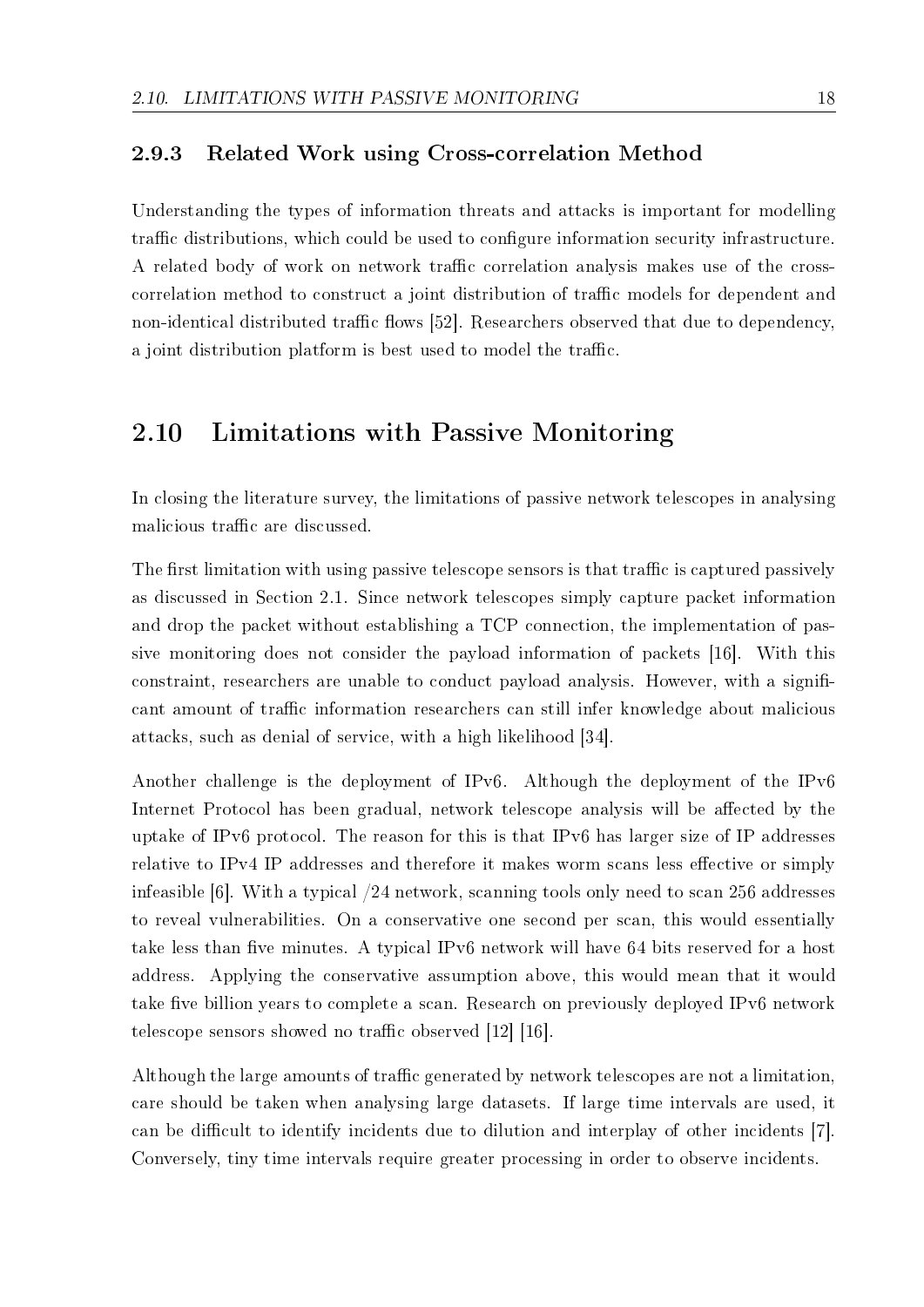# 2.11 Summary

In this chapter, a literature review of network telescopes was conducted. At the outset, the literature survey focused on basic concepts to introduce the area of network telescopes. Beyond the introduction and explanation of terminology employed in the chapter, a number of examples of the implementation of network telescope analyses were provided. Network telescopes have been useful in monitoring and studying remote network events such as worms; including Conficker, Slammer, Code-Red, and Witty Worm. The literature survey also demonstrated that network telescopes are useful in providing an early warning system of malicious activity. By employing network telescopes, researchers are also able to infer knowledge about denial-of-service attacks through conducting backscatter analysis.

Additional motivation for the use of network telescopes was also presented. The literature review highlighted the advantages of using network telescopes since they only monitor unexpected or illegitimate traffic and researchers do not have to separate legitimate traffic from the datasets. Increased processing power allows for the processing of larger datasets as well as enabling researchers to use visualisation techniques to present results accurately and meaningfully.

The size of a network telescope is important in the sensor's ability to detecting events. Using probability theory, the chapter highlights the difference between a  $/8$  and  $/24$ 's probability of observing events. A motivation for using distributed network telescope sensors as means to improve smaller sensors' ability to detect events is provided. Another advantage of using distributed network telescopes is that researchers are able to avoid targeting bias of events by distributing sensors widely in their logical location.

The chapter highlights summarisation techniques and correlation analysis as the two main pathways of data analysis. A survey of work around basic statistical analysis and the use of metrics was also provided. The researcher concludes that, even though there has been previous work around metrics and basic statistical analysis, less work on correlation of multiple sensors has been conducted mainly due to the lack of overlapping datasets in the past.

As well as basic statistical analysis and the use of metrics, the chapter also introduced advanced statistical analysis using time series. Terminology and method for auto- and cross-correlation is discussed. The auto-correlation method is used in detecting repeating patterns in a time series and the cross-correlation method tests for the correlation of two time series.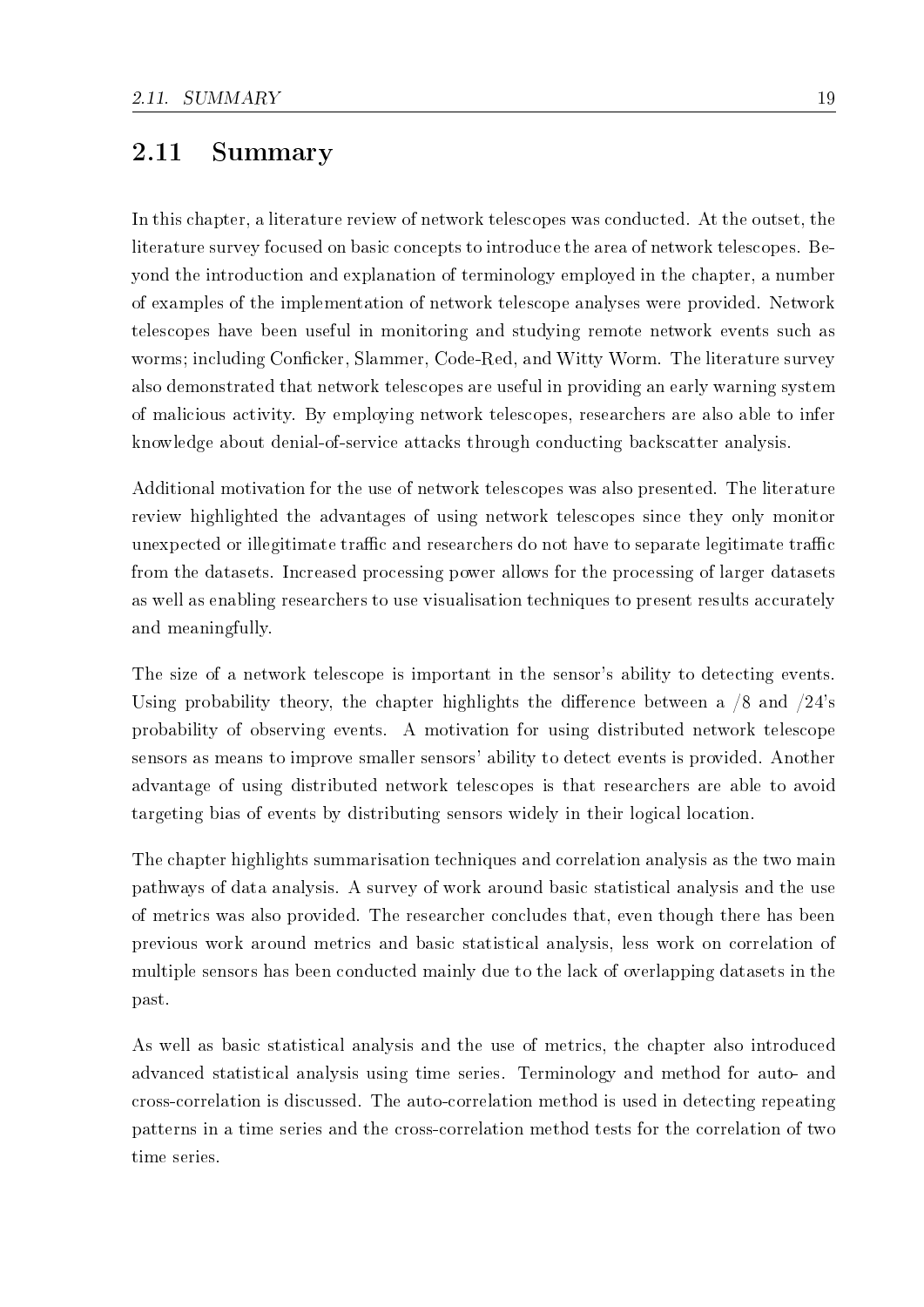Having provided background literature, the next chapter focuses on the description and overview of the datasets that have been gathered from the five network telescopes, as well as the tools used to implement the research. Furthermore, the next chapter analyses the logical and physical location of the telescope sensors in exploring similarities of network telescope sensors.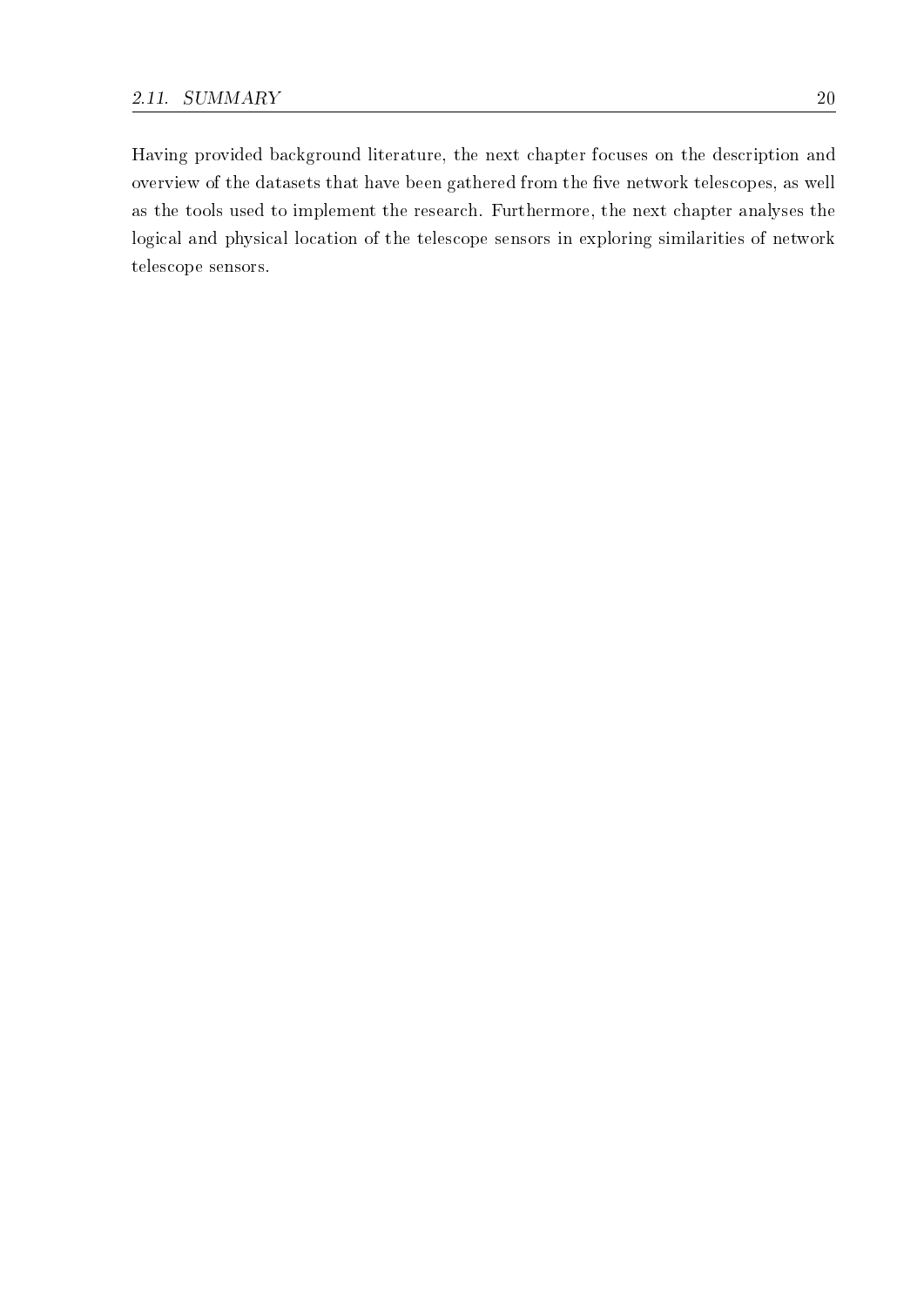# Chapter 3

# Datasets and Research Tools

Obtaining appropriate datasets for the research is imperative since third-party datasets are usually anonymised to avoid disclosure of a network telescope's IP address space. The need for multiple comparators is one of the fundamentals of the research project since the study is comparative in nature and focuses on network telescopes' relativity across multiple telescope sensors. Time series' can be employed to model network traffic activity on each sensor.

This chapter discusses details of the datasets, including how data is sourced and the respective data collection methods. It is important to note that there has already been extensive research undertaken at Rhodes University on network telescopes. In this regard, the aim of this chapter is to provide a high-level overview of the network telescope's setup and a brief background on the relational database used in this research. Detailed information on the setup of network telescopes, collection of packets and processing of raw packets can be obtained in various studies done at Rhodes University [16] [18] and other research institutions such as Cymru [9] and CAIDA [31].

The focus of this research is on traffic analysis and as a result, the detailed mechanisms of building network telescopes are avoided. Abstraction from handling raw packet data is made possible by the use of a relational database infrastructure with packet information from different sensors stored in one database. Having one database allows for rapid development of queries and quick access. Additionally, the use of a relational database allows the researcher to work with packet information through relational tables instead of working directly with raw packet dumps. A statistical software package is required to perform statistical analysis and to represent the findings graphically. Since network telescope traffic has been converted to a relational database, querying language is used to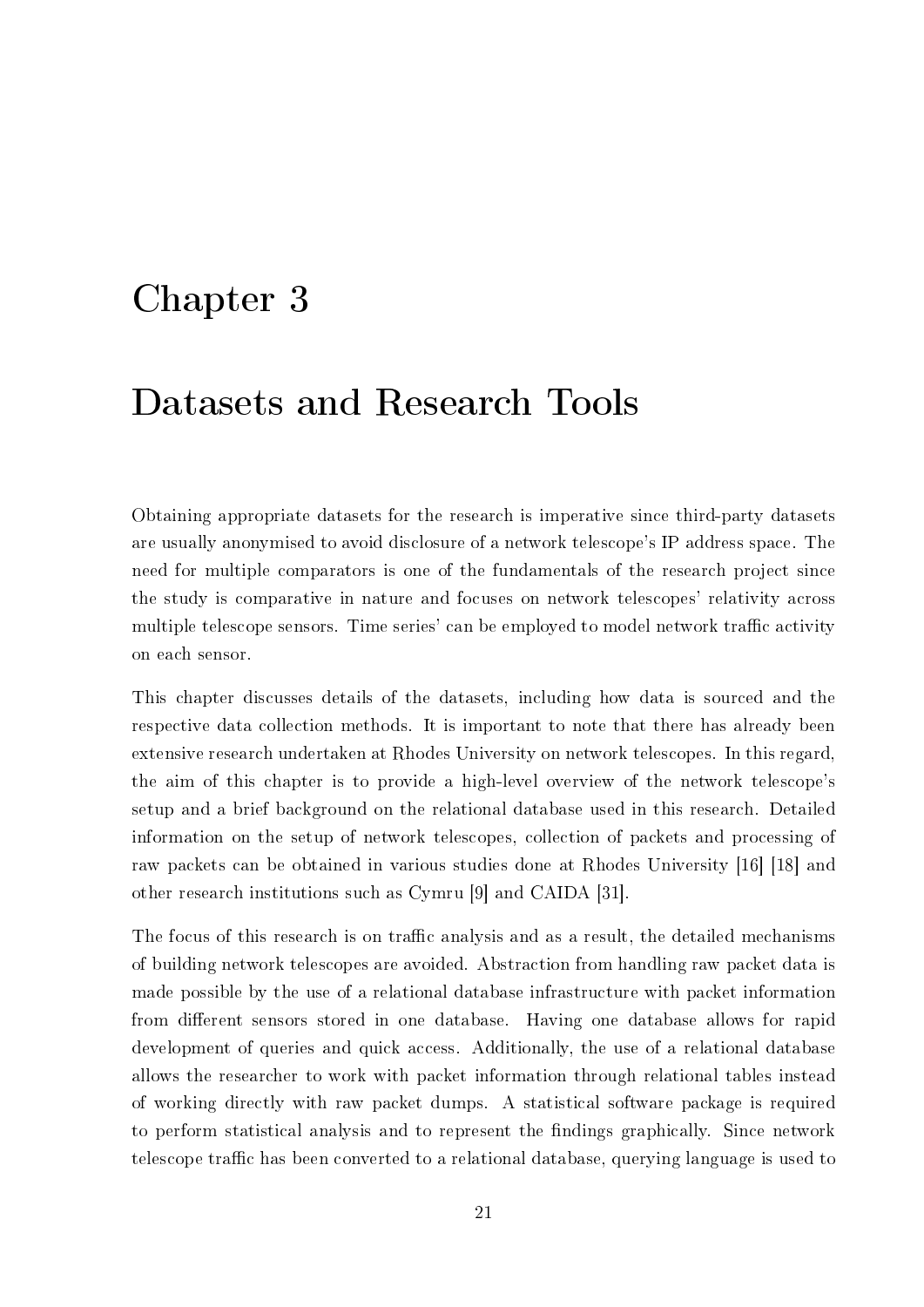categorise and interpret traffic. Finally, results obtained from the database are used to conduct further analysis using a statistical package.

Understanding the location of the sensors (both physical or logically) is also important in differentiating between network telescope sensors and the effect this may have on traffic. The logical location refers to where the IP address blocks used by the sensors are placed relative to other IP address blocks. Even though the telescopes' sensors are physically located in Africa they may not be logically similar. The chapter concludes by detailing some of the differences and similarities that can be attributed to the physical and logical location of network telescopes.

## 3.1 Data Source and Collection

Datasets for the research have been obtained from Rhodes University's distributed network of telescope sensors. Rhodes University's research on network telescopes was initiated in 2005 [50] with the launch of a relatively small /24 network telescope sensor. This was the inception of network telescope research at Rhodes University and there have been subsequent telescope sensors added over the years. All network telescope sensors are physically located in South Africa on the  $TENET<sup>1</sup>$  network.

To conceal the network telescopes IP addresses, thereby avoiding potential poisoning of the datasets, the researcher has adopted five aliases for the network telescopes. The number represents the higher order IP prefix of the network telescope sensor. To differentiate multiple sensors within one IP prefix (the first 8 bits of the IPv4 address), alphabetic letters ("a", "b" and "c") are used. A brief description of each sensor is provided below:

- *•* 196-a: Launched in August 2005 in the Eastern Cape. This was inception of network telescope research at Rhodes University.
- *•* 146-a: Secondary telescope introduced in August 2009 at Rhodes University.
- 155-a: Launched at the beginning of 2011. The telescope is located in Western Cape.
- 196-b and 196-c: These are similar to 155-a in that both telescopes were launched at the beginning of 2011. They were, however, placed on the 196 IP prefix.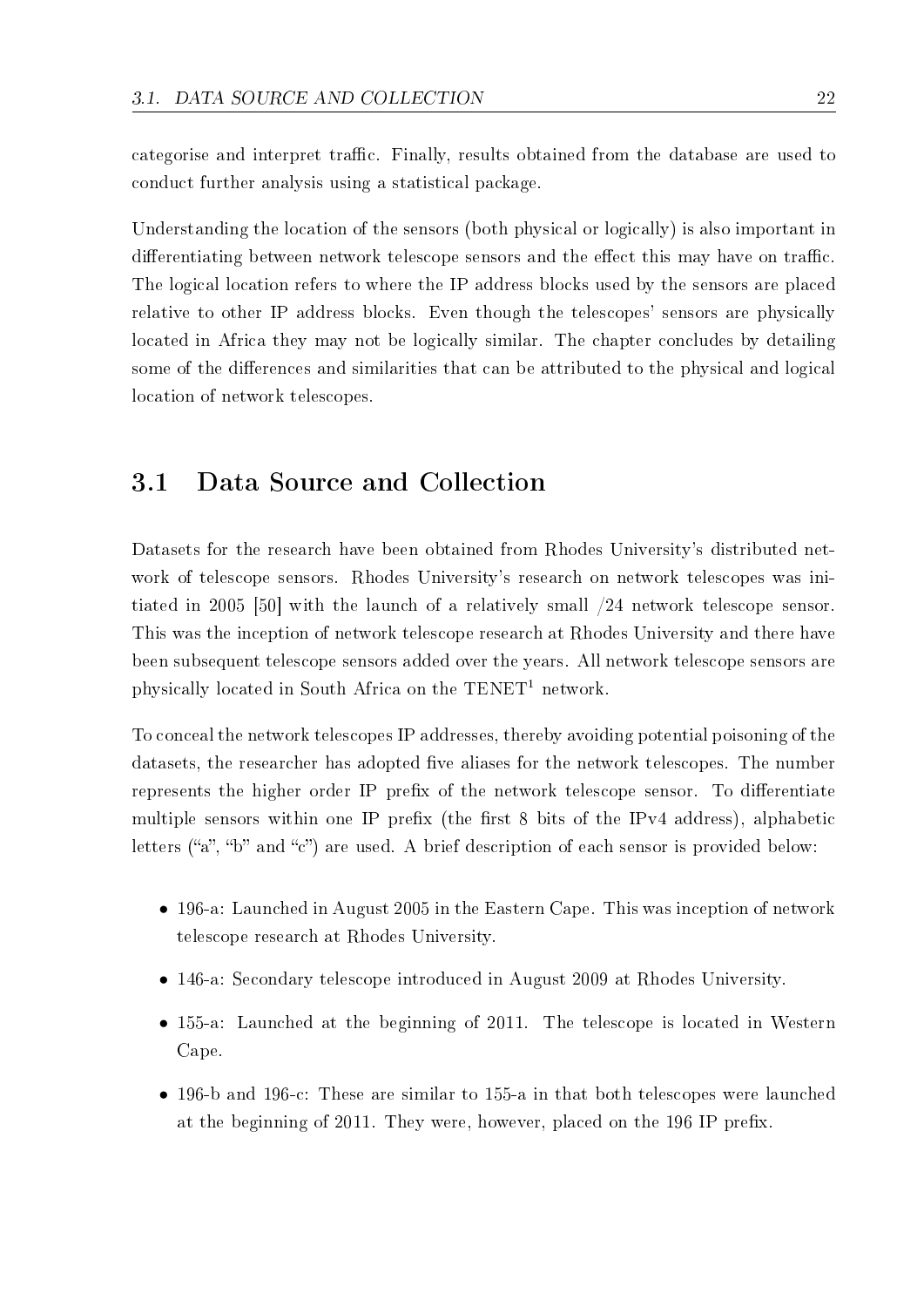

Figure 3.1: Evolution of Rhodes University's network telescope datasets

Figure 3.1 shows the evolution of the datasets using all five network telescopes. The timeline shows the network telescope's life span and the total amount of packets captured with a selected cut-off date of 20 May 2012. The cut-off date was based on the latest available datasets when the project was initiated. As of 20 May 2012, combined telescope data amounted to 183 million packets. Telescope sensor 196-a is the oldest sensor and has been online for over seven years at the time of writing. Sensor 146-a is the second oldest with more than three years worth traffic. Sensors 155-a, 196-b and 196-c are the most recent with over a year's worth of traffic captured.

#### 3.1.1 Selection of Datasets

The first hurdle to overcome was to obtain multiple contiguous and overlapping datasets across different telescope sensors. The dataset needed to be contiguous to cater for the construction of time series'. That is, there should not be prolonged periods where the telescope was offline. It was expected, at an hourly time period, that datasets would experience ad-hoc interruptions due to anomalous network interruptions such as outages emanating from the service provider. However, at a daily time period, elongated outages would render datasets as non-contiguous. The researcher made a conservative assumption that, should a network telescope sensor not receive a packet for an entire hour, there is an outage. Outages analysis will be explored in detail in the upcoming chapters. Although there are advanced techniques to handle short periods of missing data through estimation of the cross-correlation function [46], it is preferable to have continuous and clean datasets.

As shown in Figure 3.1, between 10 February 2011 and 20 May 2012 there were five overlapping telescope sensors online, representing over 464 days (15 months). It is preferable

<sup>1</sup>Tertiary Education and Research Network of South Africa, http://www.tenet.ac.za/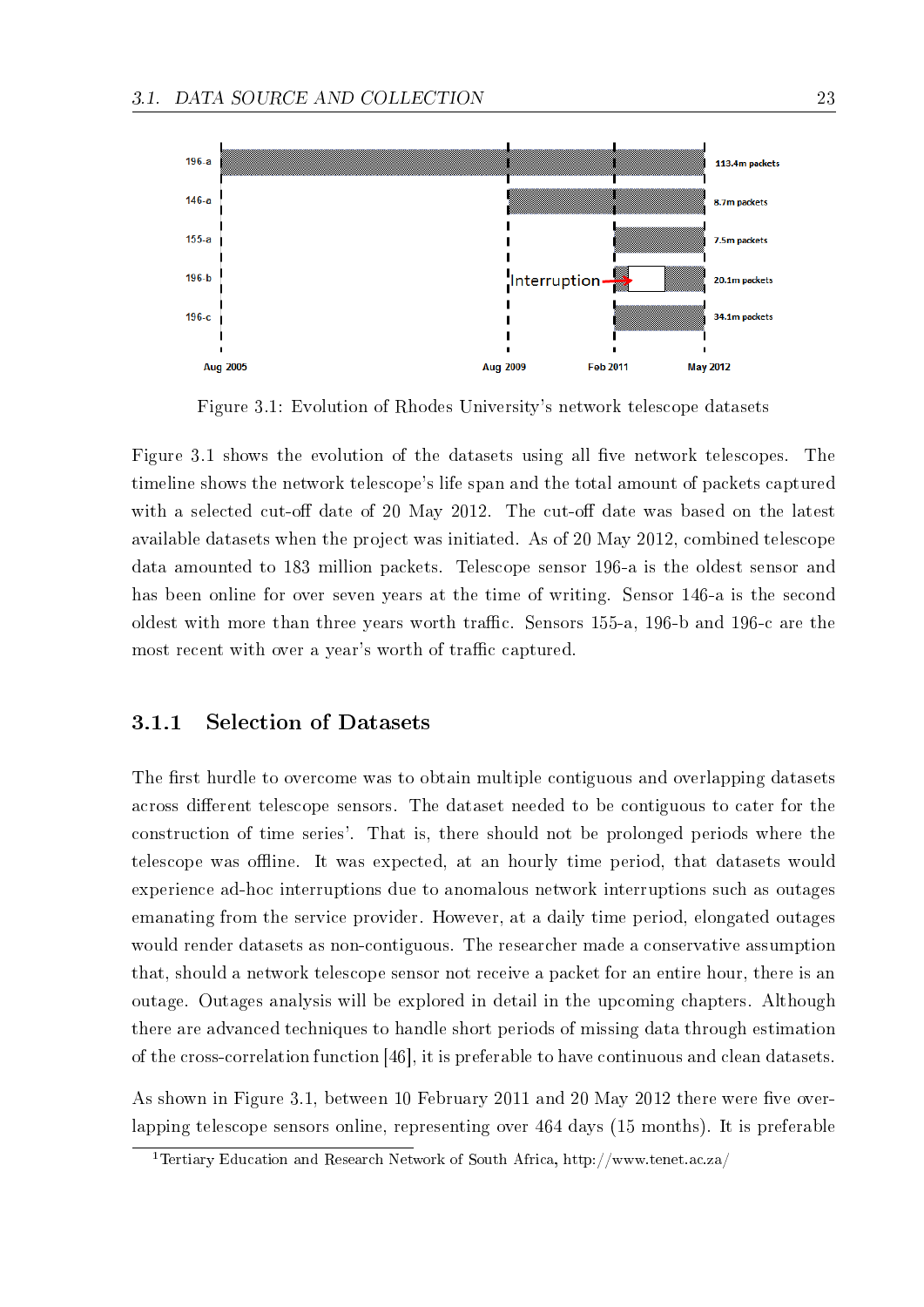to have a full year of datasets to cater for seasonal changes in activity across telescopes sensors. In this regard, a full year of data collection between the 20th of May 2011 and 20th of May 2012 is selected. Except for 196-b, all network telescopes experienced no outages lasting for a day or more. However, there were hourly outages that will be explored in detail in Section 5.4. Between May 2011 and November 2011, sensor 196-b experienced an interruption of 173 days. Interruptions were caused by the failure of a network interface card [16]. Notwithstanding the six months of interruptions, the research project makes use of a dataset from 196-b however, only for the period where it had been online continuously. The reason for this is the high similarities observed between 196-a, 196-b and 196-c (this will be discussed in detail in Chapter 4). To ensure that there is overlapping and common time period between the network telescopes, whenever comparative analysis of 196-b is conducted only the six month period from November 2011 to May 2012 is considered.

### 3.1.2 Overview of Data Gathering

There has been extensive research conducted on the Rhodes network telescope datasets in recent years (as discussed in Section 2.7). This section provides a high-level summary of how data was captured on the network telescopes and then processed to the PostgreSQL database. Readers are referred to [18] for detailed information on the database configurations.

Tcpdump<sup>2</sup> (a command-line packet analyser) is used for capturing packets. Files with captured packets are then copied and archived for further analysis [20]. Raw PCAP files are then parsed to a relational database. Raw packet manipulation and analysis is out of the scope of this project as data was already loaded onto the database. Therefore, the research project focuses on the analysis of data stored in relational databases.

### 3.1.3 Packets Storage - Relational Database

Analysis is conducted on the datasets stored in a relational database. A description of the relational database is provided in this sub-section. As indicated previously, a relational database stores the traffic information (or packet header information) of the telescope sensor. Each network telescope sensor has a defined, separate relational database. Figure

<sup>2</sup>http://www.tcpdump.org/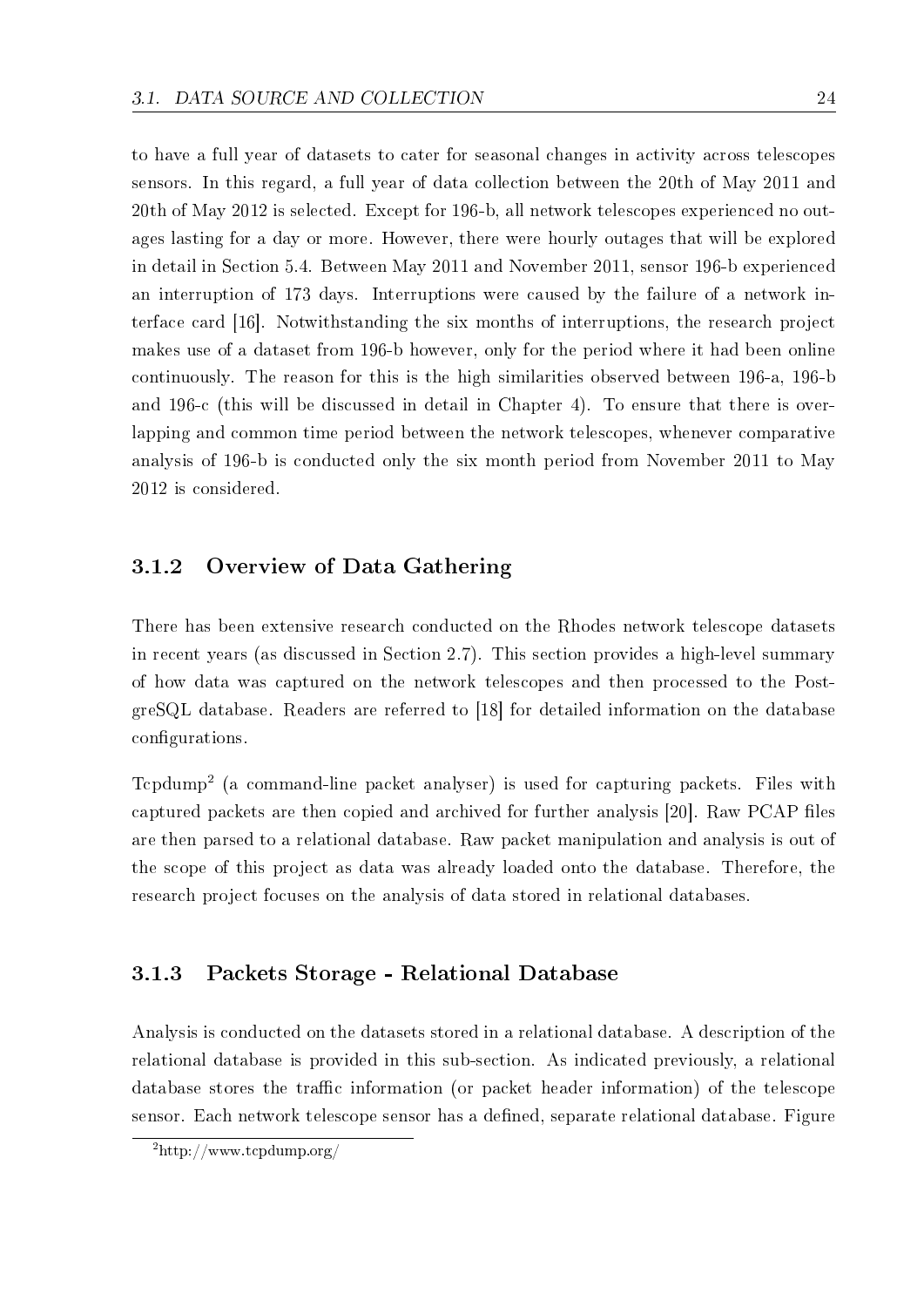3.2 shows the Entity Relationship Diagram with table schema containing stored packet information. Each database contained the same database schema (definition of tables, constraints and indexes). This was advantageous in writing queries since similar querying scripts could be executed on different databases by simply changing the database connection. Tables contain the following fields (a definition of each field can be obtained in Appendix B):

- *•* The packets table contains packet header information. This information is obtained from the IP (Internet Protocol) wrapper datagram.
- TCP, UDP and ICMP tables contain protocol-specific header information.

The major IP protocol tables (TCP, UDP and ICMP) were linked to the main packets table with a foreign key constraint enforcing a relationship between the protocol tables and the main packets table containing IP data. Every IP datagram would include information contained in the packets table however, depending on the data encapsulated (TCP, UPD and ICMP data), additional information would be stored. The database schema allows researchers to conduct individual protocol analysis since it offers flexibility to query protocol-specific fields.

### 3.2 Description of Datasets

As stated in Section 3.1.1, the range of data selected spans a year, from 20 May 2011 to 20 May 2012. During this period the total combined packets gathered from the five telescopes under investigation were 74.3 million. This is equivalent to an average of 203,065 packets per day. Figure 3.3 shows each network telescopes' contribution to the data that was observed. Looking at each sensor packet count, the relative similarities of total counts of 196-a, 196-b and 196-c are notable. These network telescopes form a natural category of telescopes termed as "category A". The lower total packet counts of 146-a and 155-a also allow one to categorise these two network telescopes as "category B". Further detailed analysis to support the categorisation of telescopes is conducted in Section 3.2.1 and Section 3.2.2. In brief, there are a number of factors that contribute to the difference in packet counts between category A and category B such as high-order IP prefix, physical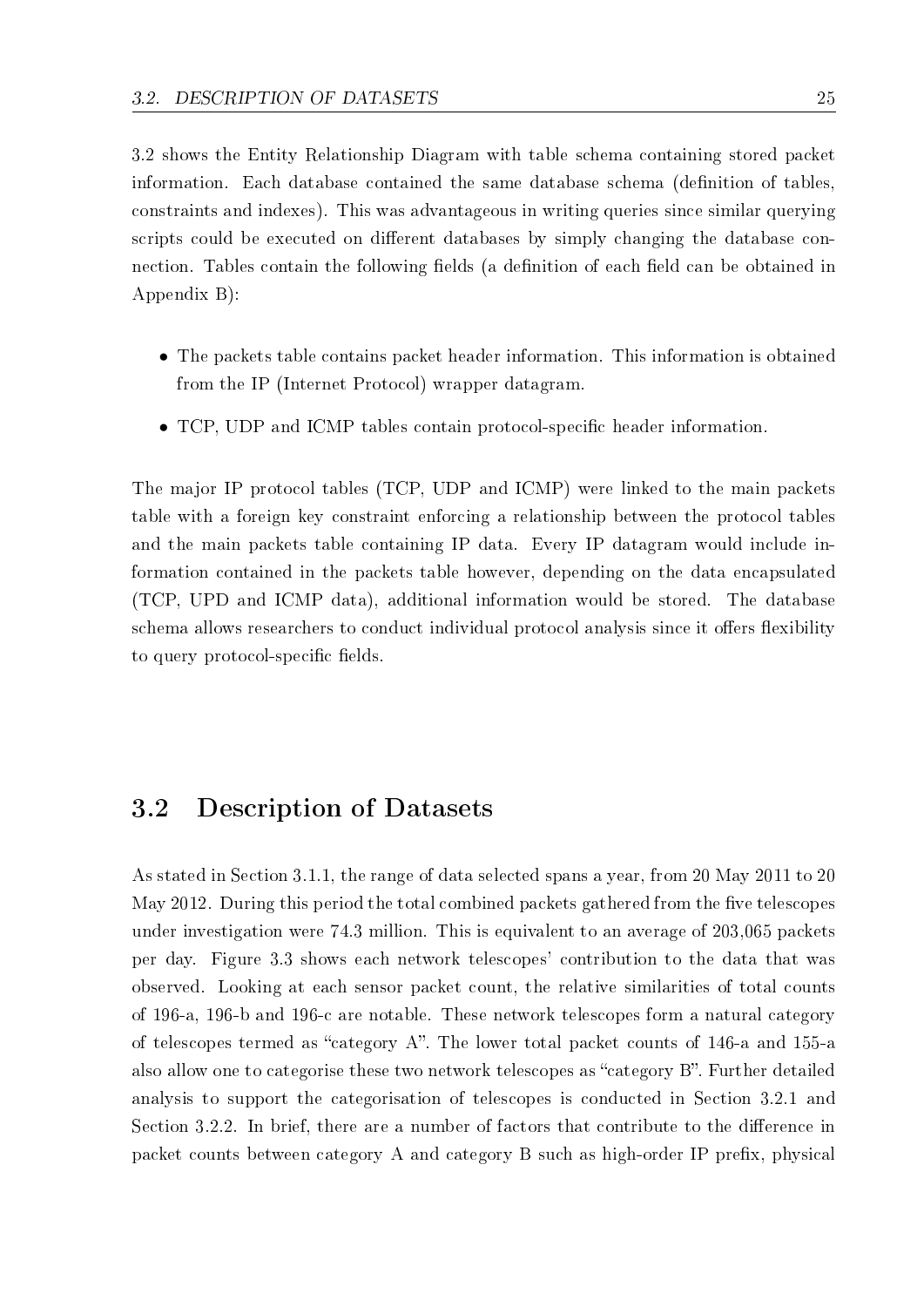

Figure 3.2: Entity relationship diagram of database schema

and logical location and the influence of the Conficker worm. Sensor 196-b has less packet counts compared to other category A telescopes (196-a and 196-c) this is due to the down time caused by a failed network interface card - the 173 days down time occurred between the 20 May 2011 and 9 November 2011 [16]. With only six months considered, between November 2011 and May 2012, 196-b has roughly 50% of packets that have been observed in other category A telescope sensors and, as such, it is considered to be similar to them.

### 3.2.1 Logical Distance Analysis

Although category A network sensors are part of the same IP prefix  $(196/8)$ , the IP address ranges of each telescope sensors are non-continuous as there is moderate logical distance between the sensors IP ranges. The logical distance between two IP addresses is defined as the numerical difference between the two addresses [20]. Therefore, to calculate the logical distance between sensors the researcher calculates the numerical differences between the IP addresses representing the sensors.

Logical distance between network telescopes is important as it allows the researcher to test correlation between network telescopes that either are logically far apart or have address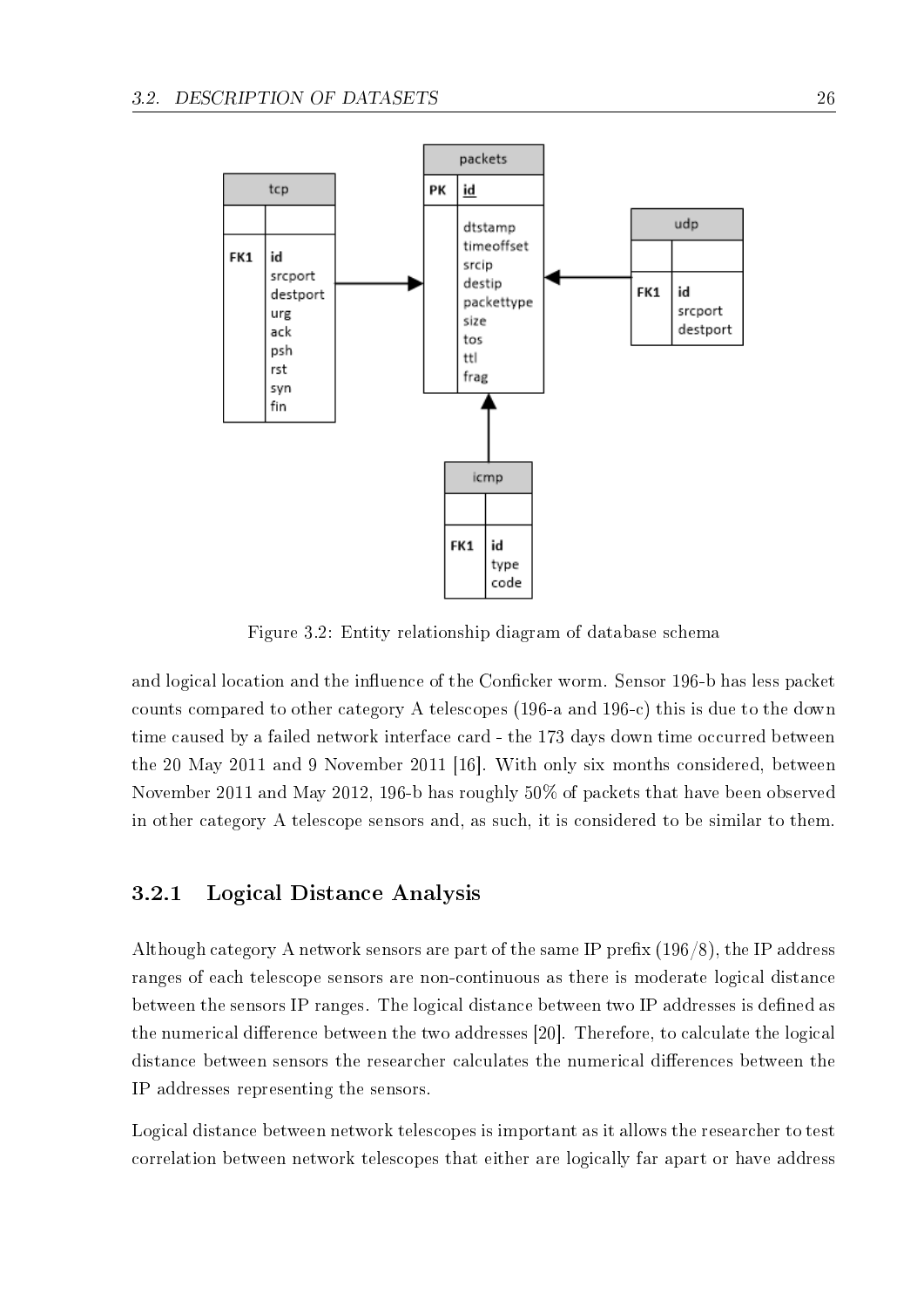

Figure 3.3: Packet count per network telescope sensor between 20 May 2011 and 20 May 2012

ranges that are logically dispersed. In correlation studies ideal network telescope sensors would have a fair degree of logical distance between them (i.e. not logically placed on IP address blocks directly adjacent to each other).

Since the network telescopes are all /24, determining the logical distance is done by simply making use the first three octets of the IP address. For example, with IP address A.B.C.D one simply use the first three octets  $(A.B.C)$ . The insignificant octet is removed since the sensors' logical distance are being compared not the individual IP address. To convert an IP address to an integer the following approach is used [20]:

$$
ConvertINT(A.B.C) = A * 224 + B * 216 + C * 28
$$
\n(3.1)

Equation 3.1 converts IP prefixes  $(A,B,C)$  into an integer.

Therefore the logical distance of two IP address prefixes A.B.C and X.Y.Z is given by<sup>3</sup>:

$$
ABS\{ConvertINT(A,B,C)-ConvertINT(X,Y,Z)\}
$$

Having converted the IP address to an integer, the difference between the integer values is the logical distance between the IP addresses.

 ${}^{3}ABS =$  absolute value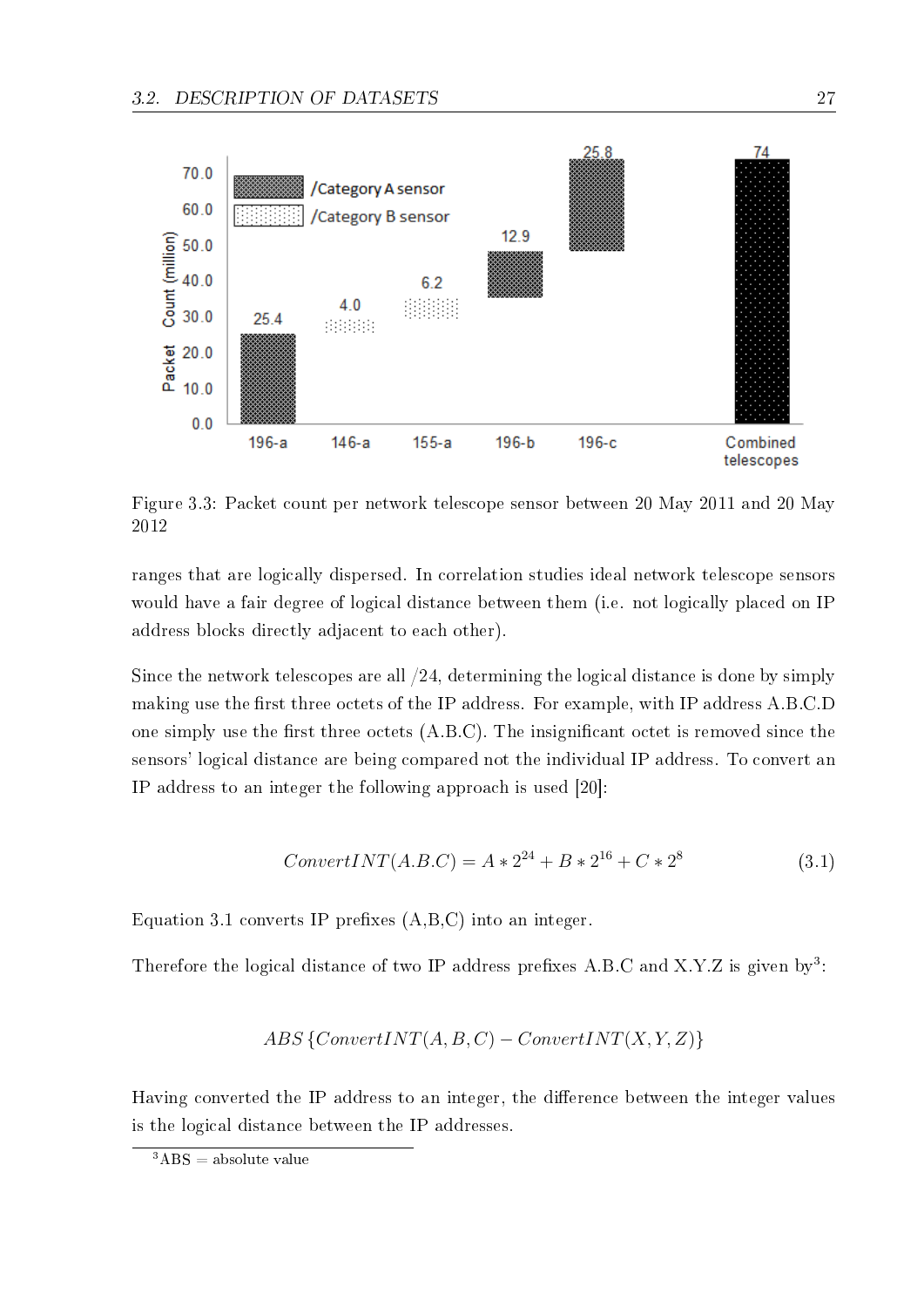|           | 146-a         | $155 - a$   | $196 - a$   | $196 - b$   | $196-c$     |
|-----------|---------------|-------------|-------------|-------------|-------------|
| 146-a     | 0             | 151,058,944 | 825,070,592 | 825,043,968 | 825,247,744 |
| $155 - a$ | 151,058,944   | 0           | 674,011,648 | 673,985,024 | 674,188,800 |
| $196 - a$ | 825,070,592   | 674,011,648 |             | 26,624      | 177,152     |
| $196 - b$ | 825,043,968   | 673,985,024 | 26,624      | 0           | 203,776     |
| $196-c$   | 825, 247, 744 | 674,188,800 | 177,152     | 203,776     |             |

Table 3.1: Calculated logical distance between network telescope sensors

Using the formula above, a logical distance analysis of the IP address blocks assigned to each network telescope sensor was conducted. Results are detailed in Table 3.1 which shows the logical distance matrix.

From the results in Table 3.1, the telescopes are generally dispersed however Telescope 196-b and 196-c are the closest. Category A sensors are closer because they are placed on the same high order IP prefix  $(196/8)$ . Furthermore, category A address blocks are part of one /16 IP assignment. Of interest to the researcher is the relativity between large logically dispersed network telescopes. Previous studies by researchers at Rhodes University demonstrated that there is biasness of traffic emanating from closer address ranges [20]. The reason for this is that scanning techniques are biased to closer IP address.

### 3.2.2 Telescope Sensor Logical and Physical Location Analysis

Telescope sensors 146-a and 155-a (category B) have other characteristics that allow the sensors to be grouped into one category. The IP addresses of sensors 146-a and 155-a are managed by AFRINIC [15]. AFRINIC, as one of the five Regional Internet Registry (RIR), is responsible for IP address allocations in Africa. Furthermore, high order IP prex 146 and 155 are legacy assignments of IP addresses initially made by the then Central Internet Registry, before the introduction of Regional Internet Registry [13]. Due to high growth in demand for IP addresses, the Internet Registry was decentralized to regional Internet Registries (ARIN, ARINIC, APNIC, LACNIC and RIPE NCC). The role of the Internet Registry is now carried out by  $\text{IANA}^4$  (Internet Assignment Number Authority).

Telescope sensors' 196-a, 196-b and 196-c (category A) IP addresses are also managed by AFRINIC. Although prefix 196 also forms part of a legacy assignment, 196-a, 196b and 196-c were allocated at a later date and made to relatively smaller institutions.

<sup>4</sup>http://www.iana.org/about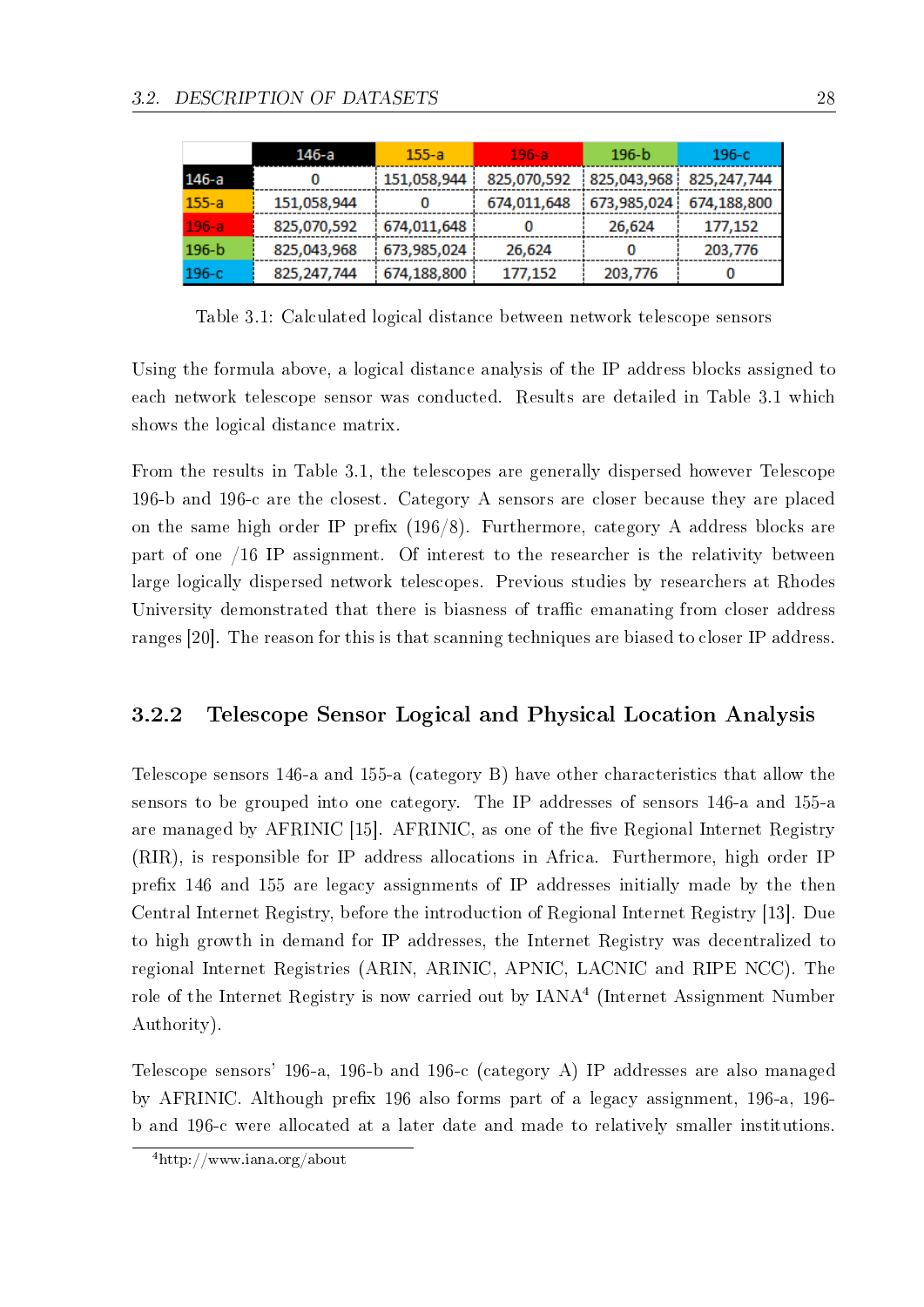

Figure 3.4: AFRINIC's evolution of IP address space allocation

Although it is difficult to trace the institutions IP apportions, given that regional registries do not disclose personal registration information such as the name of institution, the researcher conducted further analysis to support the observations that prefix 155 and 146 allocations were made to larger institutions or enterprises. Each Regional Registry has an ftp site<sup>56789</sup> with monthly reports containing IP address space allocations and assignments. Alternatively, APNIC also provides a link to all the ftp sites with all regional registries monthly reports [1]. By looking at AFRINIC's monthly report<sup>10</sup> it is observed that 146-a and 155-a's allocations of IP address were assigned earlier; in 1991 and 1992 respectively. It is significant to note that 146-a and 155-a assignments were made prior to the sanctions being lifted in South Africa. In 1992, South Africa's participation in the global economy was restricted while at the same time the Internet was also in its infancy.

Figure 3.4 shows the evolution of IP allocations in AFRINIC and the date of allocation for 146-a and 155-a (category B) as well as for 196-a, 196-b and 196-c (category A). The diagram also reveals the apportions of IP address locations above 10,240 IP addresses and also apportions less than 10,240 IP addresses. Moreover, the diagram highlights the rapid increase of small IP address allocations (relative to large allocations) shortly after the 146 and 155 allocations were made. Between 1991 and 1996, the small allocations of IP space tracked the total allocations closely. In 1993, at the peak of allocation, there were a total of 281 allocations, only 28 of which were large allocations. IP prefixes for sensors 196-a, 196-b and 196-c were apportioned on the decline of small IP address block

 $5ARIN - ftp://ftp.arin.net/pub/stats/arin/$ 

 $6AFRINIC - ftp://ftp.afrinic.net/pub/stats/afrinic/$ 

<sup>7</sup>APNIC - ftp://ftp.apnic.net/pub/stats/apnic/

<sup>8</sup>LACNIC - ftp://ftp.lacnic.net/pub/stats/lacnic/

<sup>9</sup>RIPENCC - ftp://ftp.ripe.net/pub/stats/ripencc/

<sup>10</sup>November 2013 Reports are used to conduct the analysis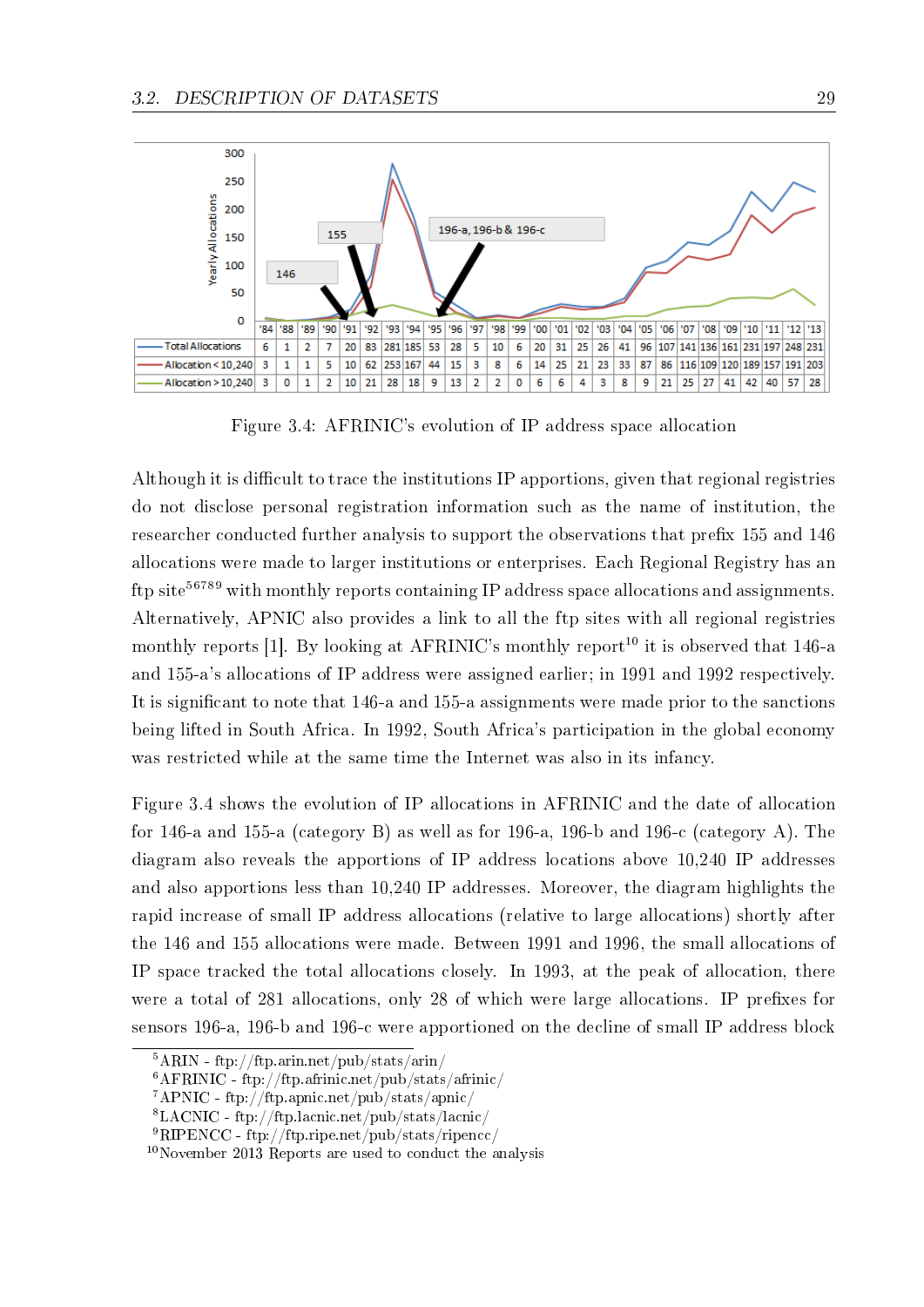

Figure 3.5: Evolution of daily packet count across all network telescopes

allocations relative to large IP address block allocation. The reduced activity levels (i.e. packet counts across category B as compared to category A) and the legacy allocations do suggest that there is bias for malicious activity towards category A network telescopes as opposed to category B. This occurs because category B allocations were made earlier and more likely made to larger institutions whereas category A allocations were made at a time when the uptake of the Internet were increasing in AFRINIC.

In Figure 3.5, a graph was generated to illustrate the daily packet counts across all five datasets. This graph displays activity over the years of sensors' existence with a cut-off date of May 2012. A lower daily packet count for category B (146-a and 155-a) relative to category A (196-a, 196-b and 195-c) is observed. Of note, is the increase in packet count of 196-a (category A) at the end of 2008. This is due the Conficker outbreak. Conficker and the impact thereof is explored further in Section 4.2. Although slightly higher, prior to 2009 sensor 196-a had a somewhat similar packet count to 146-a and 155-a with signicant changes post-Conficker outbreak.

Another element that justifies the grouping of sensors is the neighbouring allocations analysis on each IP prefix with a telescope sensor. A search of AFRINIC's monthly report<sup>11</sup> for IP allocations with prefixes 155 and 146 was conducted. The results showed that in AFRINIC's allocation, prefix 155 has only 65536 block IP allocations with a total

 $11$ ftp://ftp.afrinic.net/pub/stats/afrinic/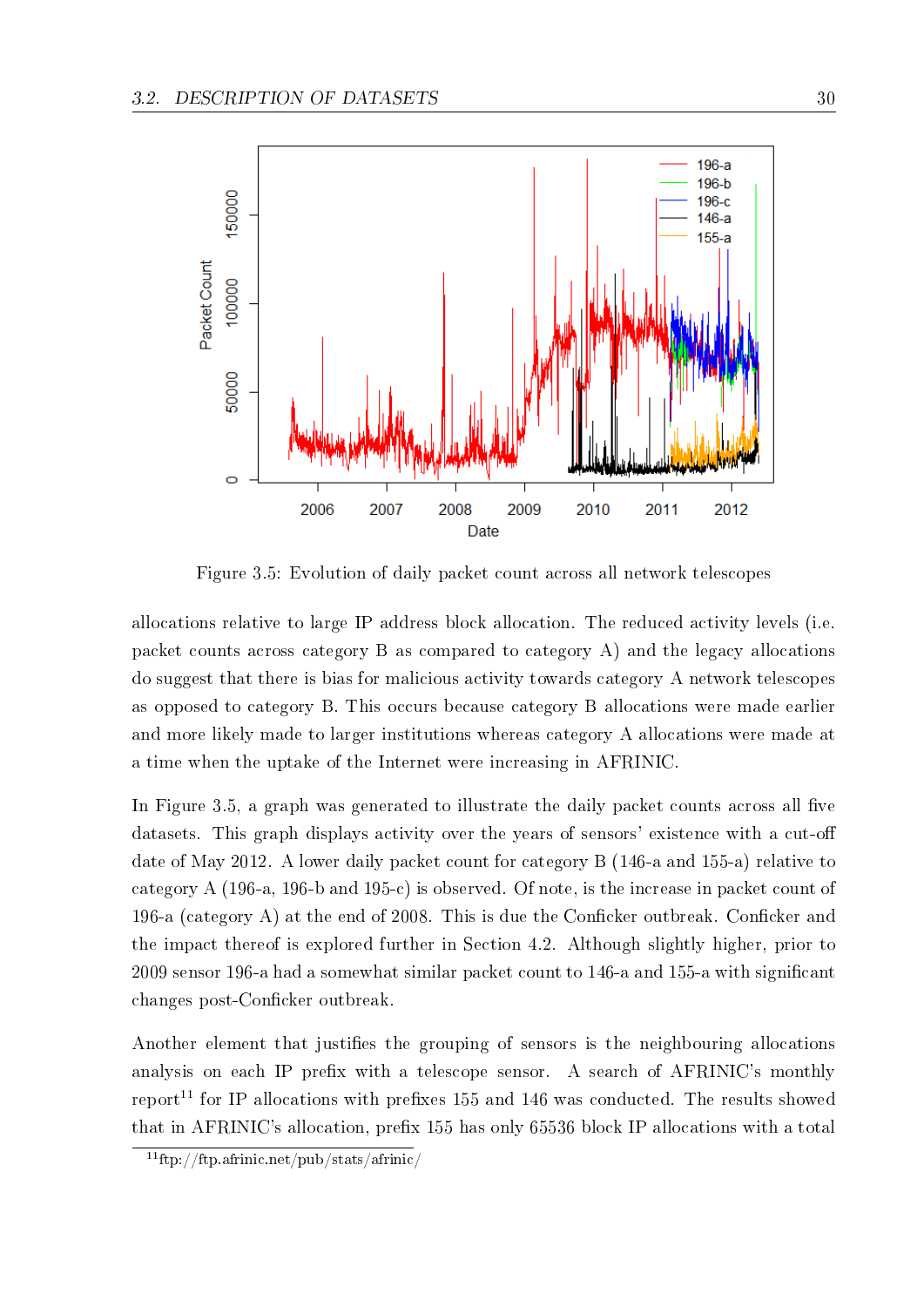| <b>IP Prefix 146</b>     |  |       | AFRINIC APNIC ARIN LACNIC RIPENCC Total |     |
|--------------------------|--|-------|-----------------------------------------|-----|
| Large allocation > 10240 |  | 9 138 |                                         | 234 |
| Small allocation < 10240 |  |       |                                         |     |

| <b>IP Prefix 155</b>               |     |        | AFRINIC APNIC ARIN LACNIC RIPENCC Total |  |
|------------------------------------|-----|--------|-----------------------------------------|--|
| Large allocation > 10 240          | וחו | 11 138 |                                         |  |
| <b>Small allocation &lt; 10240</b> |     |        |                                         |  |

| IIP Prefix 196            |  |  | AFRINIC APNIC ARIN LACNIC RIPENCC Total |  |  |
|---------------------------|--|--|-----------------------------------------|--|--|
| Large allocation > 10 240 |  |  |                                         |  |  |
| lSmall allocation < 10240 |  |  |                                         |  |  |

Figure 3.6: Network telescope's prefixes across all Regional Internet Registries

of ten in AFRINIC. Similarly, prefix 146 has only 65536 block IP allocations with a total of six in AFRINIC. Data from all Regional Registries' monthly reports is summarised further in Figure 3.6. The diagram details the five network telescopes prefixes with their respective allocation across all the Regional Internet Registries. To demonstrate the difference in allocations size, in Figure 3.6 the researcher has adopted the following categorisation:

- allocations above 10,240 IP address block grouped as 'large'<sup>12</sup> allocations and
- all other IP address blocks (less than 10,240) are grouped as 'small' allocations.

Category A with prefix 196 (AFRINIC allocations only) has a total of 745 different allocations of varying sizes from 256 to 262144 with 91% of the allocations in the 'small' category and the remaining  $9\%$  in the 'large' category. This is different to IP prefix 146 or 155 where there are only `large' allocations that are contained in AFRINIC. With other Regional Internet Registries, 146 and 155 comprise mainly of 'large' apportions, 79% and 98% respectively.

It has been shown that the neighbouring IP block allocations for category B are generally larger than category A. Therefore, it can be expected that allocations in category

 $12$ The definition of large is not matched to regional registry's definition of large but used to show the intensity of smaller allocations.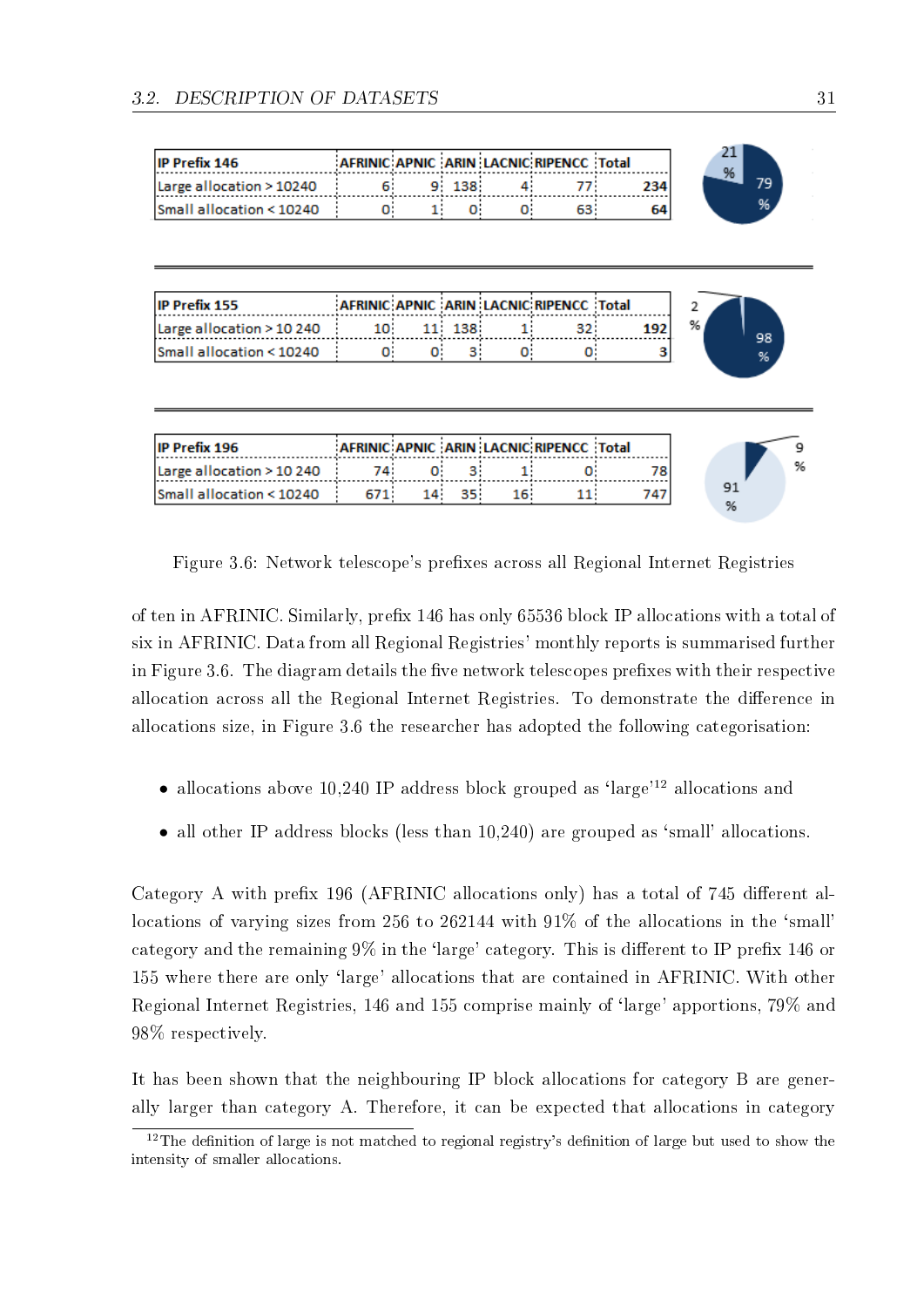B were made to large corporations or institutions. Moreover, one can infer that larger corporations or institutions would have a higher maturity of security systems. Neighbouring IP block allocations for category A, are generally smaller (less than 10,240 IP addresses). Similarly, it can be expected that category A neighbours are more likely to be small enterprises or those engaged in end-user activities. These users would have limited expertise and lack the capability to maintain information security systems. Additionally, most allocations made in the 146 or 155 prefix are part of ARIN (American Registry for Internet Numbers). ARIN is mainly responsible for the United States, Canada and a few Caribbean Islands [2]. IP prefix 196 has a 'large' number of allocations in AFRINIC. Clearly, allocations to ARIN are largely made to developed regions and AFRINIC allocations are made to developing regions. Classifications of regions can be obtained from the World Bank's website [3]. It is important to note that IP space allocations only represent countries to which the original allocations were made [1]. Consequently, there are limitations to using Regional Internet Registry data because IP address space may be assigned, for example, to multi-nationals with operations in multiple countries and therefore the original location may be inaccurate.

### 3.3 Tools Used in the Research Project

In this section a discussion of tools that have been used to conduct the research is provided. The rationale behind the selection and the efficiencies realised are also highlighted. For querying and conducting basic data analysis, the researcher made use of  $PostgreSQL^{13}$ . The majority of statistical analysis and graph generation was conducted using the R Statistical package<sup>14</sup>.

### 3.3.1 Relational Database - PostgreSQL

As discussed in Section 3.1.3, data captured in PCAP files is parsed to a relational database. Since data is stored in a relational database, SQL querying language provides a first step in categorising and performing queries that are used as inputs to further process through R Statistics.

<sup>13</sup>http://www.postgresql.org/

<sup>14</sup>http://www.r-project.org/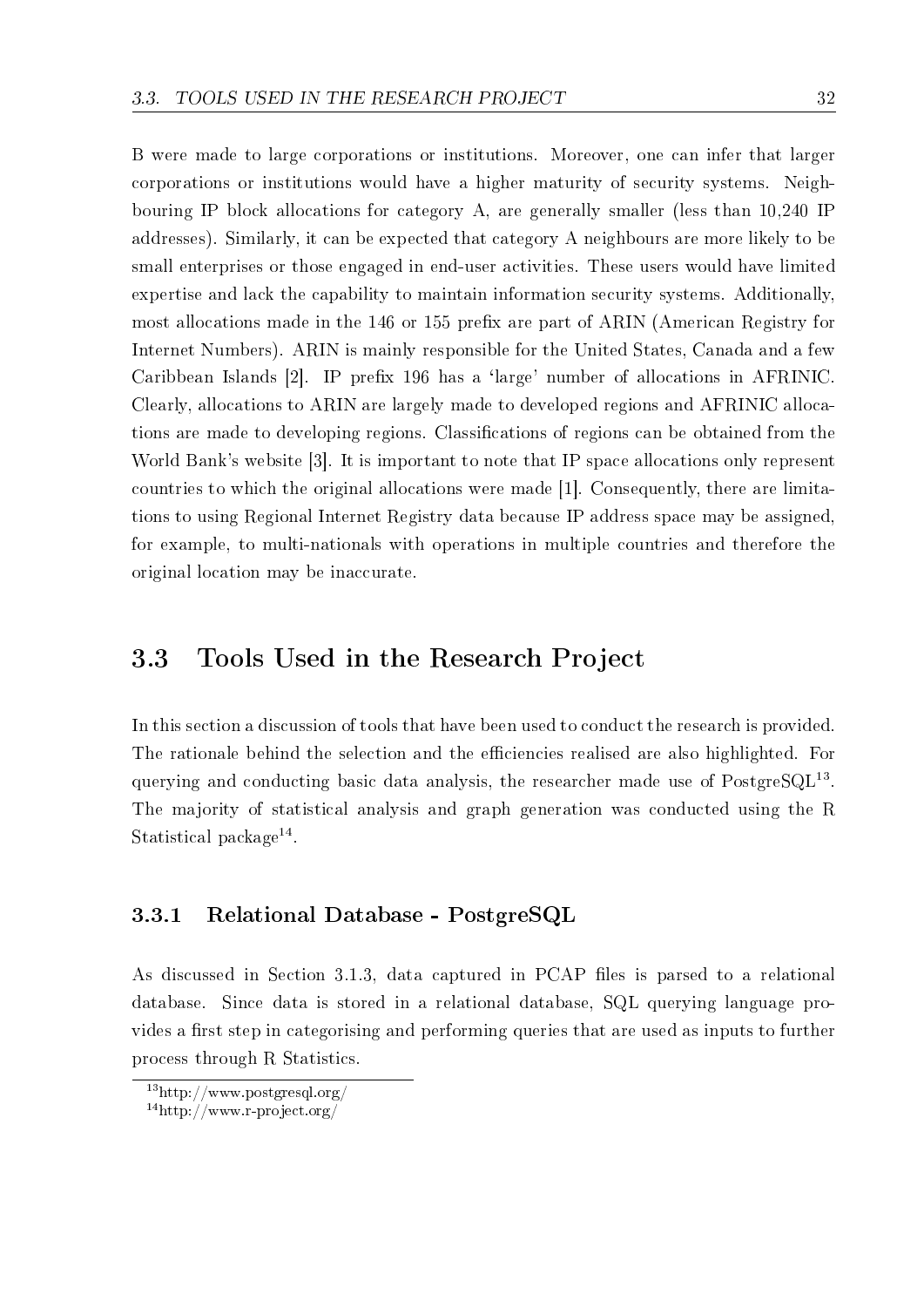The relational database is hosted in a PostgreSQL instance. An advantage to using PostgreSQL is having a cross-platform relational database that operates under different platforms (UNIX,Windows or Mac).

The PostgreSQL graphical user interface  $(pgAdmin<sup>15</sup>)$  provides a platform for rapid query development. Having packet information already parsed into an SQL database meant that the researcher could simply abstract from details of parsing data from PCAP files into a database. This enables the researcher to focus primarily on data analysis using PostgreSQL and pgAdmin. This approach, used extensively at Rhodes University, allows researchers to focus on performing experiments rapidly.

### 3.3.2 Statistical Package - R Statistics

For statistical computing and the construction of graphs, the R Statistics package has been the preferred software package. R is selected because it is an open source software package that can run on multiple platforms (UNIX, Windows or Mac). As it is open source software, R Statistics has good documentation with an extensive online community presence. R Statistics consists of a command-line interface with an intuitive programming language. R Statistics has a built-in capability to produce advanced graphs using simple commands.

# 3.4 Summary

This chapter provided an overview of the datasets, indicating how they are being accessed, as well as sharing a summary of the processing of data into a SQL database. A period of 12 months between 20 May 2011 and 20 May 2012 was selected based on the available online datasets. The annual period caters for possible seasonal changes.

The chapter provides a brief description of the datasets and showed that telescope sensor 196-a, 196-b and 196-c had roughly the same amount of packets. Similarly, but to a lesser extent, 146-a and 155-b had a related amount of total packets. Empirical data analysis justified the selected categorisation of the five telescope sensors into two categories (category A and category B). Sensors 196-a, 196-b, 196-c all formed part of category A while 146-a and 155-a formed part of category B. The justification of the categories assigned was determined by a combination of factors:

 $15$ http://www.pgadmin.org/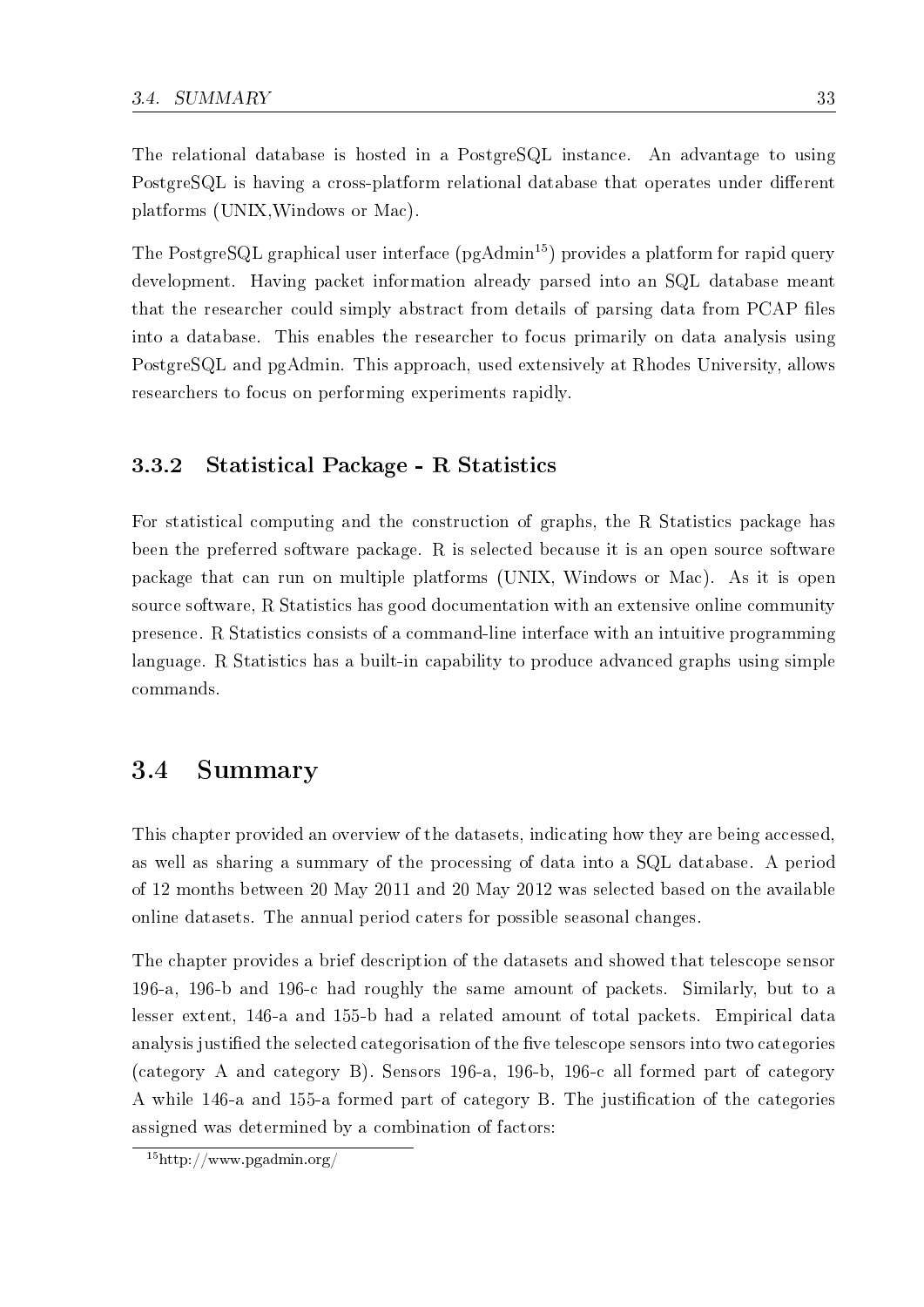- Similarities in packet size observed under the period of investigation.
- The logical distance between the network telescopes. Although the sensors are logically dispersed and not placed on adjacent IP address block, as can be expected, 196-a,196-b, 196-c were relatively closer.
- The logical location of the telescope sensors. It was shown that, due to legacy apportions of IP address blocks, category B sensors (146-a and 155-a) and category A (196-a, 196-b, 196-c) sensors allocations are affected by the time at which the IP block apportions were made. The allocations for Category B sensors were made earlier (1991 & 1992) and category A sensors allocations were made later (1995).

The observations made showed that category A sensors are located in more 'end-user' environments which are more susceptible to attacks and malicious activity. This was different to allocations in category B which were larger allocations and likely to have been made to bigger organisations.

In closing, a brief discussion of the relational database tools and the statistical package used was provided. Tools were selected to allow the researcher to abstract away from the hurdle of setting the infrastructure and the system, but rather to focus on analysis and comparative studies of the data.

Given this background, which describes the datasets of all sensors, together with the analysis of the location thereof, the next chapter will focus on the initial finding of the study by comparatively analysing traffic observed across all five sensors.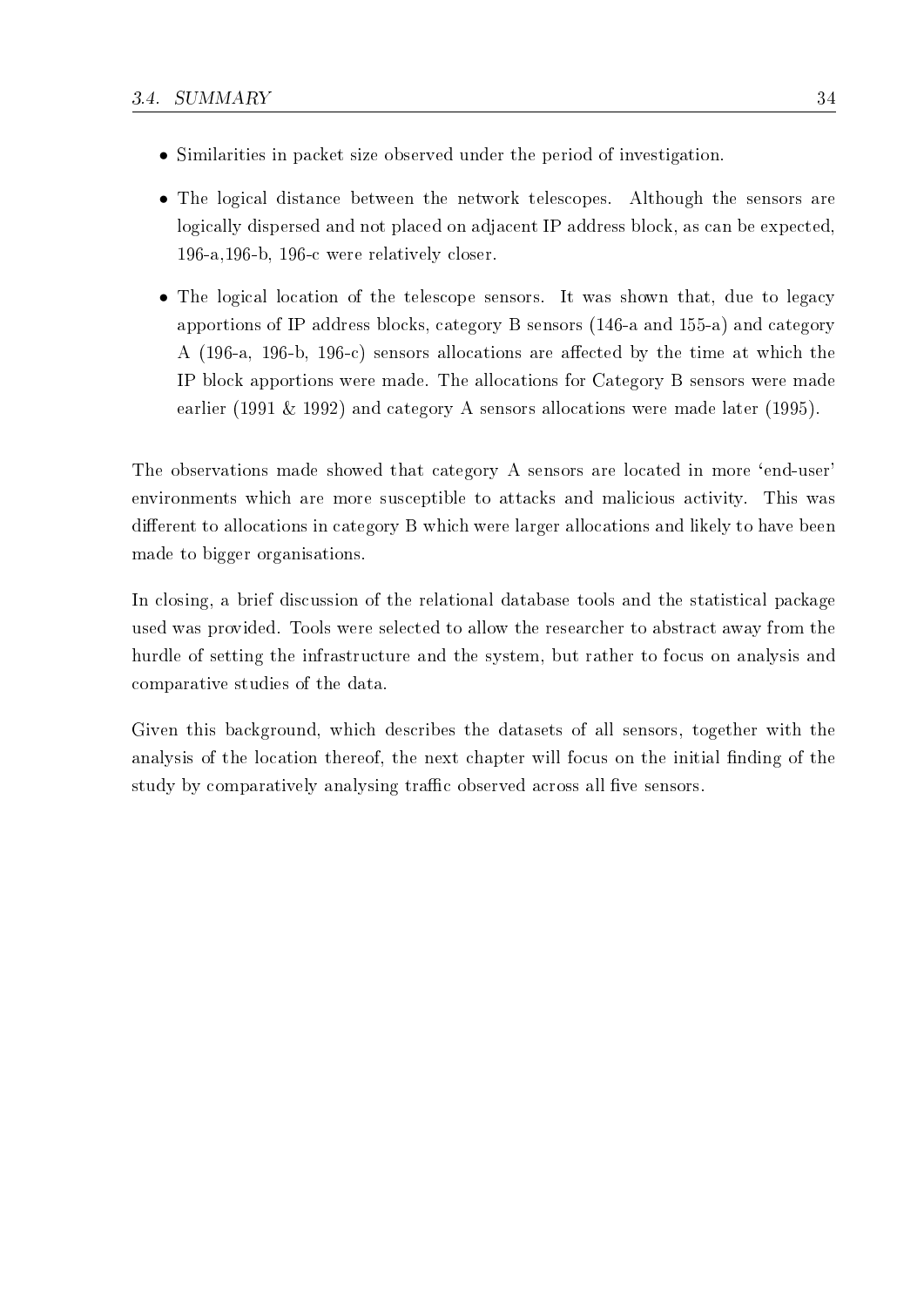# Chapter 4

# Comparative Analysis of Traffic

Chapter 3 focused on providing a basis for the project by profiling the sensors and delivering an analysis of the location thereof. Initial observations of total packet count for the five network telescopes and the logical distance between sensors provided a natural categorisation of network telescopes sensors: sensors 196-a, 196-b and 196-c as category A; and sensors 146-a and 155-a as category B.

The overarching approach in this chapter is to conduct a comparative analysis of network telescopes' sensors by using summarisation and a basic statistical analysis of each dataset. Graphs will be presented to support the observations.

This chapter compares the five network telescopes' datasets highlighting similarities and observed differences. Since the research project follows an iterative process and is based on empirical datasets, the initial results will be studied and a refinement of experiments will be conducted to improve or optimise the results.

# 4.1 Dataset Comparative Analysis

The initial approach in analysing the relativity of a telescope sensor's traffic activity is to first use summarisation techniques and the graphical representation of trends over time. Summarisation techniques will be used to construct basic metrics. These metrics will be used to investigate packet distributions across the following: major protocols, source and destination ports, and source and destination IP addresses. To investigate underlying trends, generated packet counts are categorised into various period bins (monthly, daily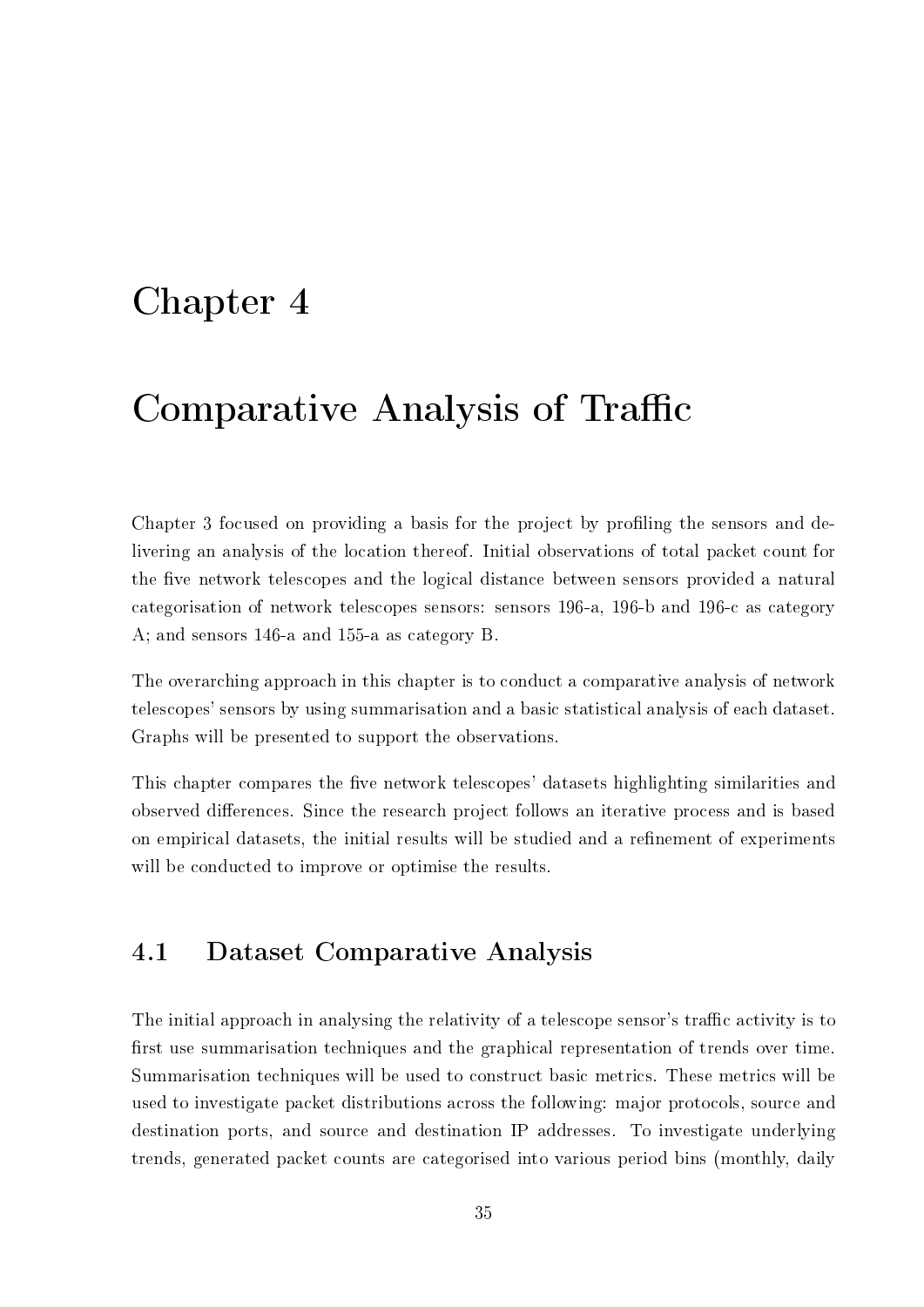

Figure 4.1: Daily packet count of telescope sensors 196-a, 196-b and 196-c between 20 May 2011 and 20 May 2012

and hourly) and placed into various groups (`All packets', TCP, UDP or ICMP). Time series' constructed in this chapter will be used in Chapter 5 for conducting advanced correlation analyses of time series.

### 4.1.1 Periodic Packet Counts

The first sets of series constructed are general packet count (including all packet types) with various bins (daily, monthly and hourly). These periodic packet counts allow researchers to monitor traffic activity over time and assist in discerning trends and detecting anomalous activity. Having time series plots on same set of axis also allows the researcher to monitor changes of activity in one sensor relative to other sensors.

Constructed series will cover the selected 12 months period (May 2011 to May 2012). As previously stated, when conducting a comparative analysis for sensor 196-b, a six-month period is used to cater for downtime experienced (i.e. only considered the overlapping six-month period across all other telescope sensors). SQL scripts were used to construct the time series by counting the number of packets received on various time bins.

Figure 4.1 shows a daily packet count of sensors 196-a, 196-b and 196-c (classied previously as category A). The plot shows related peaks and troughs of packet counts suggesting relativity of daily traffic activity across the network telescopes. In addition, the general shape and trend of the activity also suggest relativity of traffic activity across category A. Category B (146-a and 155-a) telescopes (shown in Figure 4.2) do show some relativity. These, however, are not as strongly correlated as category A.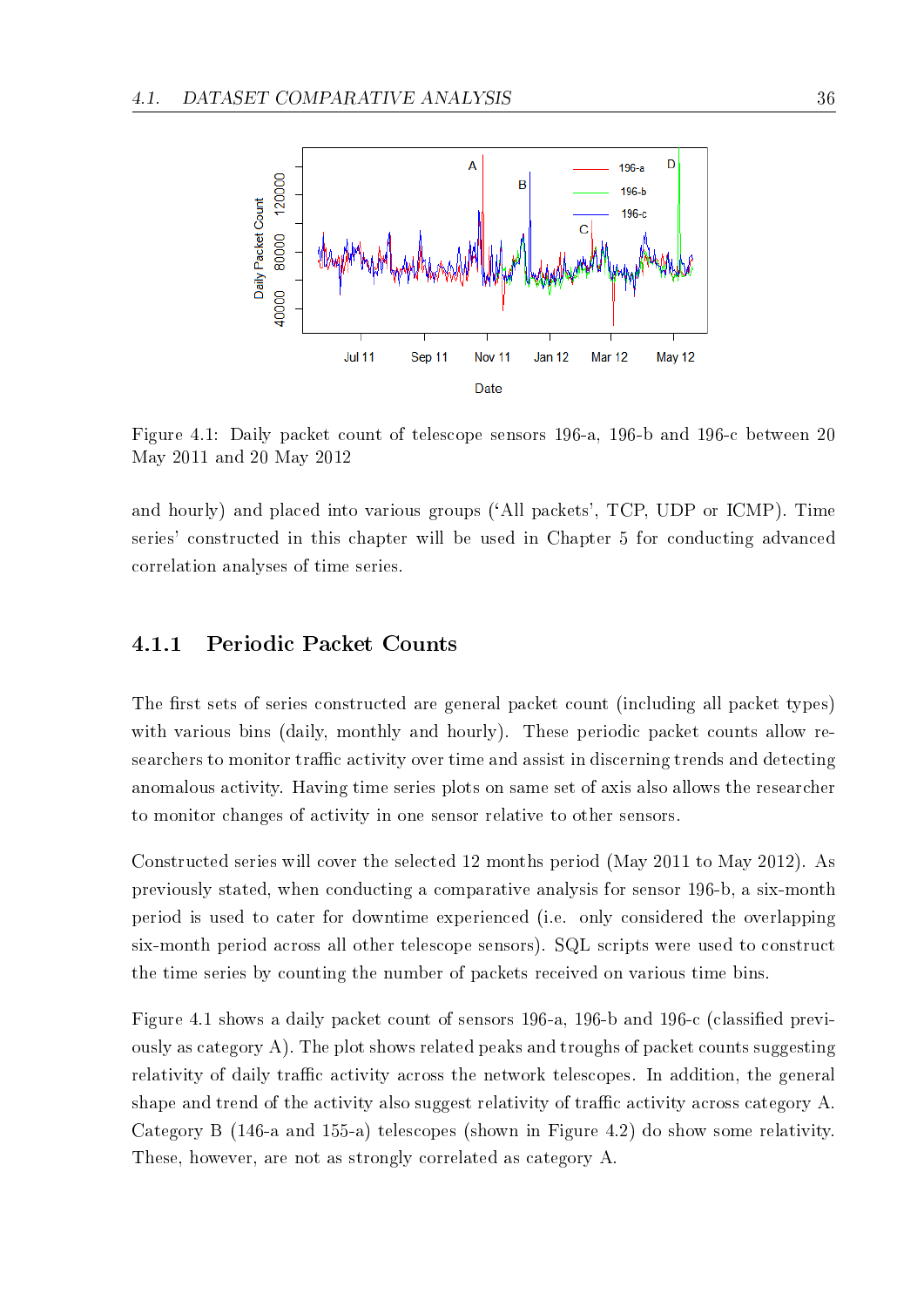

Figure 4.2: Daily packet count of telescope sensors 146-a and 155-a between 20 May 2011 and 20 May 2012

Graphical results show that there is less similarity in inter-category comparisons relative to intra-category comparisons. When examining monthly packet counts, although more summarised, a similarity of trends and the general shape of activity for category A sensors can be observed. Monthly and hourly graphs are included in Appendix C , as well as a combined logarithmic plot of all the telescopes' sensors in one chart.

Visual results observed are aligned to initial observations made regarding relativity on traffic activity in each category. Outliers or traffic spikes are marked with letters "A", "B". and "C" in Figure 4.1. The traffic spikes are uncoordinated across the relative sensors and, therefore, it can be expected that these spikes would cause distortion in relativity analysis. This rapid build-up of traffic will be explored in detail later on in the chapter.

#### 4.1.2 Packet Type Analysis

Before analysing each traffic type separately, an analysis of packet distribution across the major protocol (TCP, UDP and ICMP) is conducted. In this experiment, traffic has been summarised by the percentage share of each major protocol across the five network telescope sensors using the selected annual period. Figure 4.3 shows the percentage of packets of each protocol across the five sensors. The results show that category A network telescopes (196-a, 196-b and 196-c) have a similar distribution of packets across the major protocols (TCP, UDP and ICMP). TCP, UDP and ICMP traffic have a total combined contribution of more than 99,9% across all datasets. Although sensor 196-b only has a six-month overlap period, the telescope sensor has an almost identical distribution of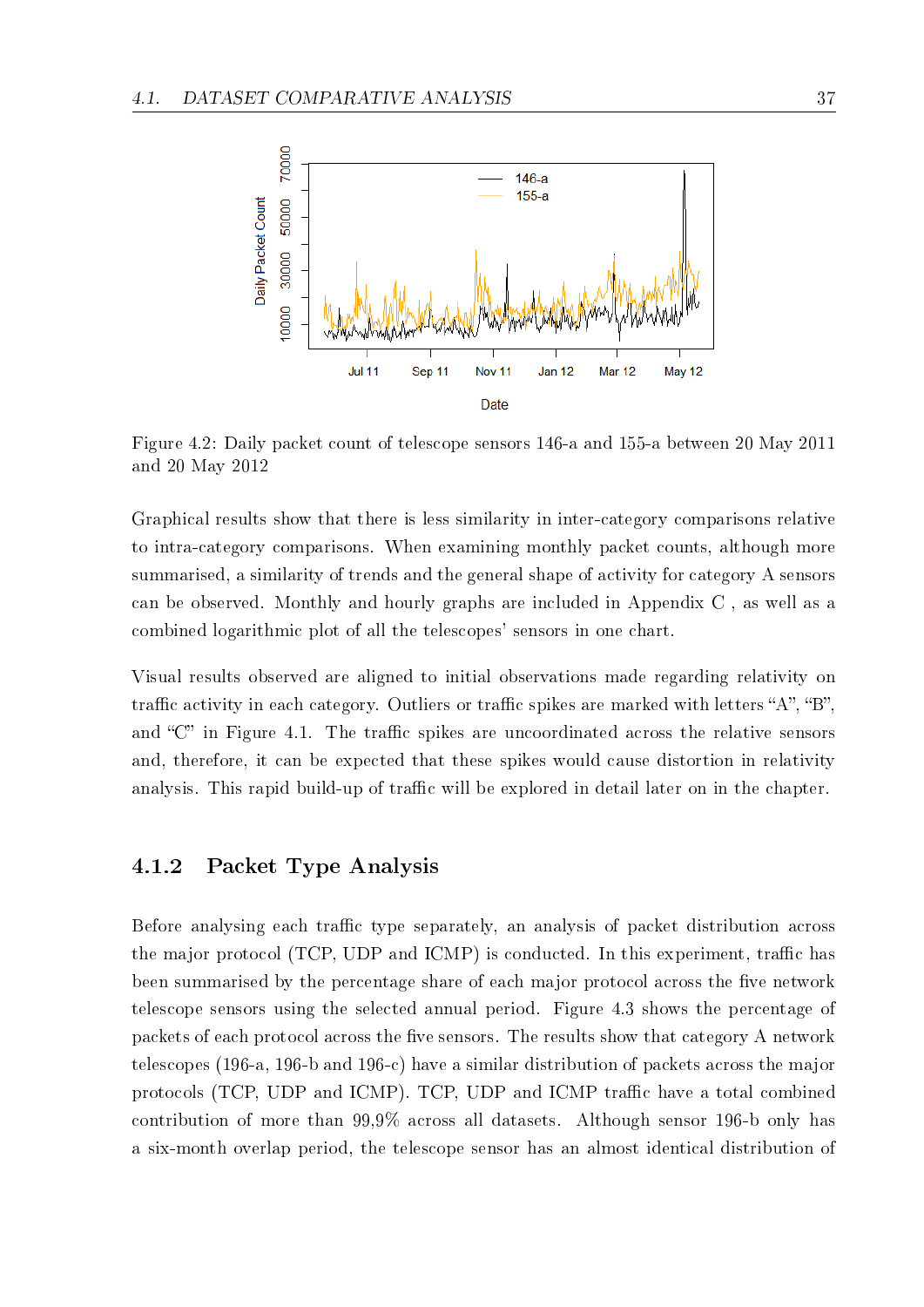

Figure 4.3: Packet type per network telescope

packets across the major protocols relative to other category A sensors. TCP traffic is dominant in category A telescope sensors, accounting for  $90\%$  of all traffic. UDP traffic and ICMP traffic have a lesser share of the traffic in category A.

It is evident that category B network telescopes (146-a and 155-a) have a slightly reduced level of TCP dominance, while UDP and ICMP proportion is higher in category B relative to category A telescopes. One reason for this difference in TCP traffic is the prevalence of Conficker-related traffic in category A telescopes (Conficker worm is discussed in detail in Section 4.2).

The results show similarities in the distribution of packets across the major protocols for category A telescope sensors. Category B telescope sensors also have a similar distribution of packets across the major protocols. Additionally, these results are comparable to the results observed in previous work [16]. Interestingly, results obtained by a different study [38], with a week's trace of data between 28 April 2004 and 5 May 2004, shows ICMP traffic as the second-largest contributor of traffic as opposed to UDP. Notwithstanding the short period of analysis (April 28 to May 5), the lower UDP packet count was caused by filtering of port  $1434/\text{udp}$  which is associated with Slammer worm. Although the oldest sensor in this research (sensor 196-a) starts its collection of data from 2005, it can be seen in Figure 4.4<sup>1</sup> that UDP traffic has, for the majority, been the second-largest contributor of traffic on 196-a. However, a brief period (shown with the callout box in the diagram) between August and October in 2006 where ICMP traffic was second-largest contributor

<sup>&</sup>lt;sup>1</sup>Double bars on the diagram indicate that the extreme values exceed  $40,000$  daily packet count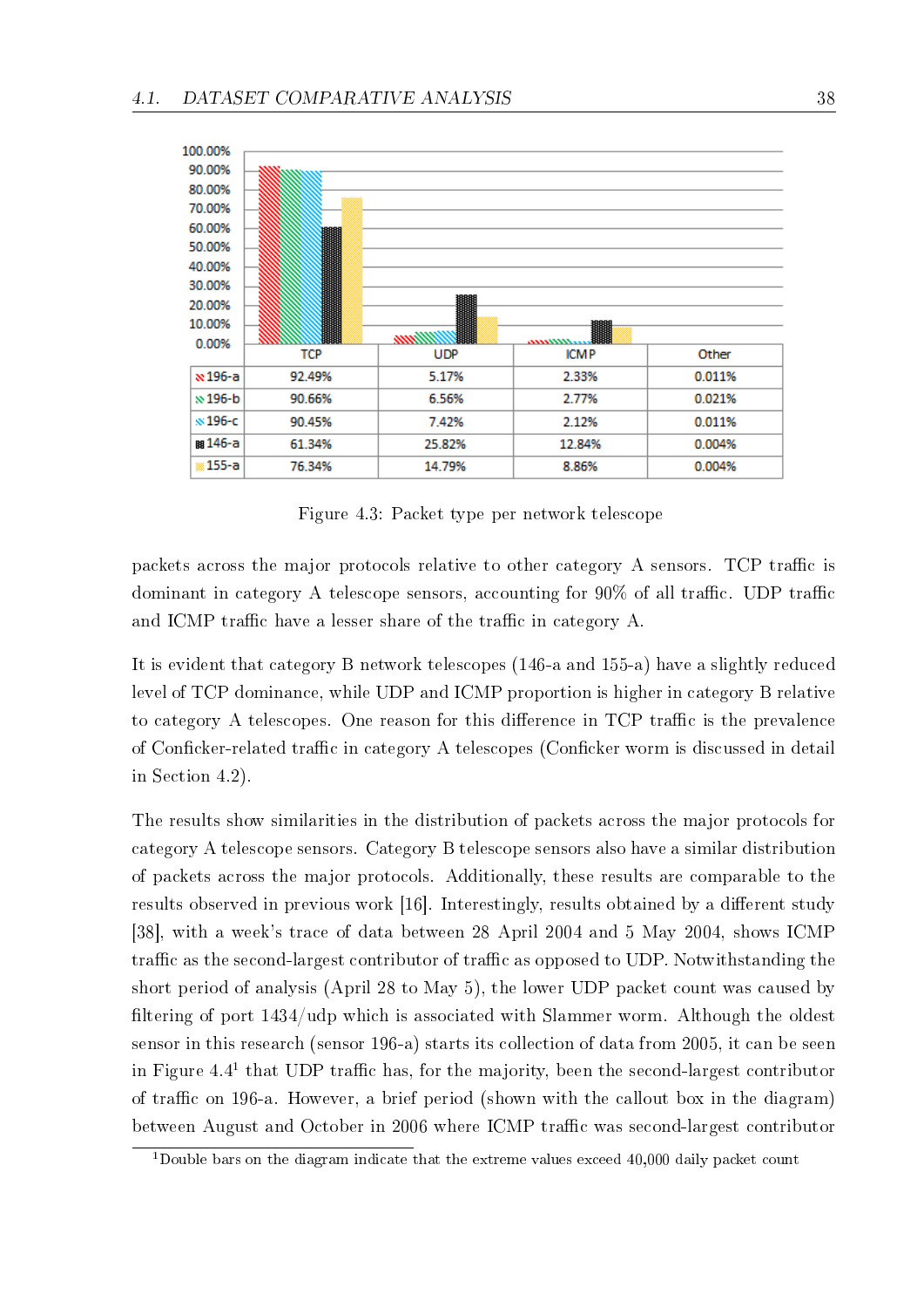

Figure 4.4: UDP and ICMP daily packet count of telescope sensor 196-a between 3 August 2005 and 20 May 2012

of traffic is observed. ICMP packet spikes are also observed resulting in a larger ICMP packet count.

As an example of category A traffic composition, by examining sensor  $196-c$ 's daily packet count broken down into the three major protocols (shown in Figure 4.5), it is observed that daily the TCP packet count is a dominating indicator and tracks the daily `All packet types' series. Sensor 196-c's daily packet count plot shows the TCP packet count series being distant from the UDP and ICMP's packet count series. That is, there is a higher magnitude of TCP packet counts than UDP or ICMP. It is observed that minimal deviations are caused by the underlying UDP or ICMP packet activity. Although the yaxis uses a logarithmic scale of 10, it is evident that only high levels of UDP fluctuations have an intermittent influence on 'All packet types' series. Related points where UDP activity caused fluctuations are highlighted on the chart (letters "A", "B" and "C").

Figure 4.6 shows the packet count across major protocols (TCP, UDP and ICMP) for sensor 146-a as an example of a category B telescope. The dominance of TCP is weaker compared to the `All packet types' series. In contrast to sensor 196-a, results show that UDP and ICMP counts are closer to TCP counts and therefore the UDP variable has a greater influence on the 'All packet types' variable. To this end, the daily packet count variable does not closely track the TCP Only packet count variable. This means that, as opposed to category A, the other traffic types (UDP and  $\text{ICMP}$ ) have a greater influence on the fluctuations of the daily traffic activity.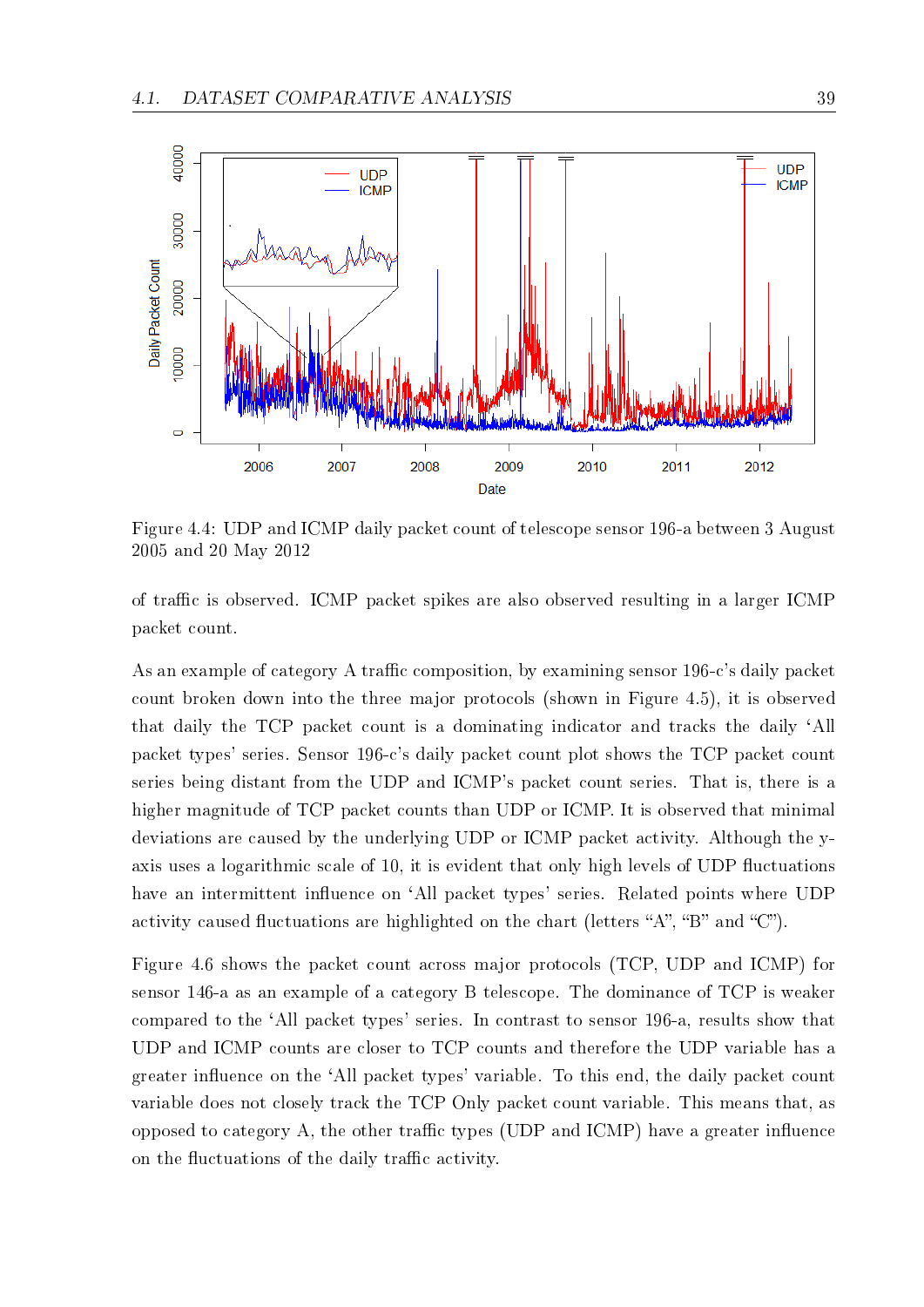

Figure 4.5: Daily packet count of telescope sensor 196-c between 20 May 2011 and 20 May 2012 - protocol overview

Packet count contribution of traffic outside of TCP, UDP or ICMP is extremely small (between 0.004% and 0.02%) across all network telescope nodes. Hence, the researcher did not analyse other packet types, as network telescope traffic activity is considered insignificant.

# 4.2 TCP Analysis - Destination Port

As already indicated, TCP traffic is the most common protocol across all the sensors. TCP protocol offers a reliable communication service by establishing connection between hosts and implementing flow control, as well as acknowledgment techniques  $[10]$ . This section, as part of an separate analysis of TCP traffic data, will investigate the top ports that account for a significant amount of TCP traffic.

Table 4.1 shows TCP's top 20 ports for all telescope sensors as a proportion of all TCP packets. Results show that between  $68.3\%$  and  $74.1\%$  of traffic routes to the top five ports in each network telescope, with the exception of sensor 155-a. Sensor 155-a has a flatter distribution of packets across the top 20 ports because the top 20 ports accounts for 56% of all TCP traffic. The dominance of port  $445/\text{top}$  in category A network telescopes is quite evident with roughly 67% of the traffic routing to port  $445/\text{tcp}$ .

A brief description of the transport protocol port numbers and the service can be obtained from IANA<sup>2</sup> . A description of the top four ports is provided below:

<sup>2</sup>http://www.iana.org/assignments/service-names-port-numbers/service-names-port-numbers.xml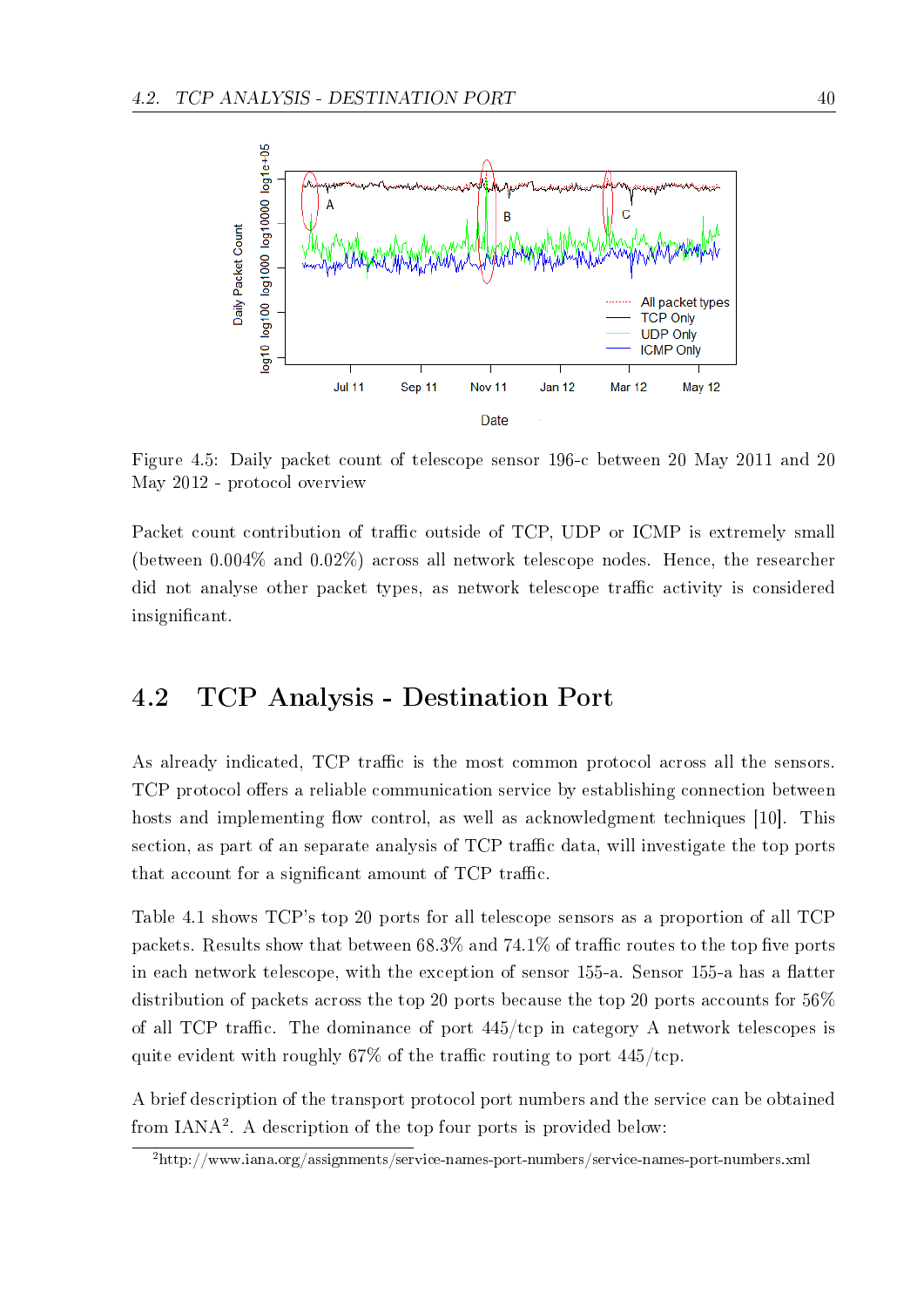

Figure 4.6: Daily packet count of telescope sensor 146-a between 20 May 2011 and 20 May 2012 - protocol overview

|                |          | $196 - a$ |         | $146-a$ |          | $155 - a$ |          | $196 - b$ | $196-c$ |           |
|----------------|----------|-----------|---------|---------|----------|-----------|----------|-----------|---------|-----------|
| Rank           | Port     | %         | Port    | %       | Port     | %         | Port     | %         | Port    | %         |
| $\mathbf{1}$   | 445      | 66,9%     | 445     | 21,9%   | 3389     | 9,4%      | 445      | 64,1%     | 445     | 66,6%     |
| $\overline{2}$ | 22       | $2,2\%$   | 3389    | 17,6%   | 1433     | 7,3%      | 80       | 2,6%      | 22      | 2,1%      |
| 3              | 80       | 2,0%      | 80      | 12,2%   | 80       | 7,0%      | 22       | 2,4%      | 1433    | $2,\!0\%$ |
| $\overline{4}$ | 3389     | 1,9%      | 1433    | 10,8%   | 445      | $6,7\%$   | 3389     | 2,0%      | 80      | 1,9%      |
| $\overline{5}$ | $1\,433$ | 1,7%      | 8080    | 5,8%    | 57471    | 4,8%      | 1433     | 1,6%      | 3389    | 1,5%      |
| 6              | 49787    | 1,0%      | 22      | 5,7%    | 22       | 4,0%      | 23       | 1,3%      | 10300   | 1,0%      |
| $\overline{7}$ | 23       | 1,0%      | $23\,$  | $4,5\%$ | 8080     | $3,1\%$   | 8080     | 1,1%      | 8080    | 0,9%      |
| 8              | 8080     | $0,9\%$   | 139     | 4,0%    | 23       | $2,\!6\%$ | 1234     | 0,7%      | 135     | 0,9%      |
| $\overline{9}$ | 135      | $0,8\%$   | $135\,$ | 1,8%    | 1234     | 1,8%      | 135      | 0,7%      | 23      | 0,8%      |
| $10\,$         | 5900     | $0,6\%$   | 3306    | 1,6%    | $1024\,$ | $1,5\%$   | 443      | $0,6\%$   | 5900    | $0,6\%$   |
| 11             | 443      | $0,5\%$   | 443     | $1,3\%$ | 3072     | 1,4%      | 3306     | 0,5%      | 3306    | 0,5%      |
| 12             | 25       | 0,4%      | 5900    | $1,0\%$ | 139      | 1,2%      | $25\,$   | $0,5\%$   | 443     | 0,5%      |
| 13             | 1234     | 0,4%      | 25      | $1,0\%$ | 3306     | 1,0%      | 39459    | 0,3%      | 25      | 0,4%      |
| 14             | 139      | $0,3\%$   | 4899    | 1,0%    | 443      | $1,0\%$   | 5900     | 0,3%      | 1234    | 0,4%      |
| 15             | 3072     | $0,3\%$   | 9415    | $0,9\%$ | 135      | $0,8\%$   | $1024\,$ | 0,3%      | 3072    | 0,3%      |
| 16             | 1024     | $0,3\%$   | 8909    | 0,8%    | 5900     | $0,8\%$   | 3072     | 0,3%      | 1024    | 0,3%      |
| 17             | 3306     | $0,3\%$   | 21      | $0,6\%$ | 21       | $0,8\%$   | 110      | 0,3%      | 46904   | 0,3%      |
| 18             | 110      | $0,2\%$   | 210     | 0,4%    | 25       | 0,7%      | 15215    | $0,2\%$   | 139     | 0,3%      |
| 19             | 3128     | $0,2\%$   | 3128    | 0,4%    | $\Omega$ | $0,5\%$   | 139      | 0,2%      | 3128    | 0,2%      |
| $20\,$         | 6881     | $0,2\%$   | 5631    | 0,3%    | 8909     | $0,5\%$   | 34643    | $0,2\%$   | 21      | 0,2%      |
| Others         |          | 17,9%     |         | 6,4%    |          | 43,25%    |          | 19,9%     |         | 18,3%     |

Table 4.1: Top 20 TCP destination ports across all telescope sensors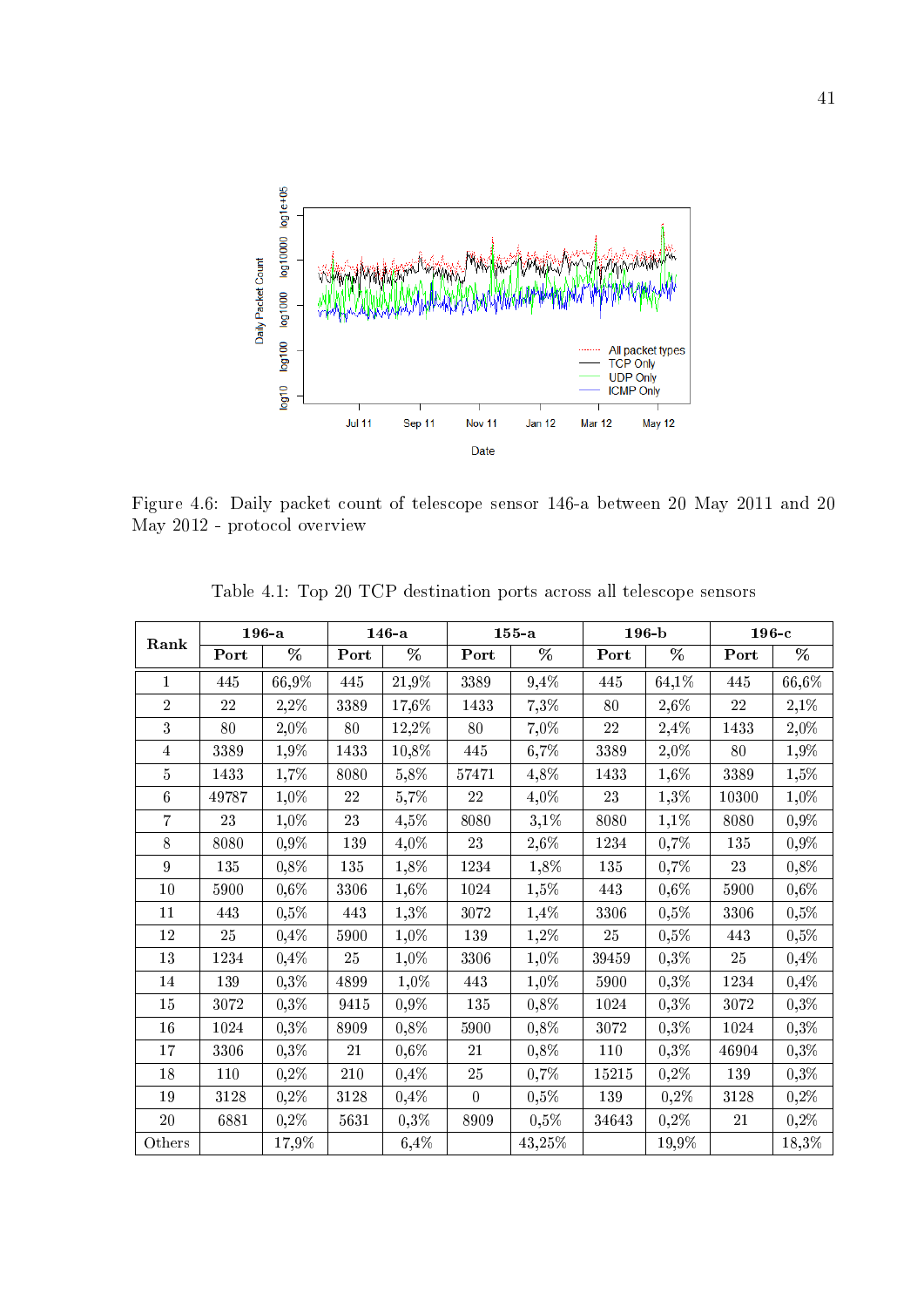

Figure 4.7: Port 445/tcp vs. no 445/tcp - daily packet count of all telescope sensors between 20 May 2011 and 20 May 2012

- Port  $445/\text{top}$  runs Microsoft's active directory service. Conficker worm uses a specially crafted remote procedure call over port 445/tcp [39]. Therefore, the dominance of  $445/\text{top}$  across sensors 196-a, 196-b and 196-c is due to Conficker and related scanning. Additional detailed analysis of Conficker will be conducted shortly.
- Port  $80/\text{top}$  is responsible for HTTP traffic and the port's high ranking is expected since the port listens to web traffic.
- Port 22/tcp and port 3389/tcp are responsible for secure socket shell (SSH) and remote desktop protocol respectively. The high ranking of these ports indicates substantial SSH and RDP scanning.

Given the large presence of Conficker worm, additional analysis of the worm is carried forward. Conficker is a self-propagating worm which appeared in November 2008. Conficker exploit uses a specially crafted remote procedure call causing infected Microsoft machines (2000, XP, 2003 Server and XP) to run instructions without authentication [39]. Traces of Conficker date back to September 2008, however, by the end of October  $2008$  Microsoft had released a patch  $[27]$ . The outbreak of Conficker only came online in mid-November 2008. The existence of Conficker, at the time of writing, is an indication of the lack of uptake in patch management given that a patch was released since in October 2008. As discussed in Section 3.2, the high order IP prefix 196 generally has smaller IP space assignments and is located in developing countries with relatively less maturity in information security. In this regard, it is likely that patch management is not prioritised given the more `end-user' environment present. These factors would result in a relatively more vulnerable IP space that is attractive to malicious attacks. This can be seen as a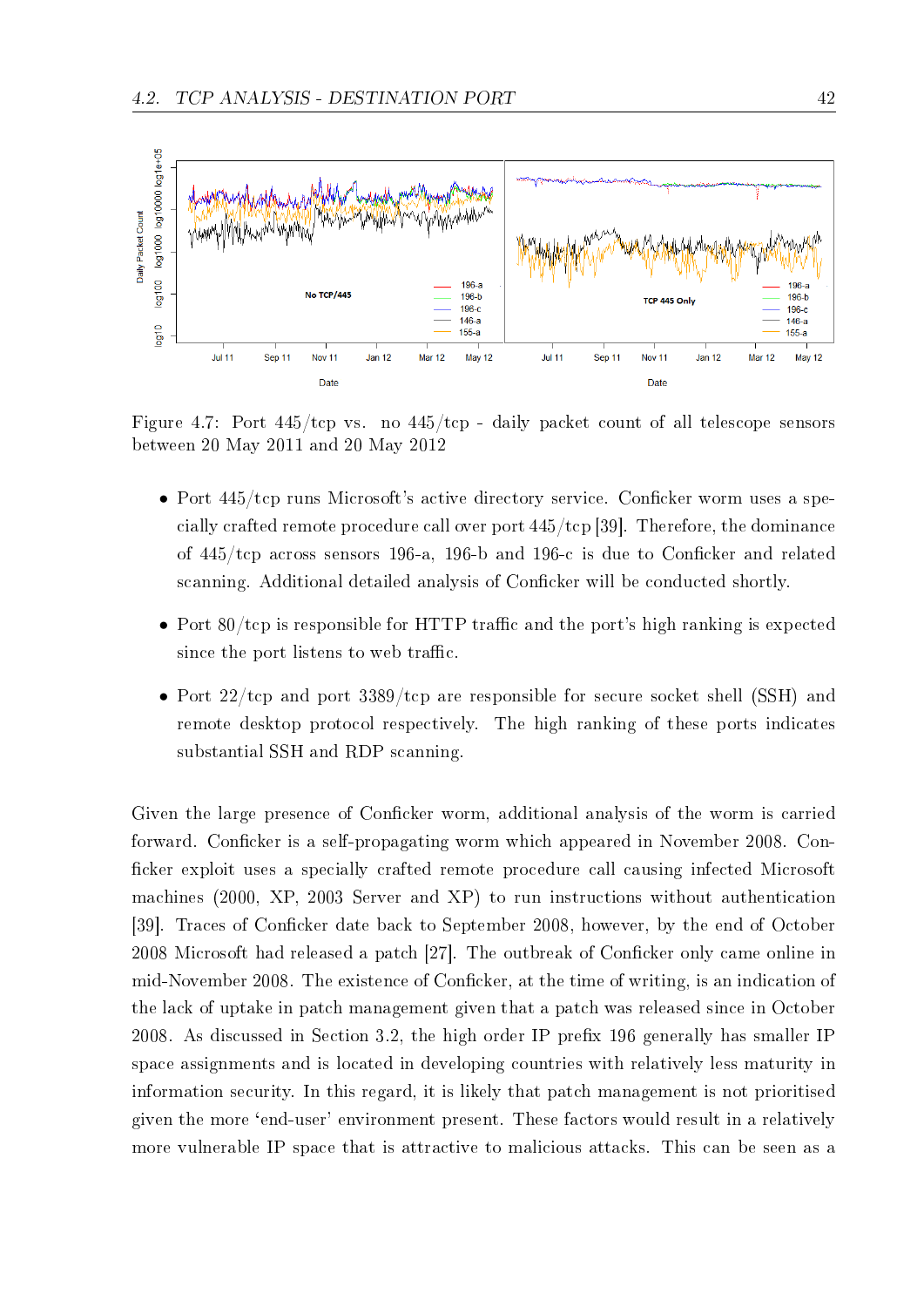contributing factor to increased scanning in these environments. In Section 3.2 it was shown that larger IP apportions were generally made for 146 and 155 IP prefixes. Furthermore, apportions in 146 and 155 prefixes were mostly made to developed countries and, as such, it can be expected that there is increased knowledge of information security and application of patches.

Apart from the differing logical and physical location of sensors, Conficker has, however, a bug in its random number generator. The number generator is used to create IP addresses used to identify hosts. A Windows random generator provides 15-bit random numbers. In order to create a 32-bit IP address, Conficker uses two 15-bit random number generators [39]. This effectively means that there are two bits (first bit of Octet 2 and 4) that are not catered for in the final generated IP address resulting in excluded IP space. The excluded range of IP addresses falls between [5]:

$$
x.128. x.x - x.255. x.x \tag{4.1}
$$

and

$$
x.x.x.128 - x.x.x.255 \t\t(4.2)
$$

Another reason for the natural categorization of category A and category B sensors is the comparison of IP address for category A sensors relative to those of category B. Given the range in Equation 4.2 and looking at the full IP address, sensors 146-a and 155-a (category B) fall outside Conficker's target range, while  $196-a$ ,  $196-b$  and  $196-c$  (category A) are inside Conficker's target range  $[16]$ . To show the impact of this differentiation, the researcher constructed a time series with all TCP packets excluding port 445/tcp. A second set of series are constructed with TCP packets that only route to port 445/tcp. Figure 4.7 shows quite clearly that 'non-TCP' traffic has relatively similar peaks and troughs across all five network telescopes. Looking at  $445/\text{top}$  only, it is observed that there is a disjunction between category A and category B - with category A experiencing higher packet counts than category B.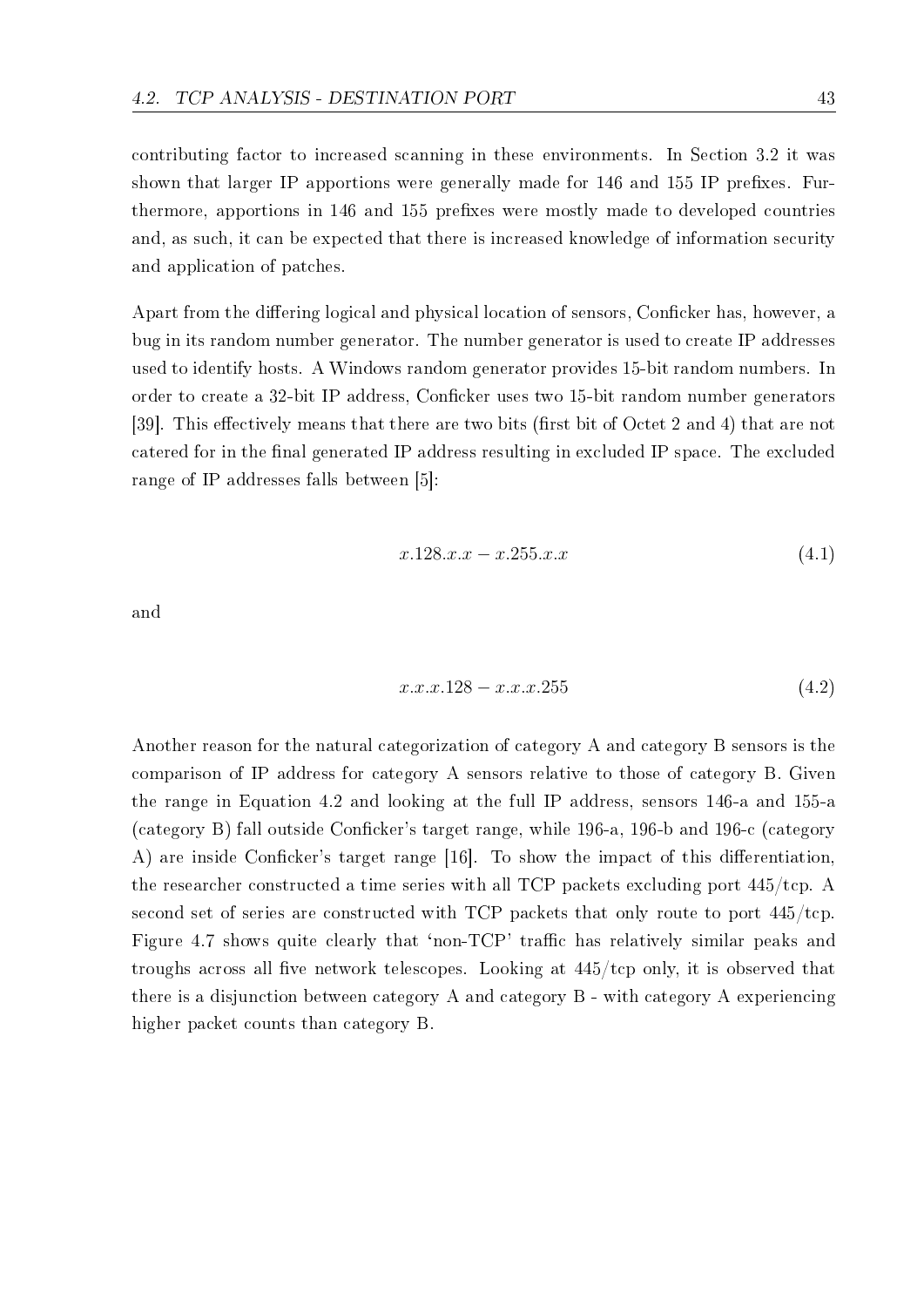| Rank            | 196a      |        | 146a    |        | $155$ -a  |        | 196 <sub>b</sub> |          | 196c    |        |
|-----------------|-----------|--------|---------|--------|-----------|--------|------------------|----------|---------|--------|
|                 | Port      | %      | Port    | %      | Port      | %      | Port             | %        | Port    | %      |
| $\mathbf{1}$    | 5060      | 34.98% | 5060    | 19,87% | 5060      | 22,53% | 5060             | 32,38%   | 5060    | 52,61% |
| $\overline{2}$  | $[19416]$ | 6.74%  | [24003] | 14.61% | 1434      | 6,24%  | [21566]          | 12.34\%  | [22549] | 8,61%  |
| 3               | 1434      | 4,22%  | 1434    | 5.34%  | 6257      | 2,41%  | 1434             | 5,14%    | 1434    | 6,58%  |
| $\overline{4}$  | 137       | 2,15%  | 6257    | 2,02%  | 137       | 1,99%  | 137              | 1.66%    | 41560   | 5,07%  |
| $5\phantom{.0}$ | 6257      | 1.66%  | [18261] | 1.87%  | 53        | 1.99%  | 6257             | 1,62%    | 137     | 3.13%  |
| 6               | 473       | 1.63%  | [41511] | 1.80%  | [6568]    | 1,76%  | $[1046]$         | 0.94%    | [41559] | 2,73%  |
| $\overline{7}$  | [38834]   | 1.43\% | 4375    | 1.78%  | [60505]   | 1.57%  | [48170]          | 0,84%    | 6257    | 2,51%  |
| 8               | [6655]    | 0.88%  | 137     | 1.60%  | [43815]   | 1,20%  | [1288]           | 0.52%    | 64578   | 2,14%  |
| 9               | [26848]   | 0,83%  | [5159]  | 1,20%  | $[32737]$ | 0,98%  | 53               | 0.52%    | 53      | 2,12%  |
| 10              | 53        | 0.82%  | 21284   | 1.06%  | 39455     | 0.95%  | 39455            | $0.51\%$ | 54311   | 1,87%  |
| Others          |           | 44.67% |         | 48,85% |           | 58,37% |                  | 43,52%   |         | 61,57% |

Table 4.2: Top UDP destination ports across all telescope sensors

# 4.3 UDP Analysis - Destination Port

Continuing from the previous TCP section, this section focuses on UDP as the next common protocol. UDP is a lightweight (i.e. has less packet overhead compared to TCP) and connectionless protocol [40]. Unlike TCP, UDP does not guarantee delivery packets or the protection against duplicates. Table 4.2 shows the top 10 UDP ports for all network telescopes based on the proportion of traffic routing to a particular port. Port  $5060/\text{udp}$  ranks the highest across all the sensors. Port 5060 is widely used for SIP<sup>3</sup> (Session Initiation Protocol) traffic. SIP is responsible for multimedia communication including voice, video and voice over IP [21]. Results therefore show the prevalence of  $SIP$  scanning in UDP traffic.

An observation worth taking into account is the high ranking of port 1434/udp across all sensors, signifying the presence of SQL Slammer worm. Slammer worm exploits buffer overflow vulnerability on computers running Microsoft SQL Server [33]. At the time of writing, Slammer has been present for over a decade since its outbreak on the 25 January 2003. Following the outbreak, Microsoft released a patch on 31 January 2003 [29]. The presence of Slammer from its outbreak in January 2003, up to the time of this study, again reiterates the lack of the information security awareness in implementation patches.

Of interest is the unusually high 24003/udp ranking in the top 10 ranking. This is significant because 24003/udp only appears in sensor 146-a (highlighted in bold on the

 $3$ port list available at http://www.iana.org/assignments/service-names-port-numbers/service-namesport-numbers.xml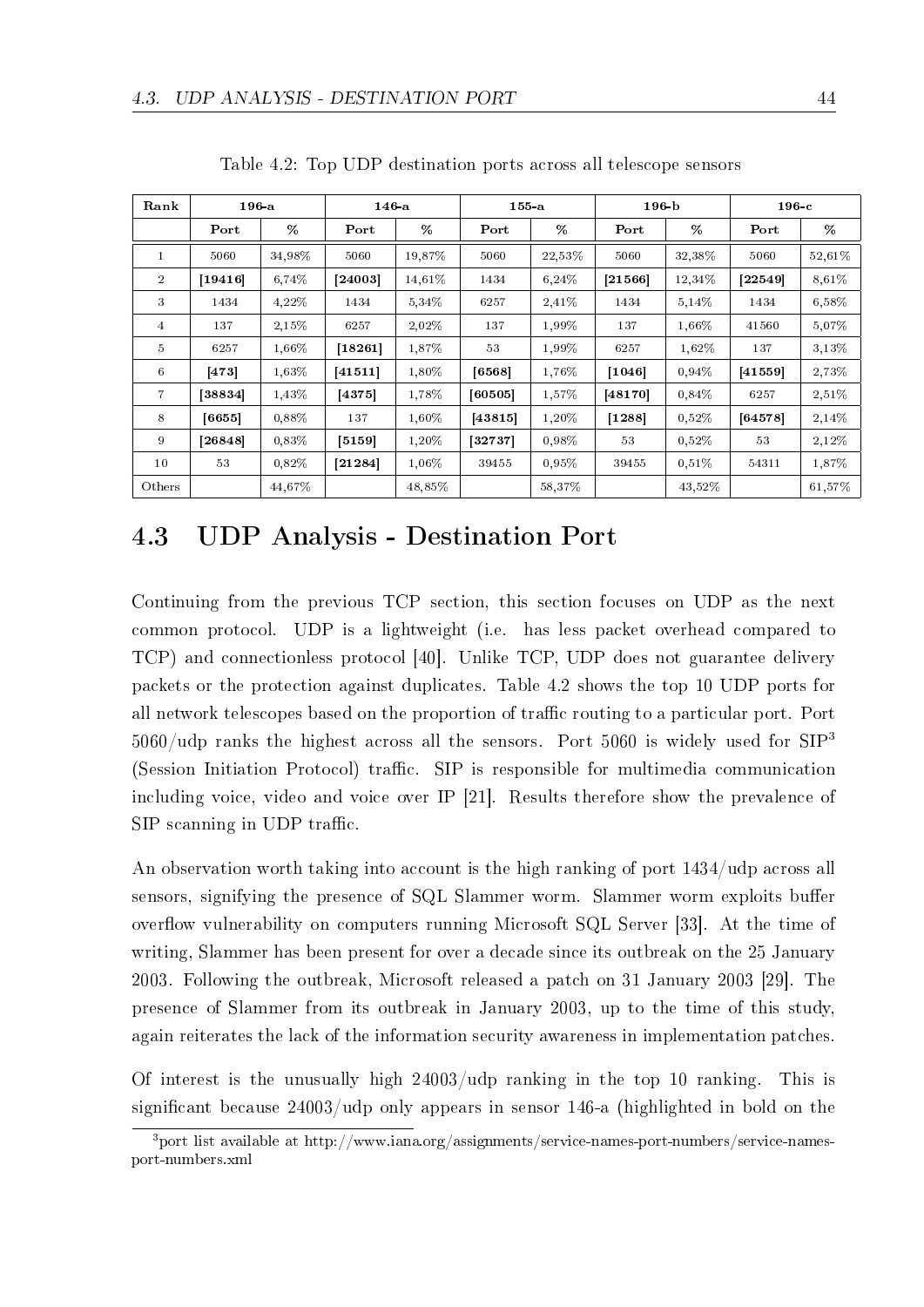|                                                                                              | Date : Packet Count    |                                            |                       | Destination IP : IP Address Count |        |
|----------------------------------------------------------------------------------------------|------------------------|--------------------------------------------|-----------------------|-----------------------------------|--------|
| $2011 - 08 - 20$<br>$2012 - 03 - 22$ :<br>$2012 - 05 - 03$<br>$2012 - 05 - 04$<br>2012-05-05 | 1516<br>41918<br>53316 | 146.<br>146 J<br>146.<br><b>Manipulars</b> | . 178<br>1 Q 5<br>. И |                                   | 151739 |
| 2012-05-06<br>2012-05-07                                                                     | 51562<br>3421          |                                            |                       | Distict Source IP Addresses       |        |
| $2012 - 05 - 08$<br>2012-05-12<br>$2012 - 05 - 13$<br>rows)                                  | 3<br>$\frac{1}{2}$     | row)                                       |                       | 284                               |        |



| Date                                                   | : Packet Count |       |             |   | Destination IP   IP Address Count |  |
|--------------------------------------------------------|----------------|-------|-------------|---|-----------------------------------|--|
| $2011 - 10 - 28$<br>2011-10-31  <br>$(2 \text{ rows})$ |                | 88422 | 196<br>POW) | Й |                                   |  |
|                                                        |                |       |             |   | Distict Source IP Addresses       |  |
|                                                        |                |       | row)        |   |                                   |  |

Figure 4.9: Anomalous spike - sensor 196-a on port 19416/udp

port table). While investigating activity on 24003/udp, the daily packet count shown in Figure 4.8 highlights very limited to no activity for sensor 146-a for the whole year except a signicant build-up between the 3 and 7 May 2012. In addition, results indicate that the target was on a single IP address within the sensor address space. The source IP address count also shows that there were roughly 284 different IP addresses routing to 24003/udp. Hourly packet count analysis shows a build-up over the weekend, from Friday morning until Monday morning (shown in Figure 4.10).

Likewise, an investigation of sensor 196-a also indicated that 19416/udp (also uncommon to all other telescopes) experienced a similar spike of traffic on 28 October 2011. The results of 19416/udp are captured in Figure 4.9. Results show no packet count for an entire year except for 28 October 2011 and 31 October 2011. There were 127 different and distinct source IPs routing traffic to one destination IP  $(196.x.x.0)$ . By manually examining the top three ports, the researcher also identified anomalies (i.e. rapid packet build-up) on:

- port 21566/udp for sensor 196-b (results shown in Figure 4.11); and
- port  $22549/\text{udp}$  for sensor 196-c (results shown in Figure 4.12).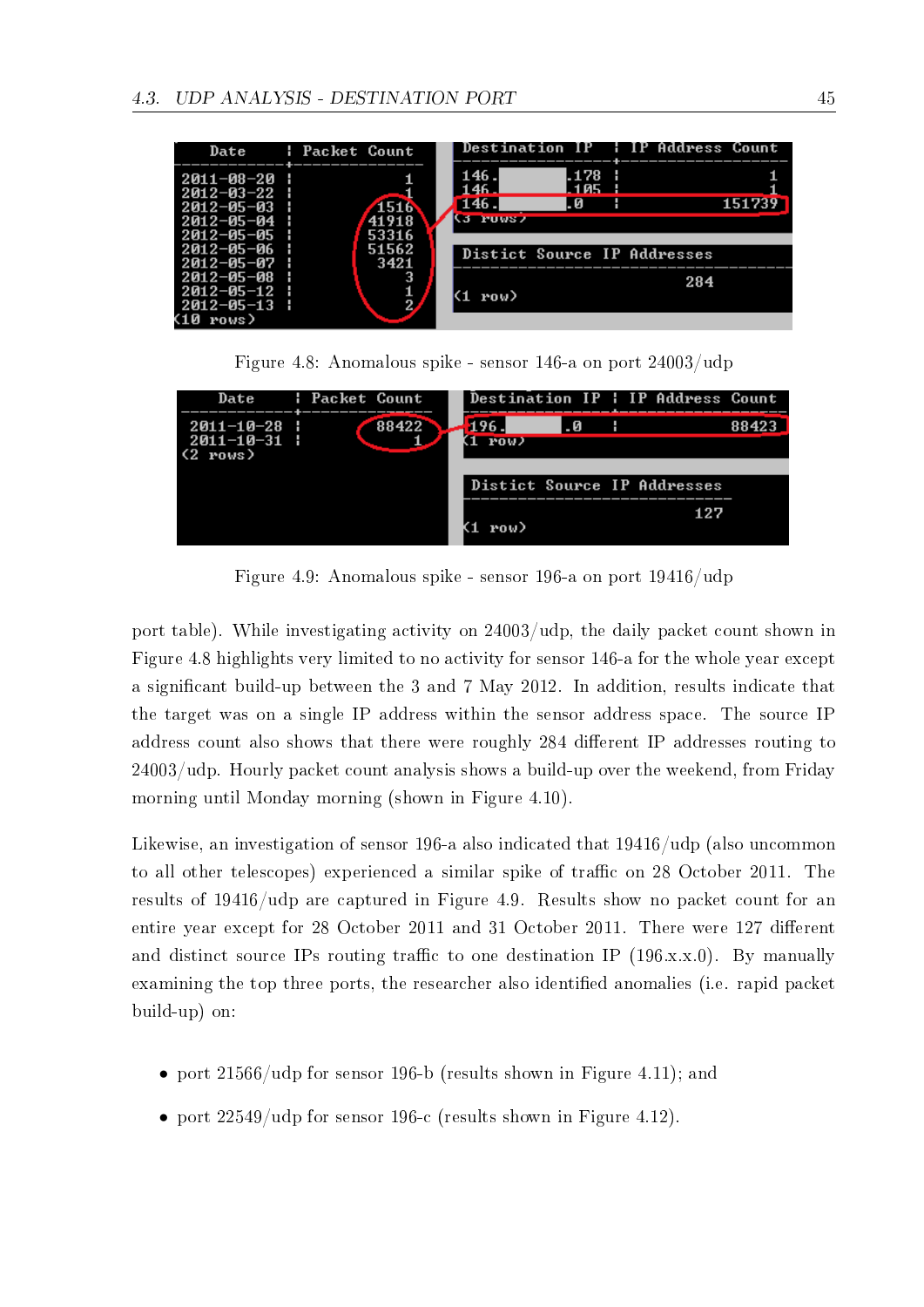

Figure 4.10: Hourly series of an anomalous spike - sensor 146-a on port 24003/udp

|                            | Date : Packet Count |               |     | Destination IP : IP Address Count |        |
|----------------------------|---------------------|---------------|-----|-----------------------------------|--------|
| 2012-05-06  <br>2012-05-19 | 104079              | 196 J<br>row) | . 0 |                                   | 104086 |
| (2 rows)                   |                     |               |     |                                   |        |
|                            |                     |               |     | Distict Source IP Addresses       |        |
|                            |                     |               |     | 280                               |        |
|                            |                     | (1 row)       |     |                                   |        |
|                            |                     |               |     |                                   |        |

Figure 4.11: Anomalous spike - sensor 196-b on port 21566/udp

| Date                                                       | : Packet Count | Destination IP : IP Address Count                |
|------------------------------------------------------------|----------------|--------------------------------------------------|
| 2011-09-29<br>$2011 - 12 - 13$<br>2012-01-03<br>2012-01-07 | 1<br>72560     | 196.24.70.27<br>196.24.70.0<br>72576<br>K2 rows) |
| $2012 - 01 - 08$<br>$2012 - 01 - 21$<br>$2012 - 01 - 22$   | 2              | Distict Source IP Addresses                      |
| $2012 - 01 - 23$<br>$2012 - 01 - 24$                       |                | 265<br>K1 row)                                   |
| $2012 - 01 - 30$<br>$2012 - 02 - 01$<br>$2012 - 02 - 10$   |                |                                                  |
| $2012 - 02 - 14$<br>$2012 - 02 - 15$<br>2012-02-21         |                |                                                  |
| $2012 - 02 - 27$<br>2012-03-05<br>$(17$ rows)              |                |                                                  |

Figure 4.12: Anomalous spike - sensor 196-c on port 22549/udp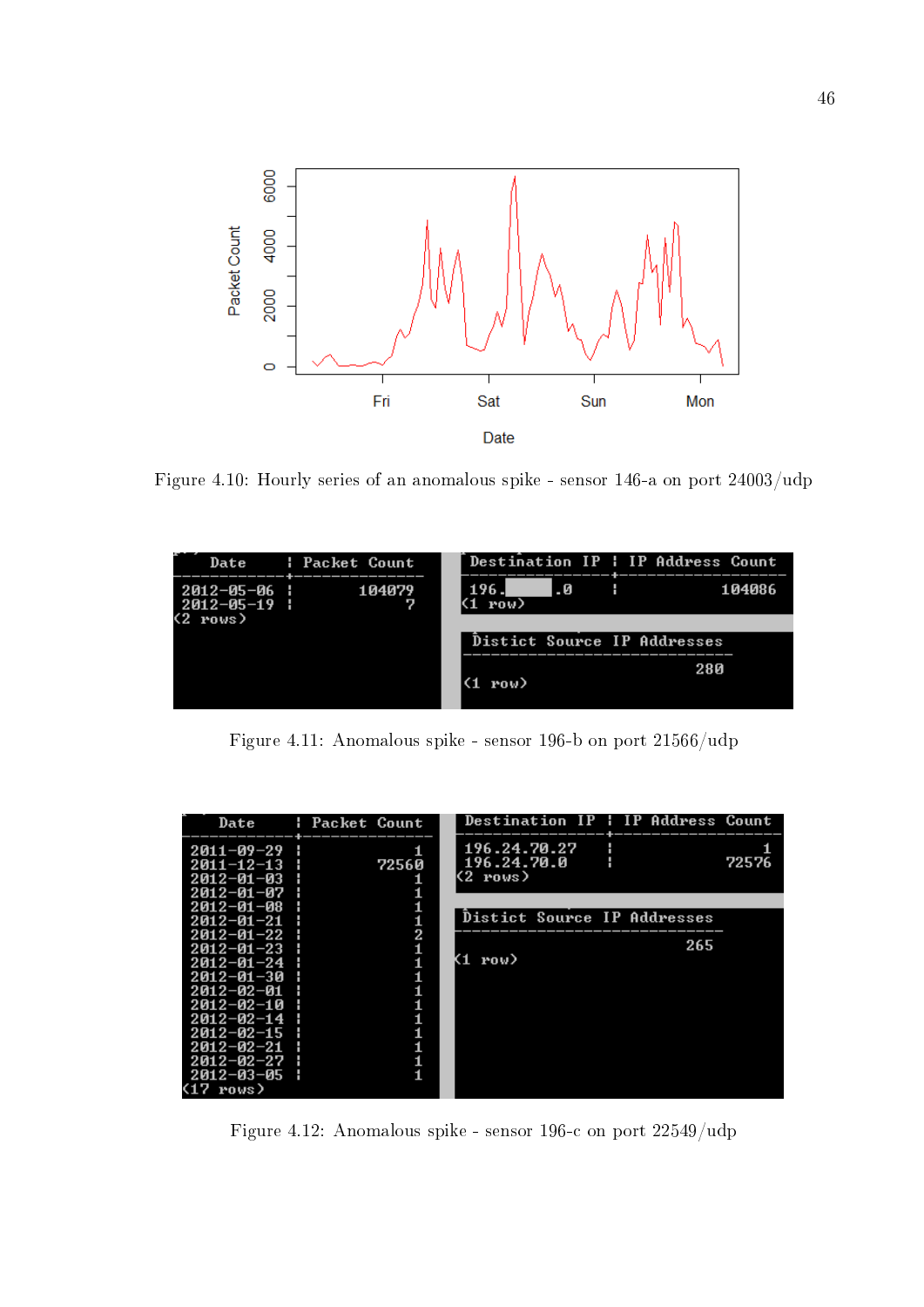When analysing UDP traffic, the term 'anomalous traffic spike' is used to classify events that resemble that of a denial-of-service attack. Detailed analysis of denial-of-service attacks is beyond the scope of this paper and therefore the researcher refrains from carrying out further investigations to ascertain whether these anomalous spikes are in fact denialof-service attacks. Anomalous spikes are classied according to the following criteria:

- Sudden rapid build-up of UDP packets to a specific port.
- Distributed machines being used to launch an attack. Although IP spoofing (generating random source IP address) can be achieved rather easily, multiple source IP addresses are an indication of a potential distributed attack.
- Traffic routing to a single destination IP through a specific port.

Anomalous traffic spikes cause deviations on correlation with network telescope traffic activity. This occurs because these anomalous spikes focus on a single machine or IP address and are not replicated on other network telescopes. Furthermore, the packet counts would form outliers due to the rapid packet build-up.

The initial observations of anomalous spikes were the result of the researchers noticing unique ports in the top 10 UDP ports. Following in the same thought process, a method of looking for unique ports with relatively large packet count is presented. The researcher constructs a matrix, denoted as X and represented by Equation 4.3, with top  $1 \dots n$ ports across all telescopes  $(a, b, c, d, e)$ . Ports are ranked based on the proportion of traffic routing to a particular port with a cutoff value of  $(n)$  for the rankings. A threshold value (*p*) is selected to signify the lowest ranking of ports that is considered. Another matrix, denoted as Matrix *Y* and represented by Equation 4.4, with ports ranking from *n . . . p* is developed. A search for unique values (port numbers) in Matrix *X* is then conducted. If a unique value was found in Matrix *X*, unique values are compared to all the values in Matrix *Y* . Matrix *Y* is constructed to ensure that values that are unique in Matrix *X* are not merely unique because of the cutoff imposed by the height  $(n)$  of Matrix X. If unique values were not found in the second matrix, the port number is considered as an anomaly requiring additional investigation.

$$
a_1 \t b_1 \t c_1 \t d_1 \t e_1
$$
  
\n
$$
a_2 \t b_2 \t c_2 \t d_2 \t e_2
$$
  
\n... ... ...  
\n
$$
a_n \t b_n \t c_n \t d_n \t e_n
$$
  
\n(4.3)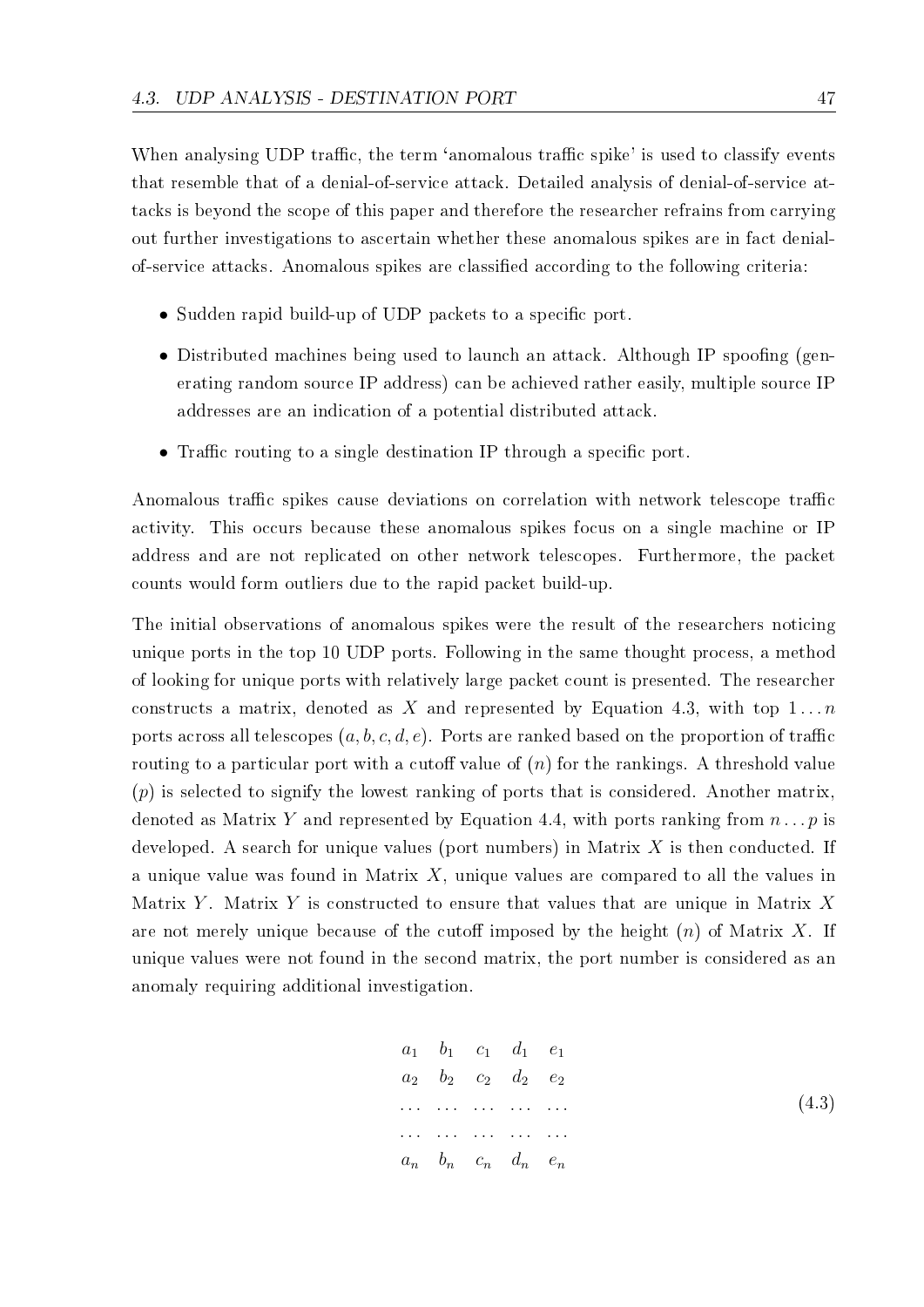and

$$
a_{n+1} \t b_{n+1} \t c_{n+1} \t d_{n+1} \t e_{n+1}
$$
  
\n... ... ... ...  
\n
$$
a_{n+p} \t b_{n+p} \t c_{n+p} \t d_{n+p} \t e_{n+p}
$$
  
\n(4.4)

| Sensor    | Port  | Duration & Packets <sup>4</sup>                    | destination IP        | diff SrcIPs    | Anom. spike? |
|-----------|-------|----------------------------------------------------|-----------------------|----------------|--------------|
| $196-a$   | 473   | multiple days                                      | "196.x.x.109"         | 699            | Unclear      |
| $196-a$   | 38834 | 1 day btw 14:00 and 16:00 (18763 packets)          | "196.x.x.14"          | 5824           | Yes          |
| $196-a$   | 6655  | $1$ day $(11488$ packets)                          | "196.x.x.0"           | 79             | Yes          |
| $196-a$   | 26848 | 1 day at 17:00 (10835 packets)                     | "196.x.x.140"         | $\overline{5}$ | Yes          |
| $146-a$   | 18261 | 2 days $(15:00 \text{ to } 3:00 \text{ next day})$ | "146.x.x.0"           | 191            | Yes          |
| $146-a$   | 41511 | multiple days                                      | multiple              | 11128          | Unlikely     |
| $146-a$   | 4375  | 1 day btw 4 and 5 am (18506 packets)               | "146.x.x.110"         | 3450           | Yes          |
| $146-a$   | 5159  | multiple days                                      | $"146.x.x.99 \& 114"$ | 7509           | Unclear      |
| $146-a$   | 21284 | 1 day btw 06:00 and 07:00 (1096 packets)           | "146.x.x.0"           | 94             | Yes          |
| $155-a$   | 6568  | 1 day at $03:00$ (16095 packets)                   | "155.x.x.120"         | $\mathbf{1}$   | Yes          |
| $155-a$   | 60505 | multiple days                                      | "155.x.x.165"         | 652            | Unclear      |
| $155-a$   | 43815 | multiple days                                      | multiple              | 6472           | Unlikely     |
| $155-a$   | 32737 | multiple days                                      | multiple              | 178            | Unlikely     |
| $196 - b$ | 1046  | 1 day btw 16:00 and 17:00 (7888 packets)           | "196.x.x.120"         | 1499           | Yes          |
| $196 - b$ | 48170 | 1 day btw 07:00 and 11:00 (7079 packets)           | "196.x.x.175"         | 2635           | Yes          |
| $196 - b$ | 1288  | 1 day btw 04:00 and 05:00 (4415 packets)           | "196.x.x.120"         | 1270           | Yes          |
| $196-c$   | 41559 | multiple days                                      | "196.x.x.143"         | 954            | Unclear      |
| $196-c$   | 64578 | multiple days                                      | "196.x.x.72"          | 328            | Unclear      |

Table 4.3: Anomalous spike investigation results using UDP traffic

To implement this technique, an experiment was conducted looking at top 10 ports (i.e.  $n = 10$ ) and selecting a threshold of 10 ( $p = 10$ ). Using this technique, a total of 22 UDP port numbers were identified spread across all five telescopes. Manual analysis of the 22 ports was used to look at the duration of traffic routing to the specific UDP port. as well as the destination and source IP addresses. Table 4.3 shows the results of manual analysis<sup>5</sup>. Of the 22 ports numbers identified:

- 14<sup>6</sup> ports numbers that were identified exhibited behaviors that allows for them to be classified as anomalous spikes.
- *•* 5 required additional analysis to categorise.

 $\sqrt[5]{\text{The other 4 ports}}$  analysed above are not included on the table 6 ten plus the four previously analysed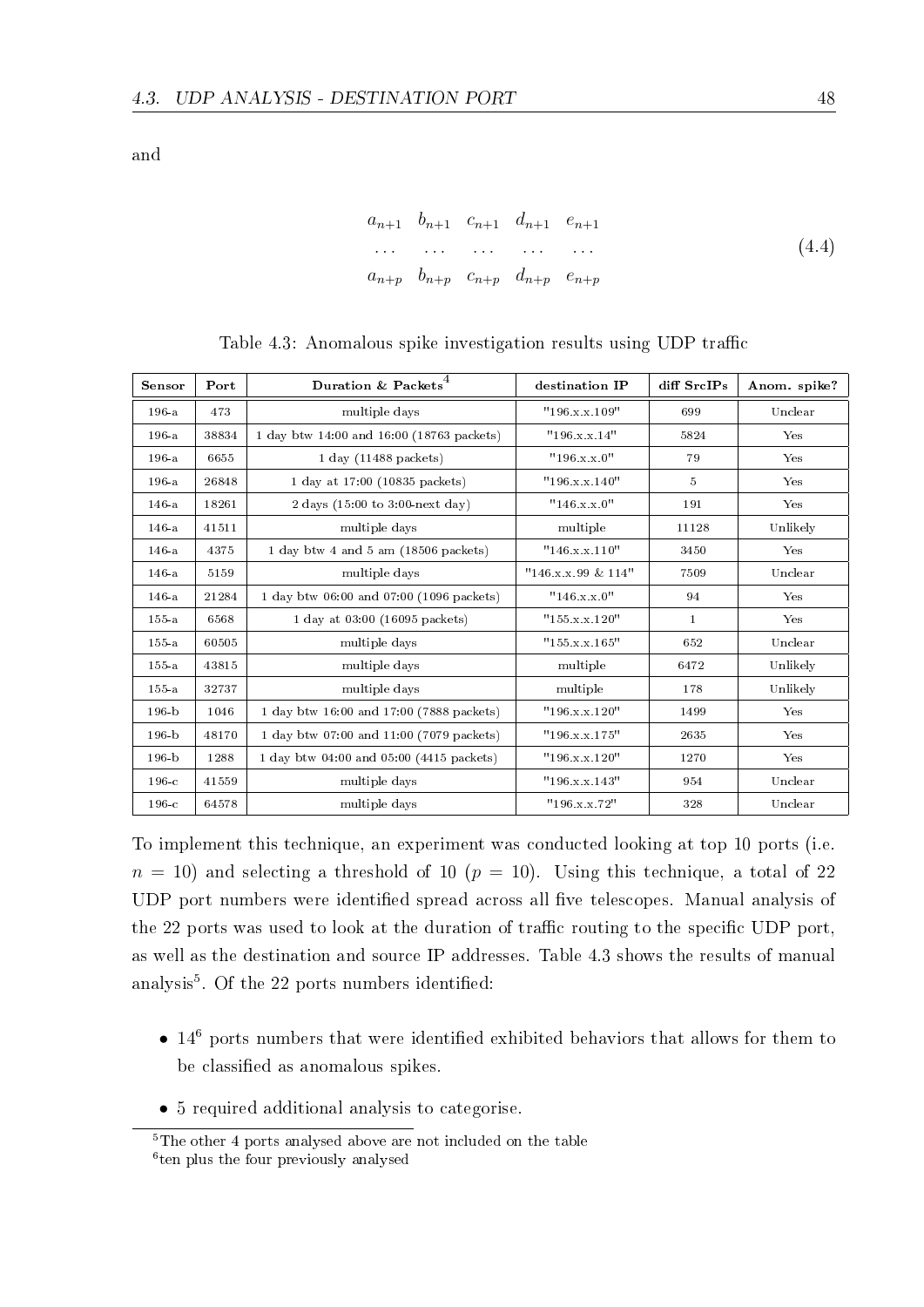*•* 3 were categorised as unlikely to be anomalous spikes.

## 4.4 ICMP Analysis

ICMP (Internet Control Message Protocol) is a relatively simple protocol however; there is limited awareness of the security issues that are associated with the protocol [44]. ICMP is used to send messages about problems in the network [41]. Therefore, ICMP offers error reporting and allows users to investigate traffic issues. Attackers also use the ICMP protocol in fingerprinting and scanning. This is achieved by using the 'ping' and the `traceroute' command to detect online hosts and to determine the path towards the target [44].

ICMP messages can be grouped into ICMP error messages and ICMP query messages. The two ICMP fields, which are stored in the experimental database, are ICMP Type (the message type) and the ICMP Code (which provides further details of ICMP message type). Table 4.4 shows the top ranking ICMP types observed across the five sensors. Below is the definition of ICMP types and their respective message type numbers  $[42][26]$ :

- Echo Reply (0) & Echo Request (8) are used to test for network connectivity through the `ping' command.
- Destination Unreachable (3) message is sent when the destination is unreachable.
- *•* Time Exceeded (11) message is sent when a host drops the packet due to time to live (TTL) being exceeded<sup>7</sup>.

Results obtained in Section 4.1.2 showed that the percentage of ICMP packets was relatively small, ranging between 2.1% and 2.7%. Comparatively, sensors 146-a and 155-a have  $12.8\%$  and  $8.9\%$  of ICMP packets respectively. The difference between category A and category  $B$ 's percentage share of the total packets is due to the larger  $TCP$  traffic observed in category A sensors. Results in Table 4.4 show that the composition of the ICMP packet types observed across all network telescope sensors is relatively similar, with a small difference observed with sensor 196-b. The similarity in ICMP packet counts, as well as the portion of each packet type, provides initial evidence of similarities of ICMP traffic observed in all sensors.

 $7$ Alternatively the time to live field will be zero when it is discarded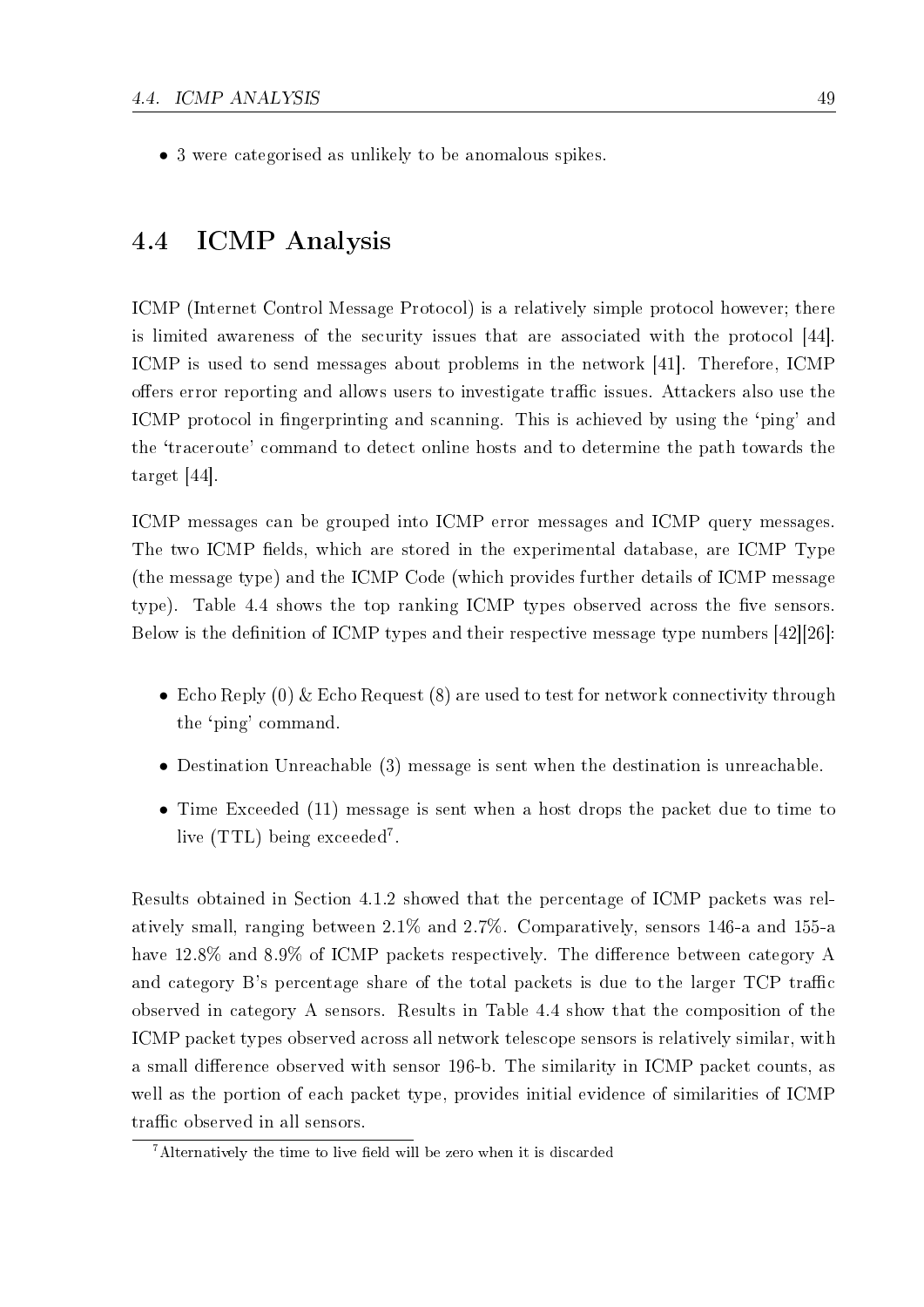| ICMP Type        | $196-a$ |       | 146a    |         | $155-a$ |          | 196 <sub>b</sub> |         | $196\,c$ |         |
|------------------|---------|-------|---------|---------|---------|----------|------------------|---------|----------|---------|
|                  | Packets | %     | Packets | %       | Packets | %        | Packets          | %       | Packets  | %       |
| Echo Request     | 387154  | 65.6% | 357603  | 69.2%   | 380592  | 69.4%    | 207254           | 58.3%   | 355285   | 64.9%   |
| Dest Unreachable | 125340  | 21.3% | 108461  | 21.0%   | 112396  | $20.5\%$ | 71800            | 25.8%   | 121762   | 22.3%   |
| Time Exceeded    | 62535   | 10.6% | 36778   | 7.1%    | 42809   | 7.8%     | 45185            | 12.7%   | 54777    | 10.0%   |
| Echo Reply       | 10777   | 1.8%  | 12186   | $2.4\%$ | 11085   | 2.0%     | 9504             | 2.7%    | 10794    | 2.0%    |
| Others           | 3926    | 0.7%  | 1603    | 0.3%    | 1304    | 0.2%     | 1877             | $0.5\%$ | 4556     | $0.8\%$ |
| Total            | 589732  |       | 516631  |         | 548186  |          | 335620           |         | 547174   |         |

Table 4.4: ICMP traffic distribution across sensors

Table 4.5: Central tendency and variation results using daily and hourly packet counts

|             | 196 a |        | 146 a |        | 155 a |        | 196 <sub>b</sub> |        | 196-с |        |
|-------------|-------|--------|-------|--------|-------|--------|------------------|--------|-------|--------|
|             | Daily | Hourly | Daily | Hourly | Daily | Hourly | Daily            | Hourly | Daily | Hourly |
| Mean        | 69300 | 2898   | 10990 | 460    | 16900 | 705    | 66980            | 2791   | 70590 | 2941   |
| Median      | 68460 | 2821   | 9973  | 321    | 15800 | 590    | 65230            | 2683   | 69060 | 2833   |
| <b>SDev</b> | 9574  | 998    | 6227  | 513    | 6057  | 566    | 10533            | 1271   | 9248  | 983    |

# 4.5 Basic Statistical Analysis

The mean and variance statistics are important to understand the outlay of datasets as they summarise the centrality and spread of data. In an effort to measure the central tendency of periodic packet counts, the mean and the median calculations are considered. An explanation of these statistical methods is contained in Appendix A. The median is also calculated to avoid the influence of excessive outliers on the mean.

Table 4.5 details the mean, median and standard deviation of each sensor at different period groupings of packets (daily and hourly). Results show that the mean of packet counts either daily or hourly, is slightly higher than the median. The difference between the mean and the median shows the influence of outliers. Similarity of mean values is observed between sensors 196-a, 196-b and 196-c. As visually observed in Section 4.1, sensors 196-a, 196-b and 196-c have a similar trend in traffic activity. The lower mean and median for sensor 146-a and 155-a are caused by lower total packet counts.

To measure how data is dispersed, variance and standard deviation calculations are used. Dispersion methods such as variance and standard deviation are important as they show how widely spread values can be from the mean. Similar to previous views on central tendency with the mean, sensors 196-a, 196-b and 196-c have similar standard deviation.

The box and whisker plots are considered to summarise the degree of spread of the daily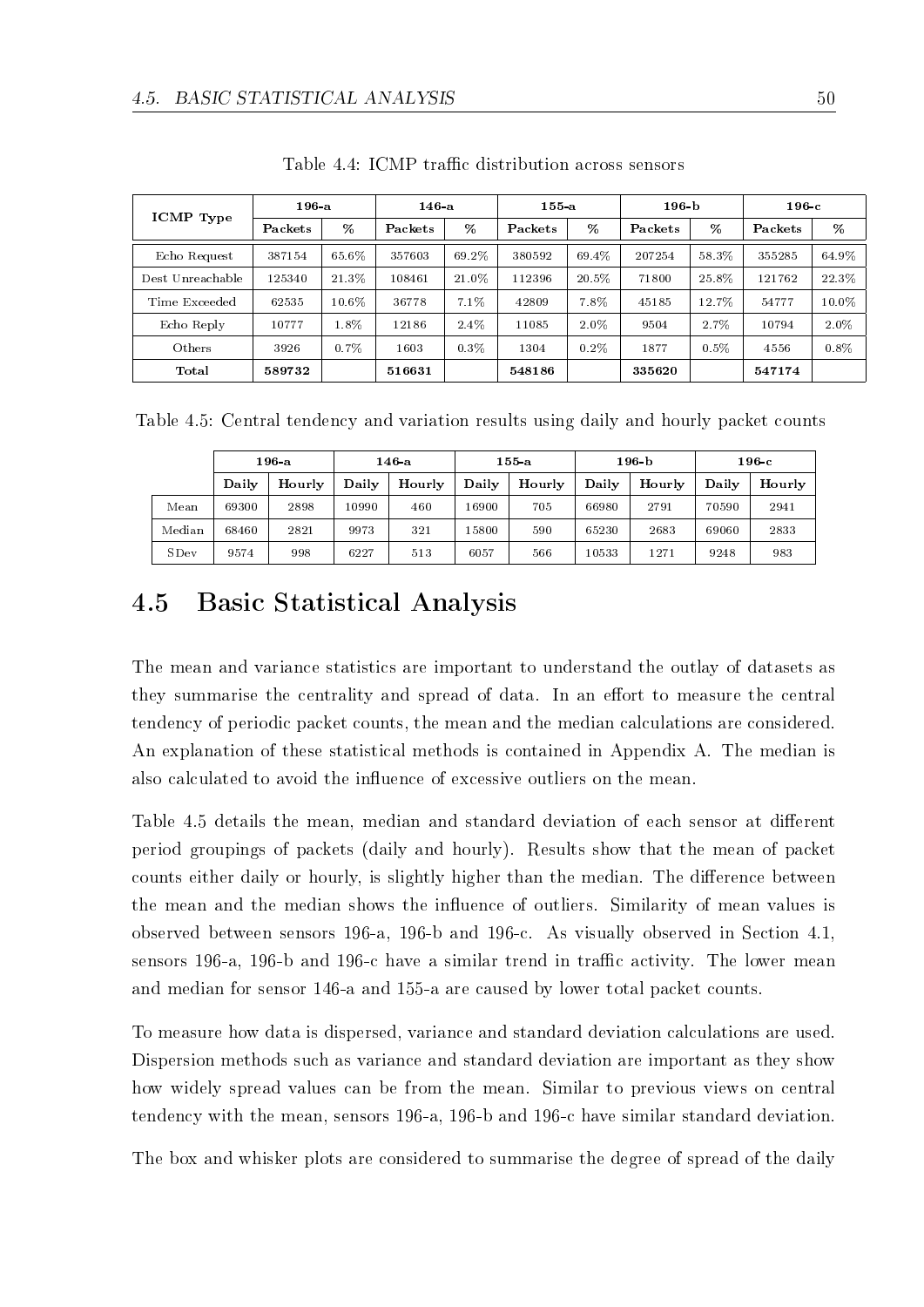

Figure 4.13: Box plot of daily packet count for all sensors

packet count parameter. Figure 4.13 shows the five box plots in one set of coordinates. The box plot, constructed using daily packet counts, displays an overview of the distribution of daily counts. The box plot also had outliers removed to suppress distortion caused by excessive outliers. The thicker black line shows the median and the 25th and 75th percentile are represented by the top and bottom of the "box" [30]. Maximum and minimum values (excluding outliers) are displayed by the horizontal lines above the "box" (or alternatively the whisker). Based on the box plot's position and spreads there is a clear distinction between category A sensors (196-a, 196-b and 196-c) and category B sensors (146-a and 155-a). The results obtained from the box-plots support the categories into which the sensors have been placed.

## 4.6 Source IP Address Analysis

In this section, an analysis of the source IP address, relative to the total packet counts. is provided with results captured in Table 4.6. A total of 74.3 million different packets were captured by the five network telescopes' sensors over the period of one year. The captured packets were sourced from 10.3 million different IP addresses. When analysing each network telescope node separately, it was observed that category A telescopes have similar packets per IP of 6.7 with a higher total packet count. However sensors 146-a and 155-a have 10.3 and 15.1 packets per IP respectively. The weakness of this metric is that IPs can be spoofed relatively easily and thus, this is not necessarily an accurate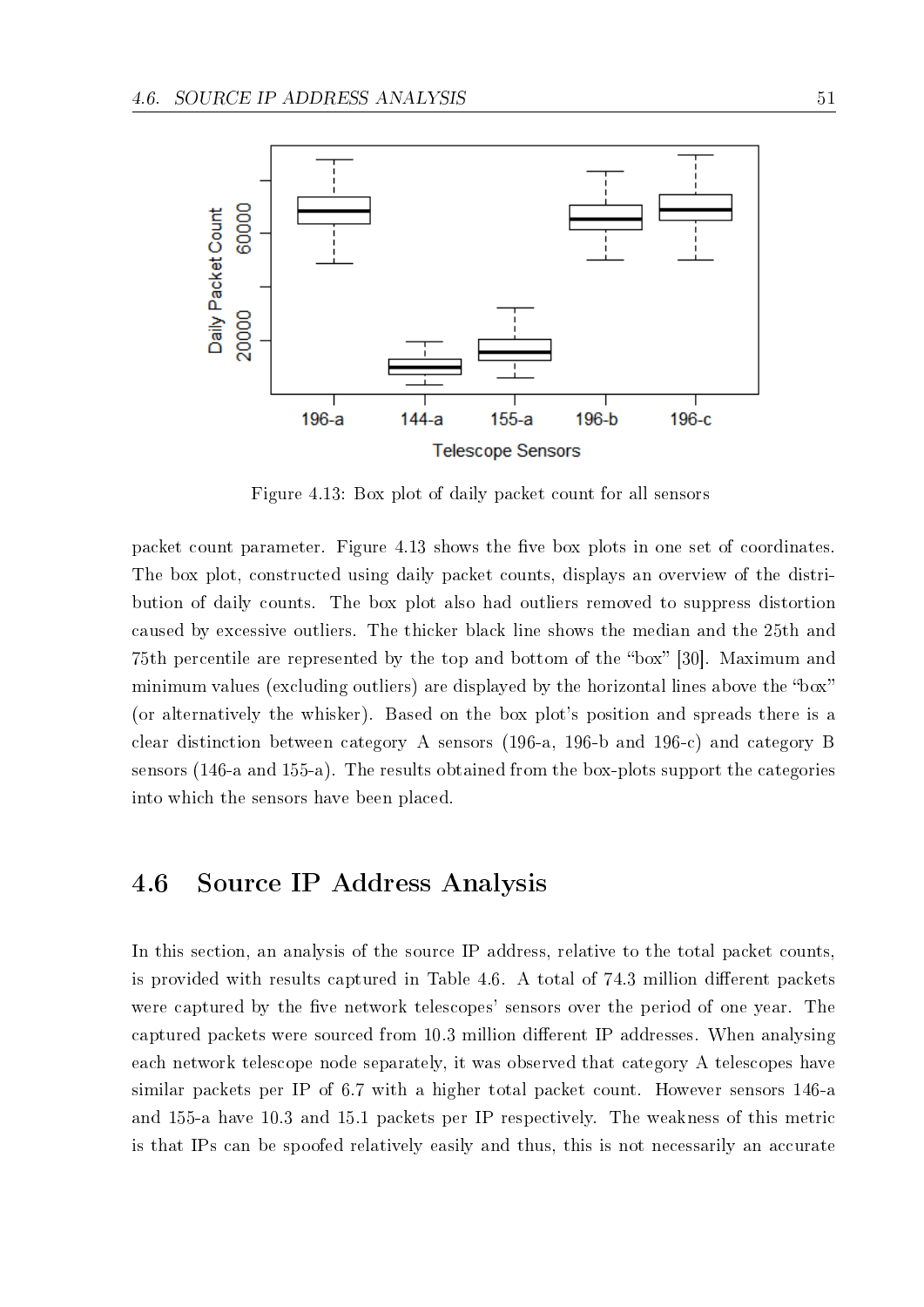|                                    | 196-а         | 146-a     | 155-a     | $196 - h$  | $196-c$       | Total      |
|------------------------------------|---------------|-----------|-----------|------------|---------------|------------|
| Distinct source IP                 | 3 8 1 3 9 4 4 | 392 077   | 409 762   | 908204     | 3 8 1 5 1 9 6 | 10 339 183 |
| Total packet count                 | 25 362 068    | 4 023 238 | 6 184 900 | 12 861 095 | 25 835 932    | 74 267 233 |
| Distinct source IP<br>Packet count | 6.65          | 10.26     | 15.09     | 6.74       | 6.77          |            |

Table 4.6: Distinct source IP addresses

representation of the actual distinct source IP address. Nonetheless, the average packet per IP measure and the observed impact of Conficker does provide grounds that category A telescopes are placed on a more hostile segment of the network space than category B ones.

# 4.7 Summary of Findings

This section summarises the findings of the chapter. Its main aim is to examine related ndings highlighted within the chapter.

A number of periodic time series' were constructed to show network telescope traffic activity. Periodic packet count plots showed that category A sensors (196-a, 196-b and  $196-c$ ) had similarities of traffic activity. Category B sensors also showed similarities in traffic activity however less so when compared to category A results.

When analysing the major protocols, results showed that category A had a similar distribution of packets in major protocols (TCP, UDP and ICMP). TCP protocol was observed as dominant in category A with  $90\%$  of the traffic being TCP traffic. Results also showed similarities in the distribution of traffic across the major protocols in category B (146-a and 155-a). TCP traffic dominance was slightly reduced in category B sensors with  $61\%$ and 76% of all traffic being TCP traffic for sensor 146-a and sensor 155-a respectively.

In category A, TCP traffic's daily packet counts tracked the total packet counts (i.e. daily traffic activity) showing the dominance of TCP traffic. In category B, unlike category  $A$ . UDP and ICMP traffic caused fluctuations on the relativity of traffic activity showing the significance of UDP and ICMP when considering the activity of all traffic. Other protocols, apart from UDP, TCP and ICMP, accounted for an insignicant proportion (less than  $0.02\%$ ) of traffic and, therefore, were not explored further.

Analysis of TCP traffic showed the following: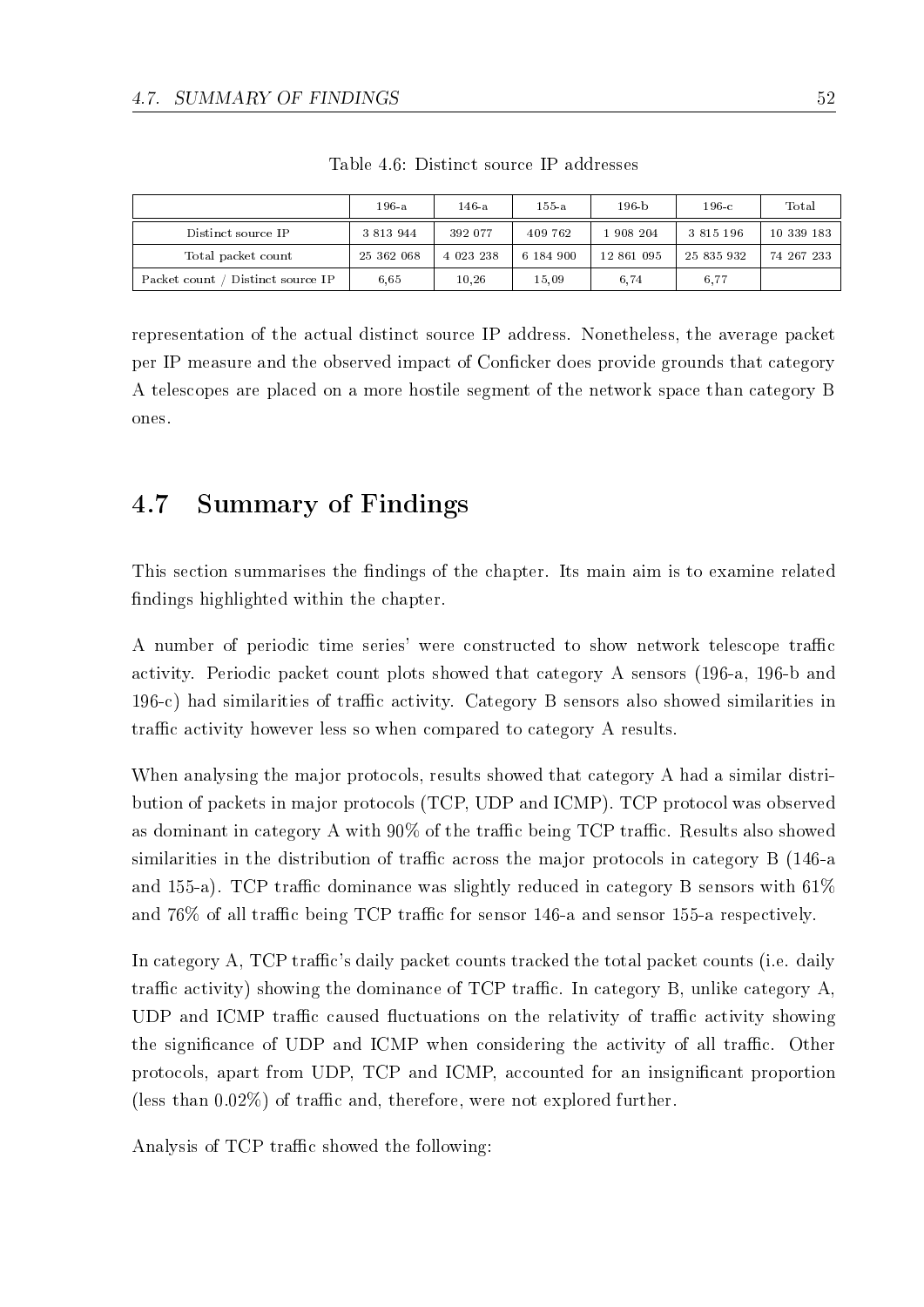- Port  $445/\text{top}$  is dominant in category A sensors accounting for more than 60% of all TCP traffic. Category B sensors had a reduced level of  $445$ /tcp traffic with  $22\%$ for 146-a and 9% for 155-a.
- There was a significant prevalence of Conficker worm. It was observed that, due to algorithmic errors in the random number generator of the worm, there were IP address ranges that were unreachable. Category B sensors fell under the unreachable address range. The pervasiveness of Conficker was seen as a contributing factor to the large difference in packet counts between category A and category B sensors.

With UDP traffic as the second-largest contributor of traffic, the following results were obtained:

- *•* Conducting port analysis showed the prevalence of SIP scanning and SQL Slammer.
- UDP traffic contained a number of rapid packet build-up (termed as anomalous spikes) which resembled distributed denial-of-service. Anomalous spikes were uncoordinated and directed towards a single sensor at a time.
- UDP port analysis showed that the top 10 ports observed in all sensors had 22 ports that were unique. These ports were suspected to contain anomalous spikes. Through manual investigation of the 22 ports: 14 were categorised as anomalous spikes, 5 required additional analysis and 3 were unlikely to be anomalous spikes. Anomalous spikes were uncoordinated and therefore caused deviations in relativity of UDP traffic's activity.

Analysis of ICMP traffic showed the following results:

- ICMP traffic was uniformly distributed across all the sensors (i.e. similar packet counts across all ICMP types).
- The prevalence of fingerprinting was clear due to the number of Echo Requests observed.

Basic statistical methods such as mean, median and standard deviations were also used to comparatively analyse the datasets. Daily and hourly traffic was analysed and it was observed that the median was generally lower than the mean. This is due to the influence of outliers. Comparatively, it was shown that category A sensors had similar values for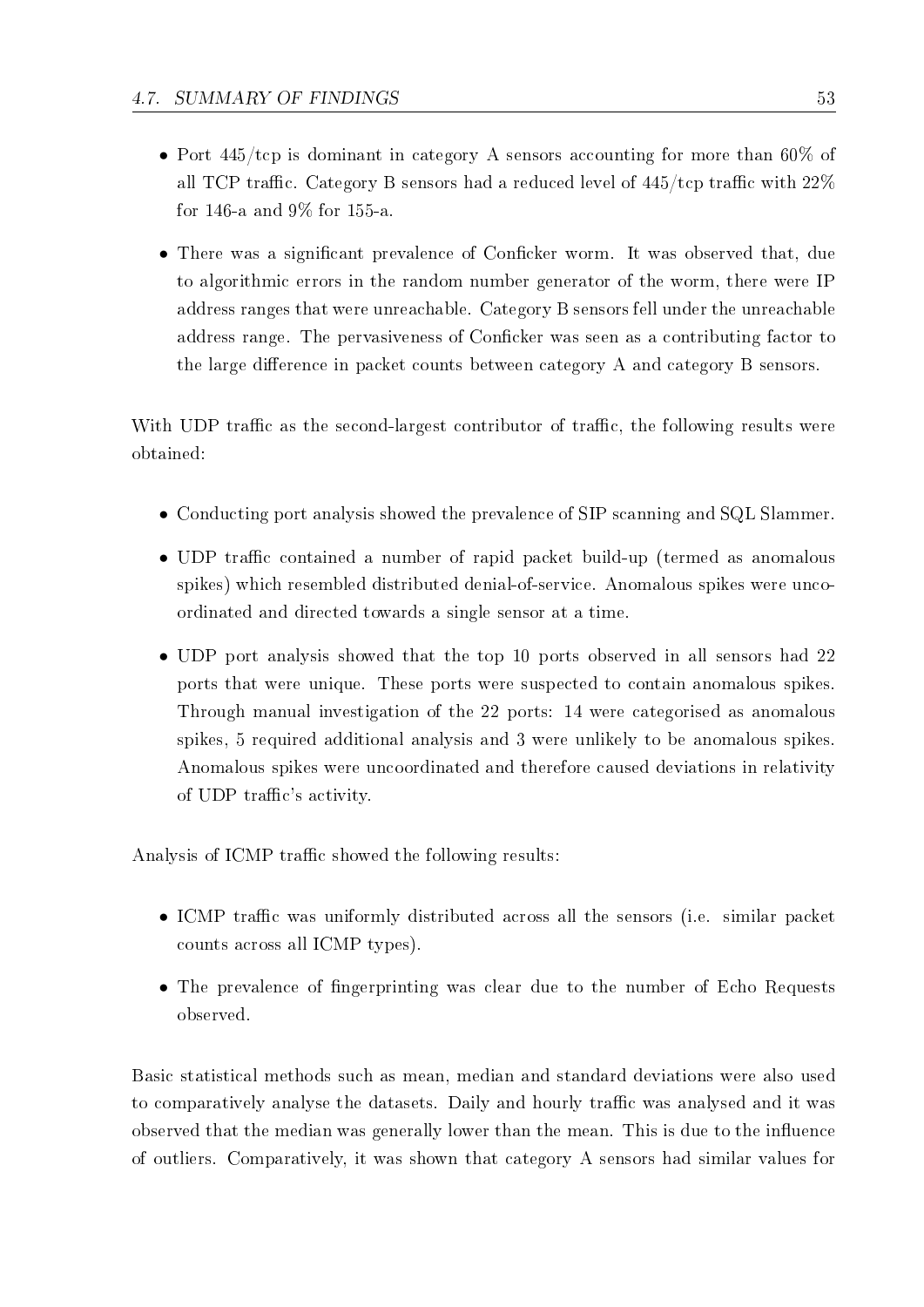mean, median and standard deviation. Although there were similarities in the lower values being obtained in category B, there were slight disparities between the values of statistics generated. The box plots generated showed a clear disjunction between category A and category B sensors.

## 4.8 Summary

The approach followed in this chapter was to first conduct a comparative analysis of the traffic generated by all sensors. It focused on using summarisation and basic statistics techniques with results being presented in graphs and tables. Generated packet count series' plots showed similarities in traffic activity on category A telescope sensors. Similarities of traffic activity on category B telescopes were also observed but were not as correlated as category A. Conficker accounted for a significant proportion of packets in the category A sensors however, less so for category B sensors. UDP traffic analysis showed a significant amount of anomalous spikes that would cause deviations in relativity of UDP traffic. ICMP traffic analysis showed that traffic was distributed uniformly in different types of ICMP messages and across all sensors.

Initial comparative analysis provides a foundation for more advanced cross-correlation analysis experiments. The next chapter uses time series' to quantitatively analyse correlation of traffic activity.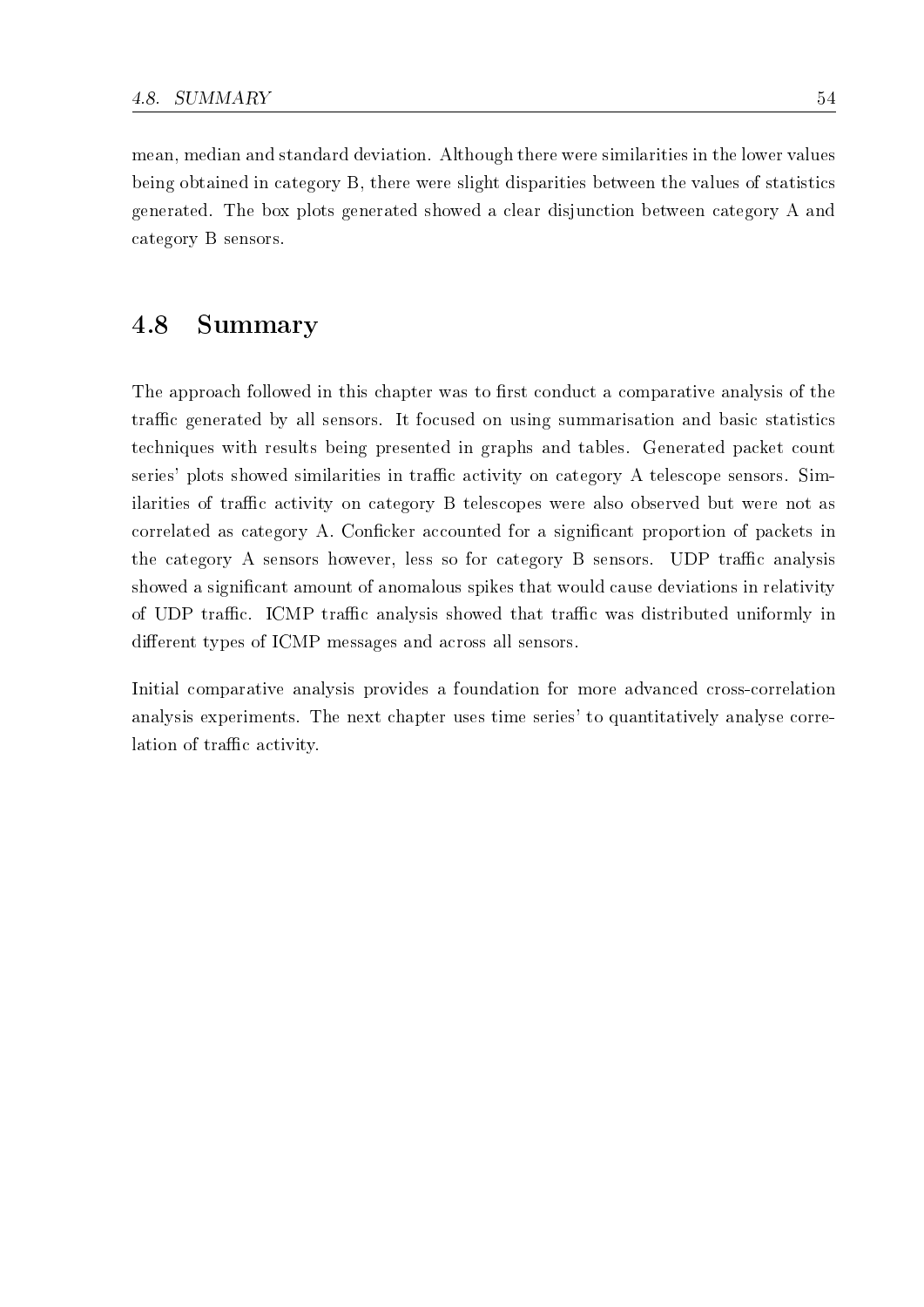# Chapter 5

# Advanced Correlation Analysis - Time Series

The results shown in Section 4.1 support the basis on which the five network telescopes sensors have been categorised. Through summarisation and basic numeric statistics techniques, it has been observed that there are similarities in sensor traffic activity between category A telescope sensors (196-a, 196-b and 196-c). Likewise, though to a lesser extent, there are also similarities between category B telescope sensors (146 and 155), but these are distinctly different from category A.

Time series can be constructed by using variables with a fixed time period between observations. For example, daily temperatures can be used to construct a time series with a fixed 24-hours time period. Time series are used in the field of Economics to model parameters such as Gross Domestic Product, Consumption and Gross National Investment over a period of time [47]. Time series can also be used to forecast economic indicators. This can be achieved by looking at a leading indicator or variable that precedes and correlates to another variable being investigated. With a higher correlation between the leading indicator and the investigated variable, better accuracy in forecasting the investigated variable is achieved.

Traffic captured using network telescope sensors can also be represented in a time series. The reason for this is that packets are associated with a datetime stamp. The datetime stamp field, found in the database schema, records the time at which a packet is received. Having a time-based packet capture system allow one to attach observations (packet counts) to a specific period (either daily, monthly or hourly). Constructed time series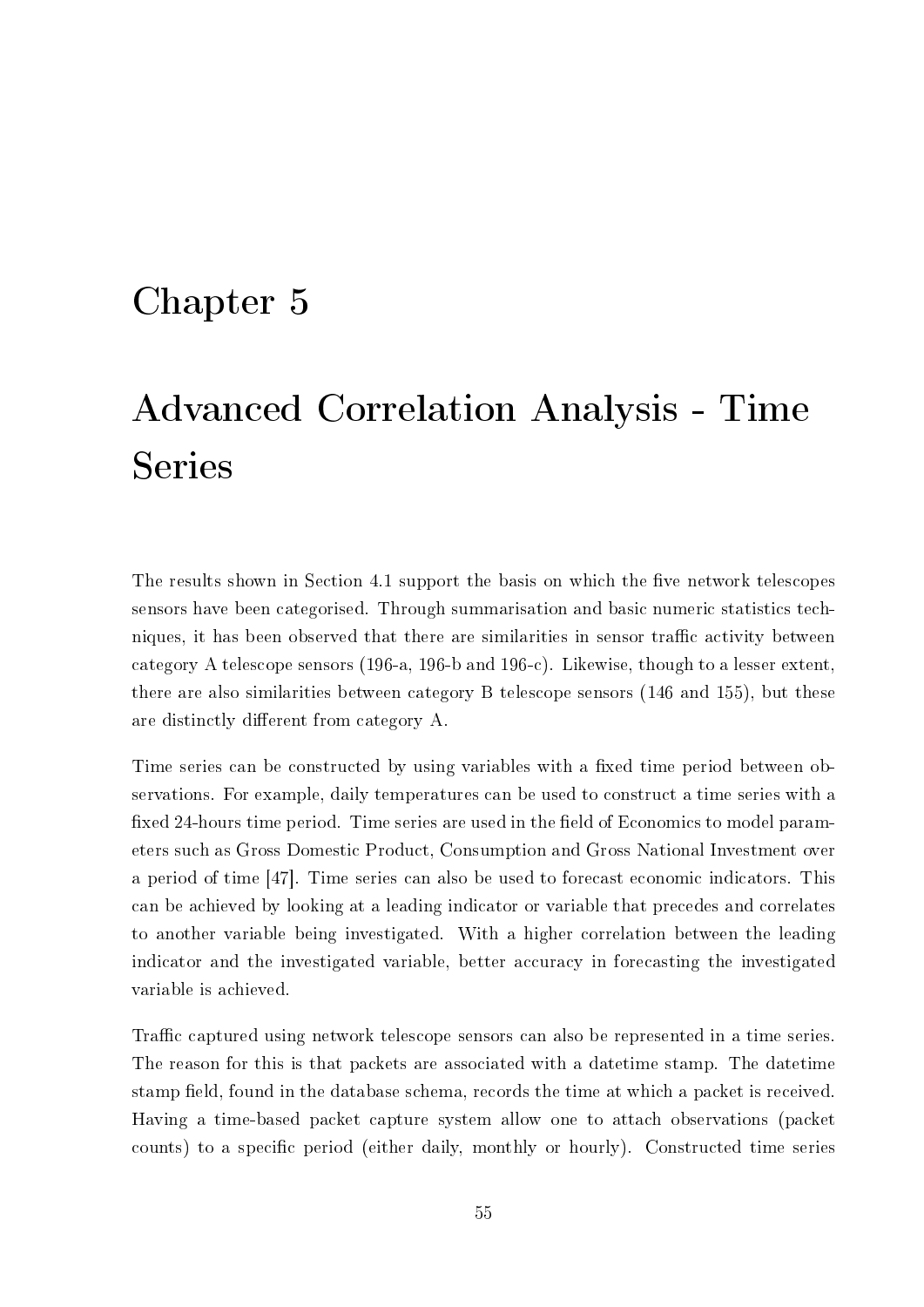allows the researcher to conduct advanced correlation analysis between multiple variables or simply between the same variable at different time lags. Activity plots (daily and hourly packet counts) used previously were generated by graphing the time series that were generated from network telescope's traffic.

## 5.1 Interpreting the Results

In conducting a correlation analysis of network telescope activity, the correlation coefficient for auto-correlation and cross-correlation functions was used. As discussed in Section 2.9, auto-correlation and cross-correlation methods are used to test for correlations in a generated time series. The correlogram plots showing correlation coefficients at different time lags are also used to interpret correlation results. Correlation coefficients are used to quantitatively assess and compare the degree of relativity between two generated time series variables.

# 5.1.1 Cross-correlation Coefficient and the Auto-correlation Coefficient

The coefficient  $(r)$  of both auto-correlation and cross-correlation functions is a calculated value bound between -1 and 1. The value of  $r = \pm 1$  represents a perfect correlation, that is, either a positive or a negative relationship. If the coefficient is zero, it indicates that there is no correlation or relationship between the variables. Because there are different categorisations of correlation coefficients, it can be difficult to interpret and categorise correlation coefficient values. However, coefficients can generally be categorised as follows:  $r < 0.35$  is usually considered weak or low correlation;  $0.36 \leq r \leq 0.67$  is considered moderate correlation; and  $0.68 \le r \le 1$  is strong or high correlation [48]. In this regard, Table 5.1 shows full categorisation of correlation coefficients that were adopted in this research project.

Although not ideal, one can employ a technique that computes cross-correlation and autocorrelation of two variables with missing points, such as simply passing over the missing values [24]. The challenge with passing over values, especially with regard to the autocorrelation of time series, is that time intervals become distorted with missing values. Depending on the level of granularity of the time series, short disruptions such as missing hourly packet capture can be expected. Disruptions can be caused by various network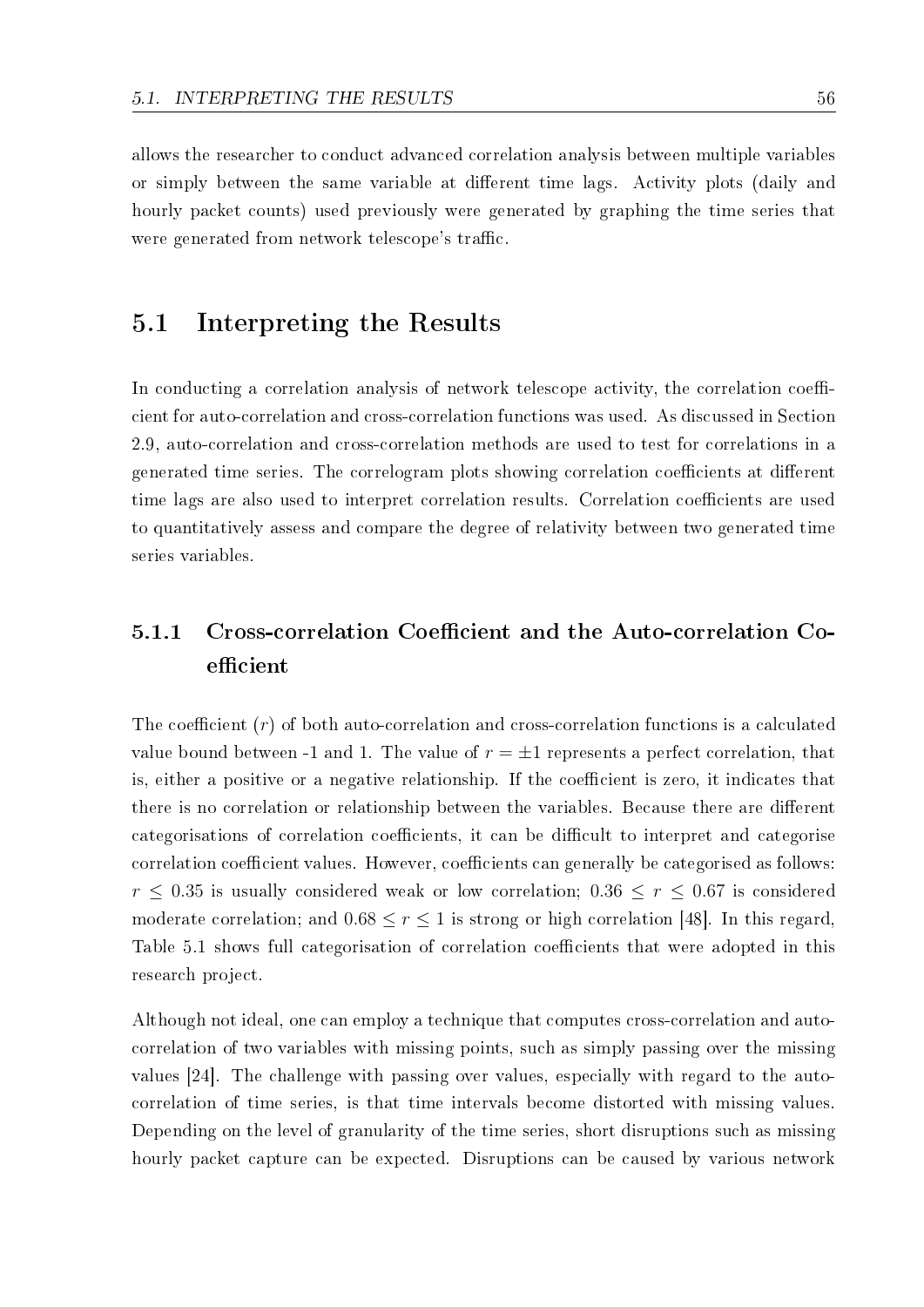| Category                                  | Correlation coefficient values         |
|-------------------------------------------|----------------------------------------|
| weak positive (negative) relationship     | 0 to 0.35 (0 to $-0.35$ )              |
| moderate positive (negative) relationship | 0.36 to 0.67 (-0.36 to -0.67)          |
| strong positive (negative) relationship   | 0.68 to 1.0 $(-0.68 \text{ to } -1.0)$ |

Table 5.1: Categories of correlation coefficients



Figure 5.1: Correlogram example

interruptions such as outages borne by the service provider. In this regard, in analysing hourly time series, a passing of missing values method is used. At a daily interval, a full-set of data points is available for the period under investigation (20 May 2011 to 20 May 2012) across the four telescopes. Moreover, as noted previously, the researcher has six months of data points for telescope 196-b.

### 5.1.2 The Correlogram

Part of correlation analysis requires an understanding of the correlogram used to plot both the auto-correlation function and cross-correlation function. The correlogram shows the distribution of the correlation coefficient within the maximum specified time lag.

The correlogram plot (example shown in Figure 5.1) shows the time lag on the x-axis and the correlation coefficient values on the y-axis. For the purposes of this research, the lag is the time period between series values and it can either be daily or hourly lag based on the time period under investigation. For example, when analysing the daily packet count, the lag will be a day. While similarly, for an hourly packet count the lag will be an hour. The correlogram is constructed with a  $95\%$  confidence interval. The confidence interval is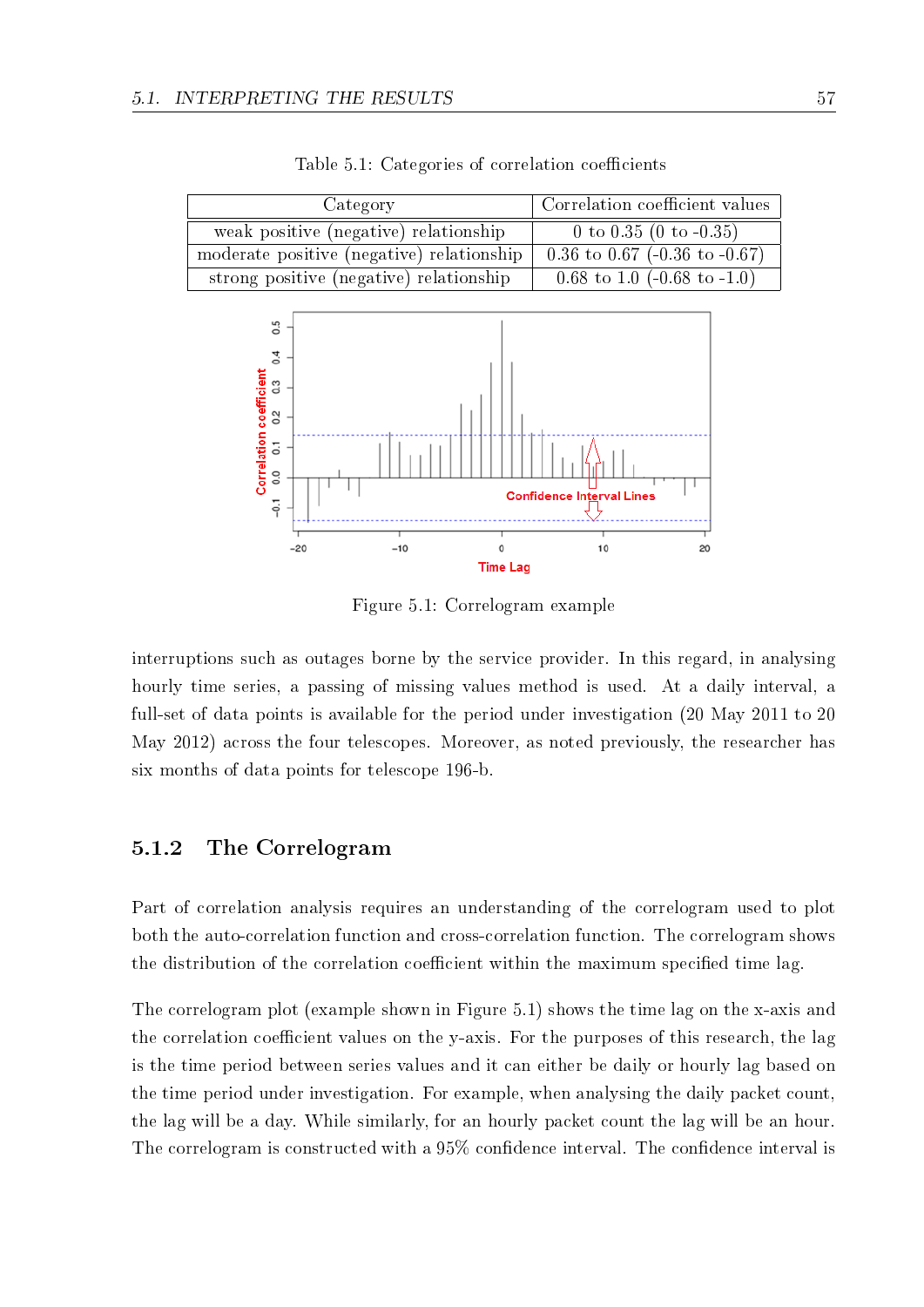|            |                | daily time series   hourly time series |
|------------|----------------|----------------------------------------|
| Year       | $[-0.1;0.1]$   | $[-0.02;0.02]$ .                       |
| Six Months | $[-0.14;0.14]$ | $[-0.023;0.023]$                       |

Table 5.2: Confidence intervals for hourly and daily correlograms

shown by dotted lines on the correlogram and highlights the reliability of the coefficient's estimate. In the correlogram, if the correlation coefficient lies outside the dotted lines then the null hypothesis of the coefficient being zero can be rejected [8]. If the correlation coefficient is zero then, the correlogram is normally distributed with a mean of  $-\frac{1}{n}$  $\frac{1}{n}$  and variance of  $\frac{1}{n}$ . The 95% confidence interval of a normal distribution is given by the mean  $\pm 2$  standard deviations [8]. In this regard, the 95% confidence interval is calculated using the following formula:

$$
\frac{1}{n} \pm \frac{2}{\sqrt{n}}\tag{5.1}
$$

Using Equation 5.1, the confidence intervals (the lower confidence limit interval and upper confidence interval limit) are presented in Table 5.2 for various time periods  $(n)$ . To calculate the confidence interval using a daily packet count time series, n will equal 365 days to account for a full year. Looking at hourly packet count time series, the value of n will be 8760. Confidence intervals for a six-month dataset are shown to accommodate telescope sensor 196-b which contains six months' worth of data. The confidence intervals are represented by dotted lines on the correlogram.

For auto-correlation, lag 0 is always 1 since auto-correlation analysis investigates the correlation of a variable with itself in different time lags. At time lag  $\theta$  the function auto-correlates with itself.

# 5.2 Long-range Correlation Analysis

Before investigating the correlation between two time series, it is important to first establish whether there are repeating patterns on the time series constructed from the sample dataset. Therefore, to investigate long-range (auto) correlation (i.e. whether the time series cross-correlates with itself in two different points in time), the researcher makes use of the auto-correlation function.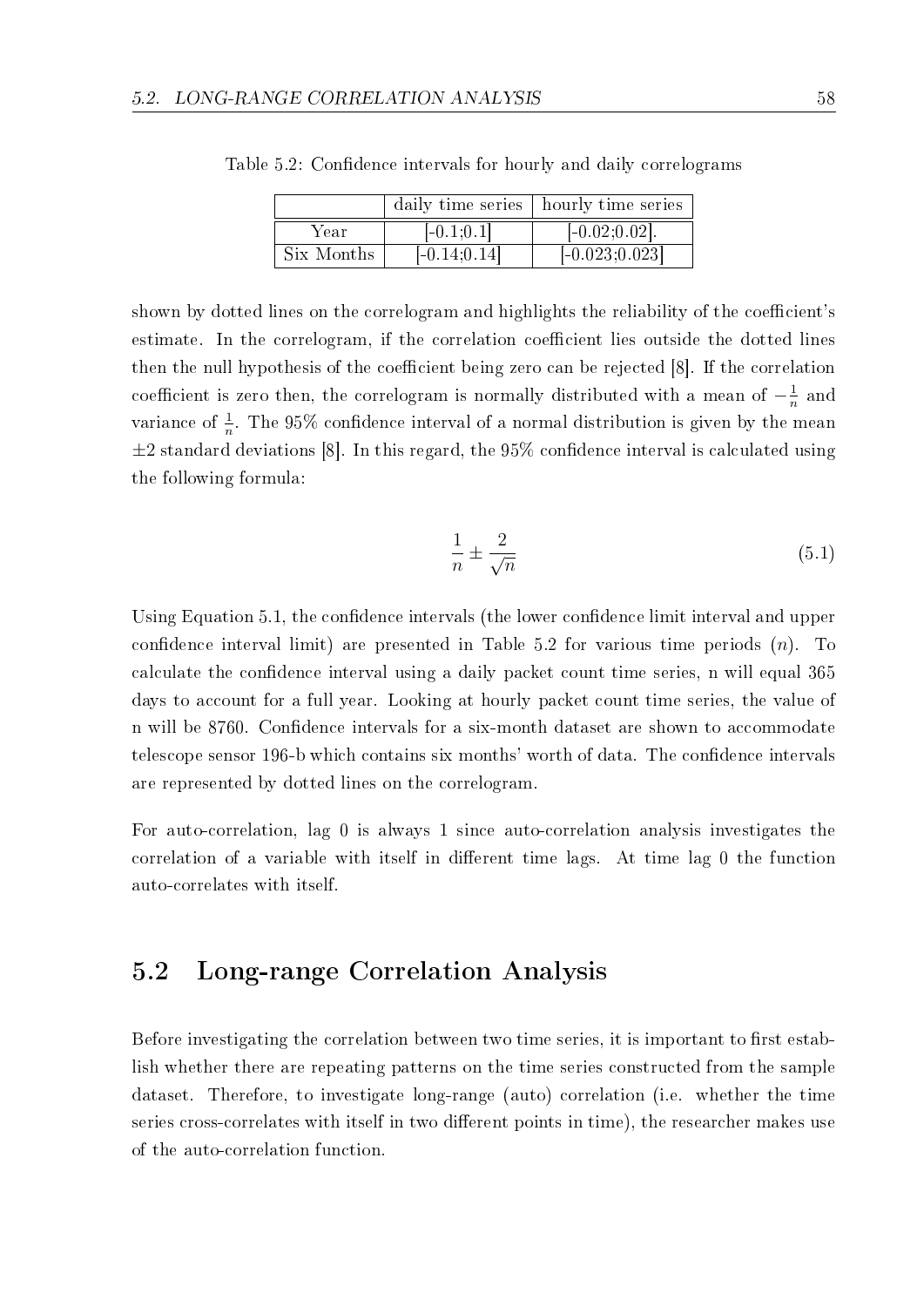#### 5.2.1 Auto-correlation Analysis

The auto-correlation function is extended from a covariance function. Covariance functions are used to study correlation between two variables. Given two variables (x and y), the sample covariance is defined as follows  $[23]$ :

$$
Cov(x, y) = \frac{\sum (x_i - \bar{x})(y_i - \{\bar{y}\})}{n - 1}
$$
\n(5.2)

with  $\bar{x}$  and  $\bar{y}$  defined as the sample mean:

$$
\bar{x} = \frac{\sum x_i}{n}; \bar{y} = \frac{\sum y_i}{n}
$$
\n(5.3)

Following from this, the sample correlation coefficient  $(\rho)$  is defined as follows:

$$
\rho = \frac{Cov(x, y)}{sd(x)sd(y)}\tag{5.4}
$$

The sample standard deviation is the square root of the variance and, as such, sd (*x*) and sd  $(y)$  are defined as follows:

$$
sd(x) = \frac{\sum (x_i - \bar{x})^2}{n - 1}; sd(y) = \sum (y_i - \bar{y})^2
$$
\n(5.5)

Therefore, to calculate the auto-correlation covariance of a time series (*x*) with (*t*) as the time period of the series and (*k*) as the lag between the series, the following function is used [8]:

$$
c_k = \frac{1}{n} \sum_{t=1}^{t-k} (x_t - \bar{x})(x_{t+k} - \bar{x})
$$
\n(5.6)

By normalising  $c_k$ , researchers can compute the auto-correlation coefficient with bound values between -1 and 1. The normalising function is simply  $c_0$  (cross correlation covariance at 0 time lag) [8]. The auto-correlation coefficient is defined as:

$$
\rho = \frac{c_k}{c_0} \tag{5.7}
$$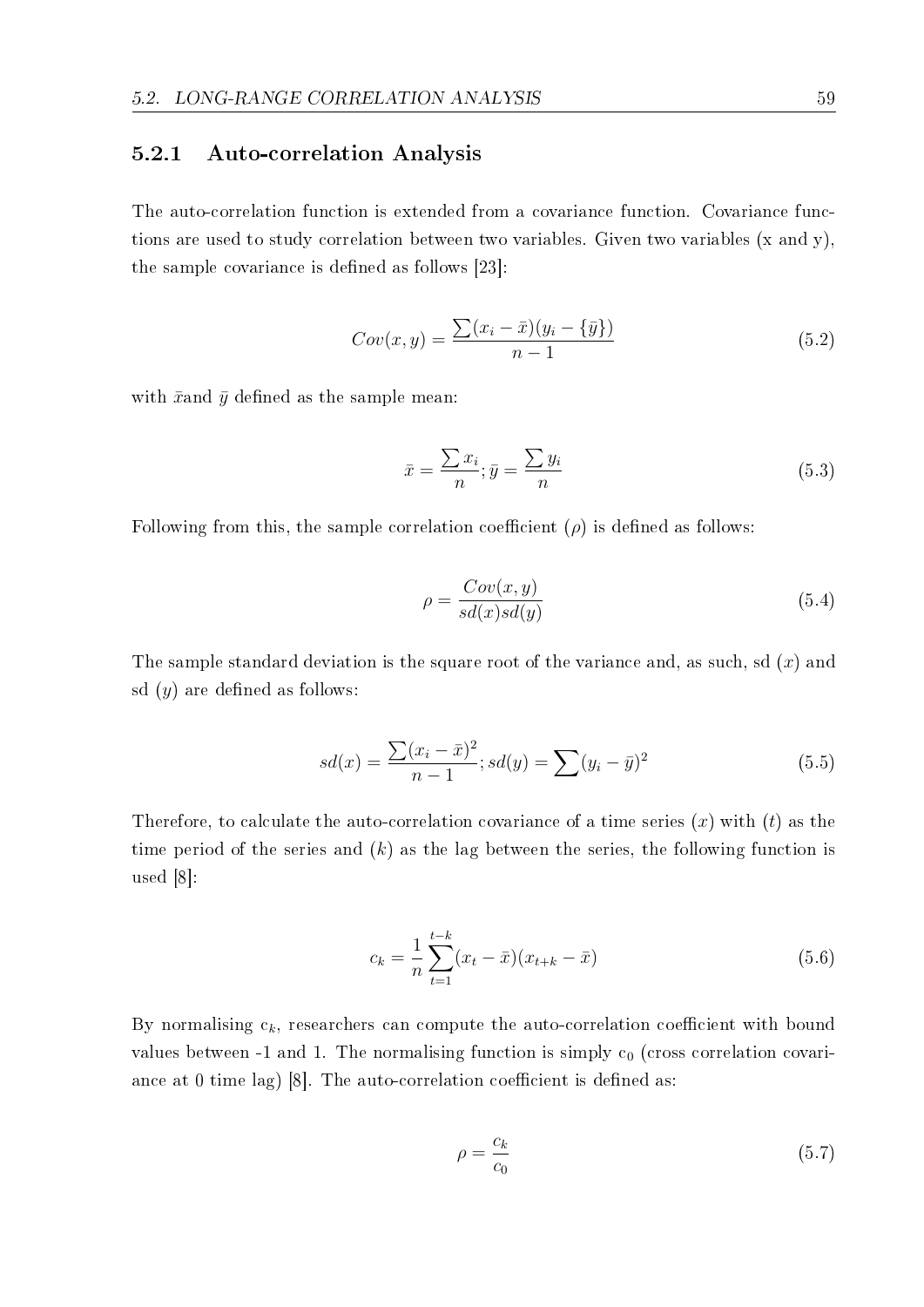Listing 1 Auto-correlation function definition  $\text{acf}(x, \text{lag.max} = \text{NULL}, \text{ type}, \text{plot} = \text{TRUE}, \text{na.action} \dots)$ x *−*> u n i v a r i a t e o r m u l t i v a r i a t e v a r i a b l e lag max  $\rightarrow$  maximum lag to test for cross correlation plot  $\rightarrow$  if set to true, a plot is produced na . action  $\rightarrow$  function to handle missing values (na . fail/na . pass)  $\frac{8}{10}$  $\infty$ õ 4QF **ACF**  $\overline{4}$  $\overline{4}$  $\frac{8}{10}$  $\frac{0}{0}$  $\overline{0}$ 5 25  $10$ 15 20  $\overline{0}$ 5  $10$ 15 20 25

155-a 146-a

Lag

Lag

Figure 5.2: Auto-correlation correlograms of sensors 155-a and 146-a using daily packet counts

To determine the auto-correlation function and produce the plots, R Statistic's "acf" function is used. The "acf" function is described in Listing  $1^1$  [51].

The correlogram is used to check if the series is correlated with itself in different time lags. The auto-correlation coefficient is plotted on the y-axis and the x-axis represents the time lags. Essentially, if the series is has no repeating patterns, the auto-correlation coefficient at time lags greater than 0 should be close to zero.

By using the auto-correlation method to analyse the generated series, results showed that the daily packet counts time series across category A do not show repeating patterns beyond a lag period of more than 1, as observed auto-correlation coefficients are less than 0.36 at time lag greater than 1. The auto-correlation correlograms of 196-a, 196-b and 196-c are contained in Appendix D. Sensor 155-a has a particularly interesting correlogram (shown in Figure 5.2); as it displays a gradual decay with moderate correlation coefficient and repeated peaks marked with alphabets  $({}^{\omega}A^{\omega}, {}^{\omega}B^{\omega}, {}^{\omega}C^{\omega}$  and  ${}^{\omega}D^{\omega}$ ). The moderate correlation coefficient (until lag 11 for sensor 155-a) and the gradual decay are an indication of repeated patterns [8]. Sensor 146-a (Figure 5.2) does show repeated peaks,

<sup>&</sup>lt;sup>1</sup>Definition of parameters that are used in this research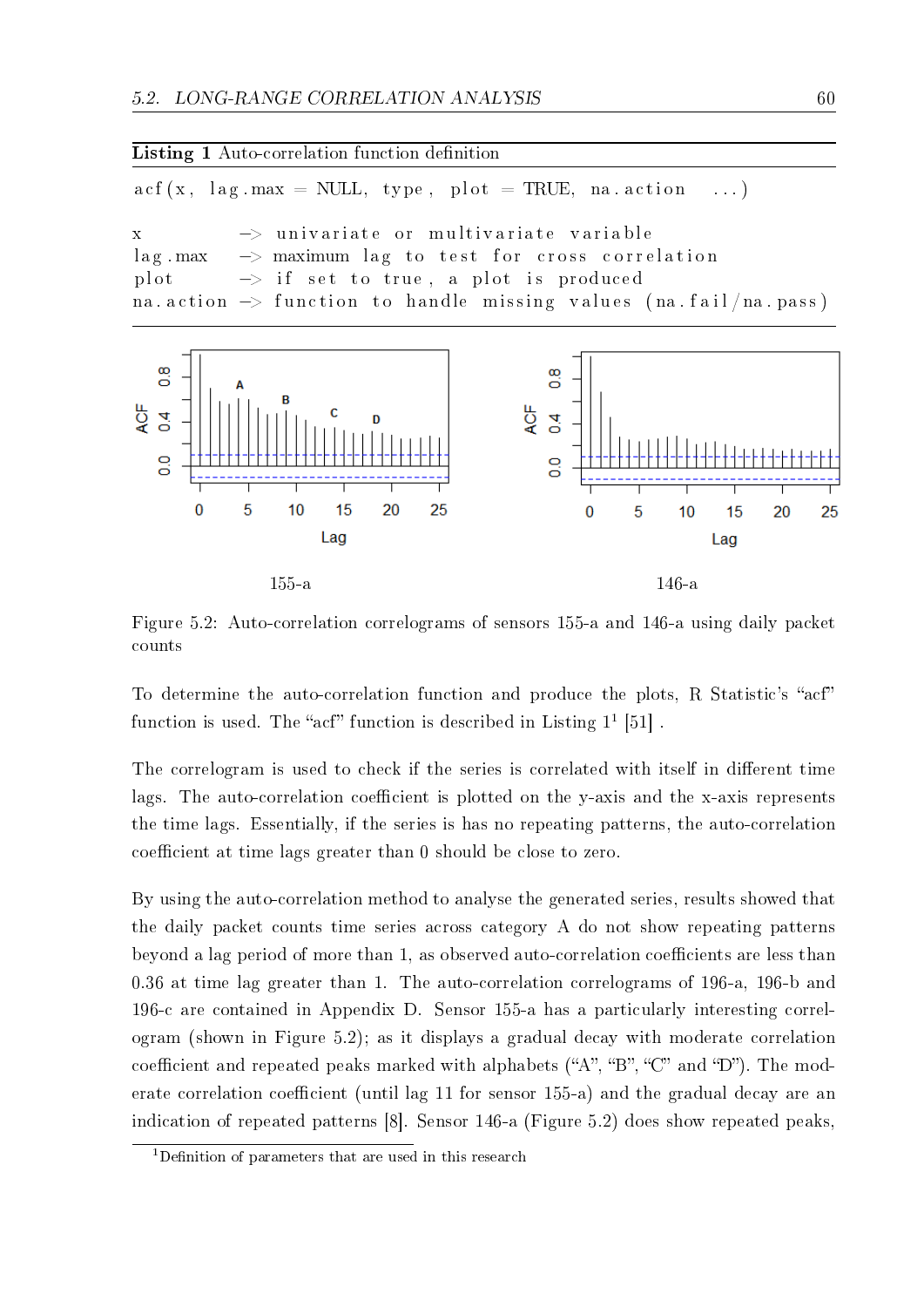

Figure 5.3: Auto-correlation correlogram of sensor 196-a using hourly packet count

however, beyond the time lag of 2 the correlation coefficient is weak.

When conducting an analysis of the hourly packet count time series, although weak correlation coefficients are obtained, it is observed that there are repeating and diminishing patterns every 24 hours with correlation coefficients declining as the time lag increases. This is illustrated by Figure 5.3 which shows a correlogram with a maximum lag of 168 hours (this represents a week's worth of lag). Results presented in Figure 5.4 show that the 24-hourly pattern is observed across category A telescopes sensors thereby providing evidence of 24-hour cyclical network telescope traffic activity.

Category B sensors simply demonstrate a decline of correlation coefficients with no 24hourly cycles. Category B sensors, particularly sensor 155-a, show evidence of repeated daily traffic patterns. However, category A sensors show repeated 24-hour cycles with weak correlation coefficient observed. The 24-hourly cycles are related to Conficker worm scanning as shown in Figure 5.5. The correlogram shows Conficker-related traffic only (i.e. port 445/tcp) using the hourly packet count of sensor 196-a. Other category A sensors (196-b and 196-c) show similar results and can be viewed in Appendix E. The correlation coefficients at the peaks of the correlogram are in the strong category showing that the time series auto-correlates in 24-hourly intervals. The actual auto-correlation coefficients are also contained in Appendix E.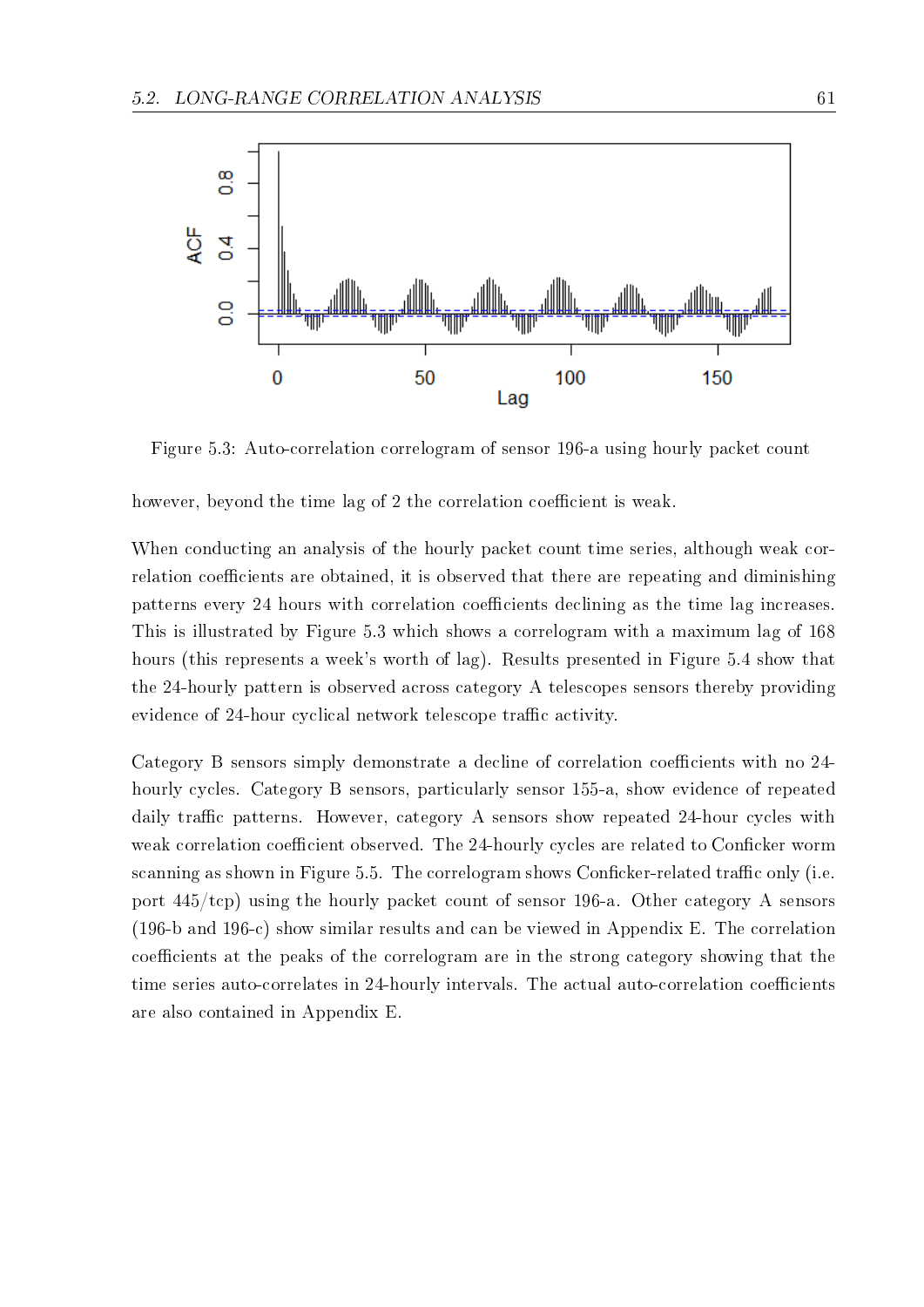

Figure 5.4: Auto-correlation correlogram of sensors 196-b, 196-c, 146- and 155-a using hourly packet count



Figure 5.5: Auto-correlation correlogram of sensor 196-a using hourly packet counts on port 445/tcp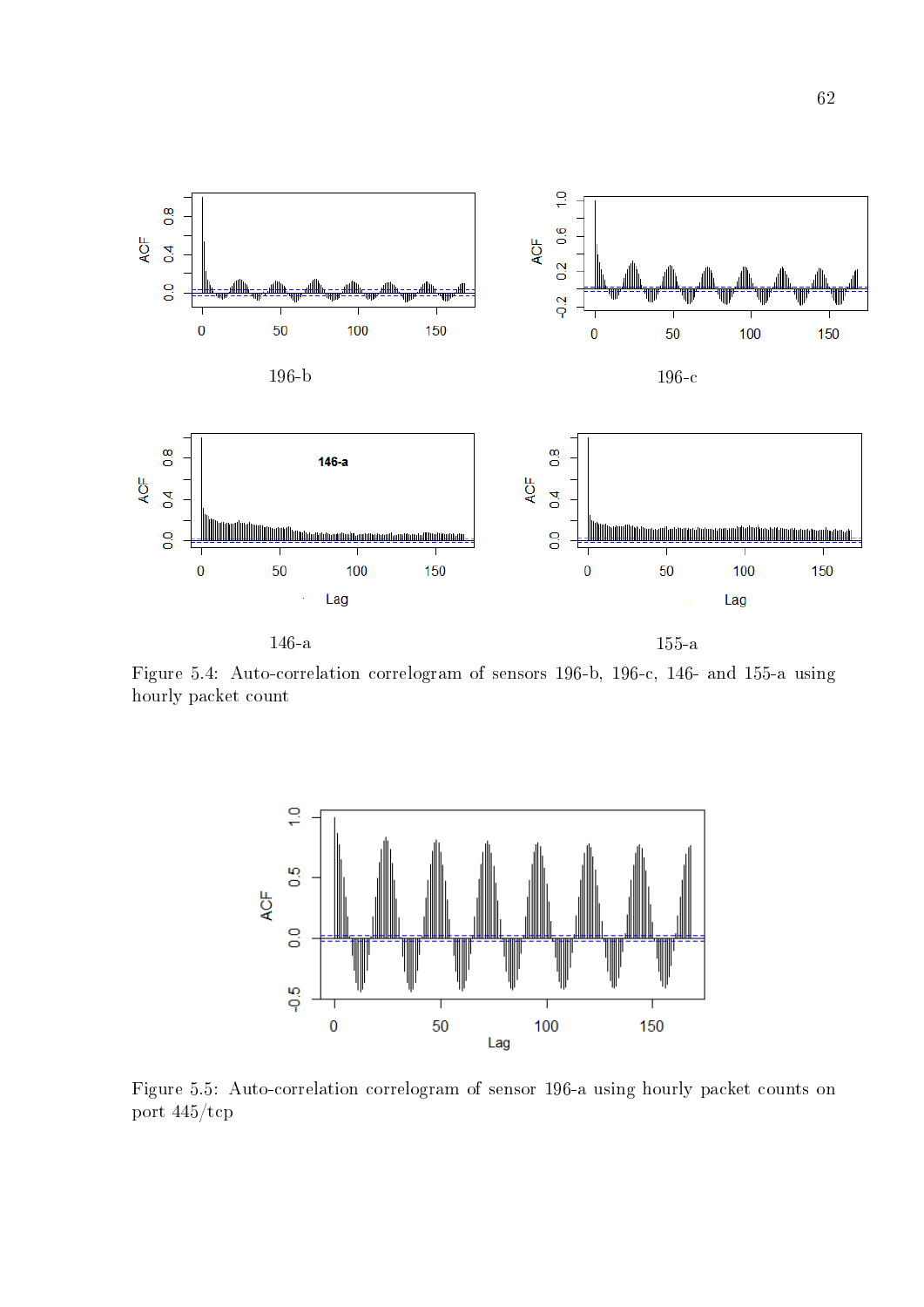## 5.3 Cross - Correlation Analysis

Having multiple telescope sensors, allows the researcher to access multiple series of data captured across the same period of time. As highlighted in Section 2.9, a cross-correlation method is used to investigate correlation (i.e. estimate the degree to which two time series are related) across multiple variables. To conduct a cross-correlation analysis, a number of parallel time series across the telescope sensors datasets are constructed.

The cross-correlation function can be seen as an extension of the auto-correlation function 5.6 in Section 5.2. Instead of having the same variable with different time lags; now there are two time series variables. Therefore, given two time series (*x* and *y*), the crosscorrelation covariance function can be defined as follows [8]:

$$
c_k(x,y) = \frac{1}{n} \sum_{t=1}^{n-k} (x_{t+k} - \bar{x})(y_t - \bar{y})
$$
\n(5.8)

Time lag (denoted as *k* on Equation 5.8) is important when examining logically distant network telescopes, taking into account the network delays and the proximity of the nodes to source machines. This ensures that a test for cross-correlation can be conducted even with lags between the sensors.

Similar to auto-correlation, the cross-correlation coefficient is calculated by normalising the auto-correlation covariance  $c_k(x, y)$  such that the coefficient is bound between -1 and 1 (similar to auto-correlation covariance). The normalising function is defined as follows:

$$
z = \sqrt{c_0(x, x)c_0(y, y)}\tag{5.9}
$$

Therefore, cross-correlation coefficient is defined as follows:

$$
\rho = \frac{c_k(x, y)}{z} \tag{5.10}
$$

R Statistical package has an implementation of the cross-correlation function  $("ccf")$ , which is used to calculate the cross-correlation coefficient of two variables. R Statistics' implementation of cross-correlation is described in Listing 2 [51]: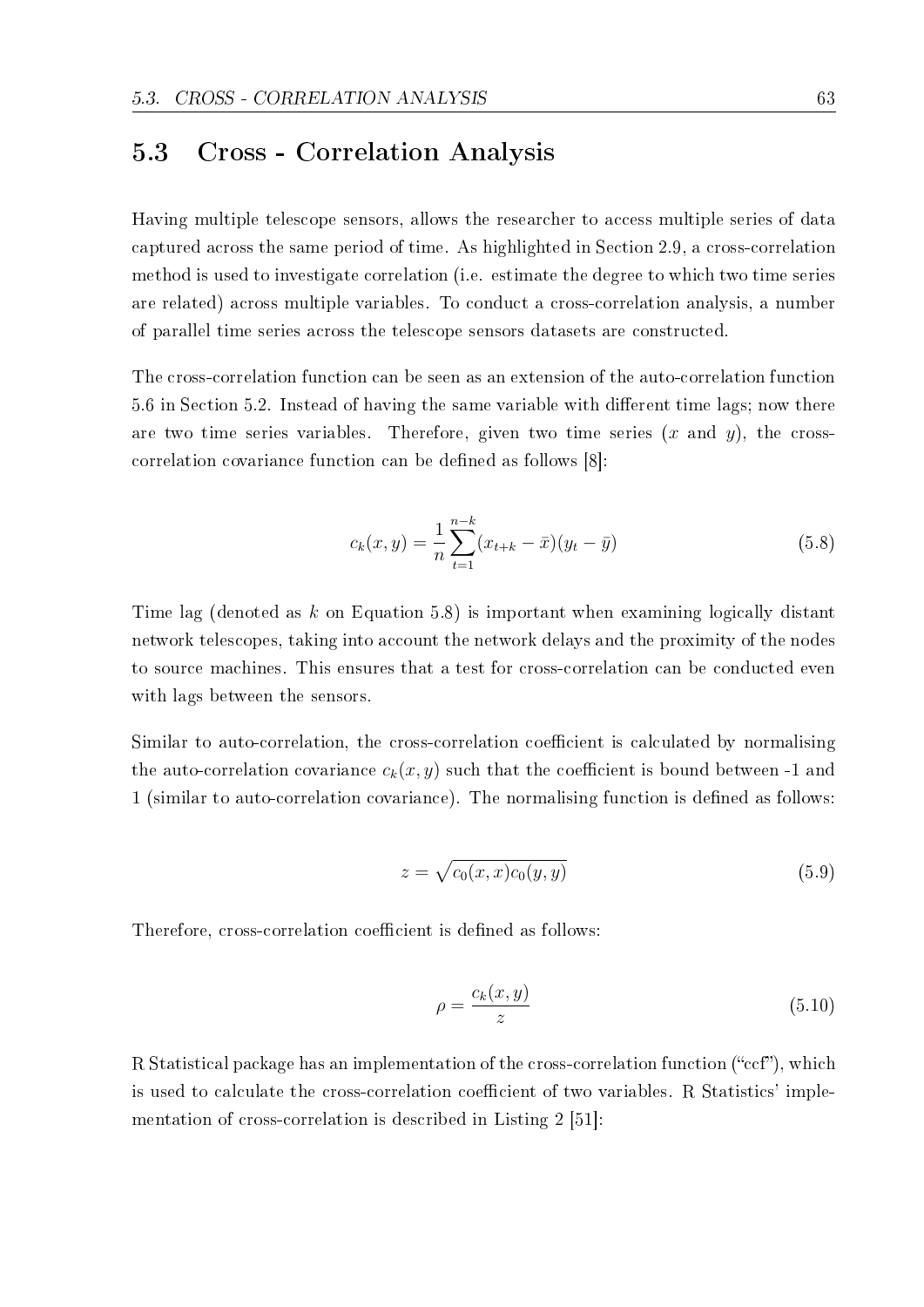#### Listing 2 Cross-correlation function definition

 $cc f (x, y, plot, na. action, ...)$ x,y → Univariate variable (numeric vector or matrix) plot  $\rightarrow$  If set to true, a plot is produced na action  $\rightarrow$  Function to handle missing values (na fail/na pass)

#### 5.3.1 Daily Packet Counts - Time Series

Two time series are constructed to cater for variables  $X_1$  and  $X_2$ . Since the daily packet counts' time series does not contain missing values, the 'na.action' is left with default values such that the computation halts in the case of missing values. The experiment tests cross-correlation against a combination of telescope sensors' traffic. Results in cross-correlation analysis will also be presented in a cross-correlation matrix. The crosscorrelation matrix will be presented in the following syntax:

$$
(+|-)coefficient(l=x) \star \{\star\} \tag{5.11}
$$

Where:

- $+/-$  sign indicate whether or not there is a positive relationship (positive or negative coefficient)
- x is the maximum coefficient achieved
- rating can either be:
	- $\star$  for weak correlation;
	- *⋆⋆* for moderate correlation;
	- *⋆⋆⋆* for strong correlation; or
	- $-$  blank for values below 95% confidence interval.

The cross-correlation results contained in Table 5.3 supports the previously observed results, achieved through summarisation and basic statistics, in addition to the graphical traffic activity plots. Results show that sensors 196-a, 196-b and 196-c (defined as category A) have a moderate correlation coefficient ranging from 0.45 to 0.55. There is relativity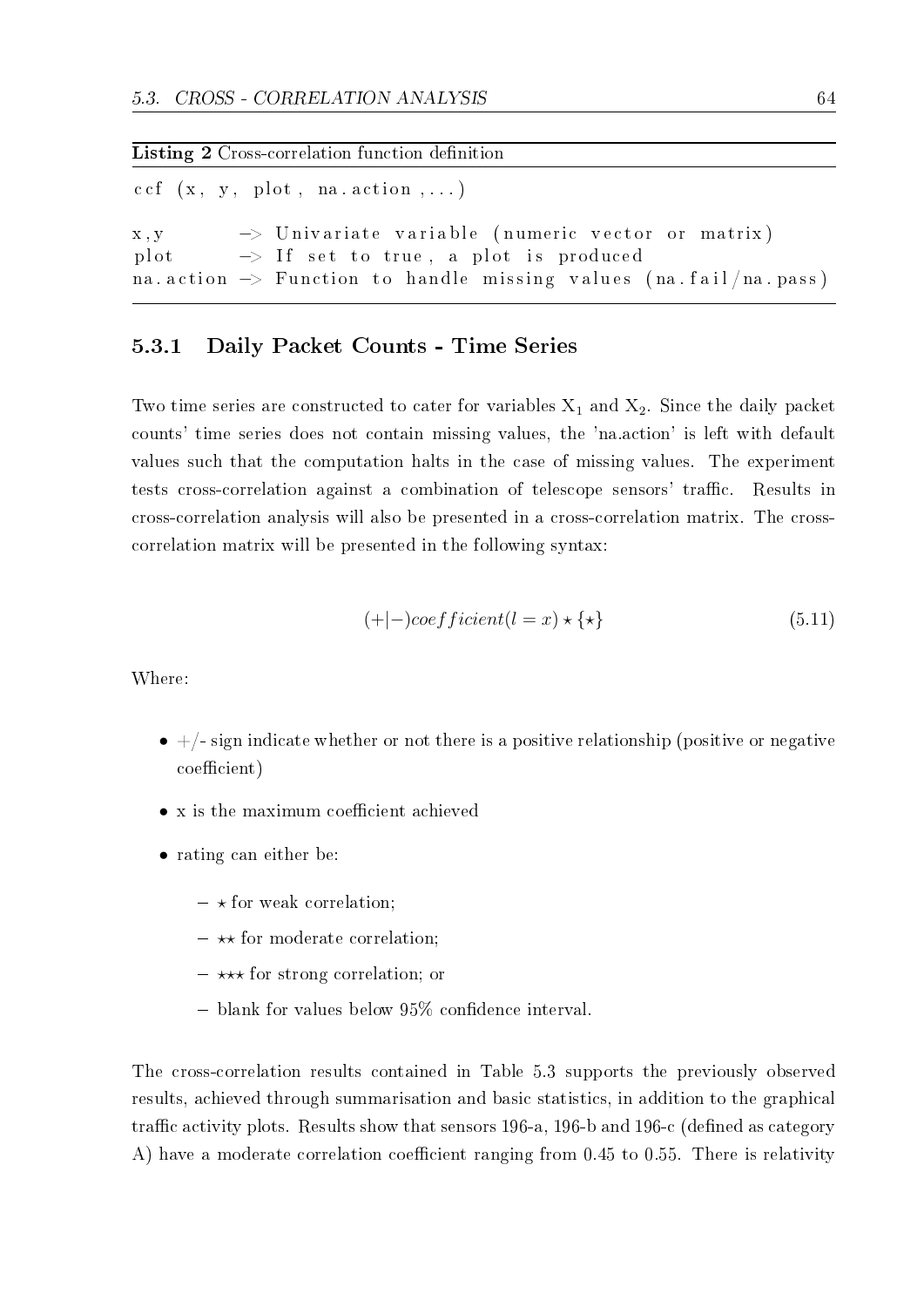|         | $196-a$            |              | 146-a               |              | $155-a$             |         | $196-b$            |              |
|---------|--------------------|--------------|---------------------|--------------|---------------------|---------|--------------------|--------------|
| $146-a$ | $-0.132$ $(l=5)$   | $\star$      |                     |              |                     |         |                    |              |
| $155-a$ | $+0.200$ $(l = 0)$ | $\star$      | $+0.454$ $(l = 4)$  | $\star\star$ |                     |         |                    |              |
| $196-b$ | $+0.523$ $(l = 0)$ | $\star\star$ | $+0.407$ $(l = 0)$  | $\star\star$ | $+0.274$ $(l = 13)$ | $\star$ |                    |              |
| $196-c$ | $+0.546$ $(l = 0)$ | $\star\star$ | $-0.126$ $(l = 13)$ | $\star$      | $+0.233$ $(l = 0)$  | $\star$ | $+0.450$ $(l = 0)$ | $\star\star$ |

Table 5.3: Cross-correlation matrix - daily packet count

between sensors 146-a and 155-a (defined as category B) with a cross-correlation coefficient of 0.44. However, the cross-correlation coefficient between telescope nodes in category A and category B is considered weak for all experiments except for the correlation between 146-a and 196-b, which demonstrates a moderate relationship.

Figure 5.6 illustrates correlograms for category A comparison (196-a vs. 196-c) as well as category B comparison (146-a vs. 155-a). For a comparison of sensor 196-a vs. sensor 196-c, the diagram shows a distinct peak at time lag of 0. In contrast, the comparison of sensor 146-a vs. sensor 155-a shows gradual peaks, not a distinct peak, with two slightly close peaks at time lag of 0 and time lag of 4. At time lag 0, the cross-correlation coefficient is  $0.444$  and at time lag 5 the coefficient is  $0.454$  (slightly higher). Between the time lag of  $-6$  and  $+5$ , all coefficients are in the moderate category. This indicates that the two series, at specified time lags, correlate uniformly.



196-a vs. 196-c 146-a vs. 155-a

Figure 5.6: Cross-correlation correlogram of sensor 196-a vs. 196-c (A) and sensor 146-a vs. 155-a (B) using daily packet count

Considering the amount of interplay of events that occurs because of sensors and general Internet clutter, the results achieved provide evidence of relativity of traffic in both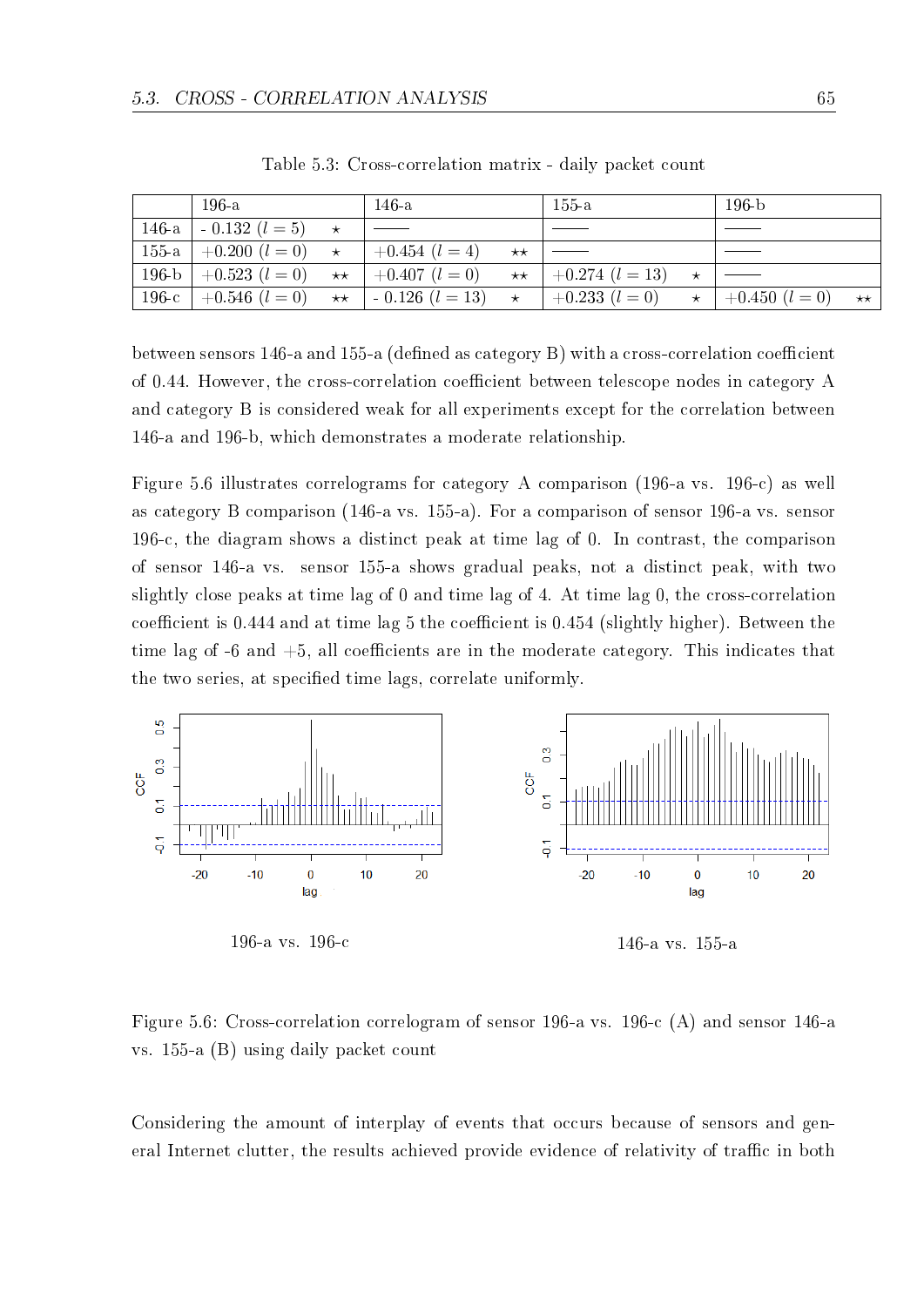categories. In addition to the time series correlation analysis, when proling gathered datasets in Section 3.2, the researcher observed significant similarities between category A sensors in the following areas:

- Total packet counts for the 12-month period were identical.
- Although logically distant, all three telescope sensors were placed in the same prefix.
- The neighboring IP address blocks were smaller and, predominantly, in developing countries.

These factors do seem to provide additional evidence for the cross-correlation of sensors in category A. Category B's similarities can be attributed to the following (also highlighted in Section 3.2):

- *•* Similar and lower (when compared to category A) total packet counts across the 12-month period.
- Larger neighboring IP block assignments on the same high-order prefix as category B's sensors.
- Earlier provision of IP addresses (compared to category A) with larger apportions of IP space.
- Telescopes IP ranges outside Conficker's range due to a fault in the random number generator.

Apart from examining all traffic without distinction, further correlation analysis of different types of traffic is required. This will ensure that correlation tests can be conducted based on major traffic types (TCP, UDP and ICMP) and, therefore, one can test to see which traffic types achieve better correlation between sensors.

#### 5.3.2 TCP Traffic Time Series

In a previous analysis, the first series constructed was the daily packet count by simply using a bin size of 24 hours and counting the number of packets received in each bin. To study the underlying variables, the daily packet count was filtered to consider TCP packets only. Other traffic types will be examined in the sections that follow. The newly generated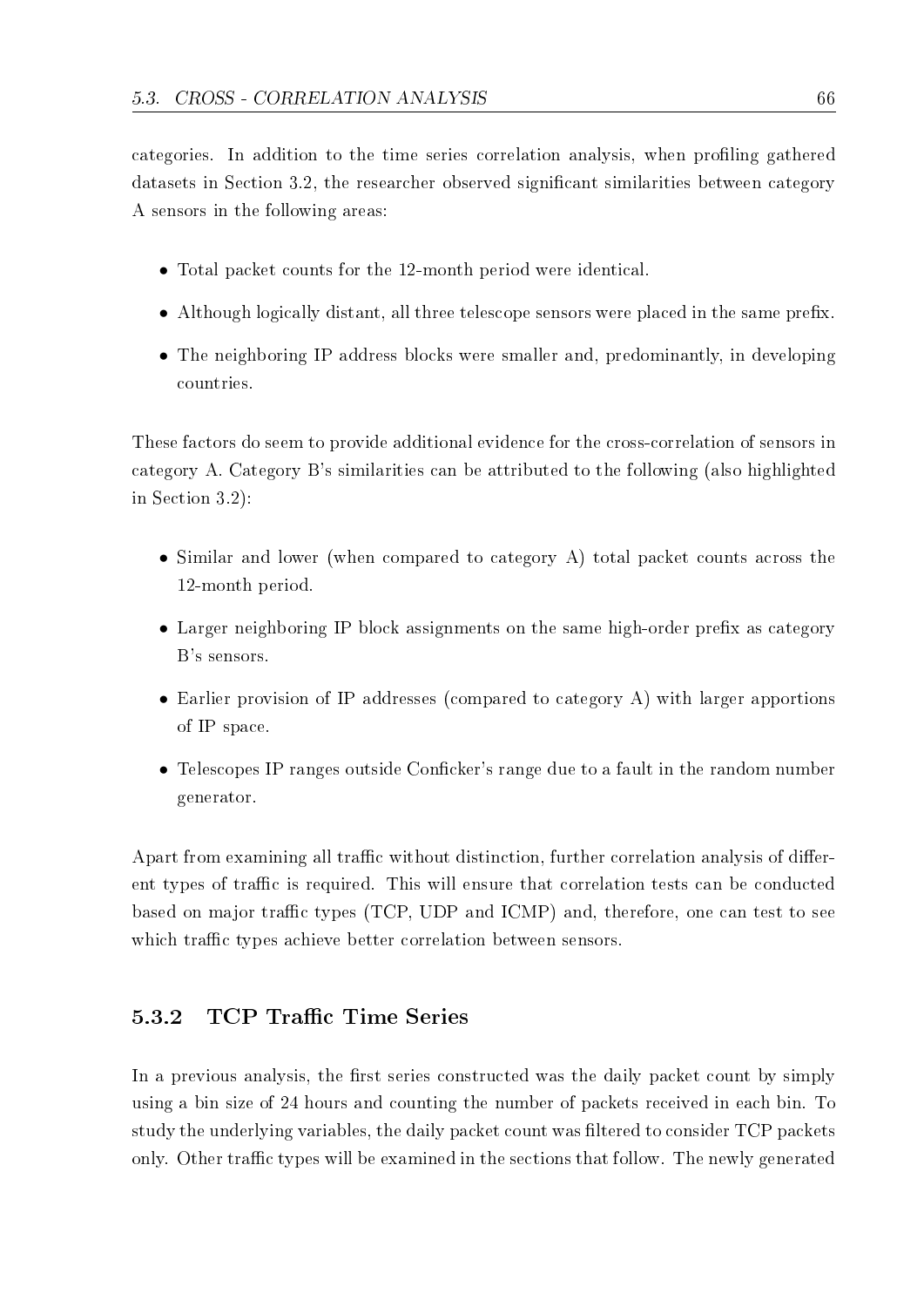|           | $196-a$            |         | 146-a                    |              | $155 - a$           | 196-b                    |                   |
|-----------|--------------------|---------|--------------------------|--------------|---------------------|--------------------------|-------------------|
| $146-a$   | $-0.224$ $(l = 9)$ |         |                          |              |                     |                          |                   |
| $155-a$   | $+0.287$ $(l = 0)$ | $\star$ | $+0.443$ $(l = 4)$       | $\star\star$ |                     |                          |                   |
| $196 - b$ | $+0.820$ $(l = 0)$ |         | ***   +0.340 $(l = 5)$   | $\star$      | $+0.278$ $(l = 16)$ |                          |                   |
| $196-c$   | $+0.760$ $(l = 0)$ |         | *** $-0.242$ $(l = -10)$ | $\star$      | $+0.321$ $(l = 0)$  | $\star$   +0.860 (l = 0) | $\star\star\star$ |

Table 5.4: Cross-correlation matrix - daily TCP packet count

datasets of only TCP packets went through similar cross-correlation experiments. The results are presented in Table 5.4.

The first thing to observe is the movement from moderate to strong cross-correlation coefficients with a maximum value of 0.86 between sensor 196-b and sensor 196-c. In Section 4.1.2, results showed that sensors 196-a, 196-b and 196-c TCP packet proportions were above 90%. By removing less than  $10\%$  of the traffic, the cross-correlation results have improved significantly. Looking at category B (146-a and 155-a), it is observed that the sensor's relativity is still categorised as moderate with a minute decline of the coefficient: from  $0.454$  with all traffic to  $0.443$  with only TCP traffic.

Figure 5.7, shows the correlogram of sensor 196-a vs. sensor 196-b as well as sensor 146-a vs. sensors 155-a. An initial observation of sensor 196-a vs. sensor 196-b reveals that the correlogram resembles a normally distributed function. There is a clear distinct peak at the time lag of zero. The correlogram of 146-a vs. 155-a shows a gradual decline as the time lag increases with two high peaks at lag 0 and lag 4. The double peaks are similar to the experiment conducted earlier that showed all traffic types. Appendix G contains other comparisons of the sensor combination.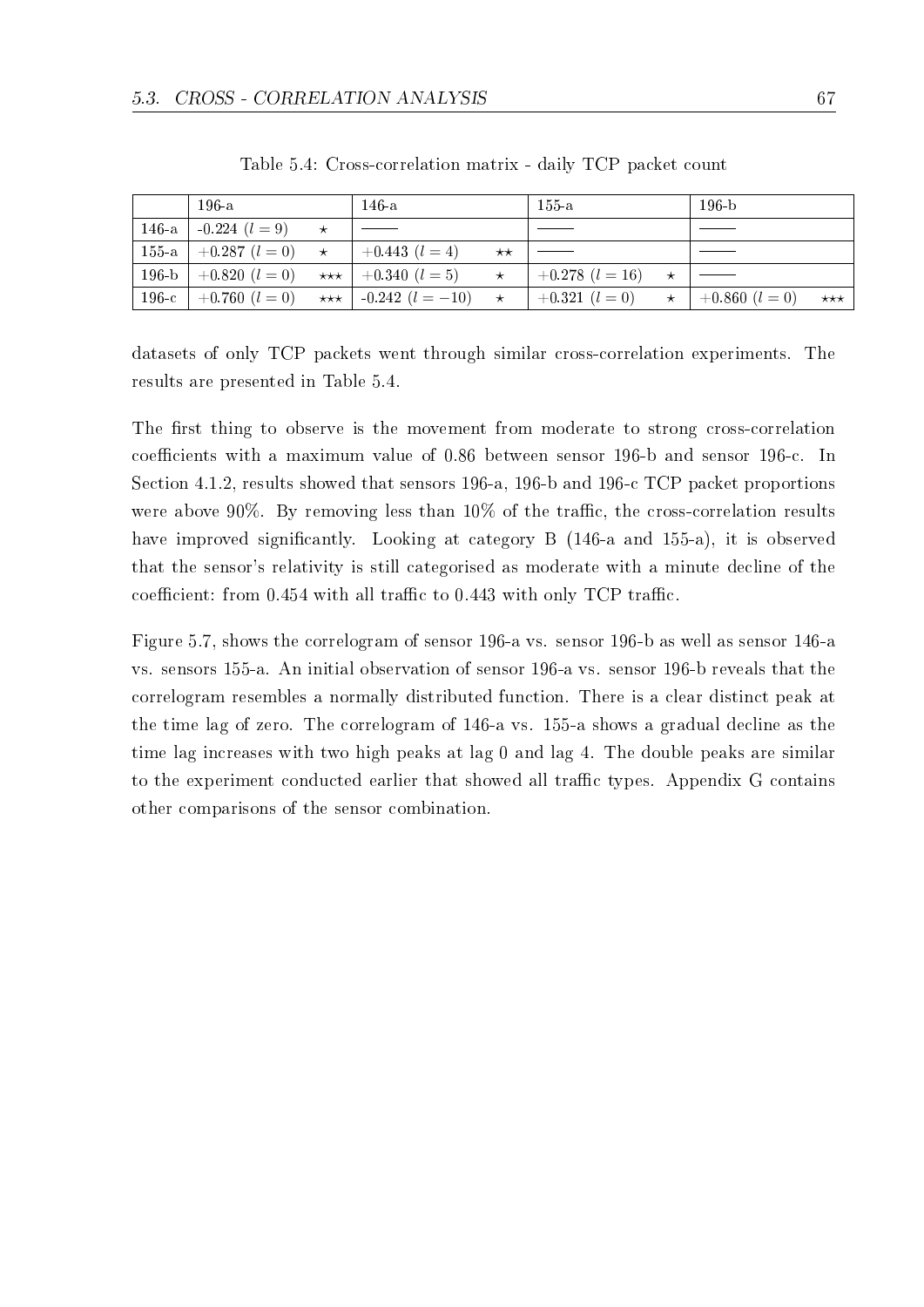|         | $196-a$                          | $146 - a$                                    | $155-a$                                | $196-h$                                 |                             |
|---------|----------------------------------|----------------------------------------------|----------------------------------------|-----------------------------------------|-----------------------------|
| $146-a$ | $-0.237(l=9)$ $\star$ $\uparrow$ |                                              |                                        |                                         |                             |
|         | 155-a   $+0.262$ $(l = 0)$       | $\star \downarrow$ $+0.448$ $(l = 4)$        | $\star\star\uparrow$   —               |                                         |                             |
|         | 196-b $+0.813$ $(l = 0)$         | $\star \star \star \downarrow$ $+0.136(l=5)$ | $\star \downarrow$ $+0.272$ $(l = 16)$ | $\star \downarrow$   $\longrightarrow$  |                             |
| $196-c$ | $+0.754$ $(l = 0)$               | ****   -0.250 $(l = -10)$                    | $\star \uparrow$   +0.293 (l = 0)      | $\star \downarrow$   +0.858 ( $l = 0$ ) | $\star\star\star\downarrow$ |

Table 5.5: Cross-correlation matrix - daily TCP packet count with SYN flag on





196-a vs. 196-b 146-a vs. 155-a

Figure 5.7: Cross-correlation correlograms of sensor 196-a vs. 196-b (A) and 146-a vs. 155-a (B) using daily TCP packet count

With improved correlation results obtained by only analysing TCP traffic, the next experiment focuses on TCP packets that have a SYN flag set. Packets with SYN flag set are classied as active, meaning that a response would be required from the network telescope [16]. Therefore, the aim of the experiment is to test if there are further improvements to correlation by refining  $TCP$  traffic. Table 5.5 shows the cross-correlation matrix of  $TCP$ packets with the TCP SYN ag set. Arrows are used to indicate whether results have improved when compared to previous results illustrated in Table 5.4 (all TCP traffic). Results highlight that cross-correlation coefficients using active TCP packets are marginally affected. For example, the cross-correlation coefficient for the comparison of sensor 196-b vs. sensor 196-c has decreased from 0.8600 to 0.858. The reason for this is that inactive TCP packets' total share of all TCP packet count is small  $(1.5\%$  for all traffic observed in all five sensors) and, therefore, a lesser influence on the total daily packet count  $(TCP)$ only) variable. Although it is important to consider active packets when analysing malicious activity, by removing inactive traffic the results show only a marginal effect on correlation of traffic.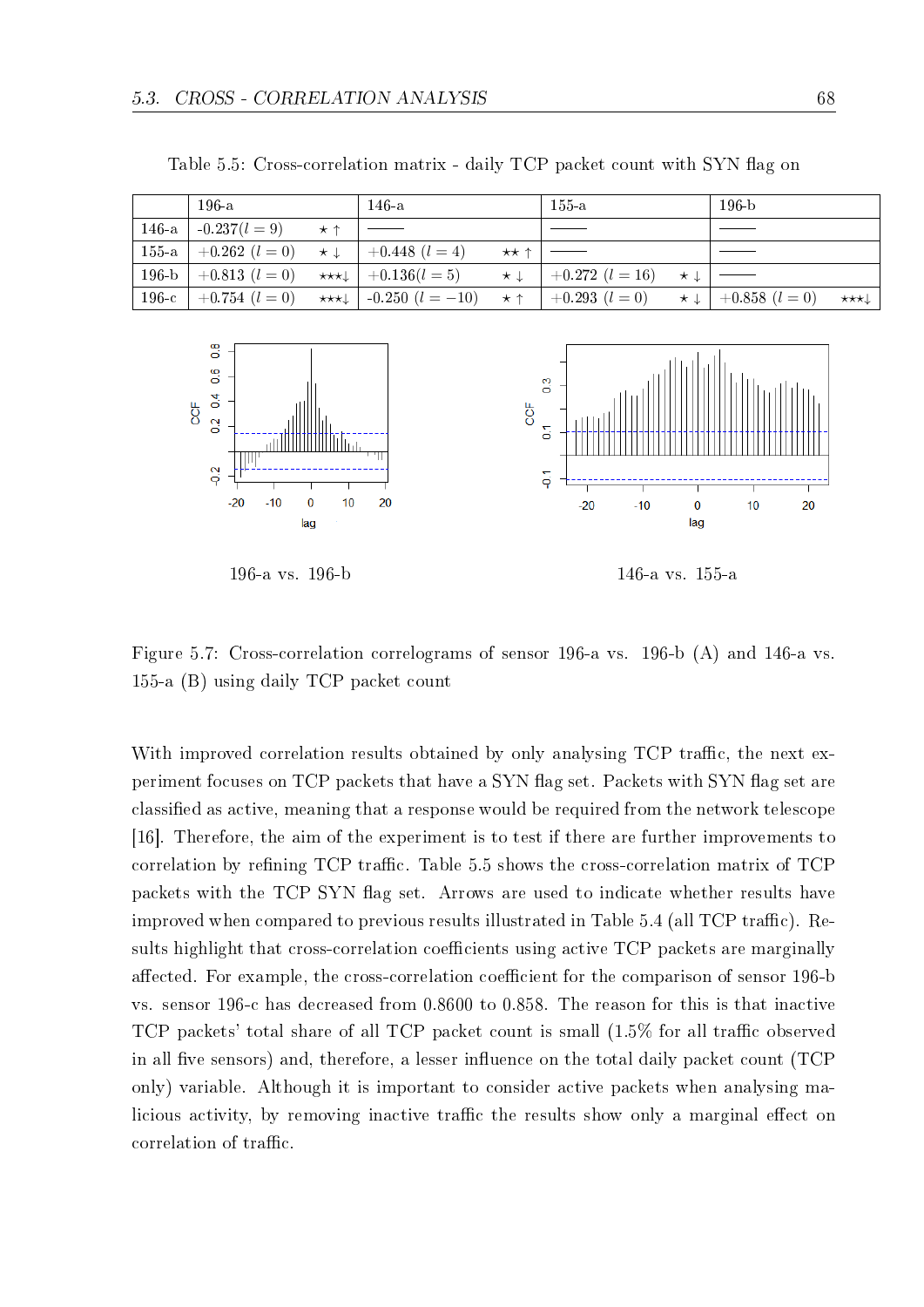|         | $196-a$                    |         | 146-a              |              | $155$ -a           | $196-b$                       |
|---------|----------------------------|---------|--------------------|--------------|--------------------|-------------------------------|
|         | 146-a   +0.187 $(l = -17)$ | $\star$ |                    |              |                    |                               |
|         | 155-a   $+0.098$ $(l = 0)$ |         | $+0.336$ $(l = 4)$ |              |                    |                               |
| $196-b$ | $+0.348$ $(l=-1)$          | $\star$ | $+0.570$ $(l=-1)$  | $\star\star$ | $+0.276$ $(l=-5)$  |                               |
| $196-c$ | $+0.053$ $(l = -19)$       |         | $+0.103$ $(l=-3)$  | $\star$      | $+0.105$ $(l = 0)$ | $\star$   +0.062 ( $l = -4$ ) |

Table 5.6: Cross-correlation matrix - daily UDP packet count

Table 5.7: Cross-correlation matrix - daily UDP packet count

|           | $196-a$            |              | $146-a$                                |                   | 155a               |              | $196-b$                  |                   |
|-----------|--------------------|--------------|----------------------------------------|-------------------|--------------------|--------------|--------------------------|-------------------|
| $146-a$   | $+0.609$ $(l = 0)$ | $\star\star$ |                                        |                   |                    |              |                          |                   |
| $155-a$   | $+0.653$ $(l = 0)$ | $\star\star$ | $+0.699$ $(l = 0)$                     | $\star\star\star$ |                    |              |                          |                   |
| $196 - b$ | $+0.818$ $(l = 0)$ |              | $\star \star \star$ $+0.330$ $(l = 0)$ | $\star$           | $+0.422$ $(l = 0)$ | $\star\star$ |                          |                   |
| $196-c$   | $+0.853$ $(l = 0)$ |              | *** $+0.676$ $(l = 0)$                 | $\star\star\star$ | $+0.711$ $(l = 0)$ |              | ***   $+0.810$ $(l = 0)$ | $\star\star\star$ |

### 5.3.3 UDP Traffic Time Series

Section 4.1.2 demonstrated that UDP accounts for less than 10% of total packet share across category A. For category B, it is noted that UDP accounts for a larger share with 15% and 25% for sensor 155-a and sensor 146-a respectively.

Table 5.6 shows the results of cross-correlation experiments with UDP packets constructed using daily packet counts. Results demonstrate that there is a weak correlation between sensors in category A. Correlation between sensor 146-a and sensor 155-a, in category B, is also considered weak. As an anomaly, the cross-correlation coefficient of sensor 196-b vs. sensor 146-a falls in the moderate category. Looking at a correlogram in Figure 5.8, which shows the cross-correlation function between sensor 146-a and sensor 155-a, it is observed that the correlogram has a number of peaks and troughs. Results suggest that UDP traffic is less relative as compared to the previous experiment on  $TCP$  traffic.

During the UDP port analysis section the presence of uncoordinated anomalous spikes was examined in detail. It evident that there was a signicant presence of these spike attacks to uncommon UDP ports with signicant packet build-up in a short space of time that targeted a single sensor. These random sensor attacks were uncoordinated across the telescopes and are responsible for the lower correlation results achieved in this experiment.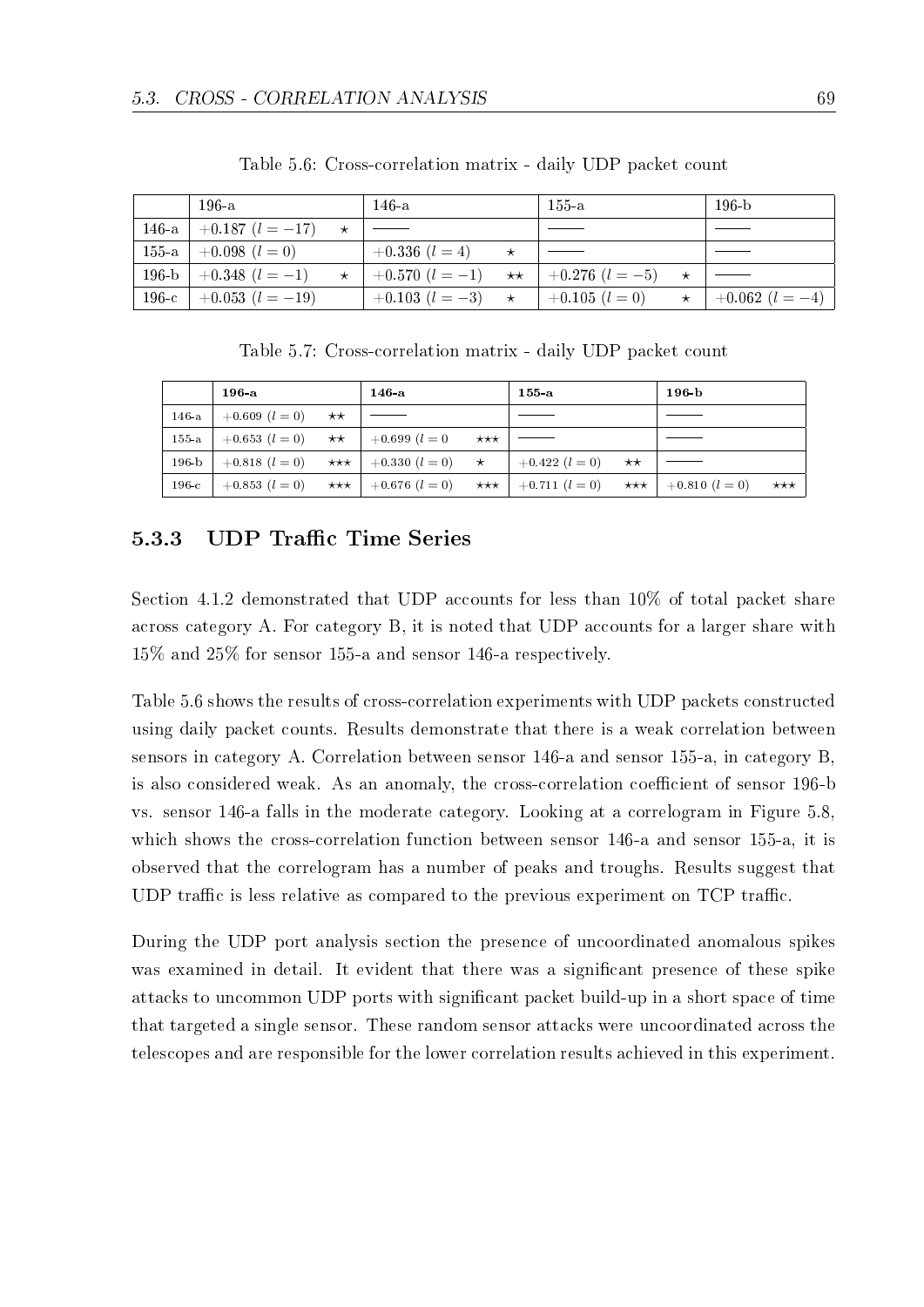

Figure 5.8: Cross-correlation correlograms of sensor 146-a vs. 155-a using daily UDP packet count

#### 5.3.4 ICMP Traffic Time Series

Figure 5.7 contains the cross-correlation analysis of ICMP traffic The results show moderate to strong correlation across all network telescope sensors' combinations except for sensor 146-a vs. sensor 196-b. These results were consistently obtained regardless whether the analysis occurred in a single category or across categories. A peak at the time lag of zero can be observed, however, the correlograms of all sensors demonstrated uniformity across the different time lags. Figure 5.9 shows the cross-correlation function of sensor 196-a vs. 196-c (category A) and sensor 146-a vs. 155-a (category B). Both correlograms shows the highest coefficient at time lag 0 but the adjacent lags are all in the moderate category. Appendix I contains correlograms of other comparisons.

The shape of the correlograms constructed provide evidence of uniform traffic being observed across the sensors. Similarly, the moderate to high correlation coefficient observed indicates that, irrespective of category, ICMP traffic shows that there are similarities across the sensors.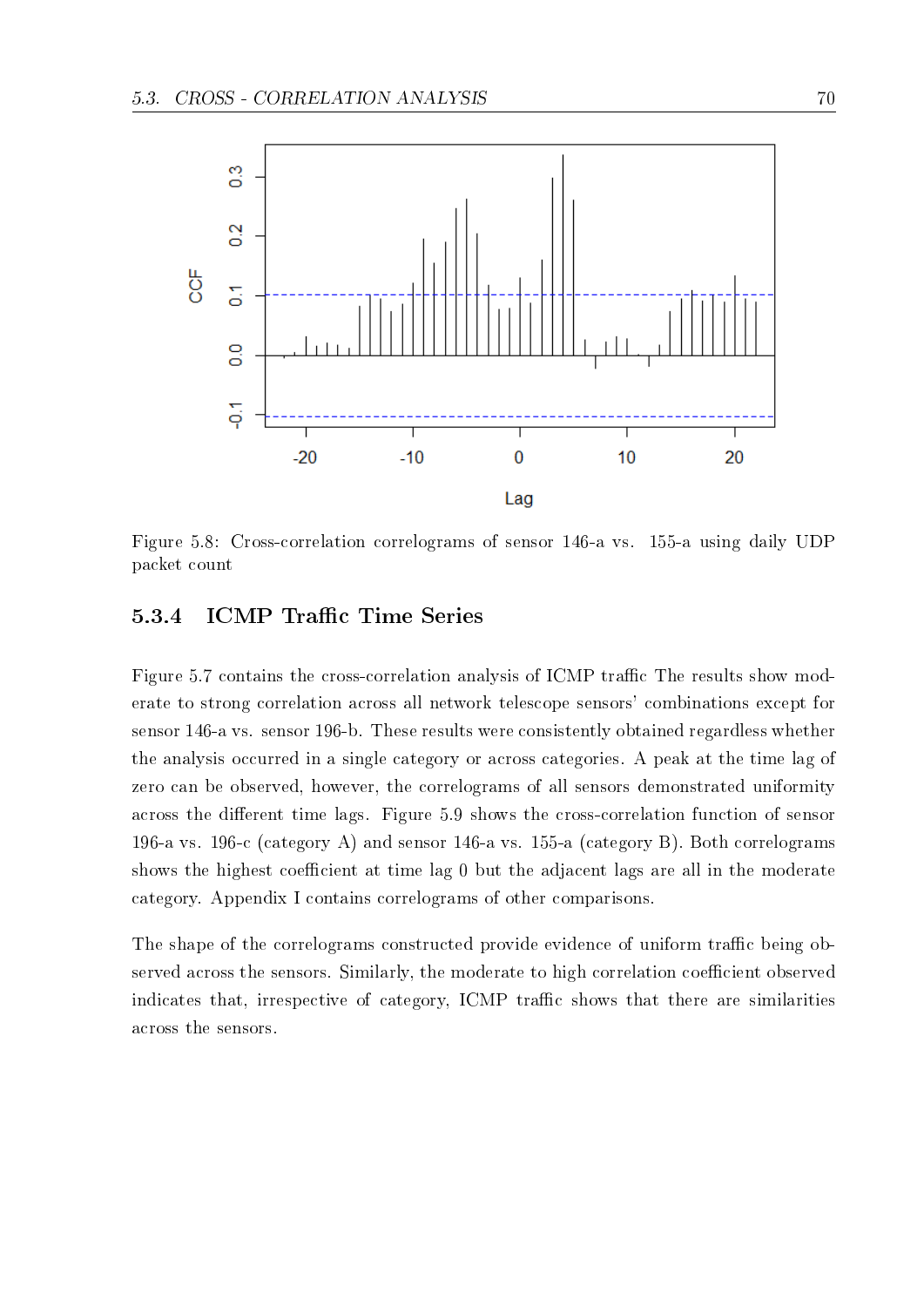

196-a vs 196-c



146-a vs 155-a

Figure 5.9: Cross-correlation correlograms of sensor 196-a vs. 196-c and 196-a vs. 146-a using daily ICMP packet count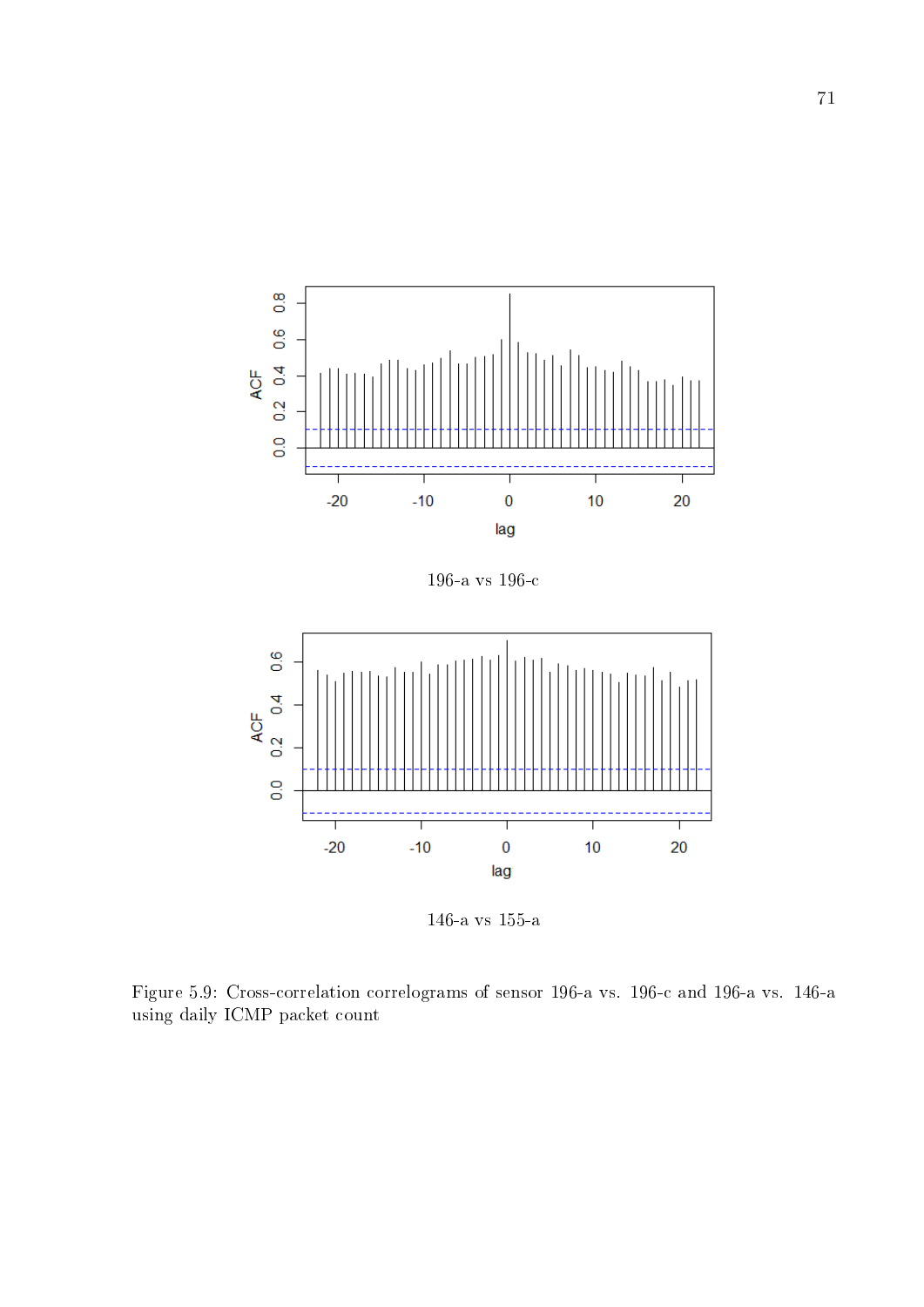|         | $196-a$                                                                                | $146-a$                                                                                       | 155 a | 196 <sub>b</sub> |       |
|---------|----------------------------------------------------------------------------------------|-----------------------------------------------------------------------------------------------|-------|------------------|-------|
|         | 146-a   $+0.336$ $(l = -5)$ $\star$ $\uparrow$                                         |                                                                                               |       |                  |       |
| $155-a$ | $+0.541$ $(l = 0)$ $\star \star \uparrow$ $+0.446$ $(l = 0$ $\star \star \uparrow$ $-$ |                                                                                               |       |                  |       |
|         | 196-b $+0.872$ $(l = 0)$                                                               | *** $\uparrow$   +0.185 (l = 5) * +   +0.298 (l = 0) * $\uparrow$                             |       |                  |       |
|         | 196-c $+0.843$ $(l = 0)$                                                               | *** $\uparrow$   +0.381 (l = 5) ** $\uparrow$   +0.586 (l = 0) ** $\uparrow$   +0.872 (l = 0) |       |                  | ★★★ ↑ |

Table 5.8: Cross-correlation matrix - daily packet count for traffic without port  $445/$ tcp

#### 5.3.5 Non-445/TCP Time Series

Section 4.2 demonstrated the influence of port  $445/\text{top}$  (used by Conficker) and its impact on sensor traffic activity. In previous plots showing traffic without TCP traffic, relativity was visually observed across all sensors. This section conducts a cross-correlation analysis of non-Conficker traffic. This is achieved by removing all traffic targeting port  $445/\text{top}$  and then constructing a time series. This experiment was conducted with a view to study how relative traffic would be without the influence of Conficker and related  $445/\text{top}$  scanning.

The results of cross-correlation calculations are captured in Table 5.8. Arrows are used to show the comparison between results obtained in this experiment and the initial results captured in Figure 5.3. When comparing the initial results obtained, with all traffic types and traffic without port  $445/\text{top}$  traffic, improved correlation results across all telescope sensor combination were obtained, with the exception of sensor 146-a vs. sensor 196-b. Category A sensors achieved the highest correlation coefficient ranging between 0.843 and 0.872. Although results show three weak correlation comparisons, it is also important to note that the other seven comparisons are in medium to strong correlation irrespective of category. It is also significant that, even with weak categorisations, the coefficients are not as low as the previous analysis. Sensor 146-a and 155-a (category B) are outside Conficker's range and the results of this experiment affirm this. In this regard, results show only a minimal improvement of the cross-correlation coefficient from 0.444 (obtained in previous results) to 0.446 for sensor 146-a vs. sensor 144-a comparison.

#### 5.3.6 Time Series - Destination IP Address

Previous work on 256 IP address block (small /24 telescope sensors) conducted has shown a clear disjunction on packet count per IP for destination IP's below x.x.x.127 and those greater than x.x.x.127 [16]. Similarly, using annual datasets between the selected period (20 May 2011 to 20 May 2012) in Appendix H, plots show the distribution of packets across IP addresses.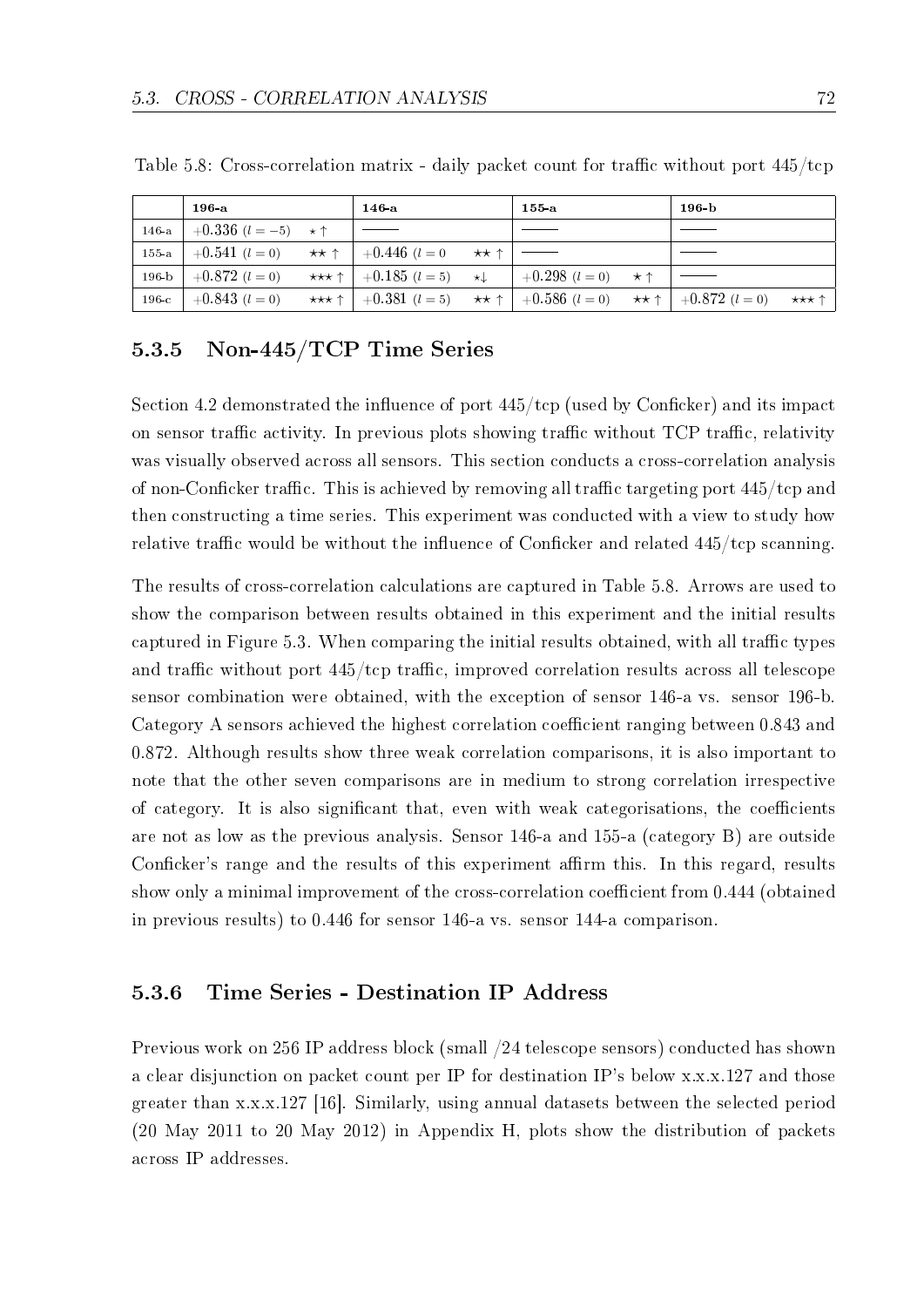|         | 196-a                                             | $146 - a$                                   | $155 - a$                                                                                                      | $196-h$ |                   |
|---------|---------------------------------------------------|---------------------------------------------|----------------------------------------------------------------------------------------------------------------|---------|-------------------|
| $146-a$ | $+0.348$ $(l = 0)$ $\star$                        |                                             |                                                                                                                |         |                   |
|         | 155-a   +0.460 $(l = 0)$ **   +0.556 $(l = 0)$ ** |                                             |                                                                                                                |         |                   |
| $196-b$ |                                                   |                                             | $\vert +0.698 \; (l=0) \quad \star \star \star \vert +0.141 \; (l=5) \quad \star \quad \vert +0.254 \; (l=11)$ |         |                   |
| $196-c$ |                                                   | $+0.686$ $(l = 0)$ *** $+0.321$ $(l = 0)$ * | $+0.419 (l = 0)$ ** $+0.810 (l = 0)$                                                                           |         | $\star\star\star$ |

Table 5.9: Cross-correlation matrix - traffic with destination IP address above  $x.x.x.127$ 

This experiment extracts the upper half of the /24 IP space (looking for IP addresses between x.x.x.127 and x.x.x.255) and looks at daily packet counts across network telescope sensors. Since it is known that the selected destination IP addresses are outside of Conficker's automated scanning range, it is possible to remove the influence of automated scans  $[18]$ . This is different from the experiment in Section 5.3.5 as the unreachable addresses were simply excluded while still observing other traffic routing to  $445/\text{tcp}$ . This allowed the researcher to look at all traffic across all ports and packet types while focusing on a limited destination address range.

The results of the cross-correlation experiment are shown in Figure 5.9. Results show a strong correlation between category A sensors. Although correlation between sensors in category B is moderate, improvements can be observed with a cross-correlation coefficient of 0.556. These results indicate that, with Conficker's automated scans removed, relativity of sensors in each category is observed.

### 5.4 Hourly Packet Count Analysis

Thus far research has been conducted using daily bin sizes for correlation analysis. In this section the researcher aims to reduce granularity and look at hourly bin sizes to conduct cross-correlation calculations. The challenge with hourly bin sizes is that there are missing values and, as previously indicated, cross-correlation analysis is sensitive to missing values thus one needs to treat missing values.

Table  $5.10$  shows the hourly outages for the entire selected year period<sup>2</sup>. Due to the vast amount of packets that sensors receive daily, a conservative assumption was made: should the network telescope sensor not receive a packets for an entire hour; it is assumed that there was an outage. These minimal hourly outages can be attributed to a number of factors such as regional outages with service providers. No telescope sensor (apart from

<sup>&</sup>lt;sup>2</sup>Considering six months period for Sensor 196-b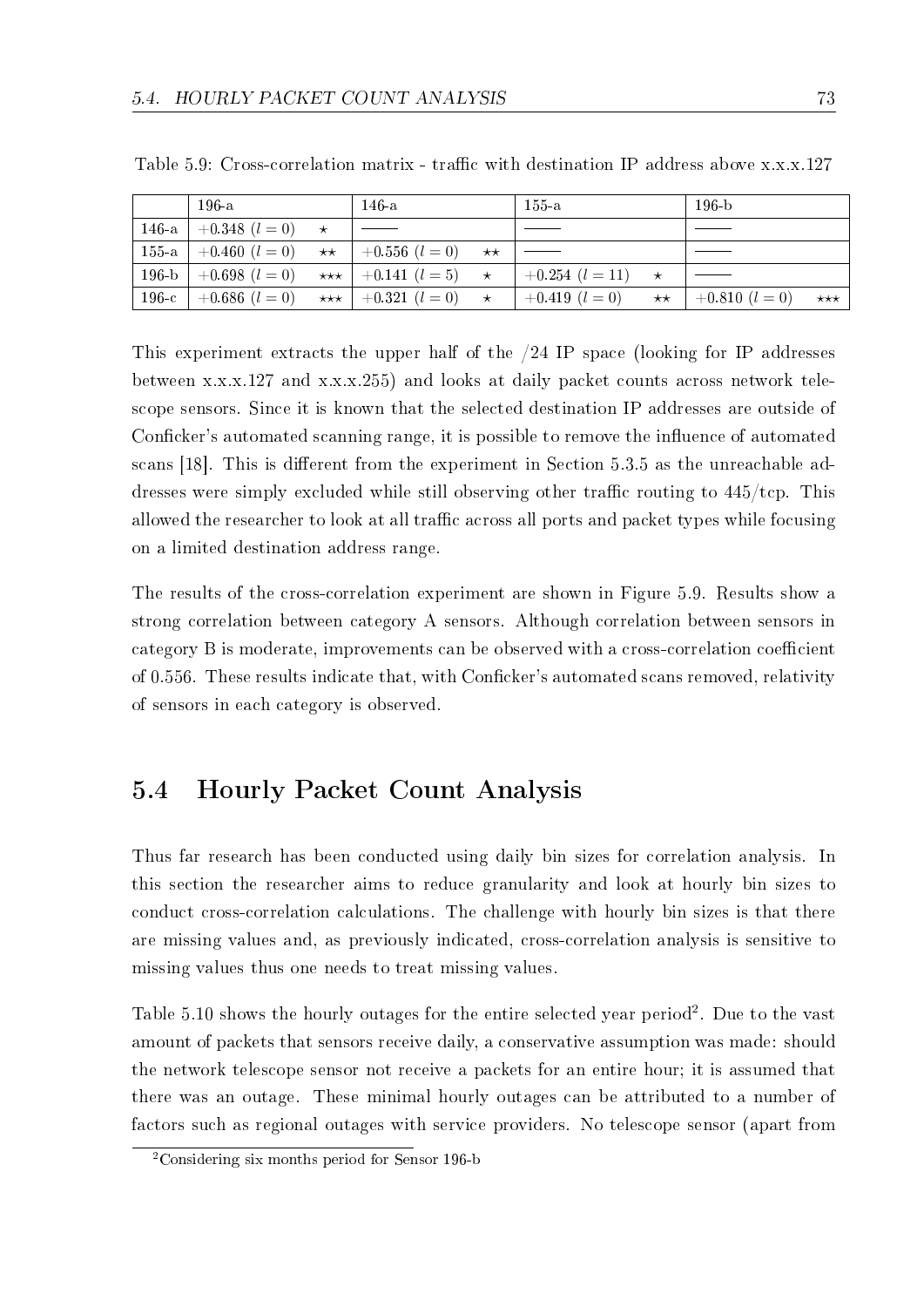| Telescope | Total downtime (hours) | Up-time |
|-----------|------------------------|---------|
| $196-a$   | 31 hours               | 99.65%  |
| $146-a$   | 39 hours               | 99.57%  |
| $155-a$   | 12 hours               | 99.86%  |
| $196-b$   | 0 hours                | 100%    |
| $196-c$   | 1 hour                 | 99.99%  |

Table 5.10: Telescope sensor's hourly downtime for the 12 month period

Table 5.11: Cross-correlation matrix - hourly packet count for all packet types

|         | $196-a$                          | $146-a$                                        | $155-a$                                         | $196-h$ |         |
|---------|----------------------------------|------------------------------------------------|-------------------------------------------------|---------|---------|
|         | $146-a$ +0.029 $(l = 5)$ $\star$ |                                                |                                                 |         |         |
|         | 155-a $+0.089$ $(l = 0)$ $\star$ | $+0.127$ $(l = 0)$                             |                                                 |         |         |
| $196-b$ | $+0.364$ $(l = 0)$ **            | $+0.219(l = -32)$                              | $\star$   +0.067 (l = 0)                        |         |         |
| $196-c$ |                                  | $+0.320$ $(l = 0)$ $\star$ $-0.027$ $(l = 10)$ | $\star$ + 0.089 (l = 1) $\star$ + 0.320 (l = 0) |         | $\star$ |

196-b) had a full day outage. The hours reported on the table are not contiguous but rather spread across the entire period. In a full year (with 8785 hours), the highest outage experienced in one sensor was 39 hours. A total of 83 hours of downtime in all sensors was observed.

By default, missing values are not allowed in computing cross-correlation coefficients. However, it is possible to simply pass through missing values by setting "na.pass" on the 'na.action' input parameter. Table 5.11 shows the hourly cross-correlation analysis of the five sensors. The first observation is that all sensors, except 196-a vs. 196-c, have weak correlation results. Furthermore, when comparing hourly packet counts with daily packet counts of all packet types, the cross-correlation coefficients were significantly lower. Although the number of missing values does play a role on correlation coefficient, these results obtained show that increasing the resolution and looking at hourly traffic activity does not yield better correlation results.

### 5.5 Summary of Findings

This chapter focuses on using advanced correlation analysis to test for relativity in sensor activity. Having traffic captured with related time stamps allowed the researcher to construct a number of time series. Auto-correlation and cross-correlation of time series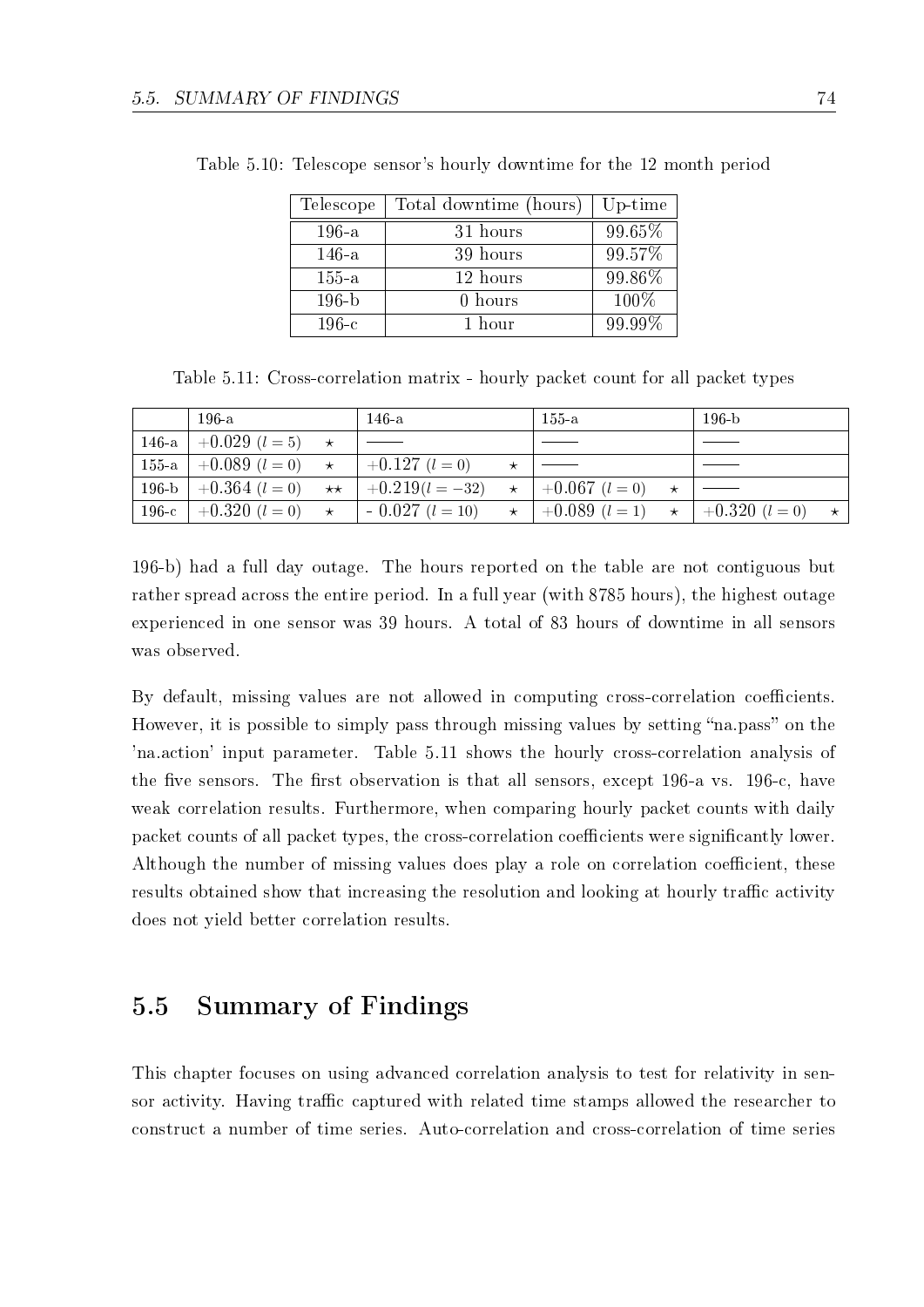analysis were used. The results of the correlation analysis were presented with correlograms and their respective cross- or auto-correlation coefficients.

#### 5.5.1 Auto-correlation Results

Using the auto-correlation technique to determine whether a time series correlates with itself in different time lags (i.e. repeated patterns), it was observed that category  $A$ sensors have weak auto-correlation (i.e. no repeating patterns) using daily packet counts. Sensor 155-a showed a particularly interesting repeated decaying pattern with strong to moderate auto-correlation coefficient until a time lag of 11. Sensor 155-a also had a similar decaying pattern, however, the cross-correlation coefficients were much lower and at a time lag beyond 2 they were weak. Similarly, looking at an hourly packet count, the correlograms for category A showed repeated and diminishing cycles every 24 hours, although the correlation coefficient beyond time lag of 2 was weak. Looking at port  $445/\text{top}$ , 24-hourly cycles were observed with strong auto-correlation coefficients every 24 hours thereby showing evidence of Conficker's cyclical scanning patterns.

#### 5.5.2 Cross-correlation Results for All Traffic

Following from auto-correlation experiments, the cross-correlation method was used to test for correlation of two variables (i.e. two time series). Initial results, looking at packet counts of all packet types, affirmed the results shown in Section 4.1 and indicated the relativity of network traffic activity across category A sensor's combination. Similarly, category B sensors showed relativity. The cross-correlation coefficient fell in the moderate bracket in this experiment for comparisons in each category. Although these results did not initially contain coefficients greater than  $0.67$  (i.e. strong correlation), given the amount of interplay and anomalous spikes, the results were encouraging and allowed the researcher to study the underlying variables further. When comparing combinations of category A sensors with category B sensors, results showed weak cross-correlation.

#### 5.5.3 Cross-correlation Results for Major Protocols

Having statistically demonstrated evidence of cross-correlation across category A and category B sensors, an investigation of the underlying similarities was conducted by looking at different types of traffic separately.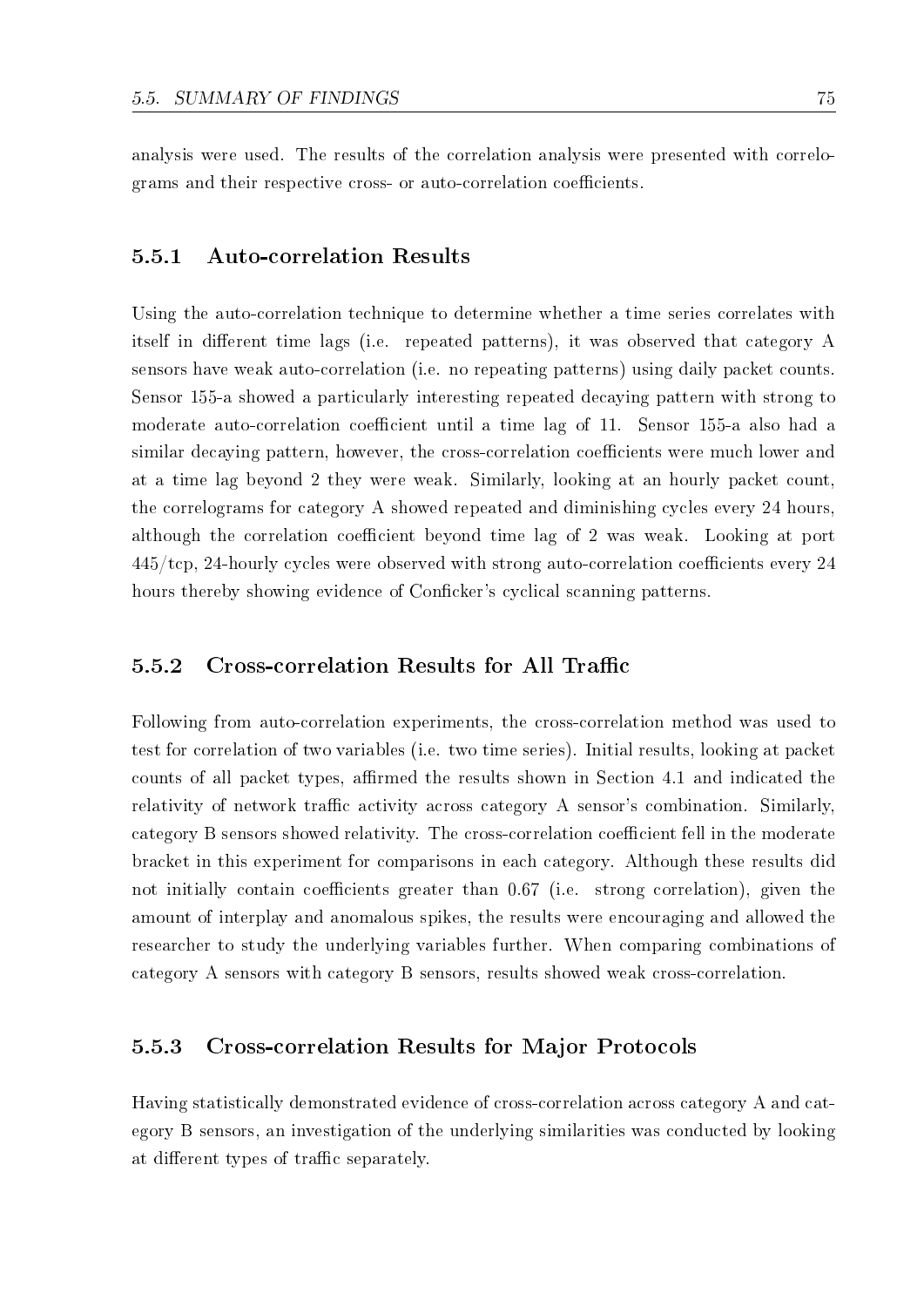Looking at TCP traffic only, category A TCP cross-correlation analysis results were in the strong bracket with the cross-correlation coefficient between 0.76 to 0.86. Given the significant amount of traffic being analysed and the fact that category A sensors are not adjacent to each other on the 196 prefix, the results achieved showed high relativity. Since TCP traffic accounts for above  $90\%$  of category A's traffic, by simply removing  $10\%$  of the traffic the cross-correlation coefficient moved from moderate to strong. Correlograms of category A comparisons resembled a normal distribution with a clear distinct peak at time lag of 0. Category B sensors however remained in a moderate category achieving only 0.4 cross-correlation coefficient between the sensors. Looking at active  $\text{TCP traffic}$ , results showed that there was a slight, negligible decrease of the correlation coefficients. This was due to the small amounts of inactive packets observed.

Results obtained in looking at UDP traffic results were mixed and uncategorised. Although most of category A cross-correlations were weak (some even insignicant), a few moderate correlations were reached, even across categories. The poor results achieved were mainly caused by the anomalous spikes investigated in Section 4.1. The anomalous spikes were uncoordinated and focused on one sensor at a time.

ICMP traffic results showed that traffic activity across all sensors (irrespective of category) showed moderate to strong correlation. Interestingly, by analysing the correlograms it was shown that ICMP traffic was uniform. Although at time lag of 0 there were clear peaks. neighbouring time lags also showed relatively similar but slight lower cross-correlation values.

### 5.6 Summary

This chapter implemented auto- and cross-correlation methods to conduct advanced correlation analysis using time series. By using the auto-correlation function, experiments were conducted to test if each of the generated time series auto-correlates. Category A sensors showed evidence of repeated 24-houly cycles due to the Conficker worm.

The second part of the chapter focused on implementing the cross correlation method to test sensor combinations relativity. The cross-correlation function showed moderate correlation in each category when looking at all traffic. Results were improved significantly when looking at TCP traffic and strong correlation in category A's comparisons were calculated. Category B's comparisons remained in the moderate category for TCP traffic. Implementing the cross-correlation function using UDP traffic showed mixed and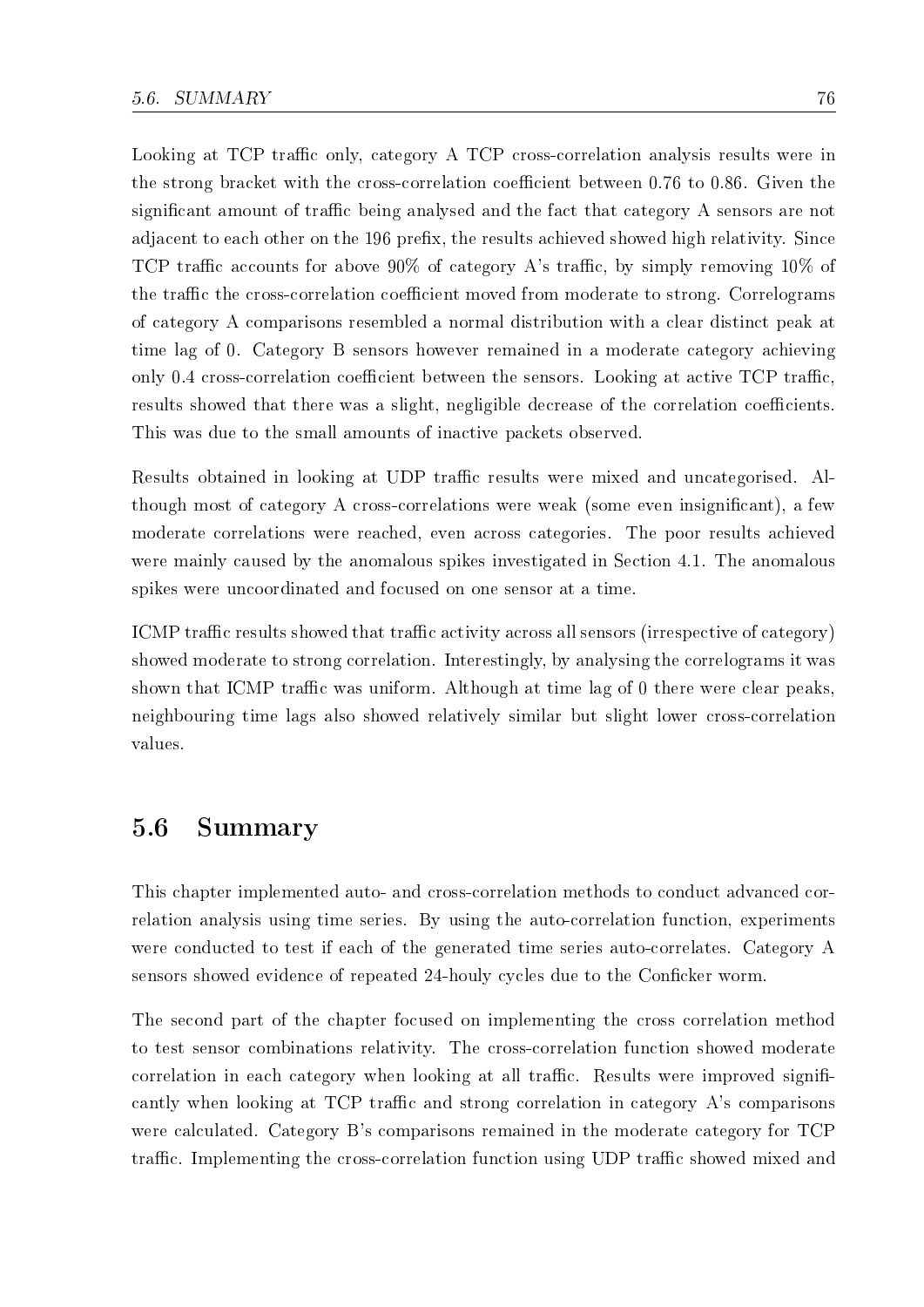uncategorised results but mainly results were in the weak category. The cross-correlation function showed that coefficients of ICMP traffic were uniform irrespective of category.

This chapter quantitatively analysed the correlation of traffic activity for all the sensors. The next chapter provides a conclusion to the research project by providing a brief overview of the work done and examining the project's objectives.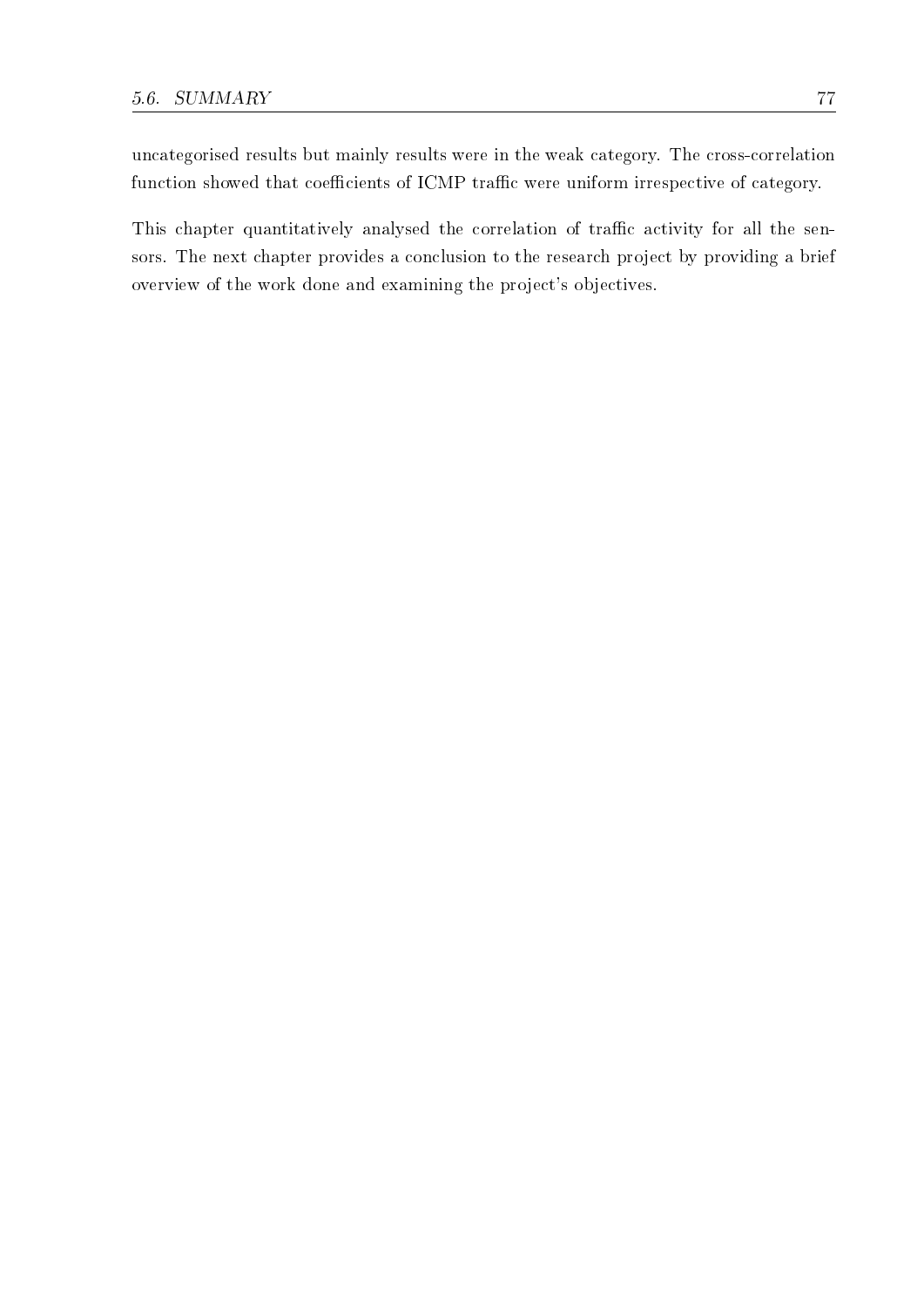## Chapter 6

## Conclusion

This chapter summarises the research project by providing an overview of the work conducted and the outcomes thereof. The chapter also revisits the objectives and goals that were set for the project at the outset. When revising the objectives, the extent to which the project's goals were met is examined. The last section discusses the potential future extension of the research project.

### 6.1 Overview of Research Project

This research project focuses on correlation analysis of traffic activity observed in five /24 network telescopes. To develop a foundation, the project focused on comparative analysis of traffic generated by the telescopes. Building on this foundation, an advanced correlation analysis of traffic activity across the five sensors was conducted.

#### 6.1.1 Preliminary Analysis of Datasets and Location of Sensors

The research project was introduced by discussing datasets and conducting analysis of the logical and physical location of network telescopes. With a selected period of a year, results obtained showed that datasets generated by category A sensors (196-a, 196-b and 196-c) had similar higher packet counts when compared to the lower packet counts observed in category B (146-a and 155-a) datasets. Consequently, the researcher proceeded to conduct a detailed analysis of the logical location. It was revealed that, although sensors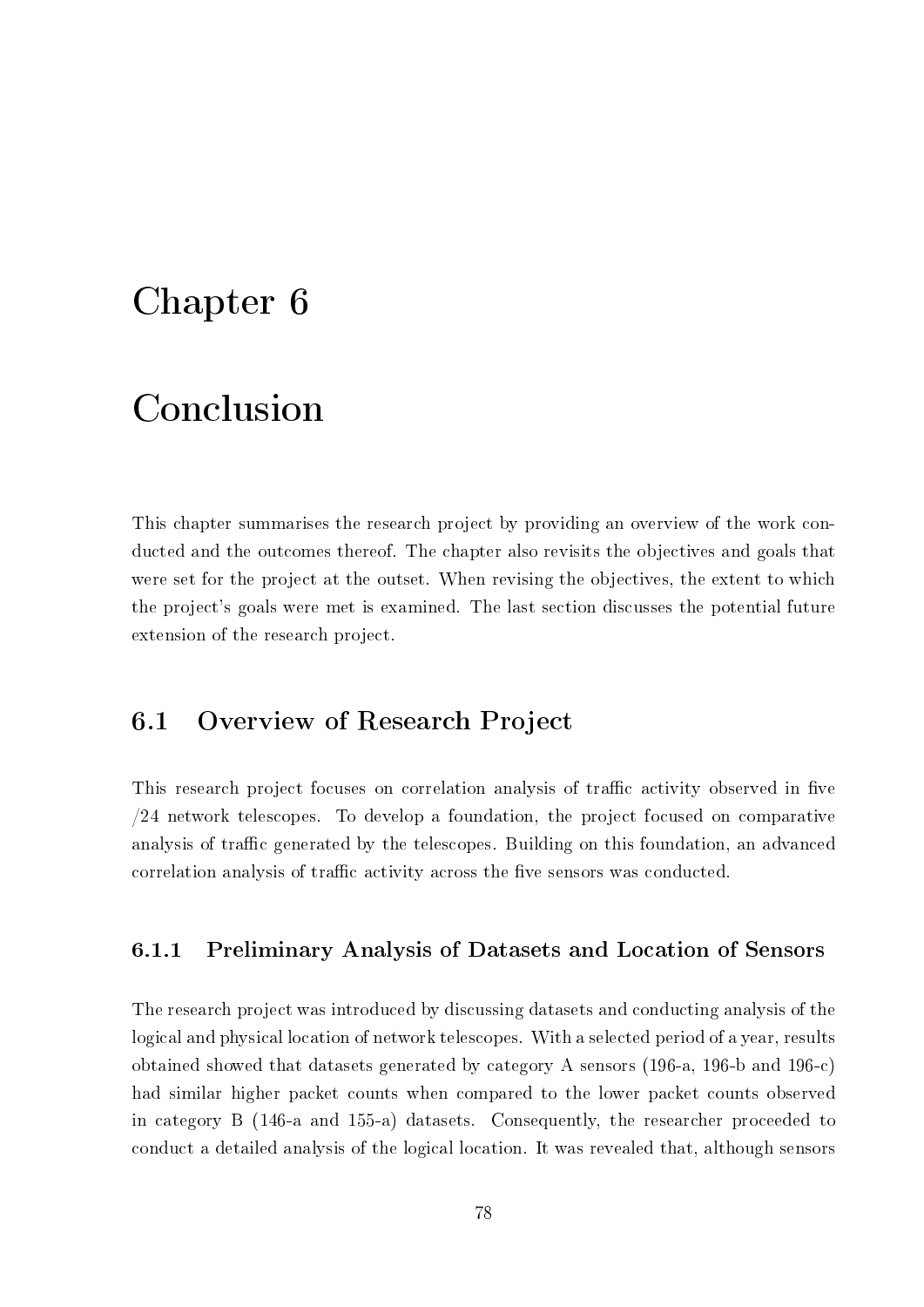were relatively logically distant (not logically next to each other); sensors in category A were closer to each other. The reason for this is that Category A sensors are placed on the same high-order IP prefix (prefix  $196$ ).

The in-depth analysis of IP prefix location (both physical and logical) using the Regional Internet Registry, provided further insight into the legacy of IP assignments that aided the researcher in the categorisation of the sensors. The high-order IP prefix, in which category A sensors were placed, had most apportions in Africa. Conversely, apportions in high-order IP prefixes, in which category B sensors were placed, were mainly in the United States. Results showed that category A sensors were placed in a high-order IP prefix with predominantly smaller IP address blocks whereas category B's high-order prefixes had larger IP address blocks. Larger IP address block assignments are more likely to belong to large enterprises while smaller assignments are more likely to be found in an "end-user" environment, which tends to be more susceptible to malicious activity. Moreover, larger corporations are likely to have higher information security maturity.

#### 6.1.2 Comparative Analysis Using Summarisation

Having built a profile of datasets (logical and physical location, size, legacy IP assignments), the research project proceeded to conduct a comparative analysis of traffic observed across the five sensors. Iteratively, through summarisation techniques and the use of graphical plots, a number of similarities were observed in each category. Time series' of traffic activity, as well as their respective plots, were generated. Generated plots with all traffic types, showed similarities in traffic activity in each category of sensors.

The results from the graphically observed data were encouraging, which led the researcher to continue to investigate different types of traffic separately. Apart from similarities in the distribution of packets across the major protocols in each category of telescope sensors, further category-specific similarities were observed. In analysing TCP traffic, the influence of Conficker worm was observed as a contributor, among other sensor location factors, in the categorisation of sensors. Random number generator errors in Conficker meant that category B sensors were unreachable by the worm's automated scanning. The examination of UDP traffic, by looking at top ports, revealed that the traffic contained a number of anomalous spikes which resembled denial-of-service attacks. Because these anomalous spikes were uncoordinated, they caused the fluctuation in the relativity of UDP traffic activity when comparing different sensors. Comparative analysis of ICMP traffic showed evidence of similarities of traffic across all sensor combinations irrespective of the category.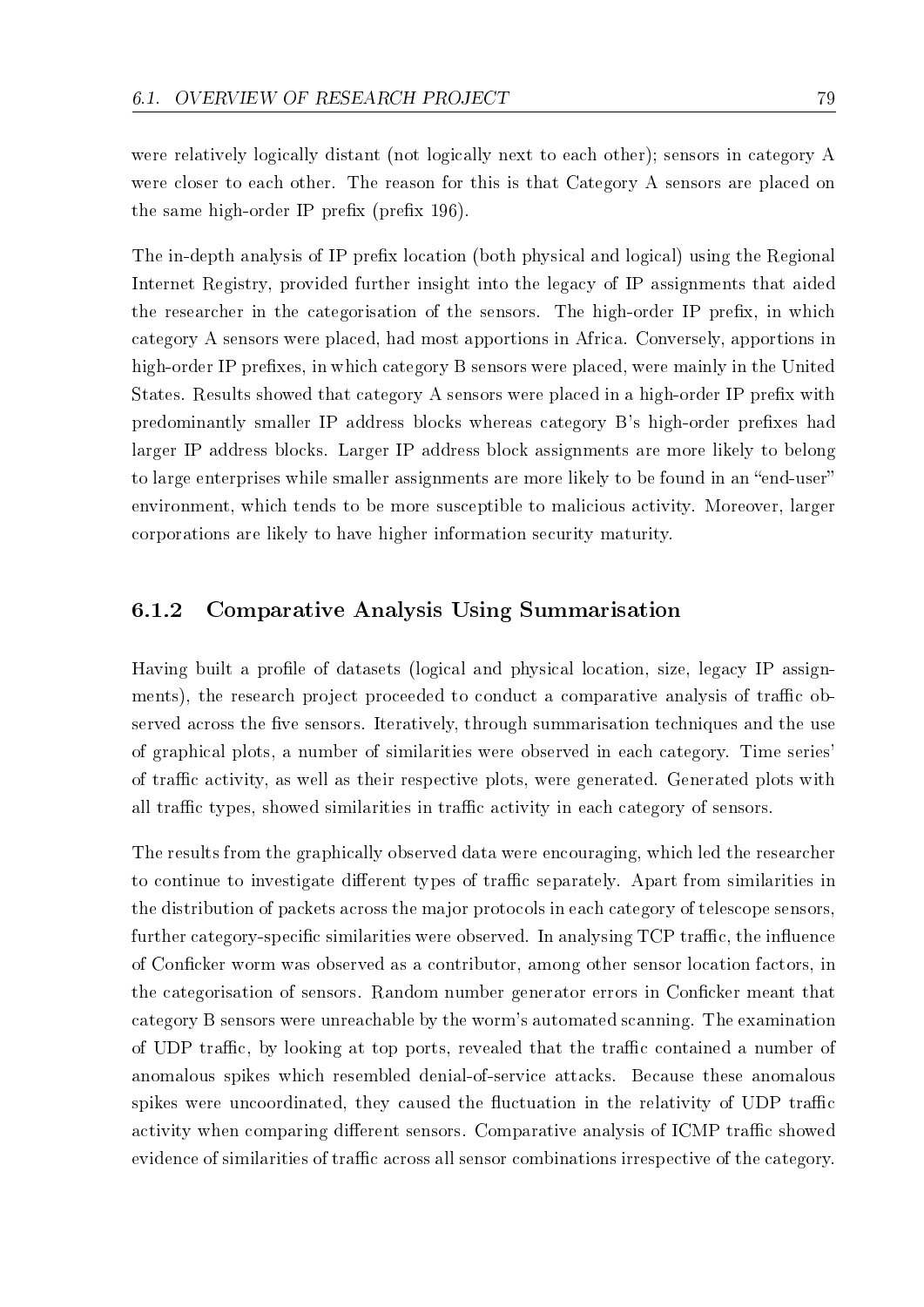Basic statistical methods also supported the initial observations of the categorisation of sensors presented, by showing similar spreads and centrality in each category.

#### 6.1.3 Implementing Advanced Time Series Correlation Methods

Subsequent to the comparative analysis, that used summarisation and basic statistics, tests for correlation in traffic activity using advanced correlation analysis were conducted. At first instances, tests on whether there are repeating patterns in each generated time series (representing traffic activity of each sensor) were conducted. Time series were generated using a daily time period. Results of the daily time series showed that the series do not auto-correlate because of the resulting weak correlation coefficient calculated. At an hourly time interval, although the correlation coefficient was weak, examination of the correlogram showed evidence of diminishing cycles in every 24 hours of traffic. The next step focused on testing for correlation across all sensor combinations using crosscorrelation method Time series were generated by firstly, looking at all traffic types and. secondly, refining the time series and studying different major TCP, UDP and ICMP traffic separately. Time series excluding the  $445/\text{top}$  port were also generated, as well as studies of IP ranges outside Conficker's reach. The following results were achieved when using the cross-correlation method:

- Looking at all traffic types, the cross-correlation coefficient was in the moderate bracket for category A sensors. Similarly, when testing combinations of category B sensors the correlation coefficients calculated were also in the moderate bracket.
- Looking at TCP traffic, the cross-correlation coefficient for category A sensors was in the strong bracket, while Category B sensor combinations remained in the moderate bracket.
- Looking at UDP traffic cross-correlation coefficient results were mixed and uncategorised.
- Looking at ICMP traffic, cross-correlation coefficient results showed relativity of traffic activity with a moderate to strong correlation bracket across all sensor combinations.
- Looking at traffic without the influence of Conficker (i.e. excluding  $445/\text{top}$ ), results were significantly improved when compared to all traffic. Category A comparisons were in the strong bracket and Category B comparisons were in the moderate category.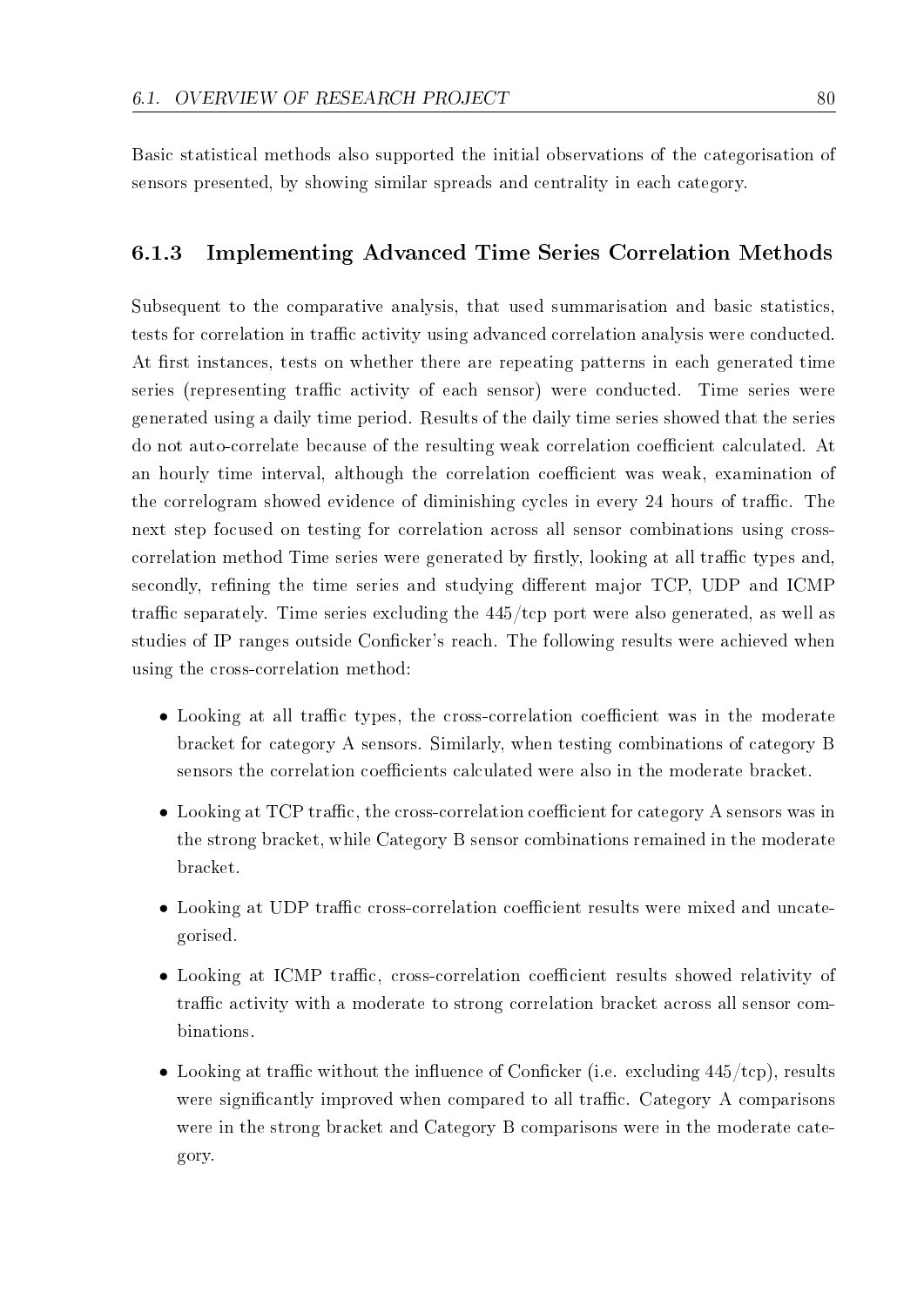## 6.2 Project Objectives and Goals

The two main objectives of the research project were:  $(1)$  to comparatively analyse traffic observed by telescope sensors; and (2) to quantitatively investigate the correlation of traffic activity across the five telescope sensors. From these objectives, a number of research goals were identified and in this section the goals are revisited as follows:

- In comparatively analysing the similarities of traffic, Chapter 4 used graphical plots and basic statistics (means, median and standard deviation) to show relativity of traffic in each category of telescope sensors. The categorisation of sensors was introduced in Section 3.2 following iterative analysis of where the sensors' IP prefixes were located (logically and physically) as well as the influence of the Conficker worm. The categorisation exercise formed part of an investigation into the differences in traffic observed by sensors and further highlighted the impact of legacy issues related to the IP address assignment.
- In analysing the different types of traffic, TCP traffic's dominance across category A sensors was observed due to  $445/\text{top}$  port traffic. The influence of Conficker proved to be a main distinguishing element between category A and B sensors due to Conficker's inability to reach Category B sensors' IP range. Comparative analysis of UDP traffic, in Section 4.3, led to the discovery of a number of anomalous uncoordinated traffic spikes. ICMP traffic analysis conducted in Section 4.4 showed ICMP traffic as uniform across all sensors.
- In using statistical methods to quantitatively analyse traffic activity across all sensors, Chapter 5 focused on the implementation of time series. Time series were implemented to model traffic activity represented over a period of time. The implementation of the auto-correlation method showed that constructed time series representing daily traffic activity had no repeated patterns, however, hourly analysis revealed evidence of 24-hour cycles.

The fulllment of the each goal contributes towards the main project's objectives. The research project has conducted comparative analysis by using basic statistics and summarisation techniques. Additionally, comparative analyses of major traffic types were conducted separately. In concluding the analysis, the project focused on quantifying the cross-correlation coefficient to determine the correlation of traffic activity in all the sensor combinations.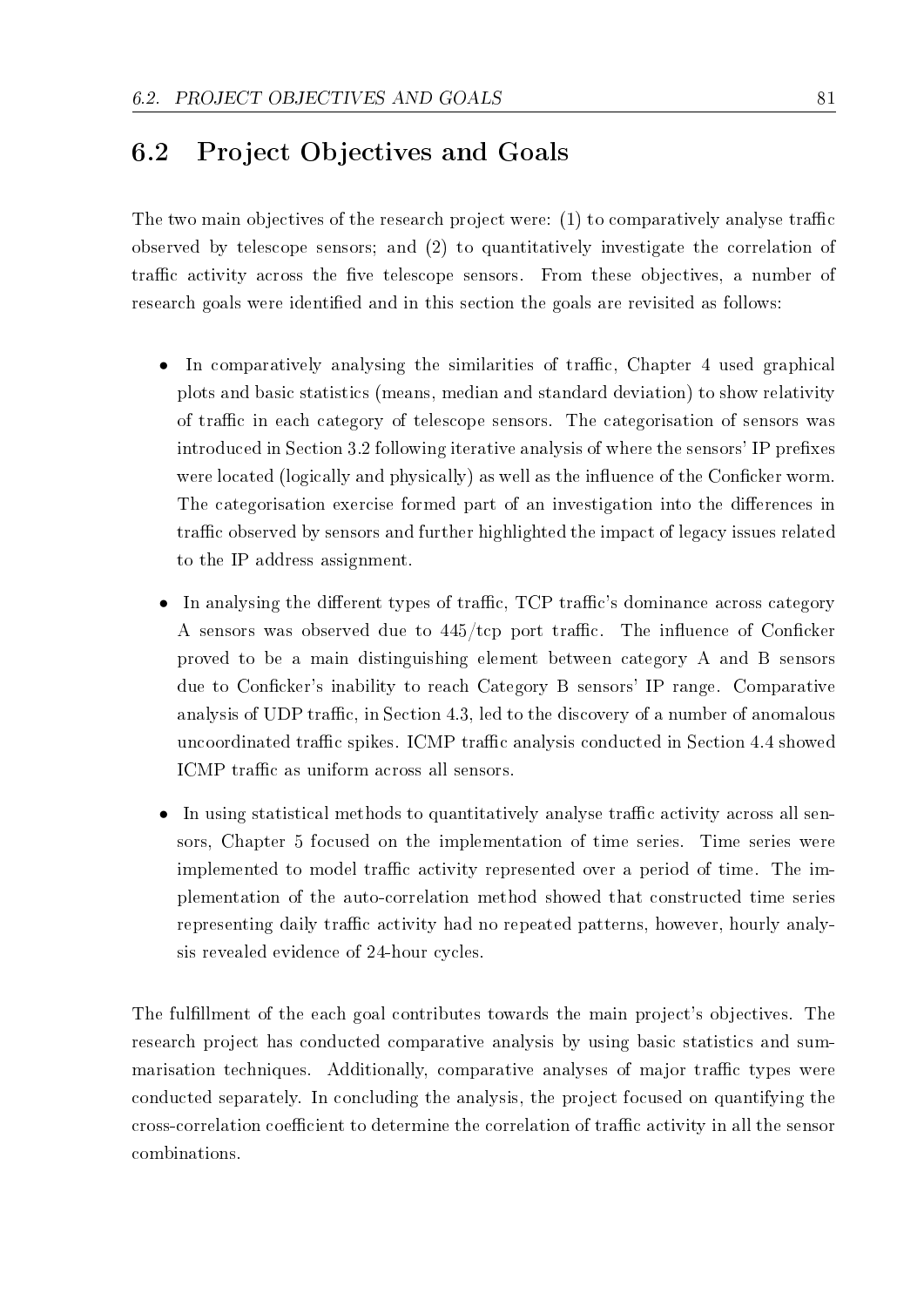### 6.3 Future Work

Given the time limit imposed on research work, there are suggested areas of research that would aid further correlation studies of network telescope traffic activity. This research project is based on datasets that were collected at Rhodes University and, as larger and different datasets become available, further experiments can be carried out.

#### 6.3.1 Multivariate Time Series Correlation Analysis

The research project directed efforts towards a univariate correlation analysis of time series focusing mainly on the packet count variable. Using multivariate correlation analysis, researchers would be able to conduct correlation analysis of traffic activity using more than one variable at a time. For example, researchers could examine the combination of daily packet count variable with the average daily packet size to create a bivariate time series and use multivariate analysis of time series to test for relativity in traffic activity. This would further enhance the research by examining the relationship of multiple variables.

#### 6.3.2 Test Correlation with Additional Third Party Dataset

The research was conducted with five network telescope nodes spread across different network segments of the address range with a relatively logical distance. It would be interesting to further support the results achieved by using datasets captured in other regions or segments and conduct a correlation analysis of the same time period with the datasets used in this research. Furthermore, it would be interesting to conduct similar experiments on a larger network telescope or compare a larger network telescope's relativity with the small network telescope. Provided the periods under analysis are the same, cross-correlation of different sized telescope sensors could be conducted since the time series of larger telescope sensor would simply have higher packet count variable.

#### 6.3.3 Smoothing Techniques

Network telescope traffic flow, similar to many time-substantial time series such as the economics series [8], are subjected to signicant amount of noise. As an extension to this project, a technique of time series smoothing can be applied to extract the underlying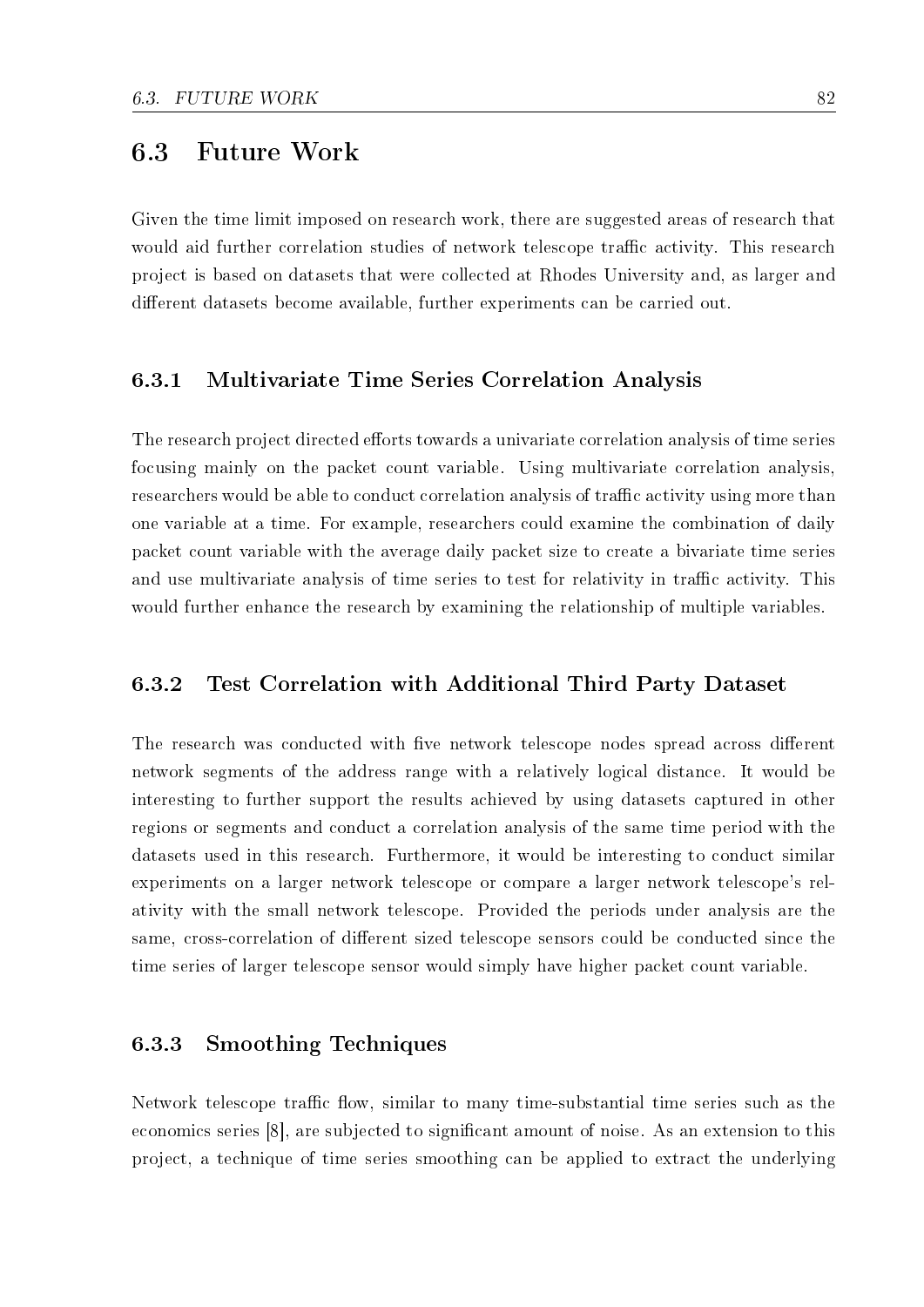trend. After analysing UDP traffic, the researcher discovered a number of anomalous spikes of traffic and these were responsible for extreme packet counts that were uncoordinated across all sensors. If one were to examine the time series with smoothing techniques, one could investigate the correlation of traffic activity with a smooth time series.

#### 6.3.4 Automated Metrics and Dashboards for Analysis

Chapter 4 makes use of summarisation and basic statistical techniques to analyse traffic of the five datasets. Conducted experiments were iterative in nature and were based on observations or trends of the initial results. The refinement of experiments was also employed to arrive at a set of plots and graphs used to compare the datasets. As an extension, by using generated graphs and plots as a basis; there is an opportunity to create dashboards and metrics that can be automatically generated to compare multiple datasets. Readers are referred to the work in network telescope metrics showing that standardised metrics can be used to share information among researchers [19].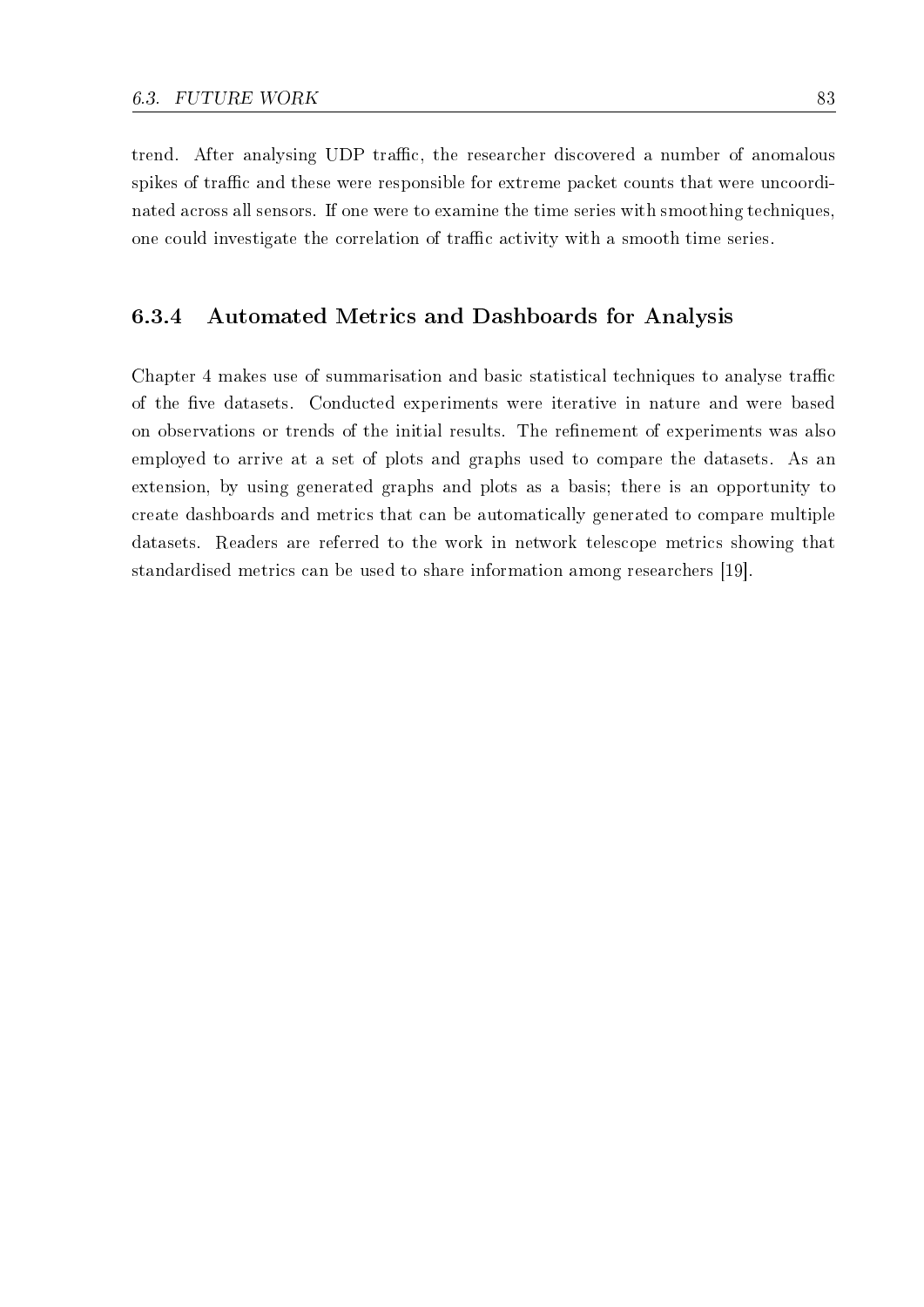## References

- [1] APNIC. Resource ranges by RIR, November 2013. Available from http://www.apnic.net/publications/research-and-insights/ip-address-trends/byrir; accessed 10 October 2013.
- [2] ARIN. Number Resources, 2013. Available from http://www.iana.org/numbers; accessed 6 September 2013.
- [3] World Bank. Countries and Economies, 2013. Available from http://data.worldbank.org/country/; accessed 2 November 2013.
- [4] Nevil Brownlee. One-way traffic monitoring with iatmon. In *Passive and Active* Measurement, pages 179–188, Vienna, Austria, 2012. Springer.
- [5] Carnivore. Conficker does not like me?, November 2009. Available from http://carnivore.it/2009/11/03/conficker does not like me; accessed 10 October 2013.
- [6] T. Chown. IPv6 Implications for Network Scanning. RFC 5157, March 2008. Available from http://www.ietf.org/rfc/rfc5157.txt; accessed 10 September 2013.
- [7] Bradely Cowie and Barry Irwin. A Baseline Numeric Analysis of Network Telescope Data for Network Incident Discovery. In Southern African Telecommunications Networks and Applications Conference  $(SATNAC)$ , pages 339–344, Spier Estate, South Africa, 2010.
- [8] Paul SP Cowpertwait and Andrew V Metcalfe. Introductory time series with R. Springer, 2009.
- [9] Cymru. The darknet project, 2013. Available from http://www.teamcymru.org/Services/darknets.html; accessed 10 September 2013.
- [10] Marina del Rey. Transmission Control Protocol, RFC 793, September 1981. Available from https://www.ietf.org/rfc/rfc793.txt; accessed 10 September 2013.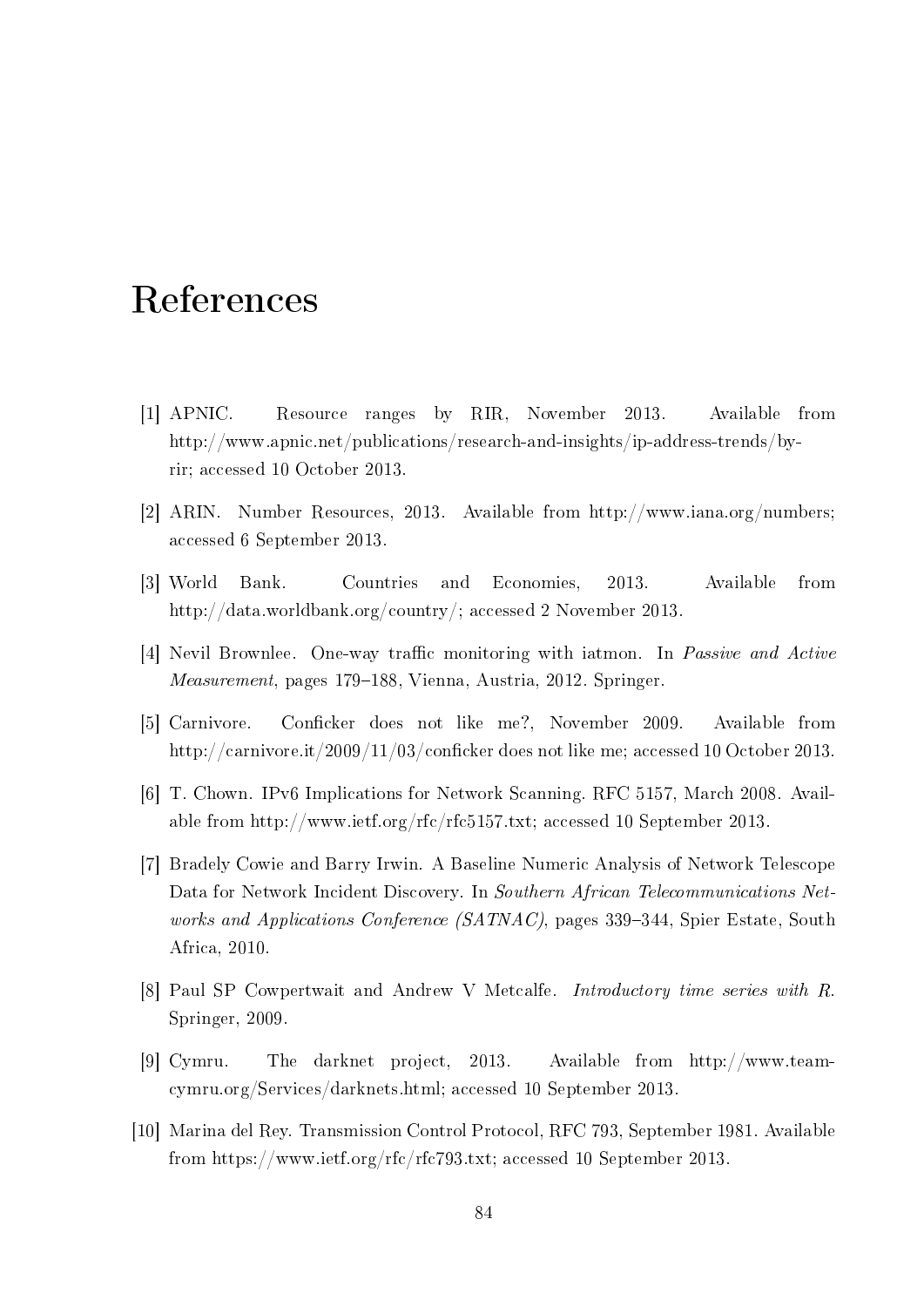- [11] G. Armitage F. Baker, W. Harrop. IPv4 and IPv6 Greynets, RFC 6018, September 2010. Available from http://tools.ietf.org/html/rfc6018; accessed 10 Devember 2013.
- [12] M. Ford, J. Stevens, and J. Ronan. Initial Results from an IPv6 Darknet13. In International Conference on Internet Surveillance and Protection, pages 13-13, Cote d'Azur, 2006. IEEE.
- [13] E. Gerich. Guidelines for Management of IP Address Space, May 1993. Available from http://tools.ietf.org/html/rfc1466; accessed 2 November 2013.
- [14] Uli Harder, Matthew Johnson, Jeremy T. Bradley, and William J. Knottenbelt. Observing Internet Worm and Virus Attacks with a Small Network Telescope. In PASM 2005, 2nd International Workshop on the Practical Application of Stochastic Modelling, volume 151 of Electronic Notes in Theoretical Computer Science, pages 4759, May 2006. The data has now been released in anonymised form at http://www.doc.ic.ac.uk/ uh/network-telescope/.
- [15] IANA. IANA IPv4 Address Space Registry, May 2013. Available from http://www.iana.org/assignments/ipv4-address-space/ipv4-address-space.xml; accessed 01 November 2013.
- [16] B. Irwin. A baseline study of potentially malicious activity across five network telescopes. In Cyber Conflict (CyCon), 2013 5th International Conference on, pages  $1-17, 2013.$
- [17] B. Irwin and N. Pilkington. High Level Internet Scale Traffic Visualization Using Hilbert Curve Mapping. In JohnR. Goodall, Gregory Conti, and Kwan-Liu Ma, editors, VizSEC 2007, Mathematics and Visualization, pages 147–158. Springer Berlin Heidelberg, 2008.
- [18] Barry Irwin. A framework for the application of network telescope sensors in a global IP network. PhD thesis, Rhodes University, 2011.
- [19] Barry Irwin. Network Telescope Metrics. In Southern African Telecommunications  $Networks$  and Applications Conference (SATNAC), pages 339–344, Fancourt, George. Western Cape, 2012.
- [20] Barry Irwin and Richard J Barnett. An Analysis of Logical Network Distance on Observed Packet Counts for Network Telescope Data. In Southern African Telecommunications Networks and Applications Conference (SATNAC), volume 31, Royal Swazi Spa, 2009.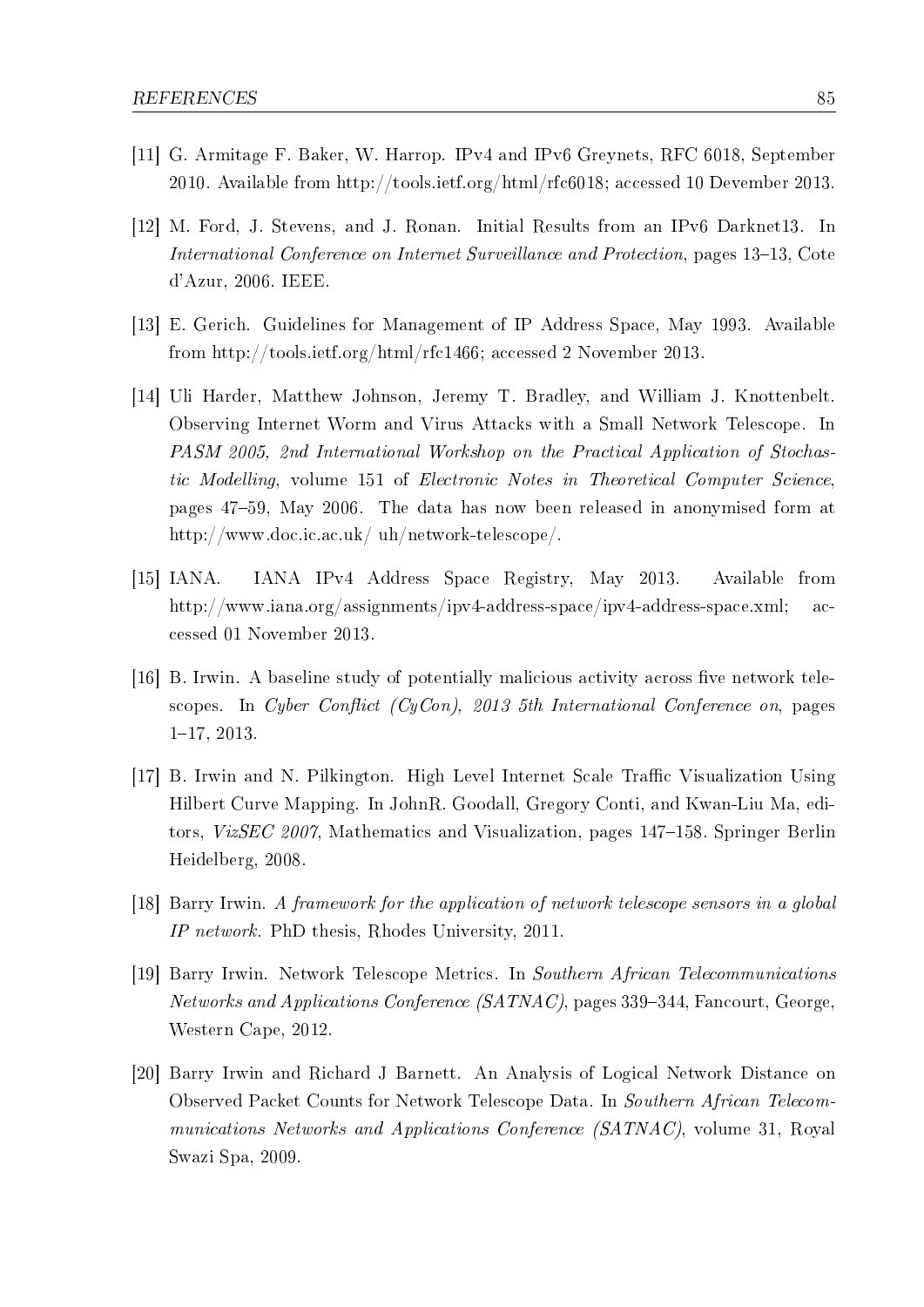- [21] G. Camarillo A. Johnston J. Peterson R. Sparks M. Handley E. Schooler J. Rosenberg, H. Schulzrinne. SIP: Session Initiation Protocol, RFC 3261, June 2002. Available from http://www.ietf.org/rfc/rfc3261.txt; accessed 6 November 2013.
- [22] Jan W Kantelhardt, Eva Koscielny-Bunde, Henio HA Rego, Shlomo Havlin, and Armin Bunde. Detecting long-range correlations with detrended fluctuation analysis. Physica A: Statistical Mechanics and its Applications,  $295(3):441-454$ ,  $2001$ .
- [23] Eric D Kolaczyk. Statistical analysis of network data. Springer, 2009.
- [24] CBG Limonard. Missing values in time series and the implications on autocorrelation analysis. Analytica Chimica Acta,  $103(2)$ :133-140, 1978.
- [25] David J Marchette. A Statistical Method for Profiling Network Traffic. In  $Work$ shop on Intrusion Detection and Network Monitoring, pages  $119-128$ . Santa Clara, California, USA, 1999.
- [26] Microsoft. Internet Control Message Protocol (ICMP) Basics, February 2007. Available from http://support.microsoft.com/kb/170292; accessed 23 October 2013.
- [27] Microsoft. Microsoft Security Bulletin MS08-067 Critical, October 2008. Available from http://technet.microsoft.com/en-us/security/bulletin/ms08-067; accessed 8 November 2013.
- [28] Microsoft. IPv4 Addressing, January 2009. Available from http://technet.microsoft.com/en-us/library/dd379547(v=ws.10).aspx; accessed 10 October 2013.
- [29] Microsoft. Buffer Overruns in SQL Server 2000 Resolution Service Could Enable Code Execution (Q323875), January 2013. Available from http://technet.microsoft.com/en-us/security/bulletin/ms02-039; accessed 16 October 2013.
- [30] Boris Mirkin. Core concepts in data analysis: summarization, correlation and visualization. Springer, 2011.
- [31] D. Moore, C. Shannon, G. Voelker, and S. Savage. Network Telescopes: Technical Report. Technical report, Cooperative Association for Internet Data Analysis (CAIDA), Jul 2004.
- [32] David Moore. Summary of Anonymization Best Practice Techniques, September 2008. Available from http://www.caida.org/projects/predict/anonymization/; accessed 10 November 2013.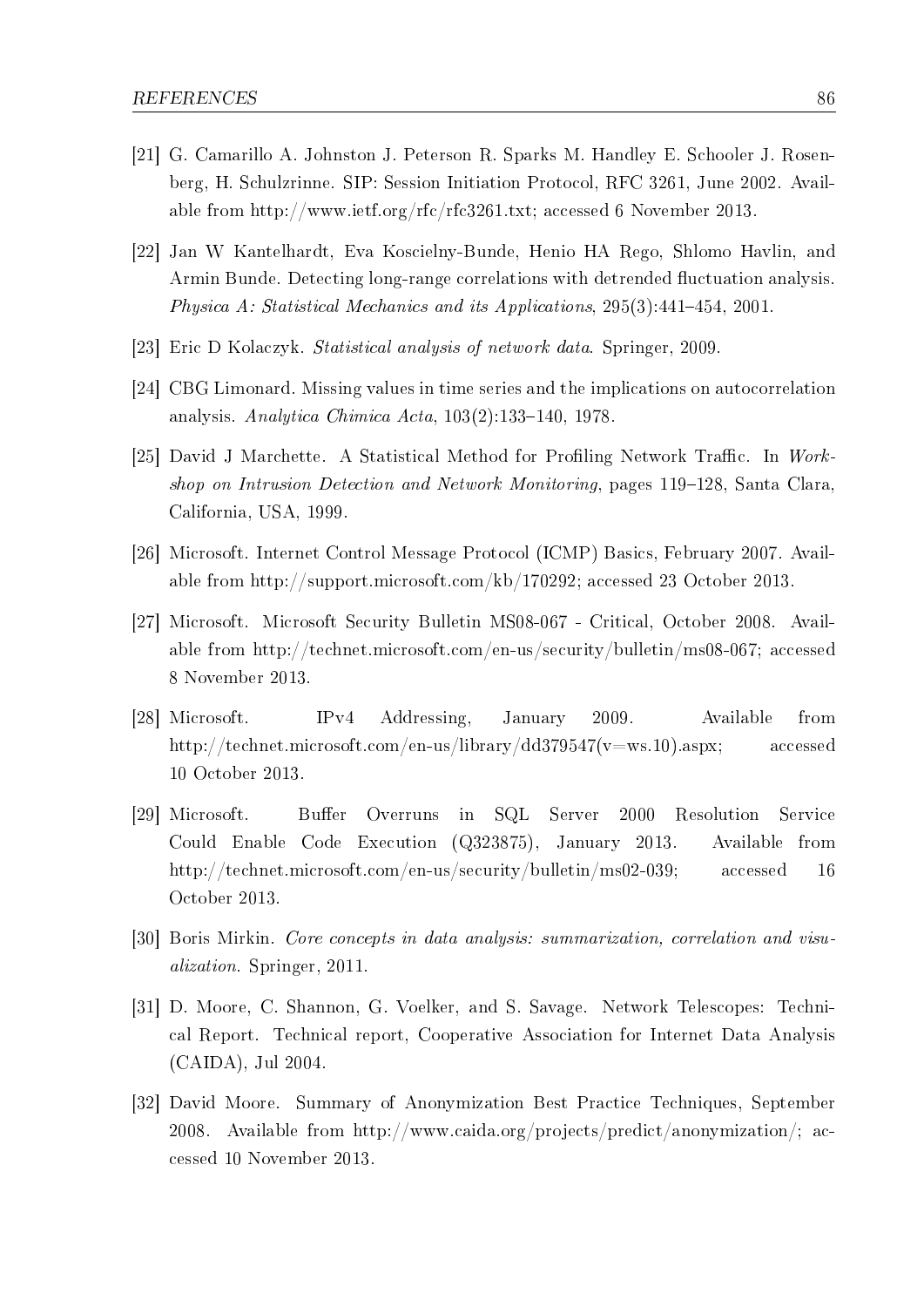- [33] David Moore, Vern Paxson, Stefan Savage, Colleen Shannon, Stuart Staniford, and Nicholas Weaver. Inside the slammer worm. Security & Privacy, IEEE,  $1(4):33-39$ . 2003.
- [34] David Moore, Colleen Shannon, Douglas J Brown, Geoffrey M Voelker, and Stefan Savage. Inferring internet denial-of-service activity. ACM Transactions on Computer  $Sustems (TOCS), 24(2):115-139, 2006.$
- [35] David Moore, Colleen Shannon, and k claffy. Code-Red: A Case Study on the Spread and Victims of an Internet Worm. In Proceedings of the 2Nd ACM SIGCOMM Workshop on Internet Measurment, IMW '02, pages 273–284, New York, NY, USA, 2002. ACM.
- [36] Alastair T Nottingham and Barry Irwin. gPF: A GPU Accelerated Packet Classi cation Tool. In Southern African Telecommunications Networks and Applications  $Conference$ , pages 339–344, Royal Swazi Spa, 2009.
- [37] Jason W Osborne and Amy Overbay. The power of outliers (and why researchers should always check for them). Practical assessment, research  $\mathcal{B}$  evaluation, 9(6):1-12, 2004.
- [38] Ruoming Pang, Vinod Yegneswaran, Paul Barford, Vern Paxson, and Larry Peterson. Characteristics of Internet Background Radiation. In Proceedings of the 4th ACM SIGCOMM Conference on Internet Measurement, IMC '04, pages 27–40, New York. NY, USA, 2004. ACM.
- [39] Hassen Saidi Phillip Porras and Vinod Yegneswaran. An Analysis of Conficker's Logic and Rendezvous Points, March 2009. Available from http://mtc.sri.com/Conficker/; accessed 10 October 2013.
- [40] J. Postel. User Datagram Protocol, RFC 768, August 1980. Available from http://www.ietf.org/rfc/rfc768.txt; accessed 10 September 2013.
- [41] J. Postel. Internet Control Message Protocol, RFC 792, September 1981. Available from http://tools.ietf.org/html/rfc792; accessed 6 November 2013.
- [42] J. Reynolds & J. Postel. Assigned Numbers, October 1994. Available from http://www.ietf.org/rfc/rfc1700.txt; accessed 18 September 2013.
- [43] Joel Sandin. P2P Systems for Worm Detection, September 2003. Available from www.icir.org/vern/dimacs-large-attacks/sandin.ppt; accessed 7 August 2013.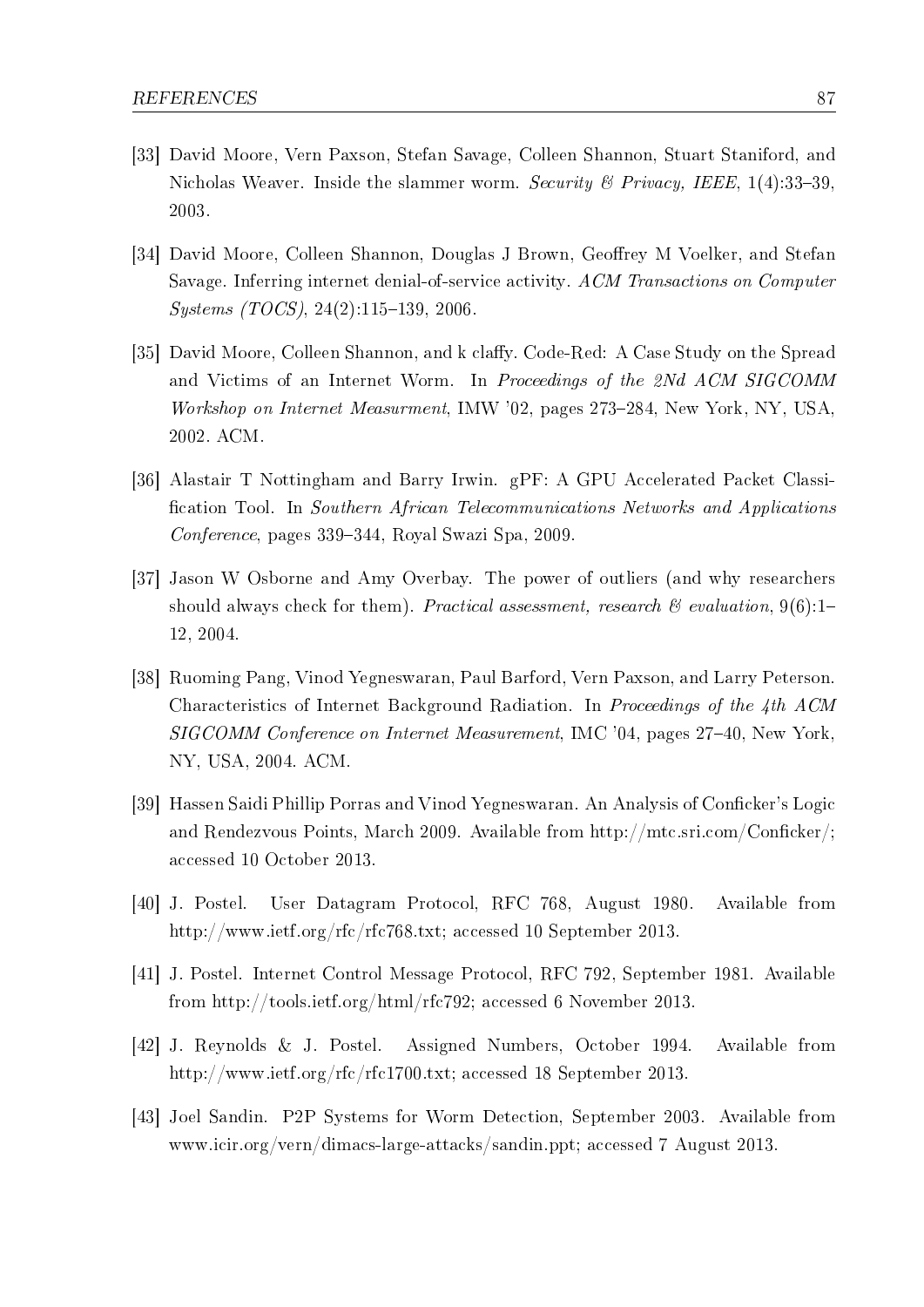- [44] SANS. ICMP Attacks Illustrated, 2001. Available from https://www.sans.org/reading-room/whitepapers/threats/icmp-attacks-illustrated-477; accessed 10 October 2013.
- [45] Colleen Shannon and David Moore. The spread of the witty worm. Security & Privacy, IEEE,  $2(4)$ :46-50, 2004.
- [46] DM Simpson, AFC Infantosi, and DA Botero Rosas. Estimation and signicance testing of cross-correlation between cerebral blood flow velocity and background electro-encephalograph activity in signals with missing samples. Medical and Biological Engineering and Computing,  $39(4):428-433$ ,  $2001$ .
- [47] James H Stock and Mark W Watson. Variable trends in economic time series. The Journal of Economic Perspectives,  $2(3):147-174$ , 1988.
- [48] Richard Taylor. Interpretation of the correlation coefficient: a basic review. *Journal* of diagnostic medical sonography,  $6(1):35-39$ , 1990.
- [49] Lisa Tompson. Advanced Time Series Analysis, 2012. Available from http://www.ucl.ac.uk/jdi/events/int-CIAconf/ICIAC11\_Slides/ICIAC11\_1E\_LTompson; accessed 23 August 2013.
- [50] Jean-Pierre van Riel and Barry Irwin. InetVis, a Visual Tool for Network Telescope Traffic Analysis. In Proceedings of the  $\lambda$ th International Conference on Computer Graphics, Virtual Reality, Visualisation and Interaction in Africa, AFRIGRAPH '06, pages 85-89, New York, NY, USA, 2006. ACM.
- [51] W. N. Venables and B. D. Ripley. Auto- and Cross- Covariance and -Correlation Function Estimation, 2002. Available from http://stat.ethz.ch/R-manual/Rpatched/library/stats/html/acf.html; accessed 10 October 2013.
- [52] Du Xu and Haishan Zhong. Cross correlation analysis and construction of joint distribution traffic model. In *Communications*, *Circuits and Systems*, 2008. ICCCAS  $2008.$  International Conference on, pages  $538-542$ ,  $2008$ .
- [53] Rui Xu, Donald Wunsch, et al. Survey of clustering algorithms. Neural Networks, IEEE Transactions on,  $16(3)$ :645-678, 2005.
- [54] Vinod Yegneswaran, Paul Barford, and Dave Plonka. On the design and use of Internet sinks for network abuse monitoring. In Recent Advances in Intrusion Detection, pages 146–165, Sophia Antipolis, French Riviera, France, 2004. Springer.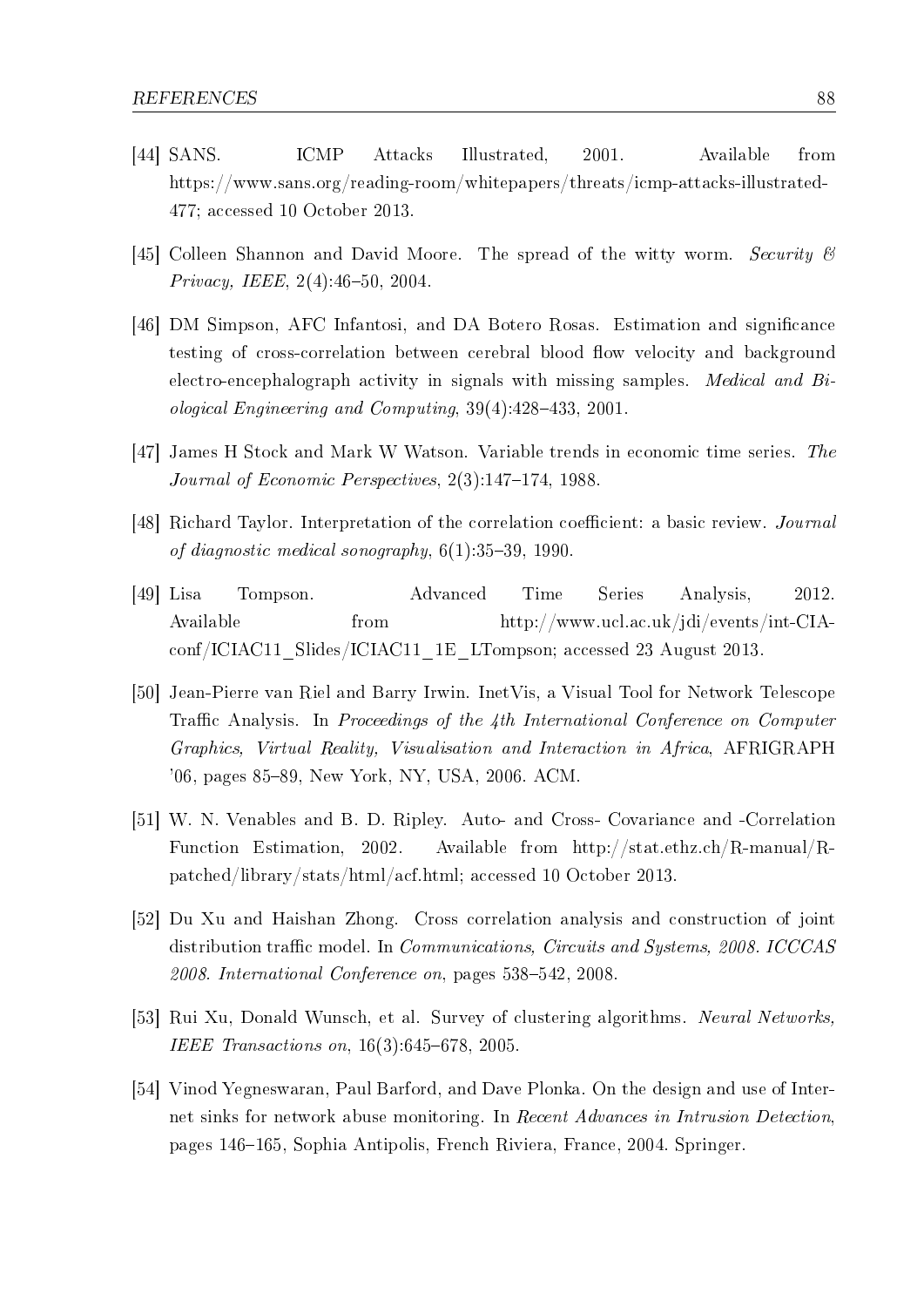[55] Cliff C. Zou, Weibo Gong, Don Towsley, and Lixin Gao. The monitoring and early detection of internet worms. IEEE/ACM Trans. Netw.,  $13(5):961-974$ , October 2005.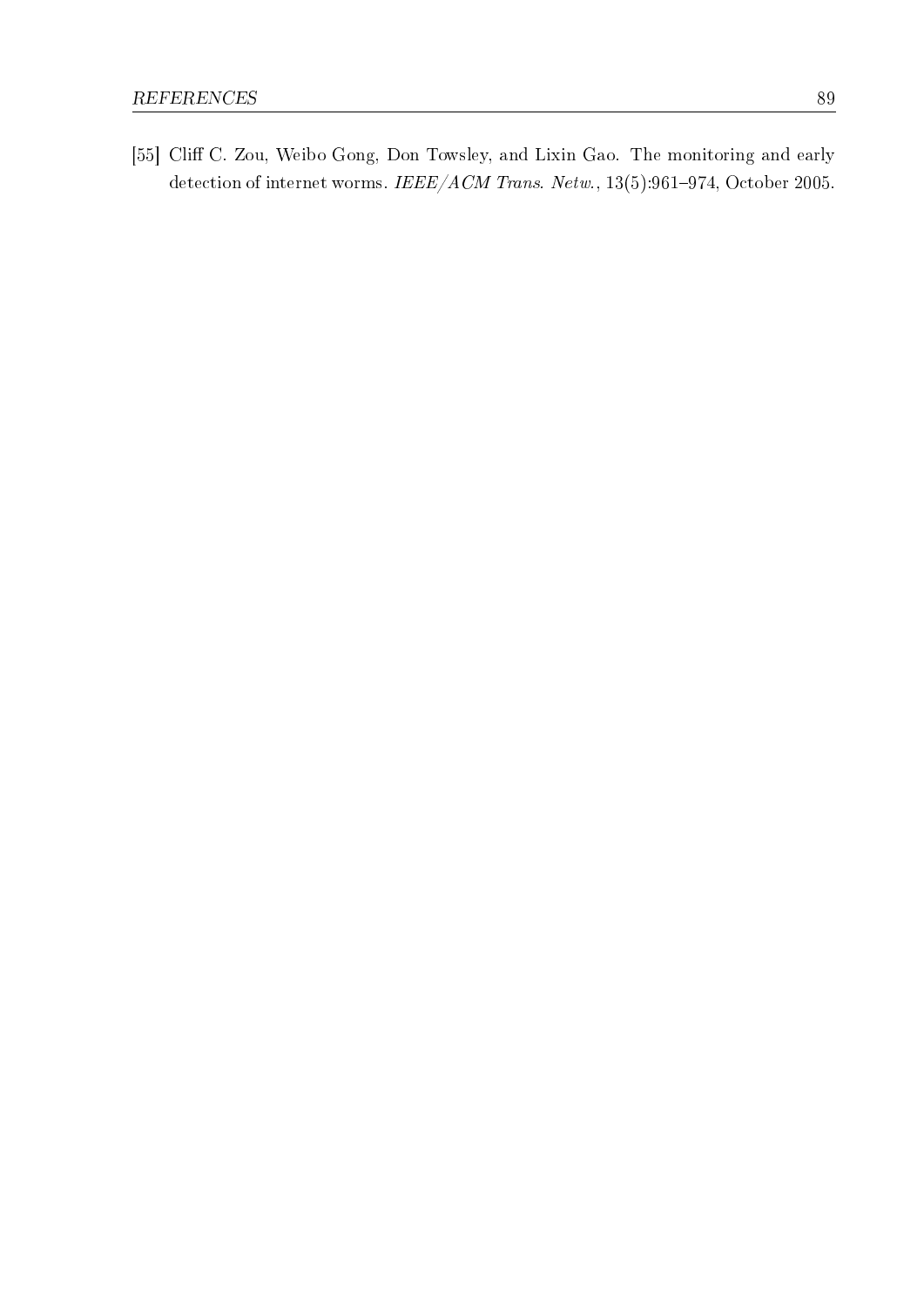## Appendix A

# Overview of Basic Statistical Methods Used

These appendices provide a brief description of the basic statistical methods that were used for evaluating centrality, spread and correlation [30].

This appendices provides a brief description of basic statical methods that are used for evaluating centrality, spread and correlation [30].

- 1. Mean , Median and Mode
	- (a) The sample mean is calculated by summing up the values observed and dividing by the total number of the sample. The mean calculation is sensitive to outliers and, therefore, extreme values can have impact on the mean. Given variable (x) and (n) observations, Equation A.1 is the formula for sample mean.

$$
\bar{x} = \frac{\sum x_i}{n} \tag{A.1}
$$

- (b) The median value is the middle value observed when sorting the numbers from smallest to largest. If there is an even number of observations, the median is the average of the two middle values on an ordered dataset.
- 2. Variance
	- (a) Sample variance is defined as the average squared deviations of values from their sample mean.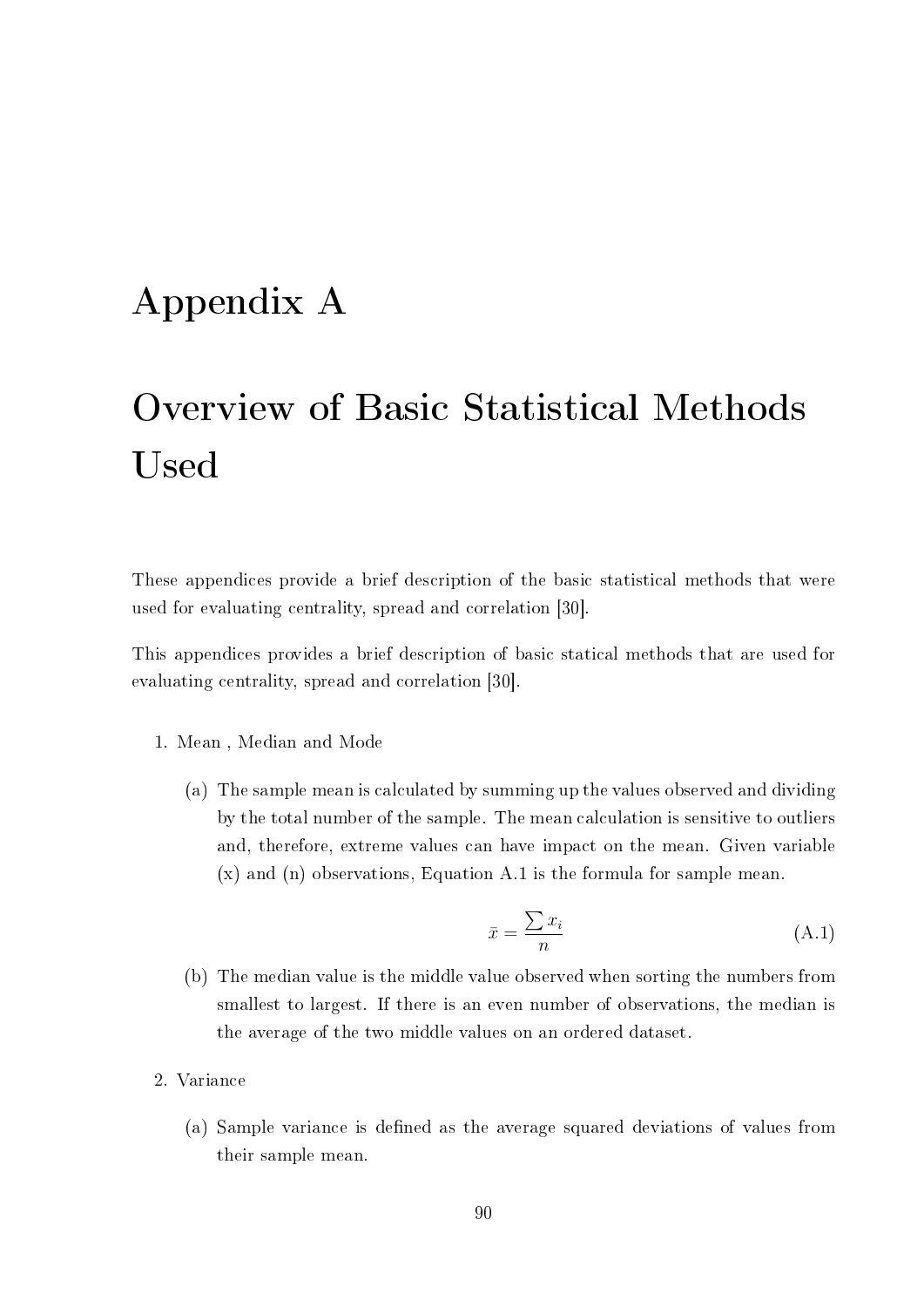#### 3. Standard deviation

(a) The standard deviation is a square root of the sample variance. This is the average deviation from the mean. Equation A.2 shows the calculation of a standard deviation given variable (x) with (n) observations.

$$
sd(x) = \frac{\sum (x_i - \bar{x})^2}{n - 1}
$$
 (A.2)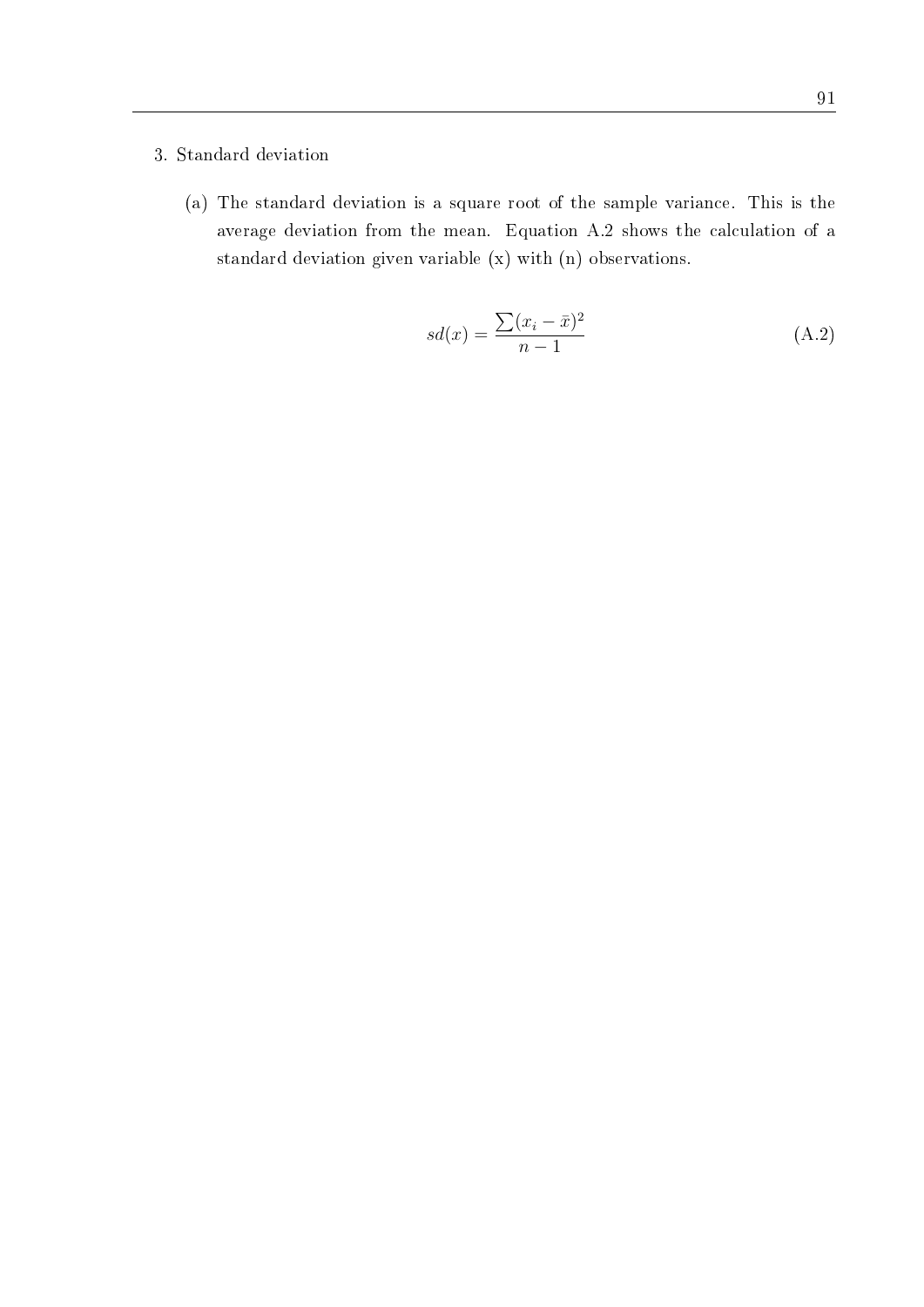## Appendix B

## Packet Header Information

This section contains the table fields for the relational database that were used as part of the research. A high-level overview of the fields used in this research is provided. For a complete list, the reader is referred to the following RFCs[41] [40] [10].

Packets Table:

- datetime stamp: time stamp of the packet
- source IP: 32-bits source address
- *•* destination IP: 32-bits destination address
- packet type: protocol identifier
- *•* size: packet size
- *•* time to live: maximum time of the datagram in the Internet system

TCP Table:

- *•* source port: 16-bit source port number
- *•* destination port: 16-bit destination port number
- control bits:
	- $-$  URG: Urgent Pointer field significant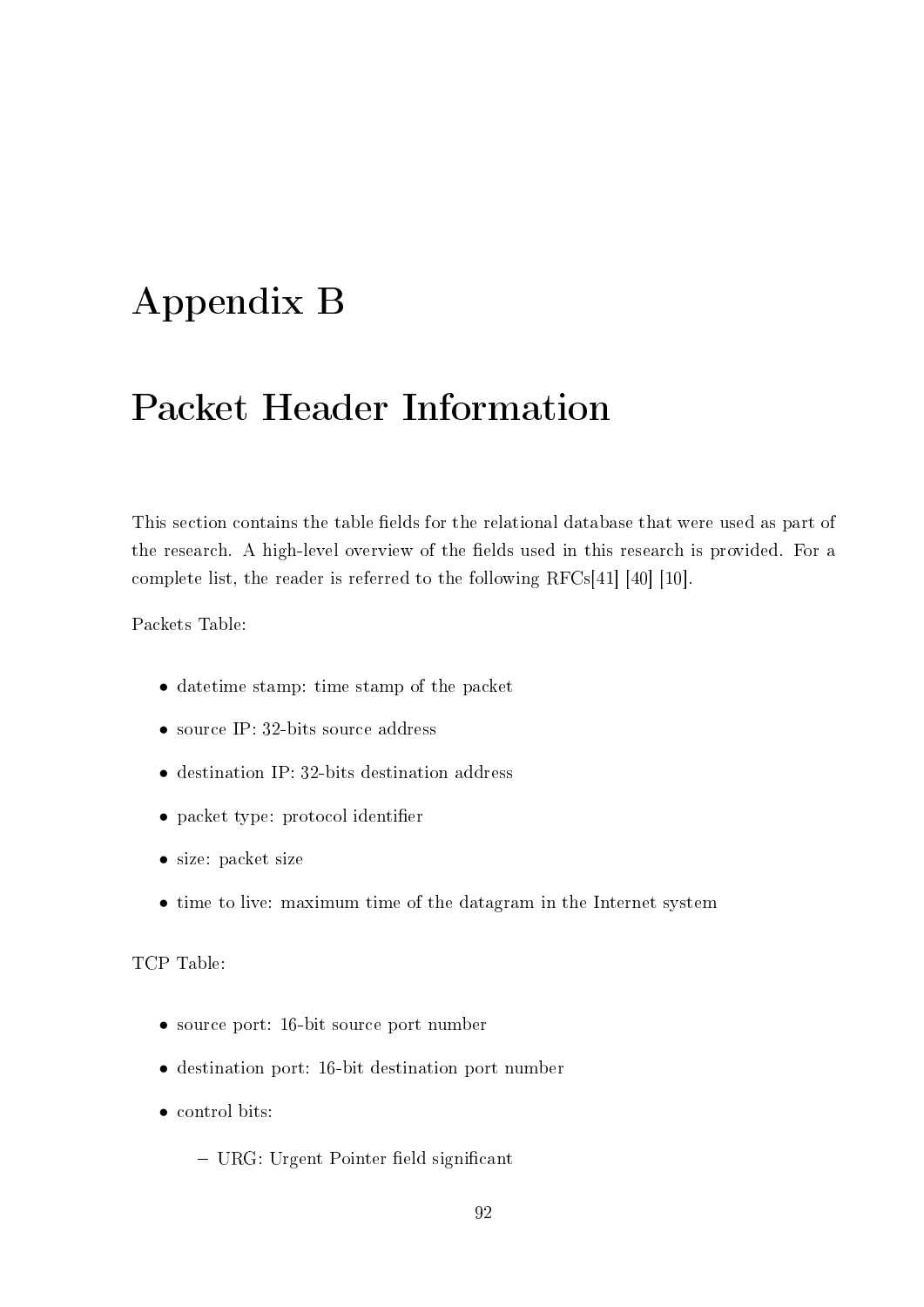- $-$  ACK: Acknowledgment field significant
- PSH: Push Function
- SYN: Synchronise sequence number

UDP Table:

- *•* source port: 16-bit source port number
- *•* destination port: 16-bit destination port number

ICMP Table:

- type: identifier for ICMP message type
- code:  $0 =$  net unreachable;  $1 =$  host unreachable;  $2 =$  protocol unreachable;  $3 =$ port unreachable;  $4 =$  fragmentation needed and DF set;  $5 =$  source route failed.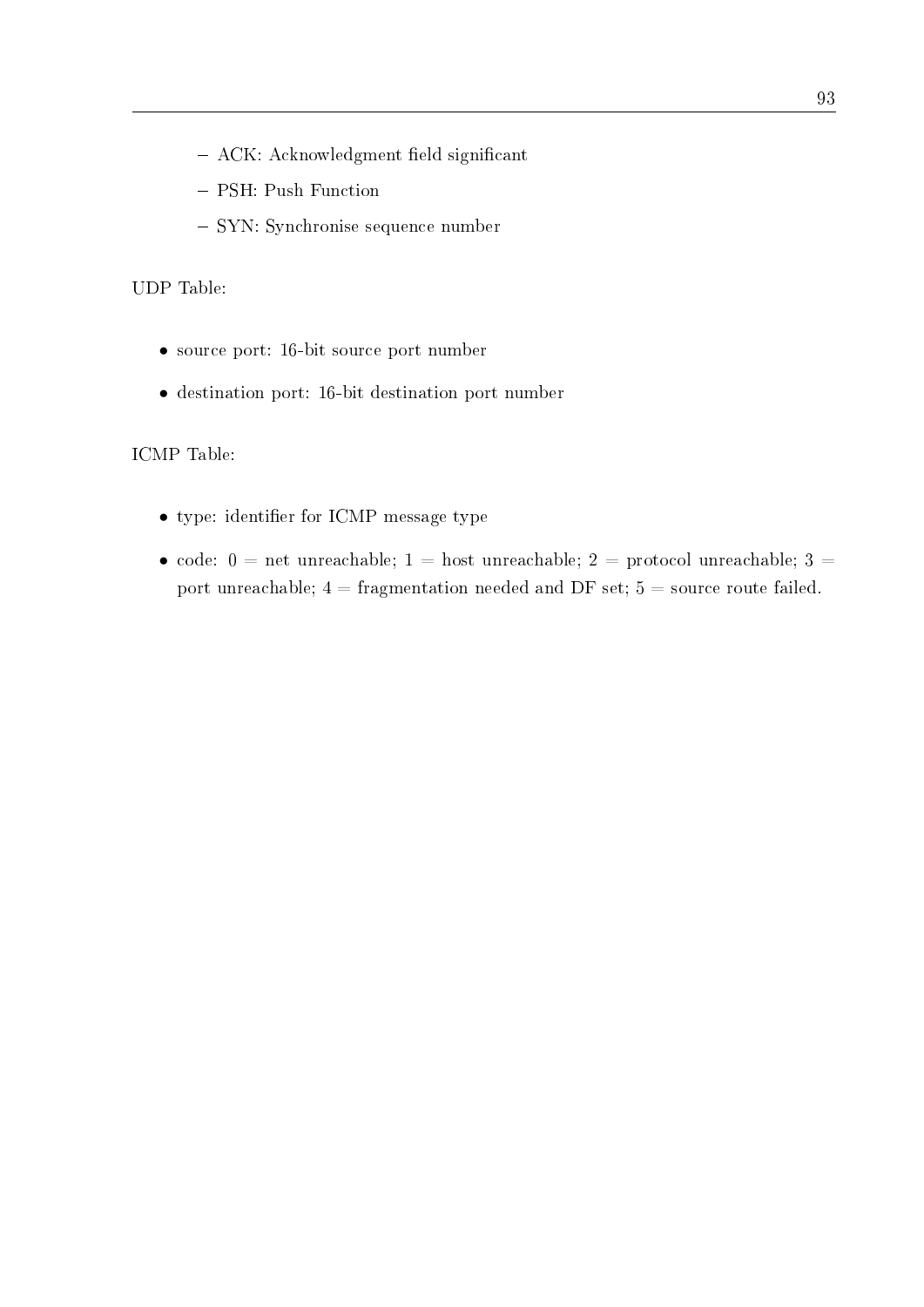## Appendix C

# Daily, Hourly and Monthly Packet Counts

Figure C.1 shows the disparity of traffic relativity between inter-category comparisons. Sensors in category A (196-a, 196-b and 196-c) have similar peaks and troughs. Similarly, category B sensors (146-a and 196-b) also shows similar peaks and troughs but these are not as strongly correlated as compared to category A. There is a clear disjunction between category A comparisons and category B comparisons.

Figure C.2 shows the hourly packet counts of all network telescope sensors. Higher packet counts are observed in Category A sensors relative to Category B sensors.

Figure C.3 and C.4 show the monthly packet counts for category A and category B's sensors respectively. The diagrams clearly demonstrate that monthly packet counts for



Figure C.1: Daily packet counts (category A vs. category B)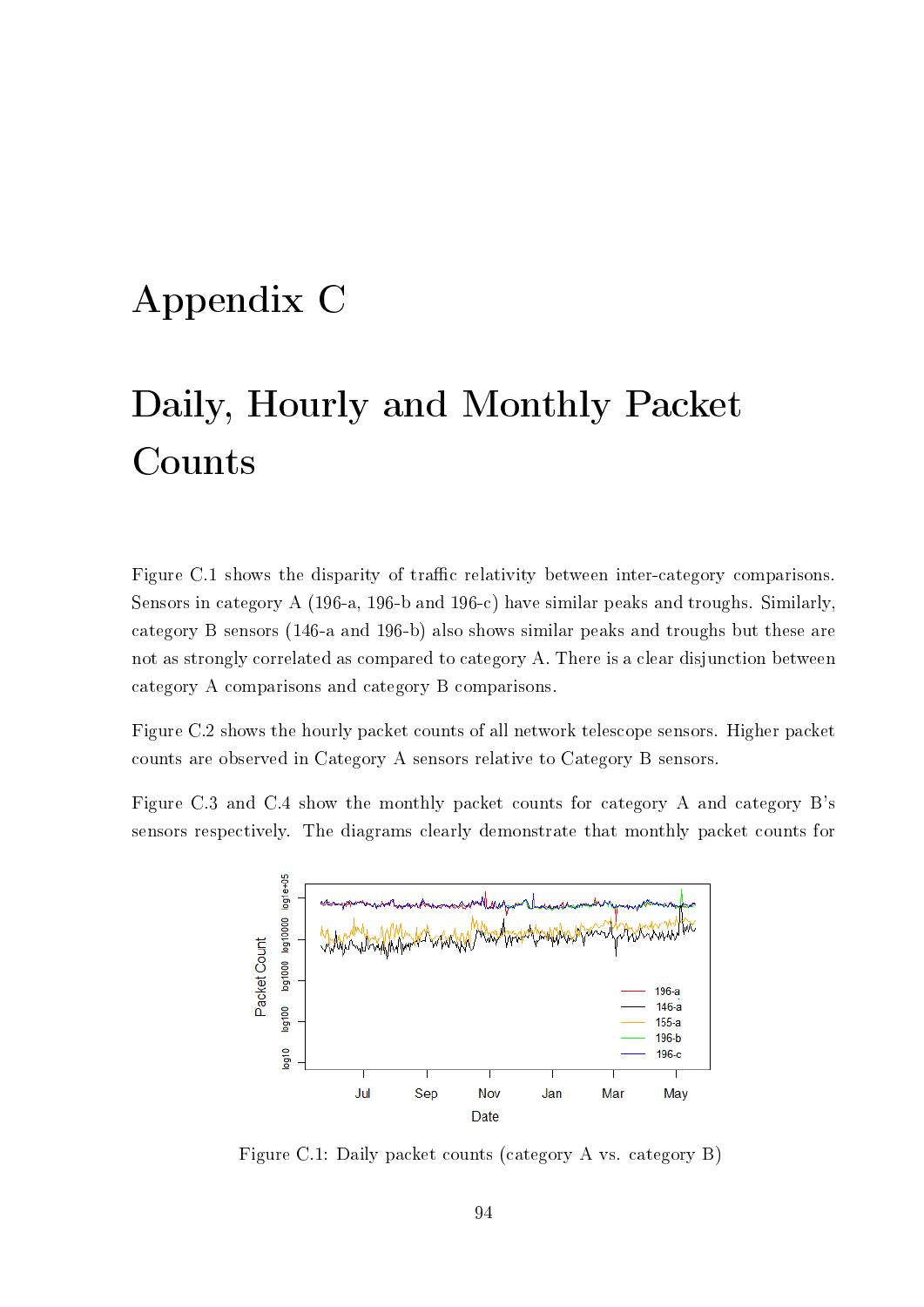

Figure C.2: Hourly packet count (category A vs. category B)

 $6e + 05$ 

 $4e+05$ 

 $2e+05$ 

May

Jul

Packet Count



Figure C.3: Monthly packet count of telescope sensor 196-a, 196-b and 196-c (category A)

Figure C.4: Monthly packet count of telescope sensor 146-a, 155-a (category B)

Sep

Nov

Date

Jan

category A have similar peaks. Category B's monthly packet counts show a similar increasing trend.

 $146-a$ 

 $155-a$ 

May

Mar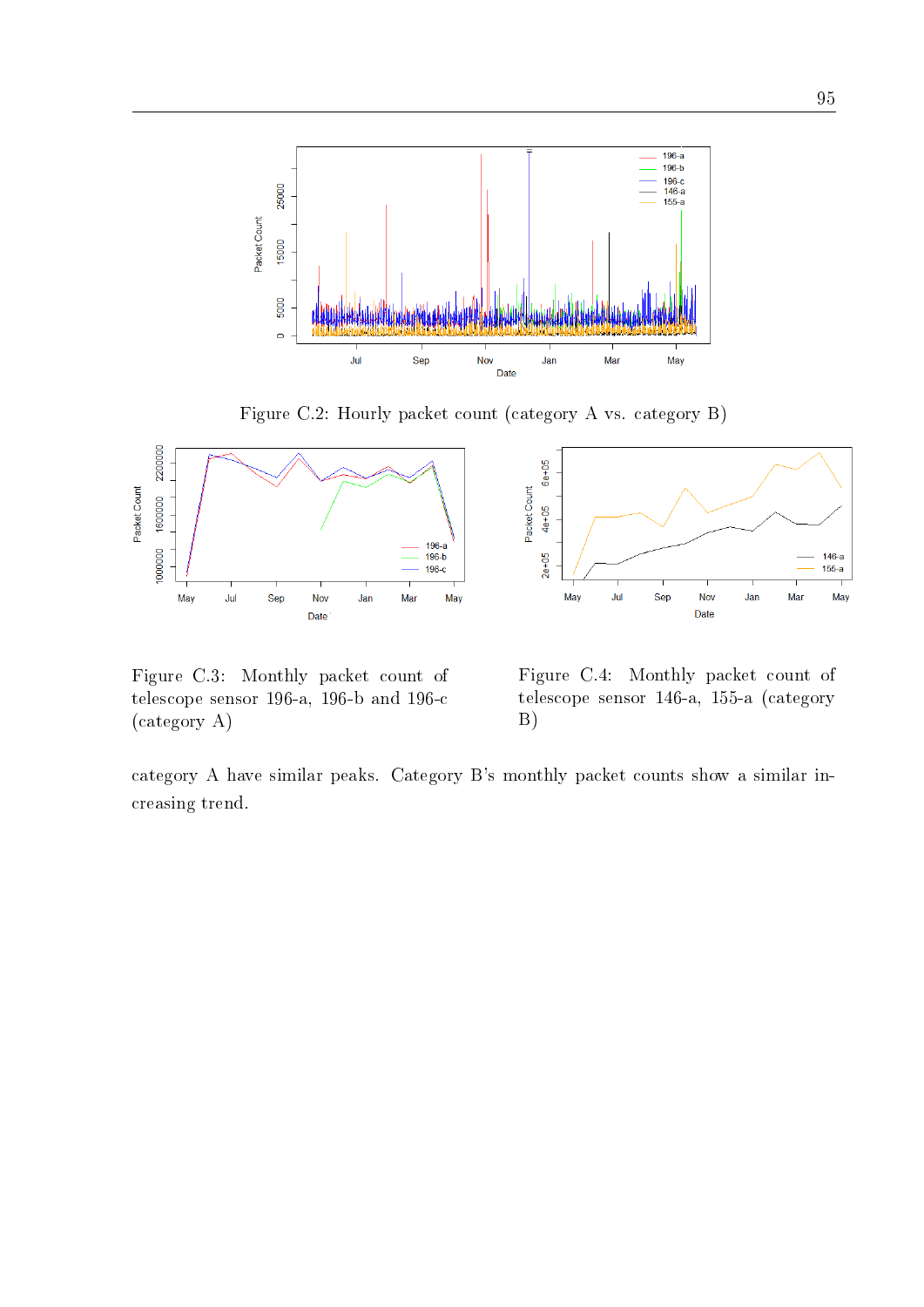#### Appendix D

## Auto-correlation Correlograms - All Traffic

Figure D.1, Figure D.2 and Figure D.3 show category A's auto-correlation correlograms which demonstrates weak auto-correlation coefficients. The correlograms show that most coefficients are closer or below the confidence interval lines and, therefore, one cannot reject the null hypothesis that the correlation is zero for values below the condence intervals.



Figure D.1: Auto-correlation correlogram for sensor 196-a using daily packet count



Figure D.2: Auto-correlation correlogram for sensor 196-b using daily packet count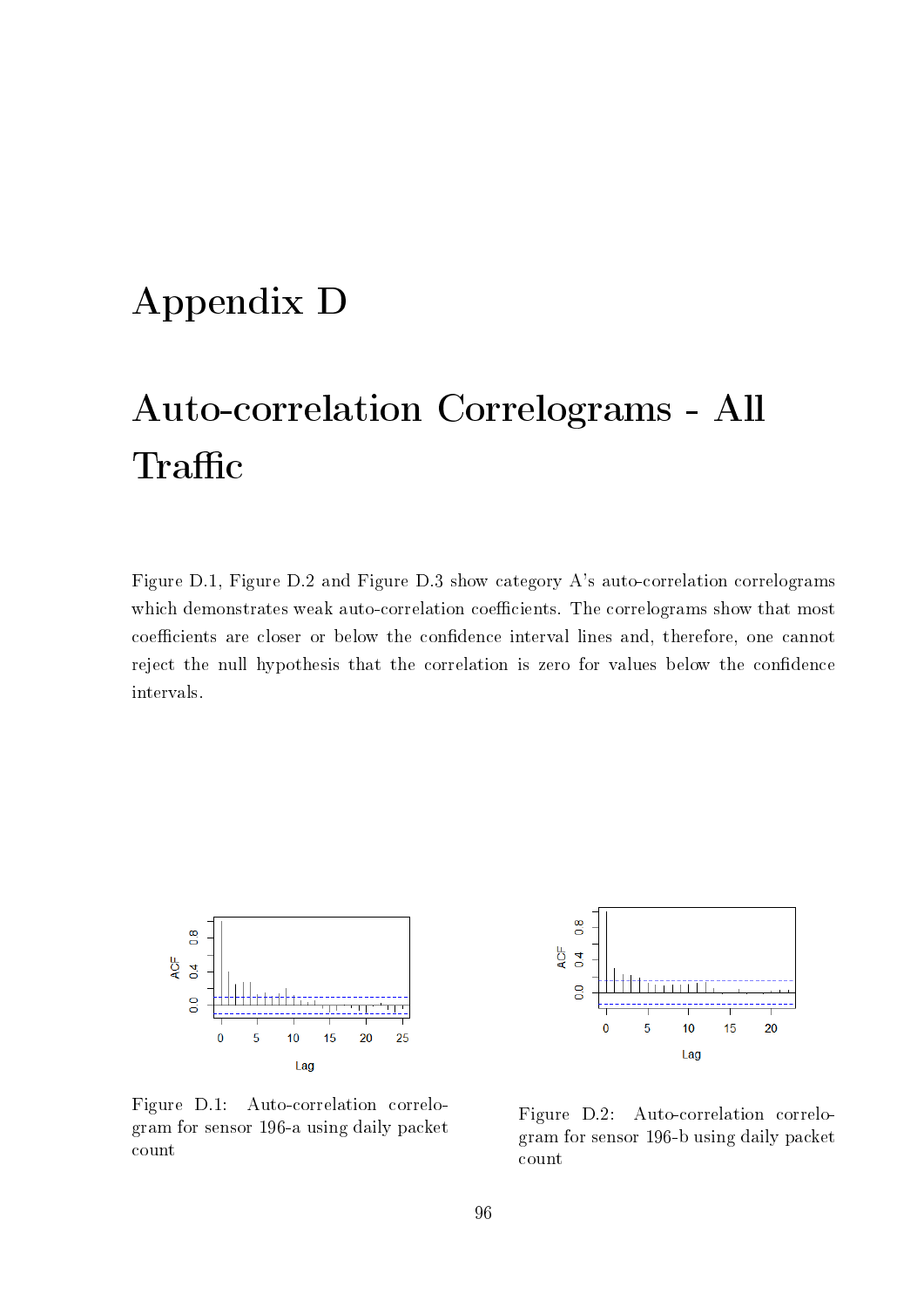

Figure D.3: Auto-correlation correlogram for sensor 196-c using daily packet count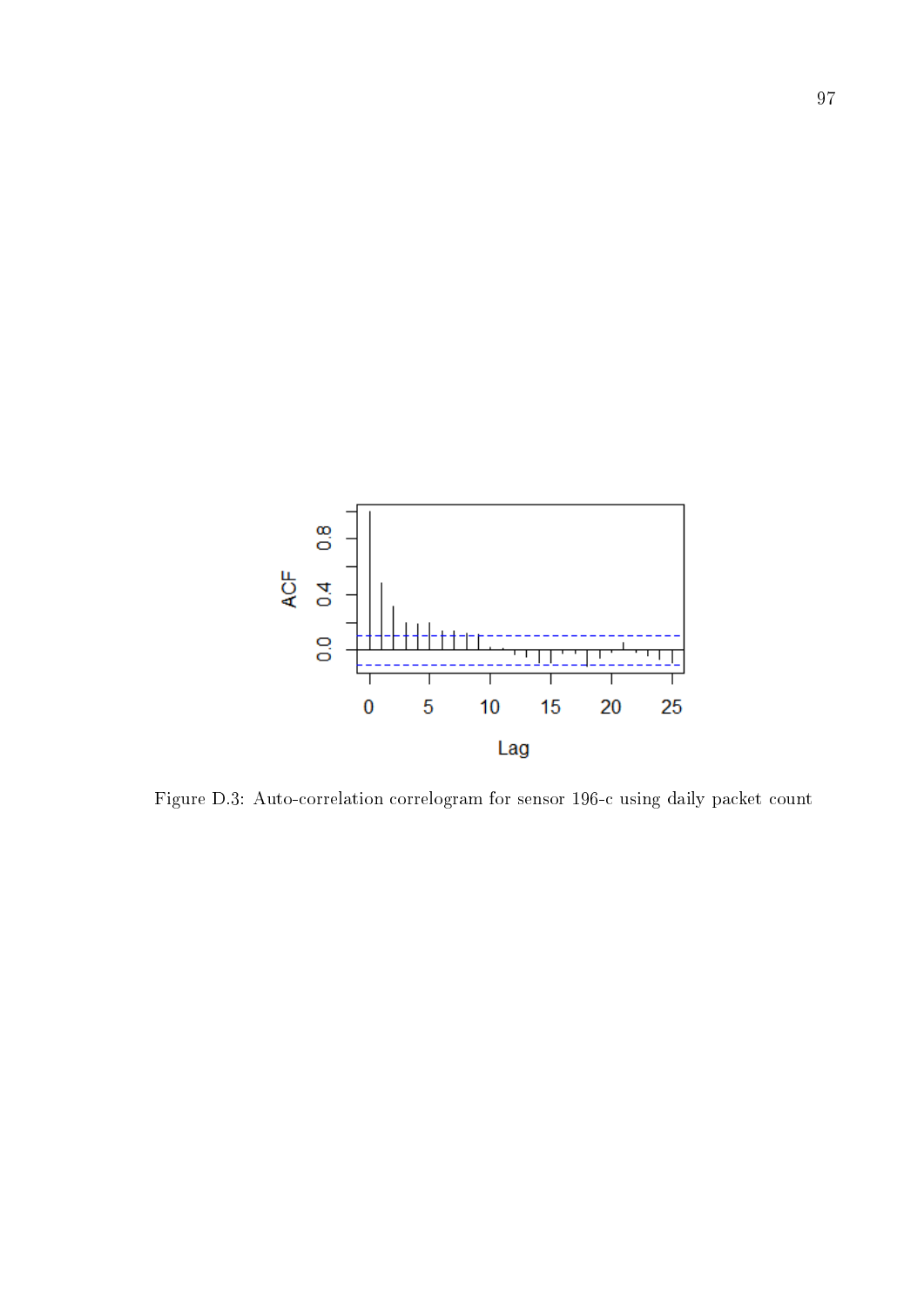#### Appendix E

## Hourly Auto-correlation Correlograms - Port 445/tcp

The correlograms of category A comparisons showed evidence of repeating patterns when looking at Conficker related traffic. Remaining category A correlograms (not included in main body) are shown in this appendix.

#### E.1 Auto-correlation Correlograms for Sensors 196-b and 196-c

Figure E.1 and Figure E.2 show auto-correlation correlograms for sensor 196-b and 196 c respectively (category A). Both diagrams show strong auto-correlation coefficients at 24-hourly cycles.

#### E.2 Correlogram Auto-correlation Coefficients

As an example, auto-correlation coefficients of Sensor 196-c are shown in Figure E.3. The diagram shows distinct peaks, circled in red, at every 24-hour cycle. The strong auto-correlation coefficients are highlighted in yellow.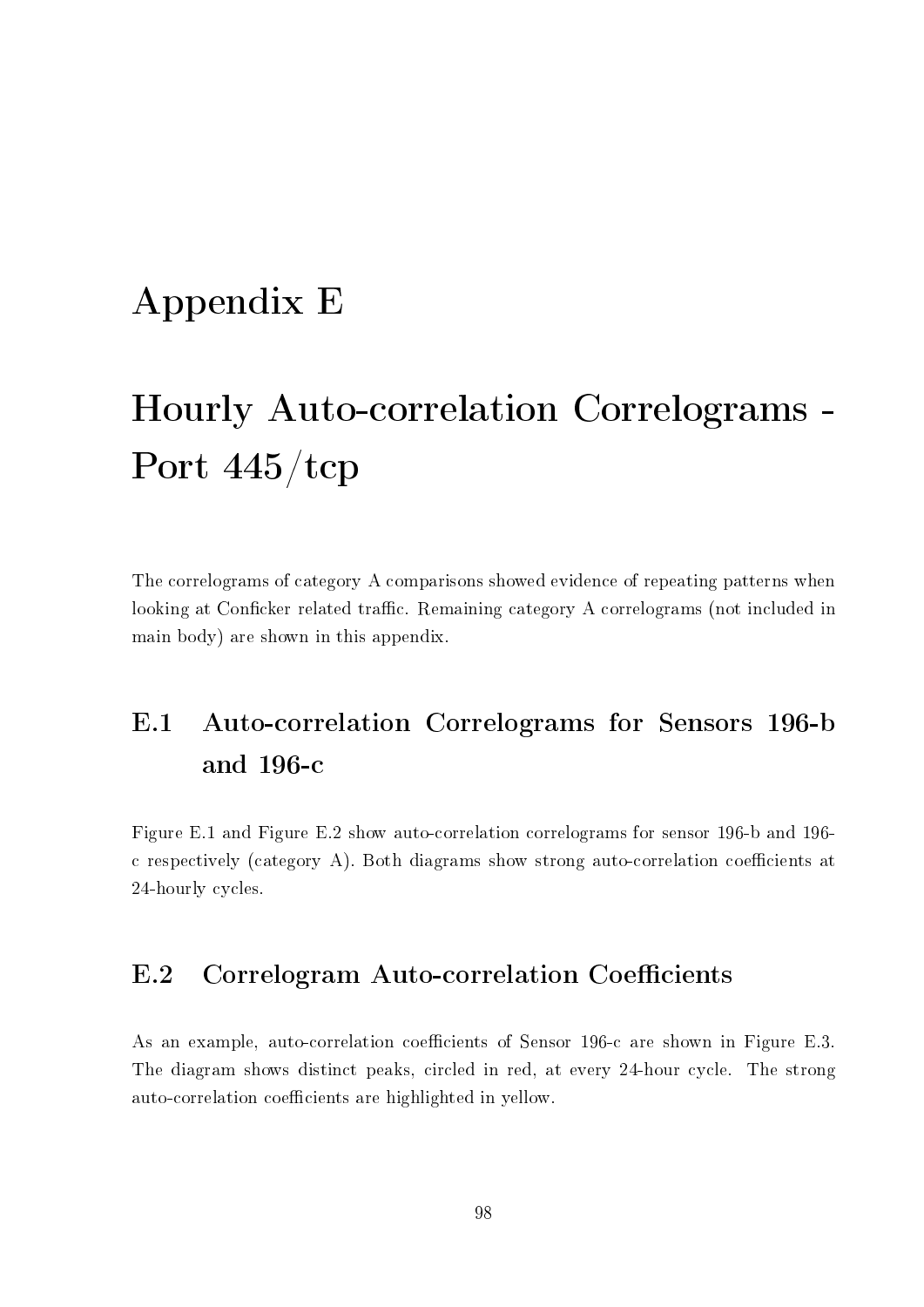

Figure E.1: Auto-correlation correlogram for sensor 196-b using hourly packet count



Figure E.2: Auto-correlation correlogram for sensor 196-b using hourly packet count



Figure E.3: Auto-correlation coefficients for sensor 196-c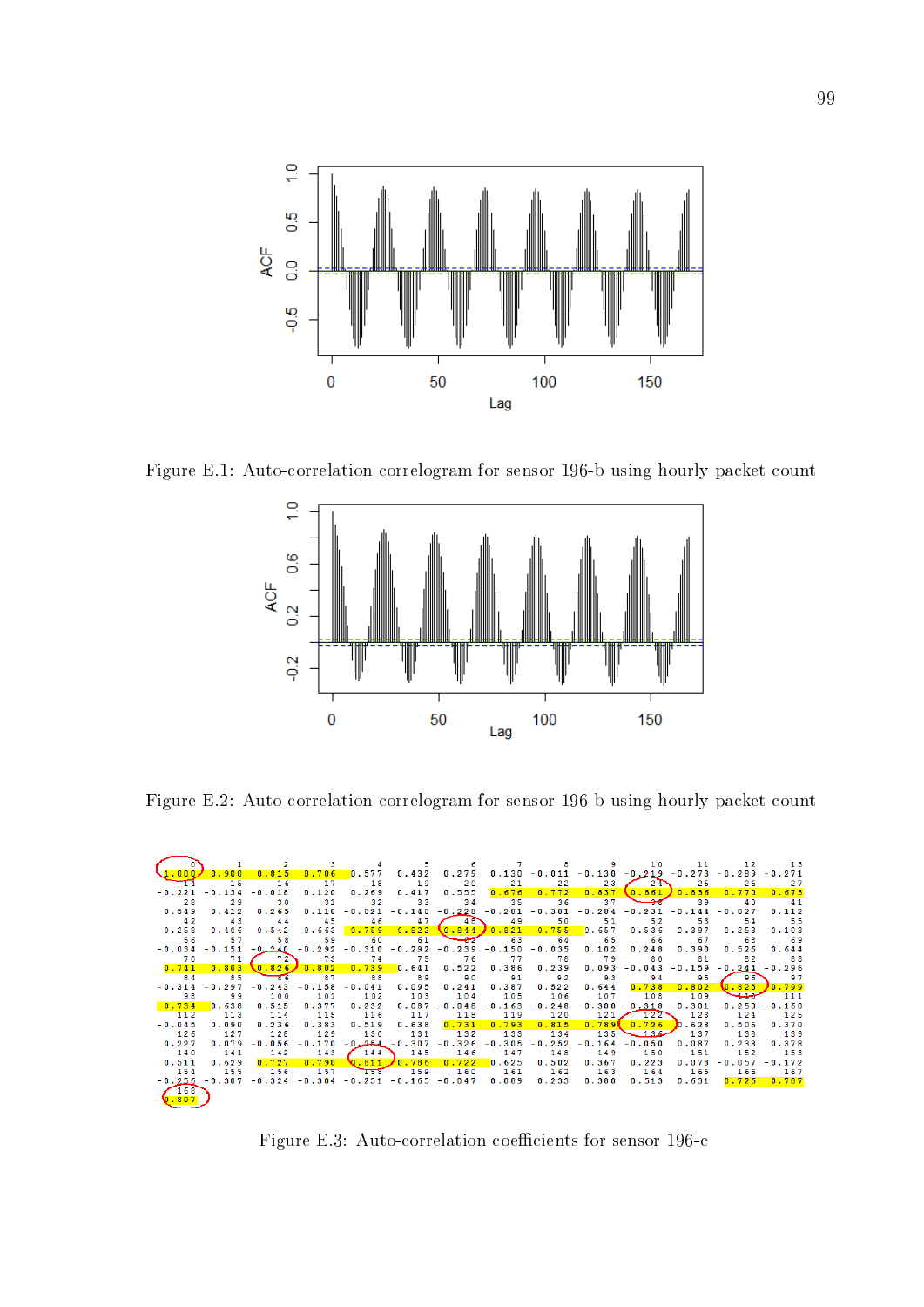## Appendix F

# Cross-correlation Correlograms - All Traffic

A number of correlograms were constructed to investigate the relationship between each network telescope sensor's activity. Figures F.1 and Figure F.2 contain the combination of correlograms for cross-correlation results looking at all traffic.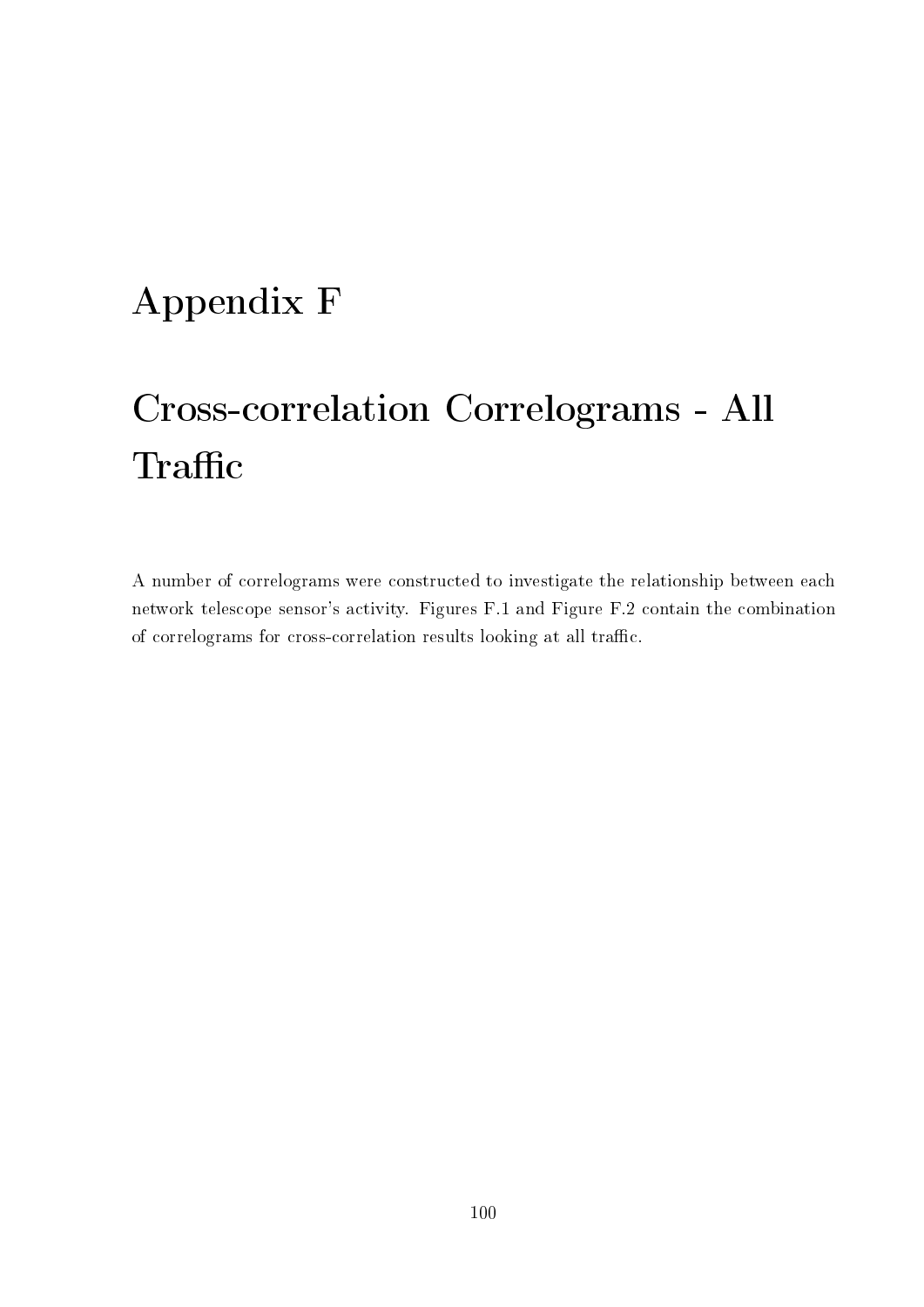

Cross-correlation correlogram of sensor 196-a vs. 196-b using daily packet count



Cross-correlation correlogram of sensor 196-a vs. 146-a using daily packet count



Cross-correlation correlogram of sensor 146-a vs. 196-b using daily packet count



Cross-correlation correlogram of sensor 196-a vs. 196-c using daily packet count

Figure F.1: Cross-correlation correlograms set A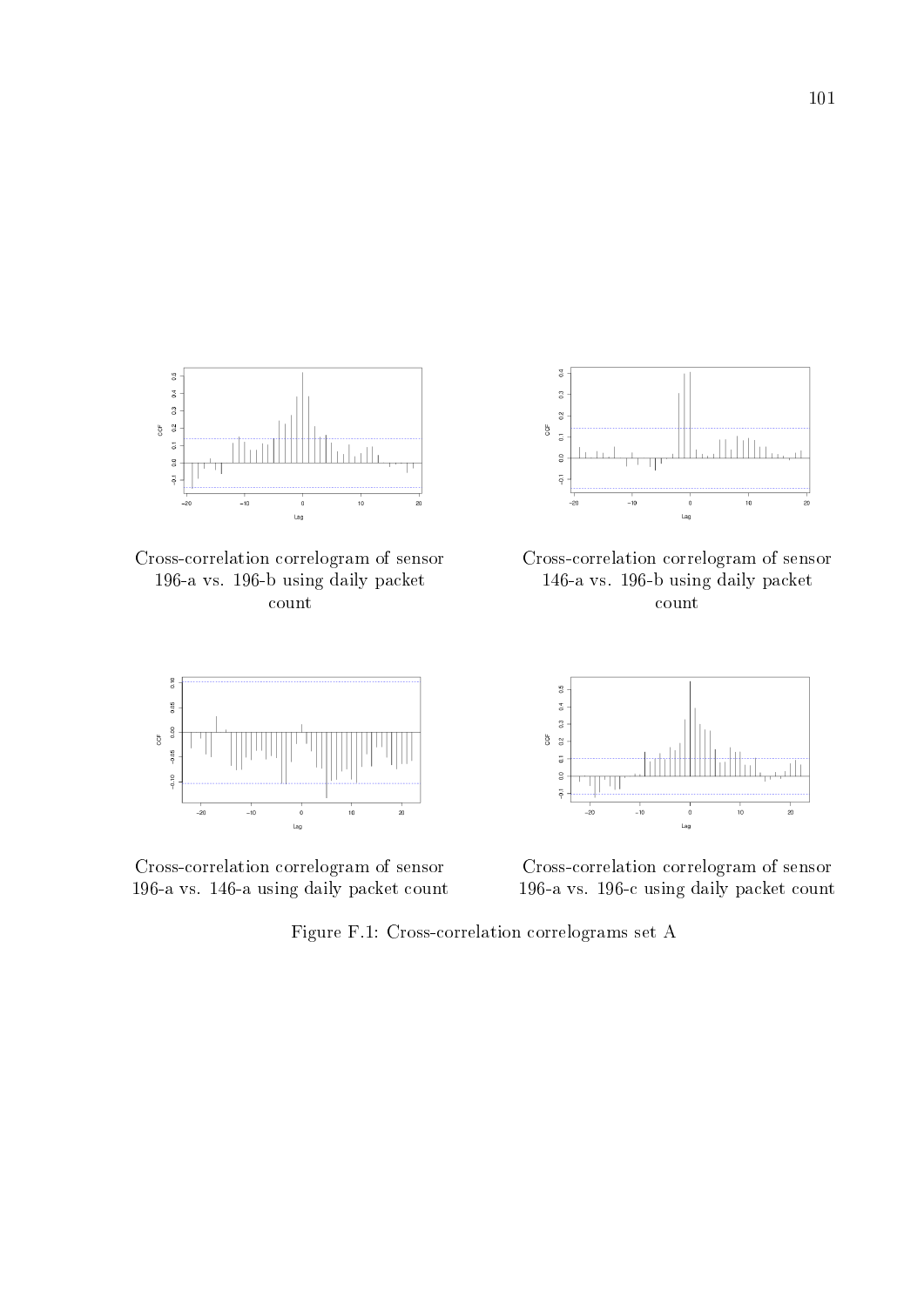

Cross-correlation correlogram of sensor 196-a vs. 155-a using daily packet count



Cross-correlation correlogram of sensor 146-a vs. 196-c using daily packet count



Cross-correlation correlogram of sensor 155-a vs. 196-c using daily packet count



Cross-correlation correlogram of sensor 155-a vs. 196-b using daily packet count

Figure F.2: Cross-correlation correlograms set B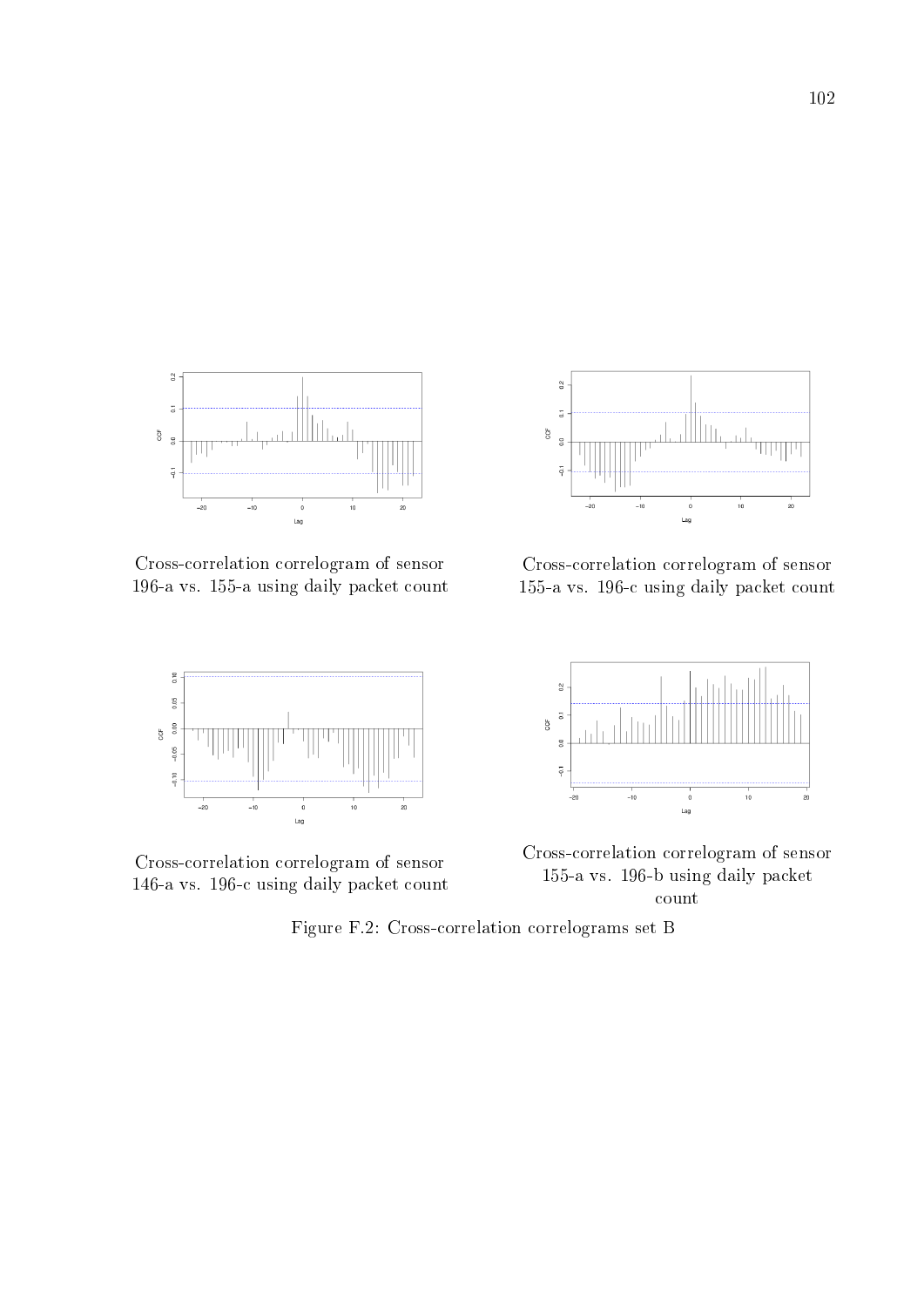### Appendix G

# Cross-correlation Correlograms - TCP Traffic

Figure G.1 and Figure G.2 show the cross-correlation correlograms of TCP traffic. Higher cross-correlation coefficients were calculated across category A telescope sensors and, similarly, the correlograms show a distinct peak at time lag 0.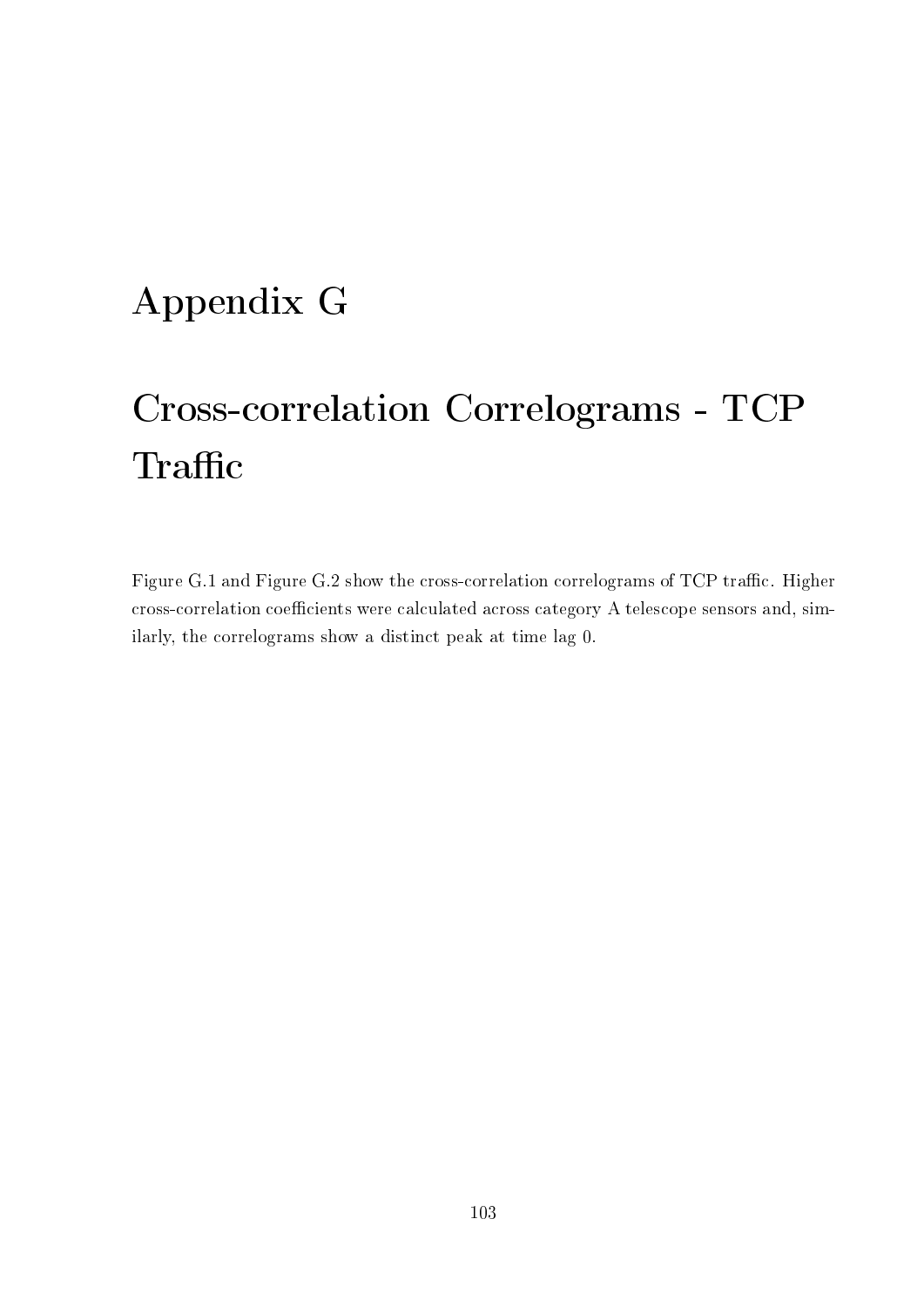

Cross-correlation correlogram of sensor 196-a vs. 196-c using daily packet count



Cross-correlation correlogram of sensor 155-a vs. 196-c using daily packet count

Figure G.1: Cross-correlation correlograms using daily TCP packet count - set A



Cross-correlation correlogram of sensor 196-b vs. 196-c using daily packet count



Cross-correlation correlogram of sensor 196-a vs. 155-a using daily packet count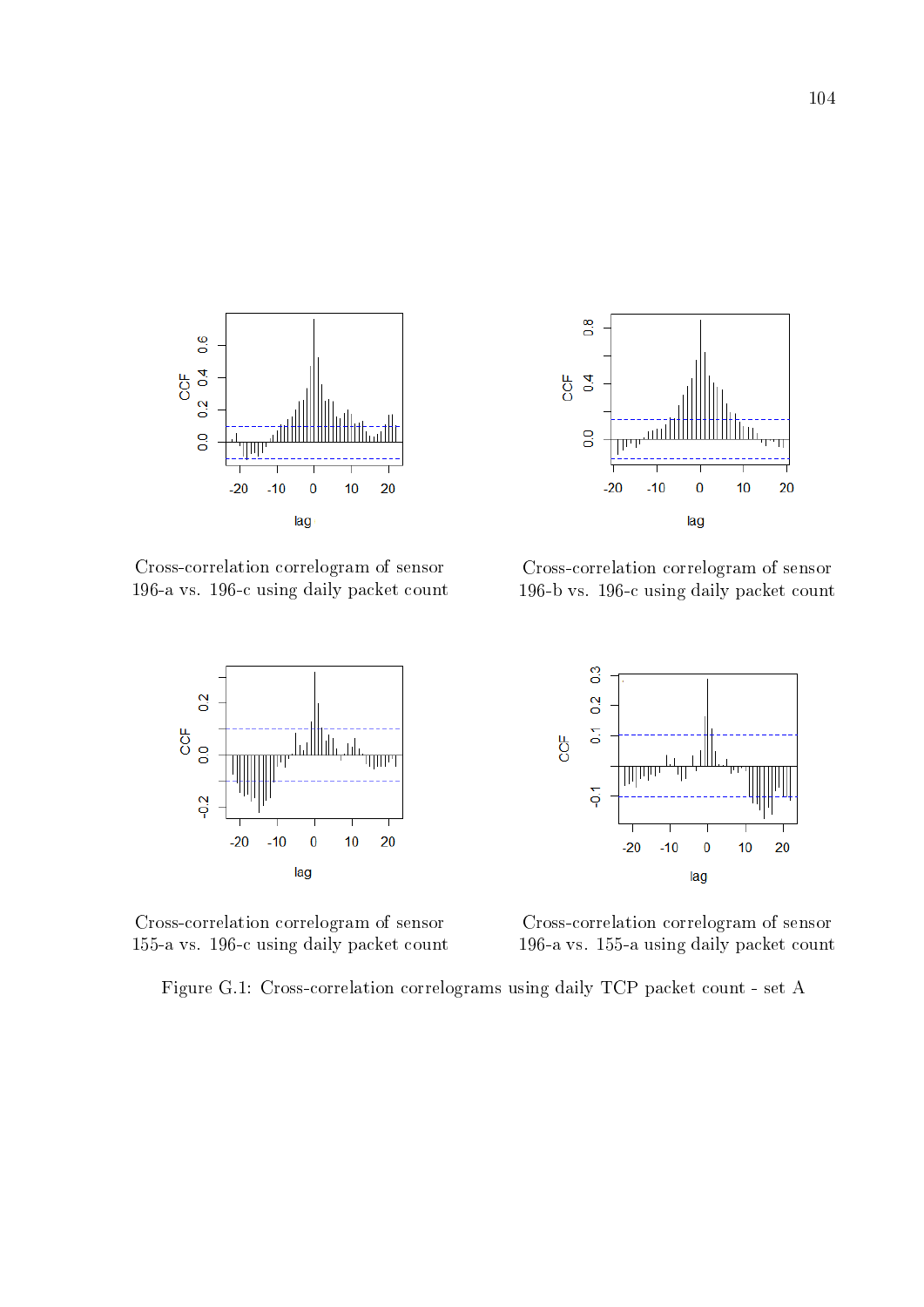

Cross-correlation correlogram of sensor 146-a vs. 196-b using daily packet count





Figure G.2: Cross-correlation correlograms using daily TCP packet count - set A



Cross-correlation correlogram of sensor 146-a vs. 196-c using daily packet count



Cross-correlation correlogram of sensor 196-a vs. 146-a using daily packet count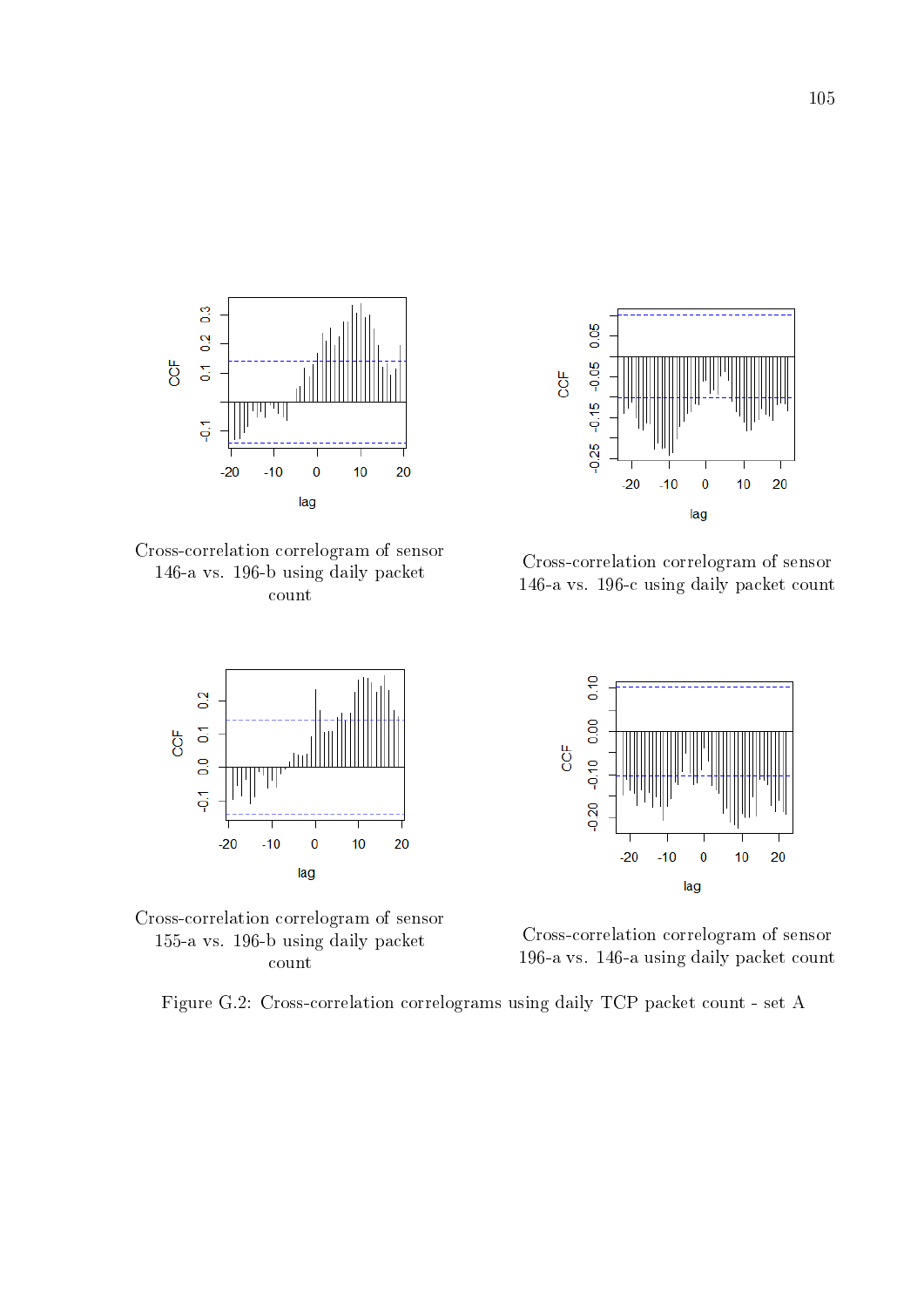#### Appendix H

## Packet Distribution Across Destination IP

Figure H.1 shows the packet count as per destination IP of all five network telescope sensors. Similar results have been obtained by researchers at Rhodes University [16]. Results illustrate the reduced packet counts on traffic outside Conficker's reach. At destination IP x.x.x.128 there is a sharp reduction on packet counts for category A sensors (196-a,196-b and 196-c). This is marked with letter A on the diagram. Results also show that sensors 146-a and 155-a gradually see a reduction of packet counts in IP addresses greater than x.x.x.128.



Figure H.1: Packet distribution across destination IP for all network telescope sensors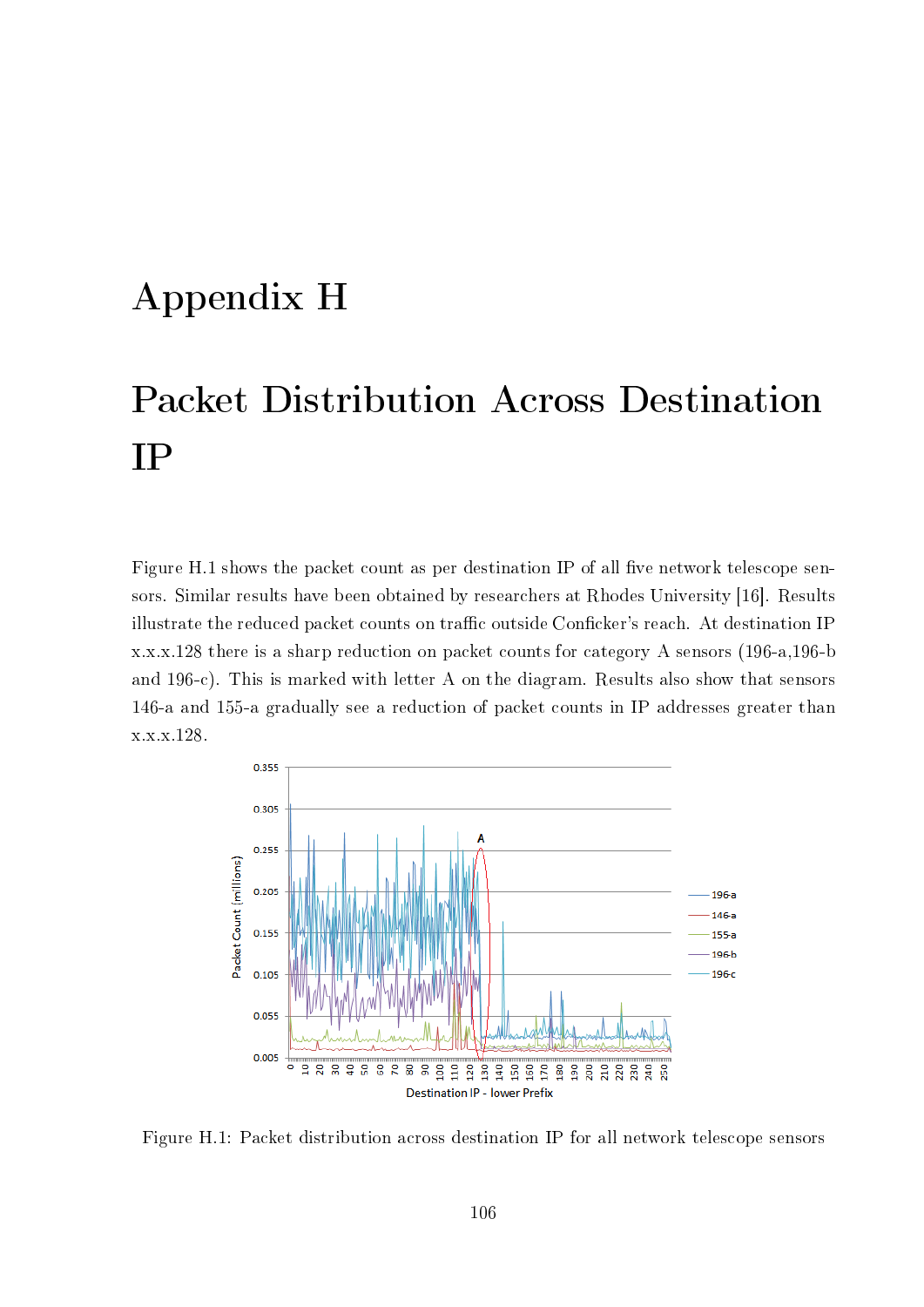### Appendix I

# Cross-correlation Correlograms - ICMP Traffic

Figure I.1 and Figure I.2 shows the cross-correlation correlograms for ICMP traffic. A peak at time lag 0 is observed with a gradual decline of cross-correlation coefficients as the lag increases.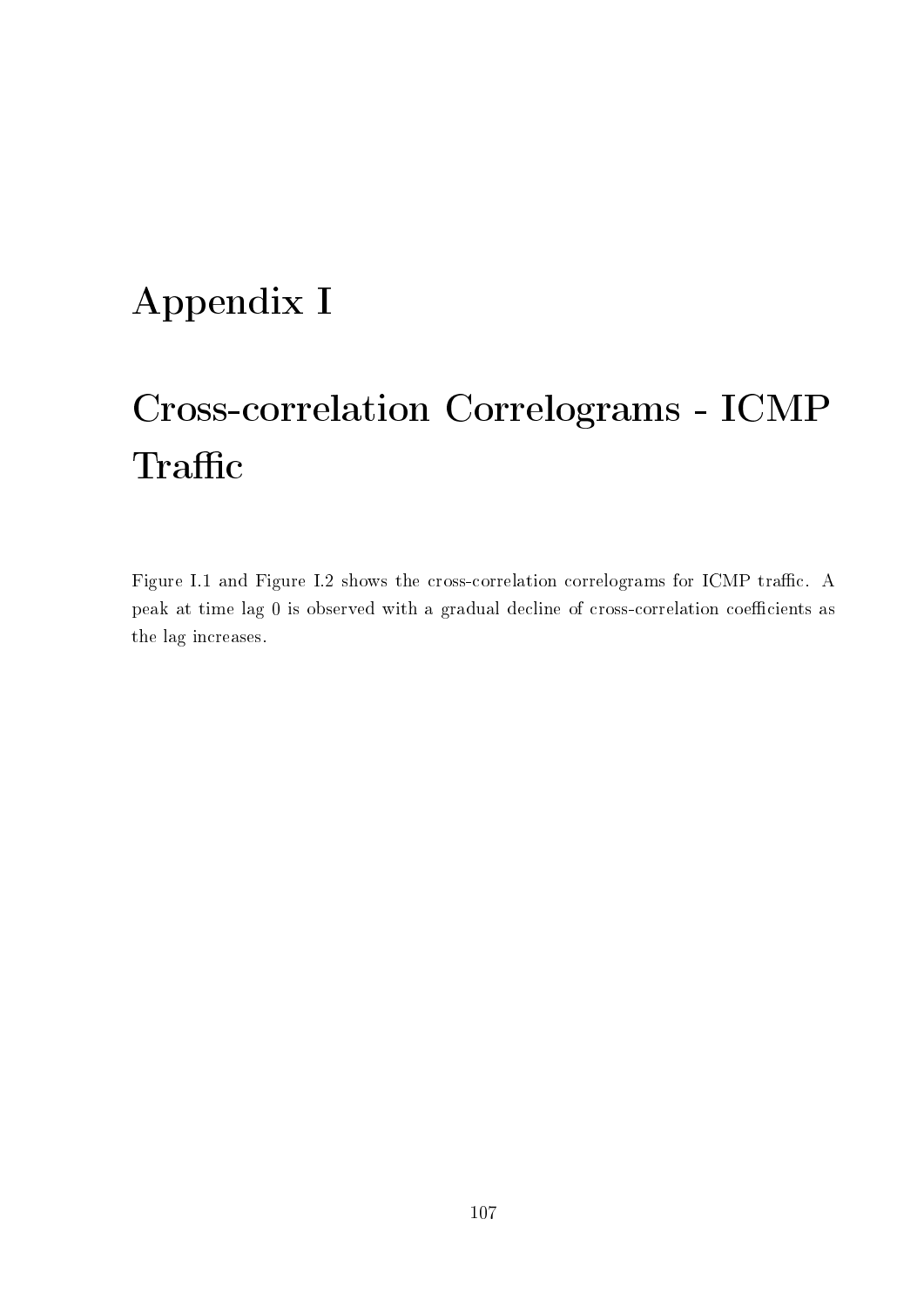

Cross-correlation correlogram of sensor 196-a vs. 146-a using daily ICMP packet count





 $\frac{6}{5}$  $rac{6}{3}$  $\overline{0}$  $\overline{0}$  $-20$  $-10$  $\bf{0}$  $10$ 20 Lag





Cross-correlation correlogram of sensor 146-a vs. 196-c using daily ICMP packet count

Figure I.1: Cross-correlation correlograms using ICMP traffic - Set A